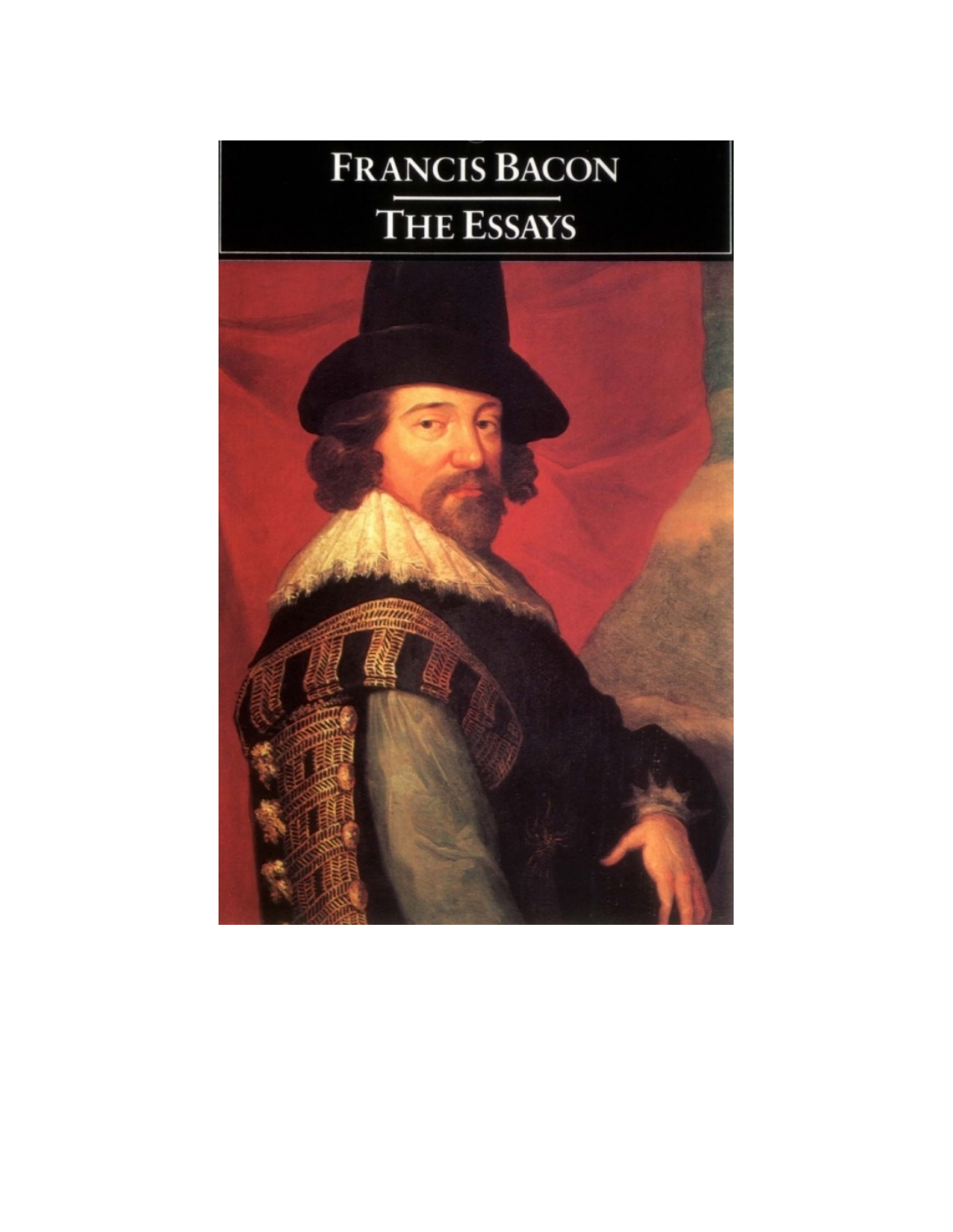# The Essays

 by Francis Bacon

1601

#### OF TRUTH

What is truth? said jesting Pilate, and would not stay for an answer. Certainly there be, that delight in giddiness, and count it a bondage to fix a belief; affecting free–will in thinking, as well as in acting. And though the sects of philosophers of that kind be gone, yet there remain certain discoursing wits, which are of the same veins, though there be not so much blood in them, as was in those of the ancients. But it is not only the difficulty and labor, which men take in finding out of truth, nor again, that when it is found, it imposeth upon men's thoughts, that doth bring lies in favor; but a natural though corrupt love, of the lie itself. One of the later school of the Grecians, examineth the matter, and is at a stand, to think what should be in it, that men should love lies; where neither they make for pleasure, as with poets, nor for advantage, as with the merchant; but for the lie's sake. But I cannot tell; this same truth, is a naked, and open day–light, that doth not show the masks, and mummeries, and triumphs, of the world, half so stately and daintily as candle–lights. Truth may perhaps come to the price of a pearl, that showeth best by day; but it will not rise to the price of a diamond, or carbuncle, that showeth best in varied lights. A mixture of a lie doth ever add pleasure. Doth any man doubt, that if there were taken out of men's minds, vain opinions, flattering hopes, false valuations, imaginations as one would, and the like, but it would leave the minds, of a number of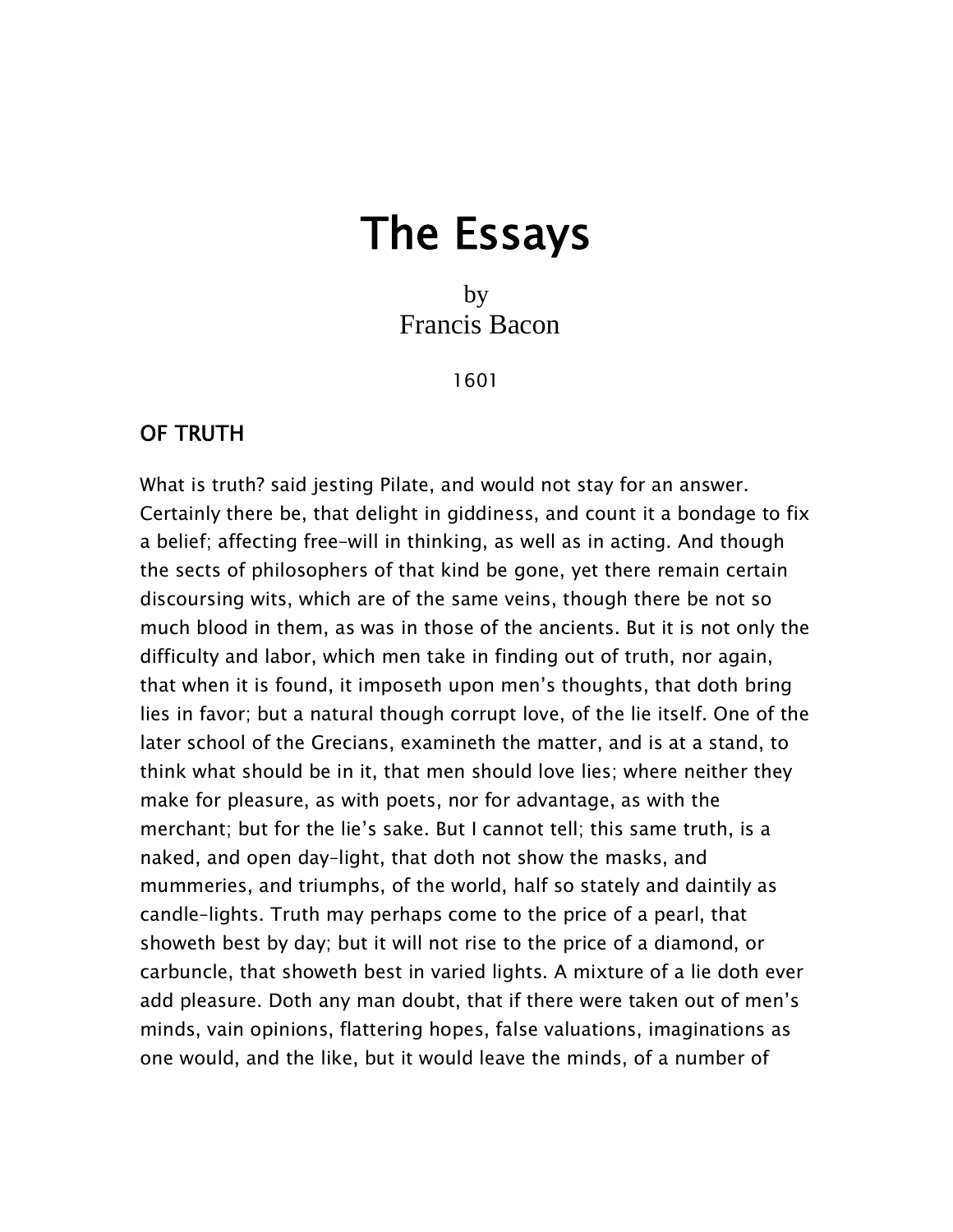men, poor shrunken things, full of melancholy and indisposition, and unpleasing to themselves?

One of the fathers, in great severity, called poesy vinum doemonum, because it filleth the imagination; and yet, it is but with the shadow of a lie. But it is not the lie that passeth through the mind, but the lie that sinketh in, and settleth in it, that doth the hurt; such as we spake of before. But, howsoever these things are thus in men's depraved judgments, and affections, yet truth, which only doth judge itself, teacheth that the inquiry of truth, which is the love–making, or wooing of it, the knowledge of truth, which is the presence of it, and the belief of truth, which is the enjoying of it, is the sovereign good of human nature. The first creature of God, in the works of the days, was the light of the sense; the last, was the light of reason; and his sabbath work ever since, is the illumination of his Spirit. First he breathed light, upon the face of the matter or chaos; then he breathed light, into the face of man; and still he breatheth and inspireth light, into the face of his chosen. The poet, that beautified the sect, that was otherwise inferior to the rest, saith yet excellently well: It is a pleasure, to stand upon the shore, and to see ships tossed upon the sea; a pleasure, to stand in the window of a castle, and to see a battle, and the adventures thereof below: but no pleasure is comparable to the standing upon the vantage ground of truth (a hill not to be commanded, and where the air is always clear and serene), and to see the errors, and wanderings, and mists, and tempests, in the vale below; so always that this prospect be with pity, and not with swelling, or pride. Certainly, it is heaven upon earth, to have a man's mind move in charity, rest in providence, and turn upon the poles of truth.

To pass from theological, and philosophical truth, to the truth of civil business; it will be acknowledged, even by those that practise it not, that clear, and round dealing, is the honor of man's nature; and that mixture of falsehoods, is like alloy in coin of gold and silver, which may make the metal work the better, but it embaseth it. For these winding, and crooked courses, are the goings of the serpent; which goeth basely upon the belly, and not upon the feet. There is no vice, that doth so cover a man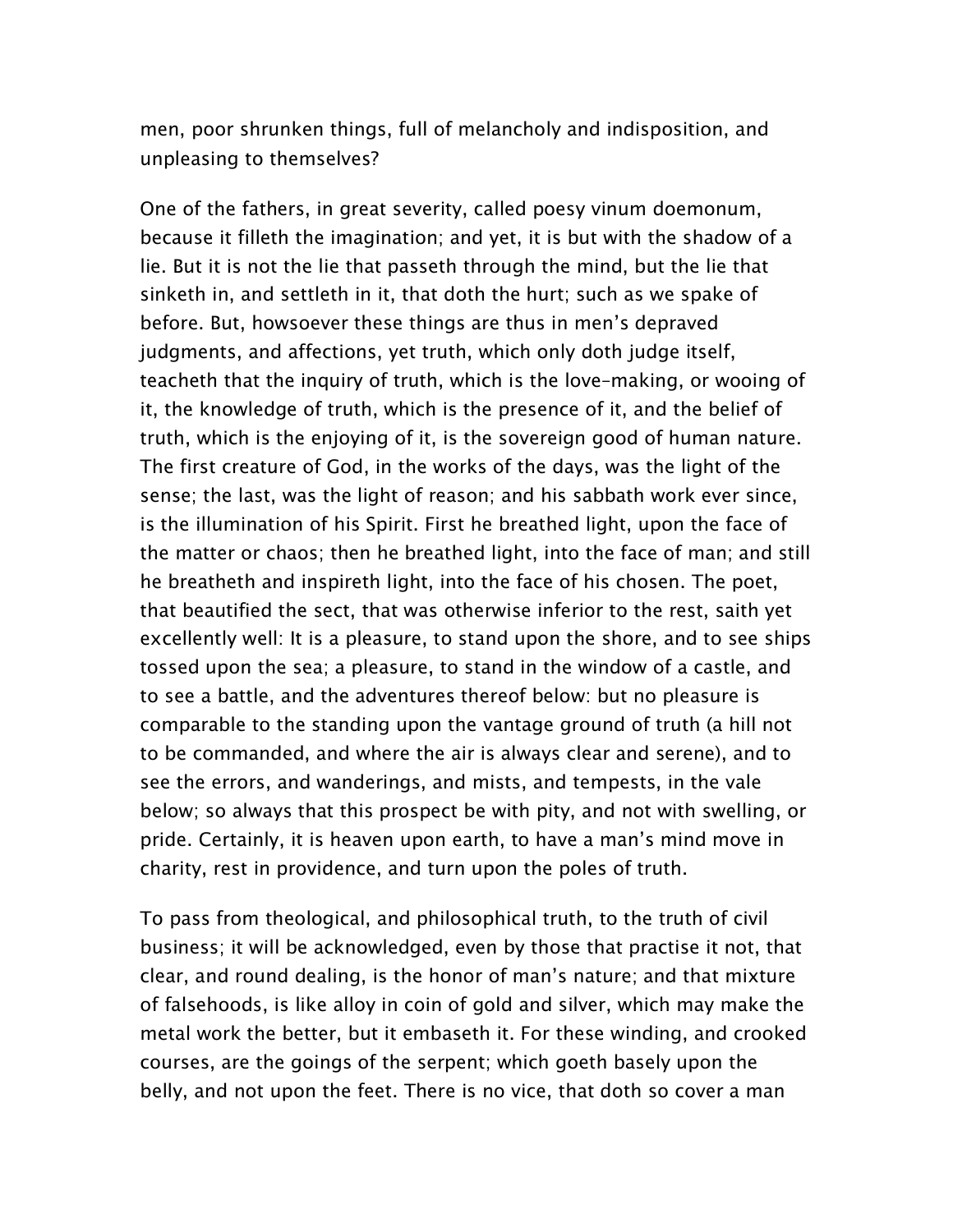with shame, as to be found false and perfidious. And therefore Montaigne saith prettily, when he inquired the reason, why the word of the lie should be such a disgrace, and such an odious charge? Saith he, If it be well weighed, to say that a man lieth, is as much to say, as that he is brave towards God, and a coward towards men. For a lie faces God, and shrinks from man. Surely the wickedness of falsehood, and breach of faith, cannot possibly be so highly expressed, as in that it shall be the last peal, to call the judgments of God upon the generations of men; it being foretold, that when Christ cometh, he shall not find faith upon the earth.

## OF DEATH

Men fear death, as children fear to go in the dark; and as that natural fear in children, is increased with tales, so is the other. Certainly, the contemplation of death, as the wages of sin, and passage to another world, is holy and religious; but the fear of it, as a tribute due unto nature, is weak. Yet in religious meditations, there is sometimes mixture of vanity, and of superstition. You shall read, in some of the friars' books of mortification, that a man should think with himself, what the pain is, if he have but his finger's end pressed, or tortured, and thereby imagine, what the pains of death are, when the whole body is corrupted, and dissolved; when many times death passeth, with less pain than the torture of a limb; for the most vital parts, are not the quickest of sense. And by him that spake only as a philosopher, and natural man, it was well said, Pompa mortis magis terret, quam mors ipsa. Groans, and convulsions, and a discolored face, and friends weeping, and blacks, and obsequies, and the like, show death terrible. It is worthy the observing, that there is no passion in the mind of man, so weak, but it mates, and masters, the fear of death; and therefore, death is no such terrible enemy, when a man hath so many attendants about him, that can win the combat of him. Revenge triumphs over death; love slights it; honor aspireth to it; grief flieth to it; fear preoccupateth it; nay, we read, after Otho the emperor had slain himself, pity (which is the tenderest of affections) provoked many to die, out of mere compassion to their sovereign, and as the truest sort of followers. Nay, Seneca adds niceness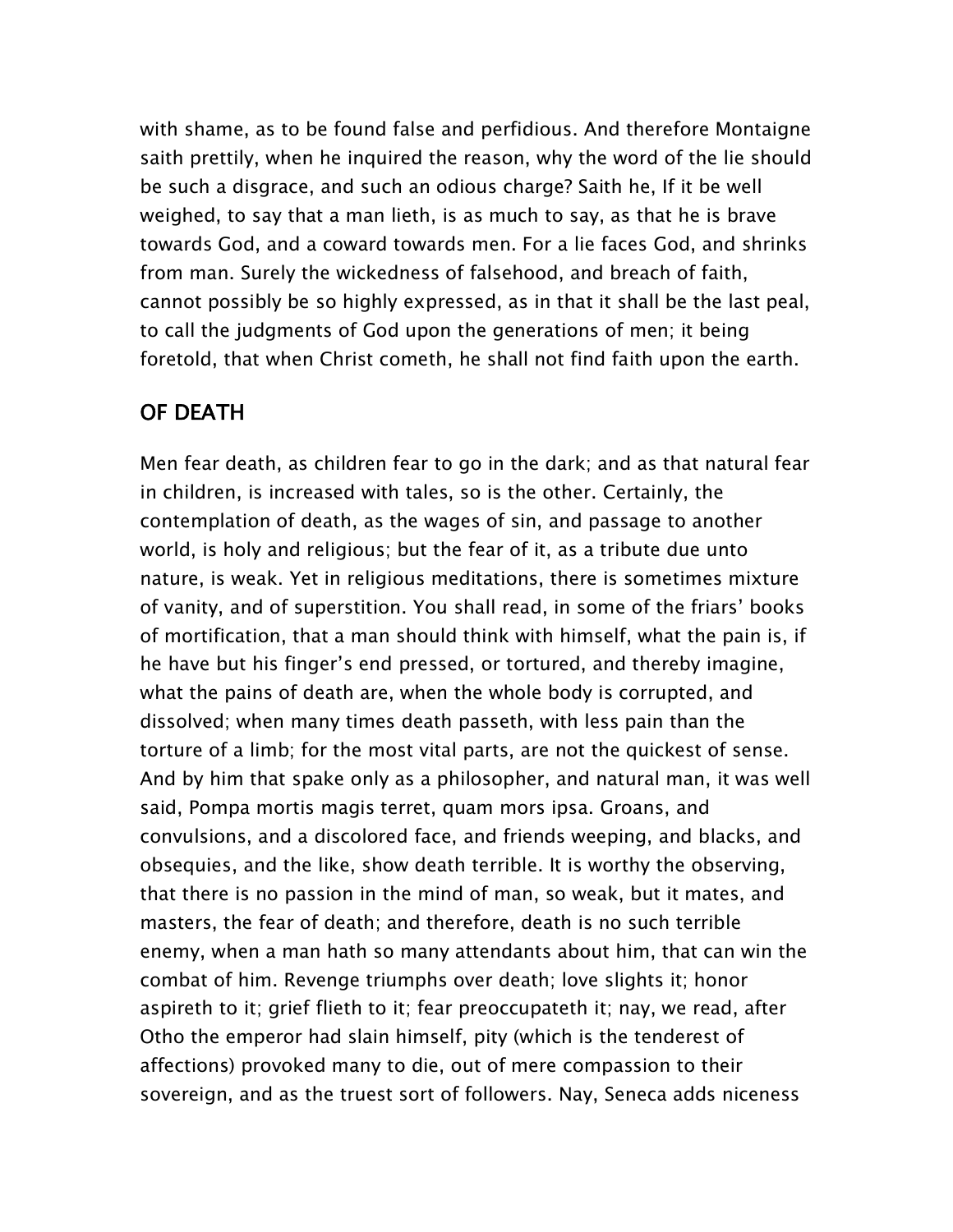and satiety: Cogita quamdiu eadem feceris; mori velle, non tantum fortis aut miser, sed etiam fastidiosus potest. A man would die, though he were neither valiant, nor miserable, only upon a weariness to do the same thing so oft, over and over. It is no less worthy, to observe, how little alteration in good spirits, the approaches of death make; for they appear to be the same men, till the last instant. Augustus Caesar died in a compliment; Livia, conjugii nostri memor, vive et vale. Tiberius in dissimulation; as Tacitus saith of him, Jam Tiberium vires et corpus, non dissimulatio, deserebant. Vespasian in a jest, sitting upon the stool; Ut puto deus fio. Galba with a sentence; Feri, si ex re sit populi Romani; holding forth his neck. Septimius Severus in despatch; Adeste si quid mihi restat agendum. And the like. Certainly the Stoics bestowed too much cost upon death, and by their great preparations, made it appear more fearful. Better saith he qui finem vitae extremum inter munera ponat naturae. It is as natural to die, as to be born; and to a little infant, perhaps, the one is as painful, as the other. He that dies in an earnest pursuit, is like one that is wounded in hot blood; who, for the time, scarce feels the hurt; and therefore a mind fixed, and bent upon somewhat that is good, doth avert the dolors of death. But, above all, believe it, the sweetest canticle is, Nunc dimittis; when a man hath obtained worthy ends, and expectations. Death hath this also; that it openeth the gate to good fame, and extinguisheth envy. —Extinctus amabitur idem.

#### OF UNITY IN RELIGION

Religion being the chief band of human society, is a happy thing, when itself is well contained within the true band of unity. The quarrels, and divisions about religion, were evils unknown to the heathen. The reason was, because the religion of the heathen, consisted rather in rites and ceremonies, than in any constant belief. For you may imagine, what kind of faith theirs was, when the chief doctors, and fathers of their church, were the poets. But the true God hath this attribute, that he is a jealous God; and therefore, his worship and religion, will endure no mixture, nor partner. We shall therefore speak a few words, concerning the unity of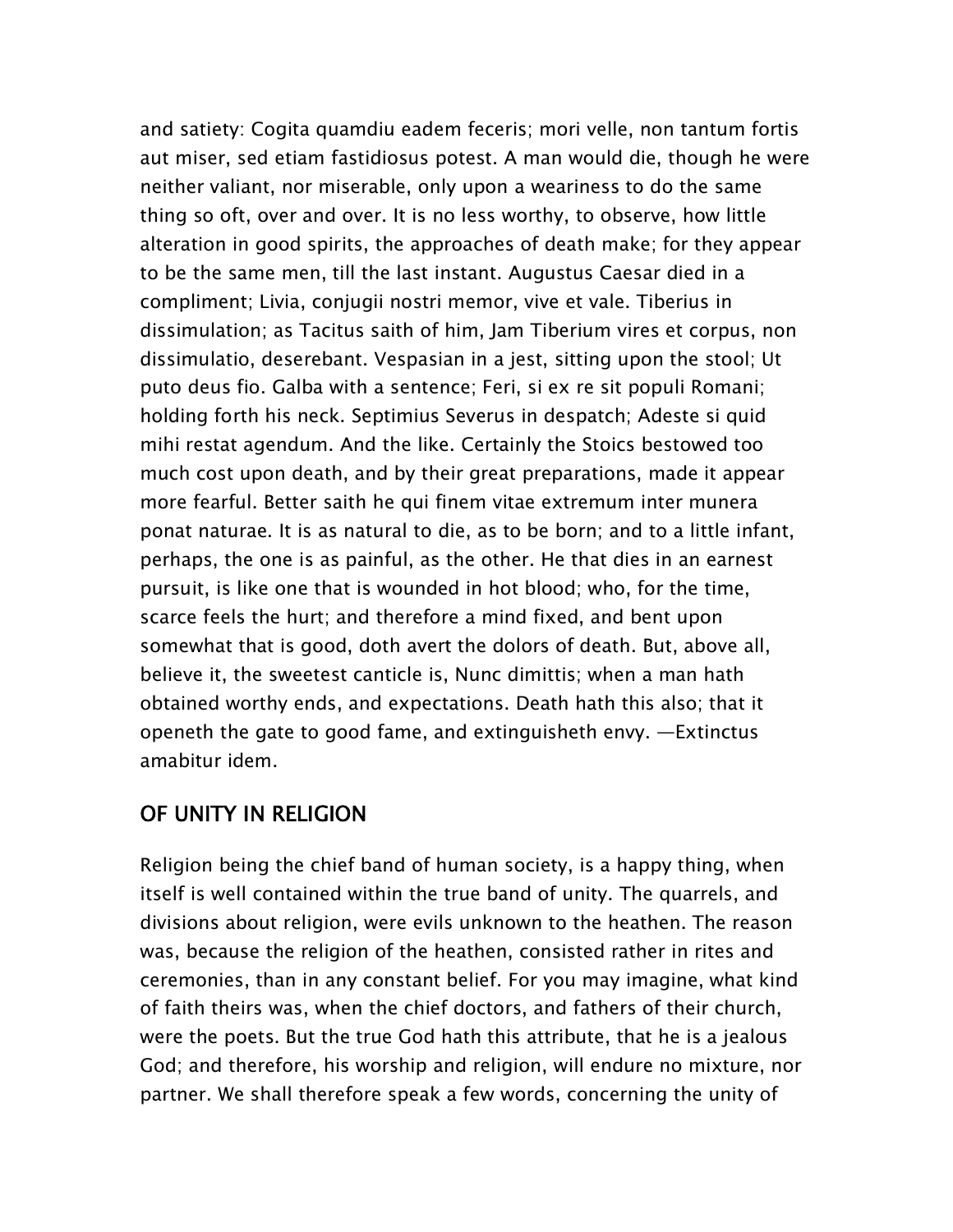the church; what are the fruits thereof; what the bounds; and what the means.

The fruits of unity (next unto the well pleasing of God, which is all in all) are two: the one, towards those that are without the church, the other, towards those that are within. For the former; it is certain, that heresies, and schisms, are of all others the greatest scandals; yea, more than corruption of manners. For as in the natural body, a wound, or solution of continuity, is worse than a corrupt humor; so in the spiritual. So that nothing, doth so much keep men out of the church and drive men out of the church, as breach of unity. And therefore, whensoever it cometh to that pass, that one saith, Ecce in deserto, another saith, Ecce in penetralibus; that is, when some men seek Christ, in the conventicles of heretics, and others, in an outward face of a church, that voice had need continually to sound in men's ears, Nolite exire, —Go not out. The doctor of the Gentiles (the propriety of whose vocation, drew him to have a special care of those without) saith, if an heathen come in, and hear you speak with several tongues, will he not say that you are mad? And certainly it is little better, when atheists, and profane persons, do hear of so many discordant, and contrary opinions in religion; it doth avert them from the church, and maketh them, to sit down in the chair of the scorners. It is but a light thing, to be vouched in so serious a matter, but yet it expresseth well the deformity. There is a master of scoffing, that in his catalogue of books of a feigned library, sets down this title of a book, The Morris–Dance of Heretics. For indeed, every sect of them, hath a diverse posture, or cringe by themselves, which cannot but move derision in worldlings, and depraved politics, who are apt to contemn holy things.

As for the fruit towards those that are within; it is peace; which containeth infinite blessings. It establisheth faith; it kindleth charity; the outward peace of the church, distilleth into peace of conscience; and it turneth the labors of writing, and reading of controversies, into treaties of mortification and devotion.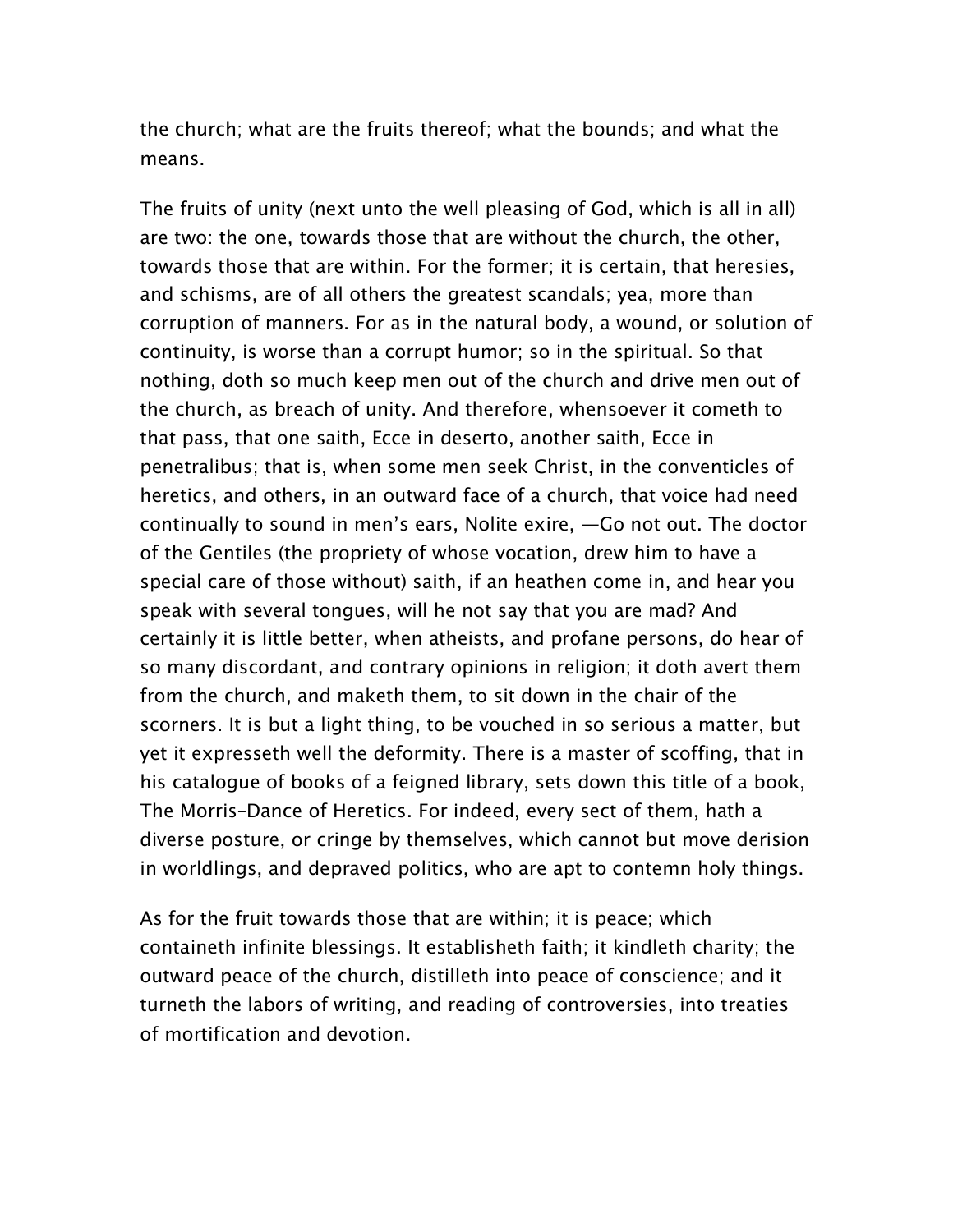Concerning the bounds of unity; the true placing of them, importeth exceedingly. There appear to be two extremes. For to certain zealants, all speech of pacification is odious. Is it peace, Jehu? What hast thou to do with peace? turn thee behind me. Peace is not the matter, but following, and party. Contrariwise, certain Laodiceans, and lukewarm persons, think they may accommodate points of religion, by middle way, and taking part of both, and witty reconcilements; as if they would make an arbitrament between God and man. Both these extremes are to be avoided; which will be done, if the league of Christians, penned by our Savior himself, were in two cross clauses thereof, soundly and plainly expounded: He that is not with us, is against us; and again, He that is not against us, is with us; that is, if the points fundamental and of substance in religion, were truly discerned and distinguished, from points not merely of faith, but of opinion, order, or good intention. This is a thing may seem to many a matter trivial, and done already. But if it were done less partially, it would be embraced more generally.

Of this I may give only this advice, according to my small model. Men ought to take heed, of rending God's church, by two kinds of controversies. The one is, when the matter of the point controverted, is too small and light, not worth the heat and strife about it, kindled only by contradiction. For, as it is noted, by one of the fathers, Christ's coat indeed had no seam, but the church's vesture was of divers colors; whereupon he saith, In veste varietas sit, scissura non sit; they be two things, unity and uniformity. The other is, when the matter of the point controverted, is great, but it is driven to an over–great subtilty, and obscurity; so that it becometh a thing rather ingenious, than substantial. A man that is of judgment and understanding, shall sometimes hear ignorant men differ, and know well within himself, that those which so differ, mean one thing, and yet they themselves would never agree. And if it come so to pass, in that distance of judgment, which is between man and man, shall we not think that God above, that knows the heart, doth not discern that frail men, in some of their contradictions, intend the same thing; and accepteth of both? The nature of such controversies is excellently expressed, by St. Paul, in the warning and precept, that he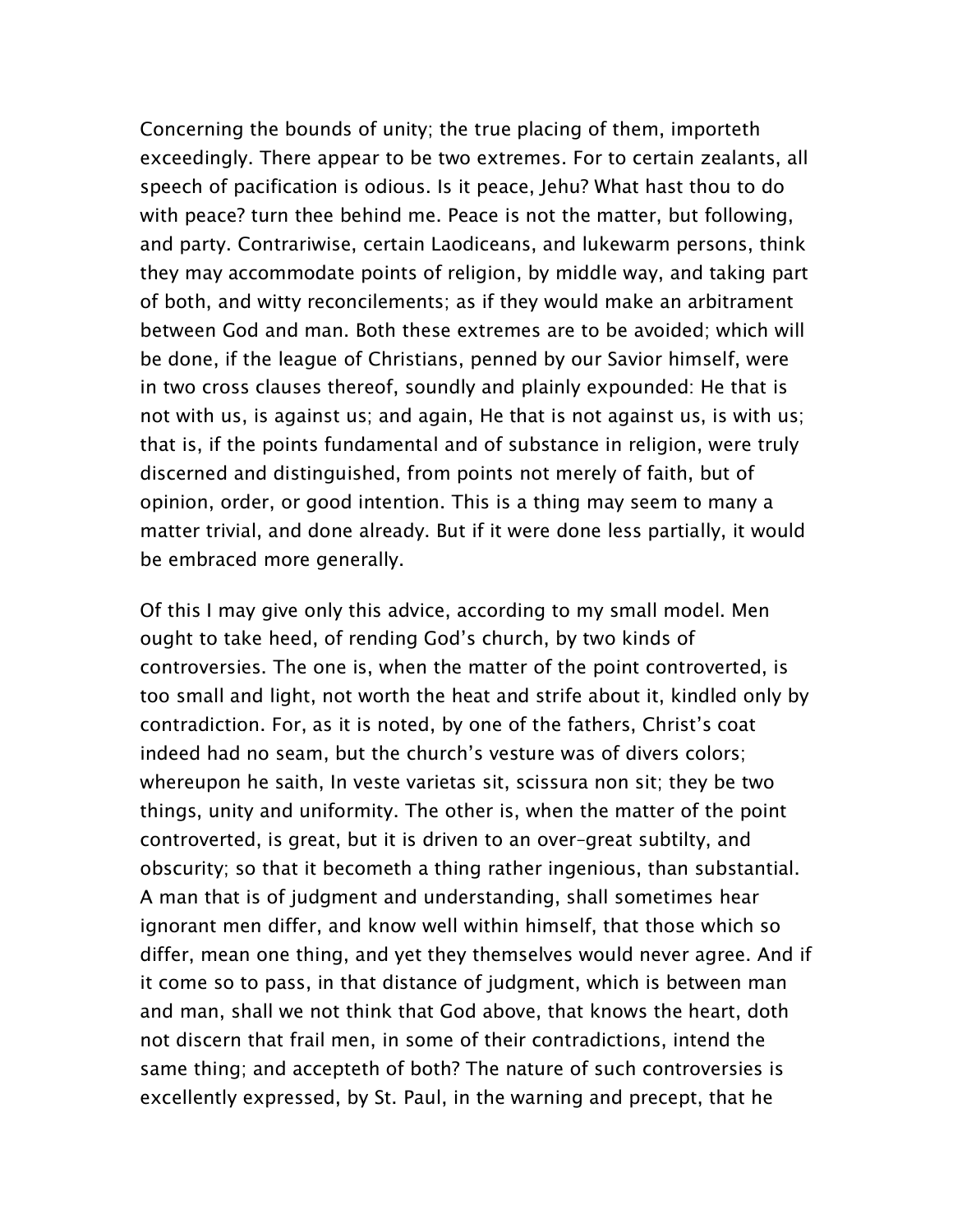giveth concerning the same, Devita profanas vocum novitates, et oppositiones falsi nominis scientiae. Men create oppositions, which are not; and put them into new terms, so fixed, as whereas the meaning ought to govern the term, the term in effect governeth the meaning. There be also two false peaces, or unities: the one, when the peace is grounded, but upon an implicit ignorance; for all colors will agree in the dark: the other, when it is pieced up, upon a direct admission of contraries, in fundamental points. For truth and falsehood, in such things, are like the iron and clay, in the toes of Nebuchadnezzar's image; they may cleave, but they will not incorporate.

Concerning the means of procuring unity; men must beware, that in the procuring, or muniting, of religious unity, they do not dissolve and deface the laws of charity, and of human society. There be two swords amongst Christians, the spiritual and temporal; and both have their due office and place, in the maintenance of religion. But we may not take up the third sword, which is Mahomet's sword, or like unto it; that is, to propagate religion by wars, or by sanguinary persecutions to force consciences; except it be in cases of overt scandal, blasphemy, or intermixture of practice against the state; much less to nourish seditions; to authorize conspiracies and rebellions; to put the sword into the people's hands; and the like; tending to the subversion of all government, which is the ordinance of God. For this is but to dash the first table against the second; and so to consider men as Christians, as we forget that they are men. Lucretius the poet, when he beheld the act of Agamemnon, that could endure the sacrificing of his own daughter, exclaimed: Tantum Religio potuit suadere malorum.

What would he have said, if he had known of the massacre in France, or the powder treason of England? He would have been seven times more Epicure, and atheist, than he was. For as the temporal sword is to be drawn with great circumspection in cases of religion; so it is a thing monstrous, to put it into the hands of the common people. Let that be left unto the Anabaptists, and other furies. It was great blasphemy, when the devil said, I will ascend, and be like the highest; but it is greater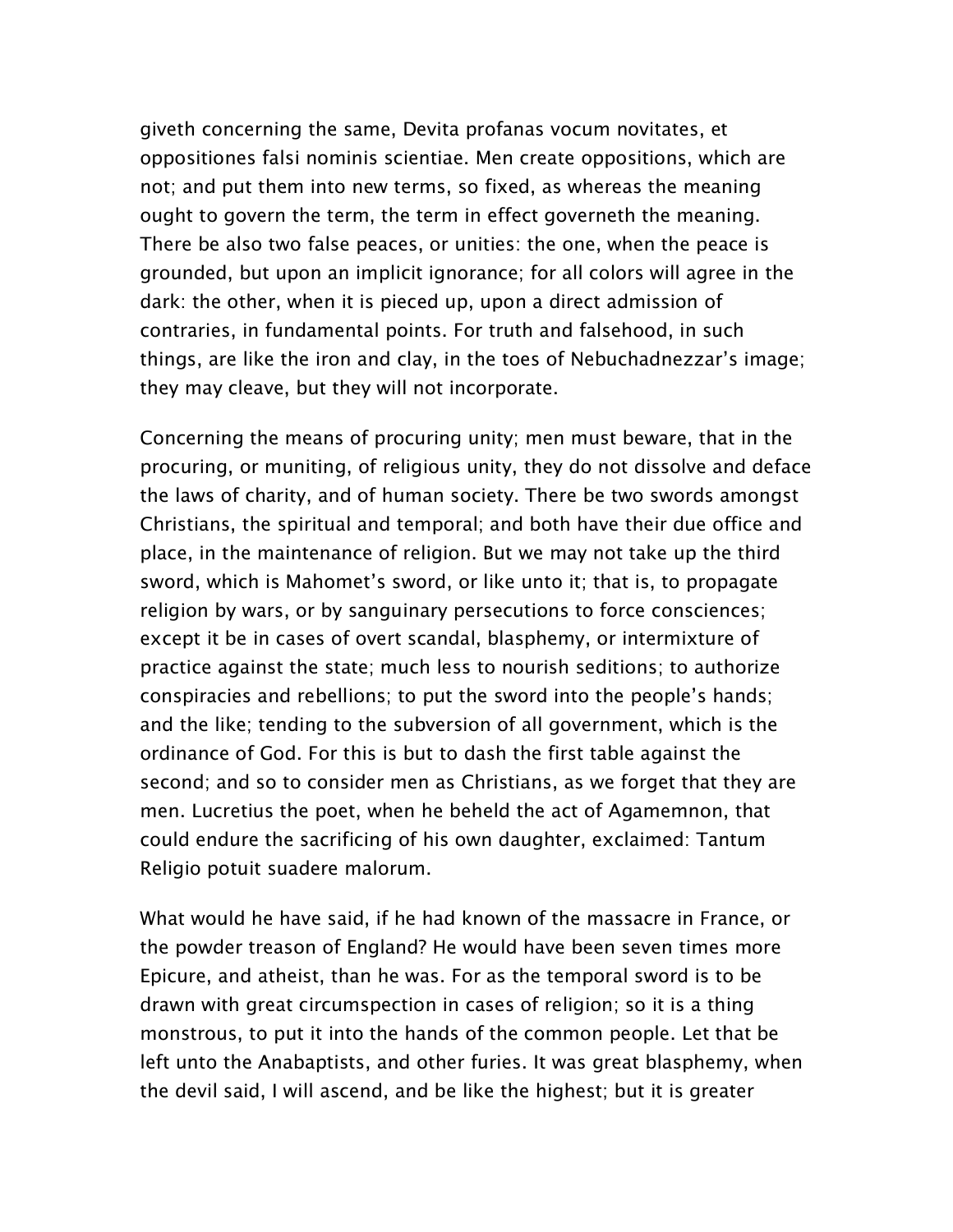blasphemy, to personate God, and bring him in saying, I will descend, and be like the prince of darkness; and what is it better, to make the cause of religion to descend, to the cruel and execrable actions of murthering princes, butchery of people, and subversion of states and governments? Surely this is to bring down the Holy Ghost, instead of the likeness of a dove, in the shape of a vulture or raven; and set, out of the bark of a Christian church, a flag of a bark of pirates, and assassins. Therefore it is most necessary, that the church, by doctrine and decree, princes by their sword, and all learnings, both Christian and moral, as by their Mercury rod, do damn and send to hell for ever, those facts and opinions tending to the support of the same; as hath been already in good part done. Surely in counsels concerning religion, that counsel of the apostle would be prefixed, Ira hominis non implet justitiam Dei. And it was a notable observation of a wise father, and no less ingenuously confessed; that those which held and persuaded pressure of consciences, were commonly interested therein, themselves, for their own ends.

#### OF REVENGE

Revenge is a kind of wild justice; which the more man's nature runs to, the more ought law to weed it out. For as for the first wrong, it doth but offend the law; but the revenge of that wrong, putteth the law out of office. Certainly, in taking revenge, a man is but even with his enemy; but in passing it over, he is superior; for it is a prince's part to pardon. And Solomon, I am sure, saith, It is the glory of a man, to pass by an offence. That which is past is gone, and irrevocable; and wise men have enough to do, with things present and to come; therefore they do but trifle with themselves, that labor in past matters. There is no man doth a wrong, for the wrong's sake; but thereby to purchase himself profit, or pleasure, or honor, or the like. Therefore why should I be angry with a man, for loving himself better than me? And if any man should do wrong, merely out of ill–nature, why, yet it is but like the thorn or briar, which prick and scratch, because they can do no other. The most tolerable sort of revenge, is for those wrongs which there is no law to remedy; but then let a man take heed, the revenge be such as there is no law to punish; else a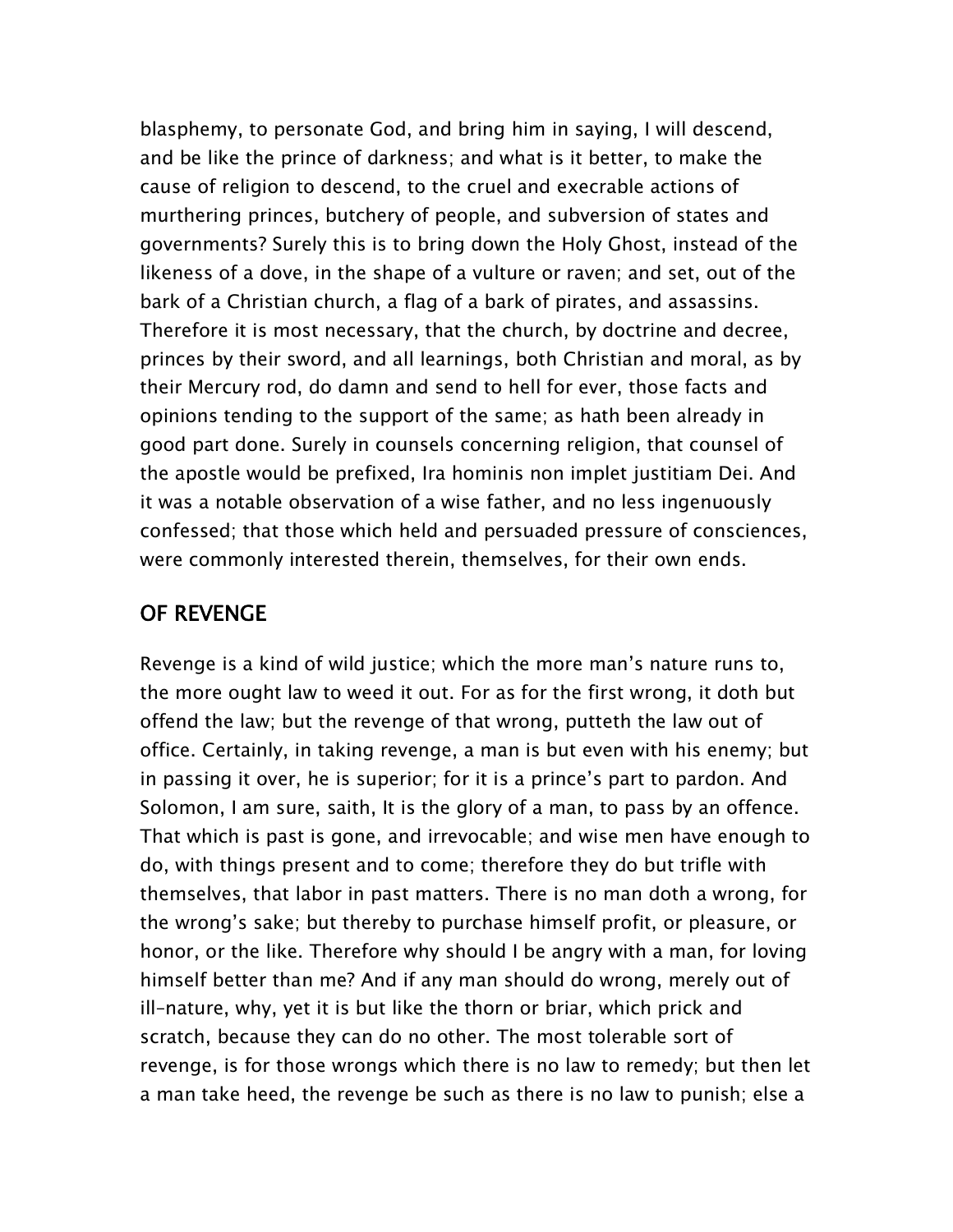man's enemy is still before hand, and it is two for one. Some, when they take revenge, are desirous, the party should know, whence it cometh. This is the more generous. For the delight seemeth to be, not so much in doing the hurt, as in making the party repent. But base and crafty cowards, are like the arrow that flieth in the dark. Cosmus, duke of Florence, had a desperate saying against perfidious or neglecting friends, as if those wrongs were unpardonable; You shall read (saith he) that we are commanded to forgive our enemies; but you never read, that we are commanded to forgive our friends. But yet the spirit of Job was in a better tune: Shall we (saith he) take good at God's hands, and not be content to take evil also? And so of friends in a proportion. This is certain, that a man that studieth revenge, keeps his own wounds green, which otherwise would heal, and do well. Public revenges are for the most part fortunate; as that for the death of Caesar; for the death of Pertinax; for the death of Henry the Third of France; and many more. But in private revenges, it is not so. Nay rather, vindictive persons live the life of witches; who, as they are mischievous, so end they infortunate.

#### OF ADVERSITY

It was an high speech of Seneca (after the manner of the Stoics), that the good things, which belong to prosperity, are to be wished; but the good things, that belong to adversity, are to be admired. Bona rerum secundarum optabilia; adversarum mirabilia. Certainly if miracles be the command over nature, they appear most in adversity. It is yet a higher speech of his, than the other (much too high for a heathen), It is true greatness, to have in one the frailty of a man, and the security of a God. Vere magnum habere fragilitatem hominis, securitatem Dei. This would have done better in poesy, where transcendences are more allowed. And the poets indeed have been busy with it; for it is in effect the thing, which figured in that strange fiction of the ancient poets, which seemeth not to be without mystery; nay, and to have some approach to the state of a Christian; that Hercules, when he went to unbind Prometheus (by whom human nature is represented), sailed the length of the great ocean, in an earthen pot or pitcher; lively describing Christian resolution, that saileth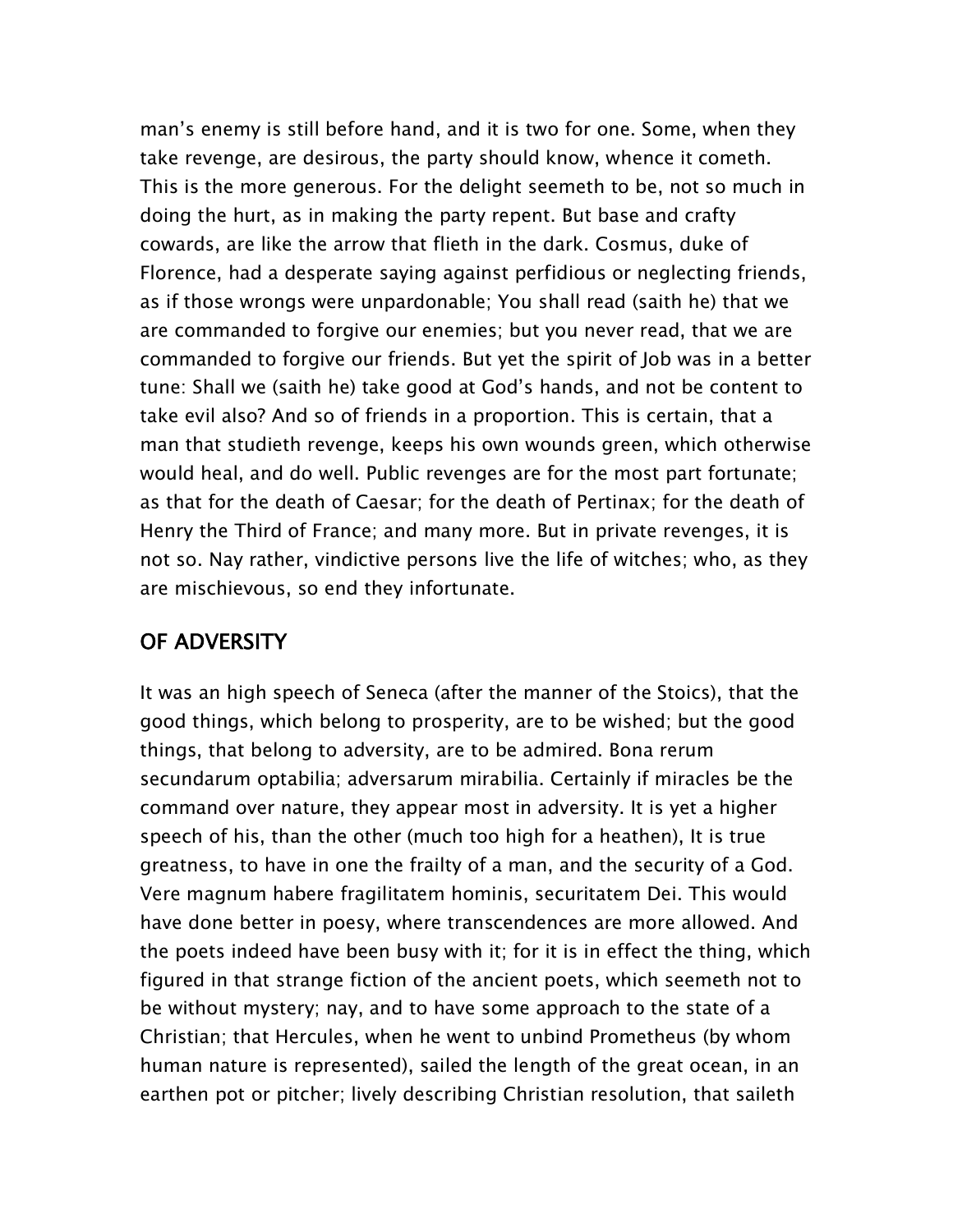in the frail bark of the flesh, through the waves of the world. But to speak in a mean. The virtue of prosperity, is temperance; the virtue of adversity, is fortitude; which in morals is the more heroical virtue. Prosperity is the blessing of the Old Testament; adversity is the blessing of the New; which carrieth the greater benediction, and the clearer revelation of God's favor. Yet even in the Old Testament, if you listen to David's harp, you shall hear as many hearse–like airs as carols; and the pencil of the Holy Ghost hath labored more in describing the afflictions of Job, than the felicities of Solomon. Prosperity is not without many fears and distastes; and adversity is not without comforts and hopes. We see in needle–works and embroideries, it is more pleasing to have a lively work, upon a sad and solemn ground, than to have a dark and melancholy work, upon a lightsome ground: judge therefore of the pleasure of the heart, by the pleasure of the eye. Certainly virtue is like precious odors, most fragrant when they are incensed, or crushed: for prosperity doth best discover vice, but adversity doth best discover virtue.

#### OF SIMULATION AND DISSIMULATION

Dissimulation is but a faint kind of policy, or wisdom; for it asketh a strong wit, and a strong heart, to know when to tell truth, and to do it. Therefore it is the weaker sort of politics, that are the great dissemblers.

Tacitus saith, Livia sorted well with the arts of her husband, and dissimulation of her son; attributing arts or policy to Augustus, and dissimulation to Tiberius. And again, when Mucianus encourageth Vespasian, to take arms against Vitellius, he saith, We rise not against the piercing judgment of Augustus, nor the extreme caution or closeness of Tiberius. These properties, of arts or policy, and dissimulation or closeness, are indeed habits and faculties several, and to be distinguished. For if a man have that penetration of judgment, as he can discern what things are to be laid open, and what to be secreted, and what to be showed at half lights, and to whom and when (which indeed are arts of state, and arts of life, as Tacitus well calleth them), to him, a habit of dissimulation is a hinderance and a poorness. But if a man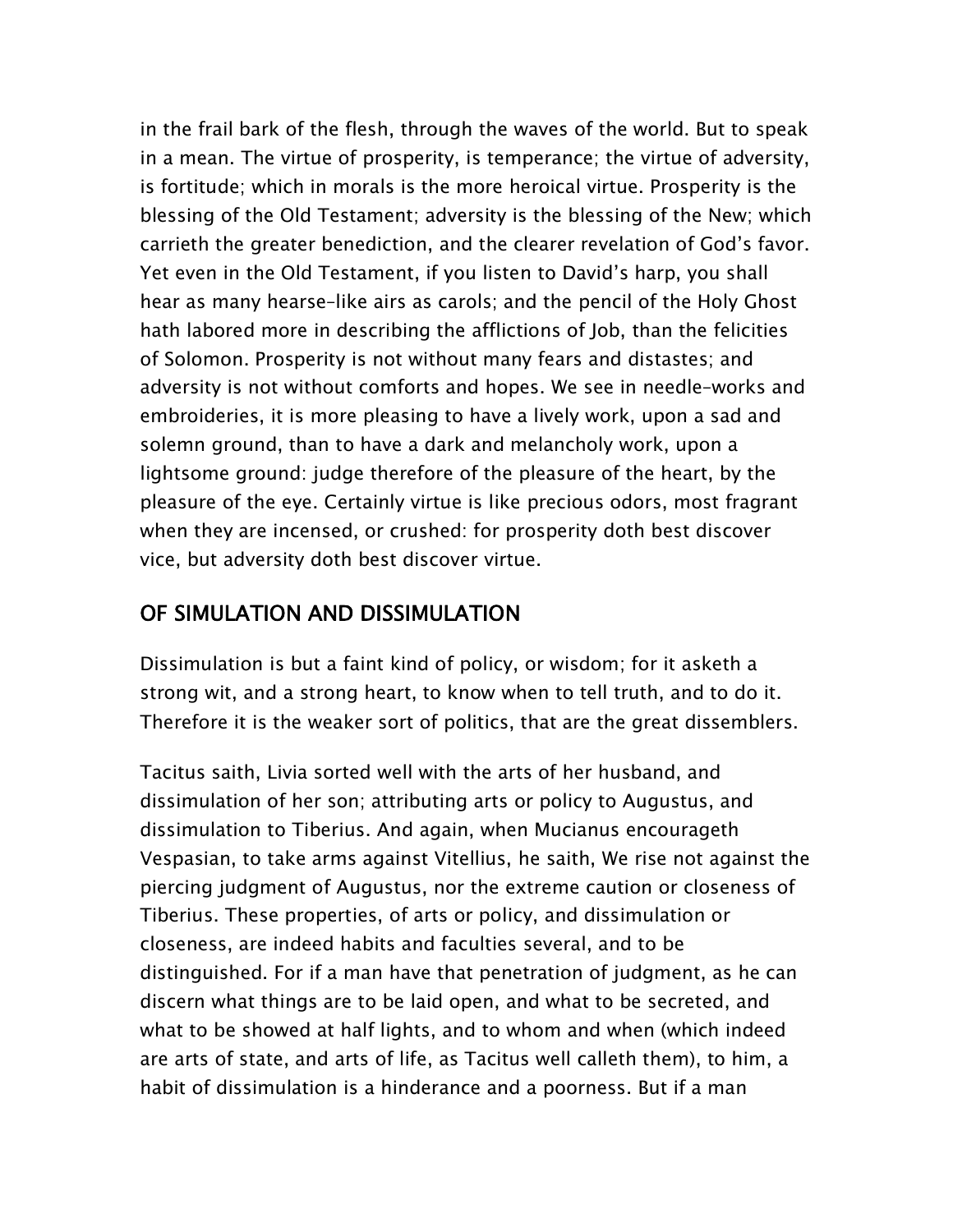cannot obtain to that judgment, then it is left to him generally, to be close, and a dissembler. For where a man cannot choose, or vary in particulars, there it is good to take the safest, and wariest way, in general; like the going softly, by one that cannot well see. Certainly the ablest men that ever were, have had all an openness, and frankness, of dealing; and a name of certainty and veracity; but then they were like horses well managed; for they could tell passing well, when to stop or turn; and at such times, when they thought the case indeed required dissimulation, if then they used it, it came to pass that the former opinion, spread abroad, of their good faith and clearness of dealing, made them almost invisible.

There be three degrees of this hiding and veiling of a man's self. The first, closeness, reservation, and secrecy; when a man leaveth himself without observation, or without hold to be taken, what he is. The second, dissimulation, in the negative; when a man lets fall signs and arguments, that he is not, that he is. And the third, simulation, in the affirmative; when a man industriously and expressly feigns and pretends to be, that he is not.

For the first of these, secrecy; it is indeed the virtue of a confessor. And assuredly, the secret man heareth many confessions. For who will open himself, to a blab or a babbler? But if a man be thought secret, it inviteth discovery; as the more close air sucketh in the more open; and as in confession, the revealing is not for worldly use, but for the ease of a man's heart, so secret men come to the knowledge of many things in that kind; while men rather discharge their minds, than impart their minds. In few words, mysteries are due to secrecy. Besides (to say truth) nakedness is uncomely, as well in mind as body; and it addeth no small reverence, to men's manners and actions, if they be not altogether open. As for talkers and futile persons, they are commonly vain and credulous withal. For he that talketh what he knoweth, will also talk what he knoweth not. Therefore set it down, that an habit of secrecy, is both politic and moral. And in this part, it is good that a man's face give his tongue leave to speak. For the discovery of a man's self, by the tracts of his countenance,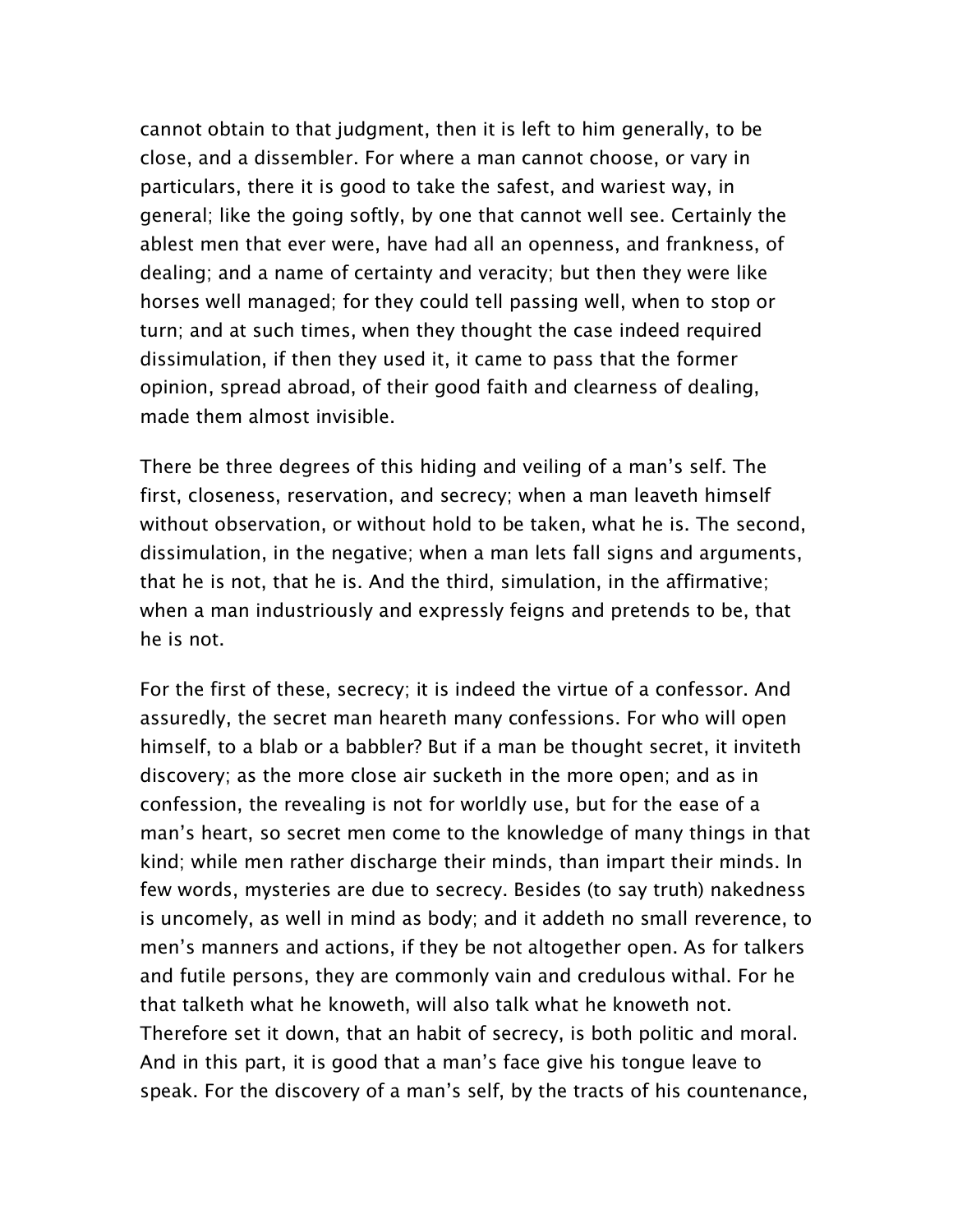is a great weakness and betraying; by how much it is many times more marked, and believed, than a man's words.

For the second, which is dissimulation; it followeth many times upon secrecy, by a necessity; so that he that will be secret, must be a dissembler in some degree. For men are too cunning, to suffer a man to keep an indifferent carriage between both, and to be secret, without swaying the balance on either side. They will so beset a man with questions, and draw him on, and pick it out of him, that, without an absurd silence, he must show an inclination one way; or if he do not, they will gather as much by his silence, as by his speech. As for equivocations, or oraculous speeches, they cannot hold out long. So that no man can be secret, except he give himself a little scope of dissimulation; which is, as it were, but the skirts or train of secrecy.

But for the third degree, which is simulation, and false profession; that I hold more culpable, and less politic; except it be in great and rare matters. And therefore a general custom of simulation (which is this last degree) is a vice, rising either of a natural falseness or fearfulness, or of a mind that hath some main faults, which because a man must needs disguise, it maketh him practise simulation in other things, lest his hand should be out of use.

The great advantages of simulation and dissimulation are three. First, to lay asleep opposition, and to surprise. For where a man's intentions are published, it is an alarum, to call up all that are against them. The second is, to reserve to a man's self a fair retreat. For if a man engage himself by a manifest declaration, he must go through or take a fall. The third is, the better to discover the mind of another. For to him that opens himself, men will hardly show themselves adverse; but will fair let him go on, and turn their freedom of speech, to freedom of thought. And therefore it is a good shrewd proverb of the Spaniard, Tell a lie and find a troth. As if there were no way of discovery, but by simulation. There be also three disadvantages, to set it even. The first, that simulation and dissimulation commonly carry with them a show of fearfulness, which in any business,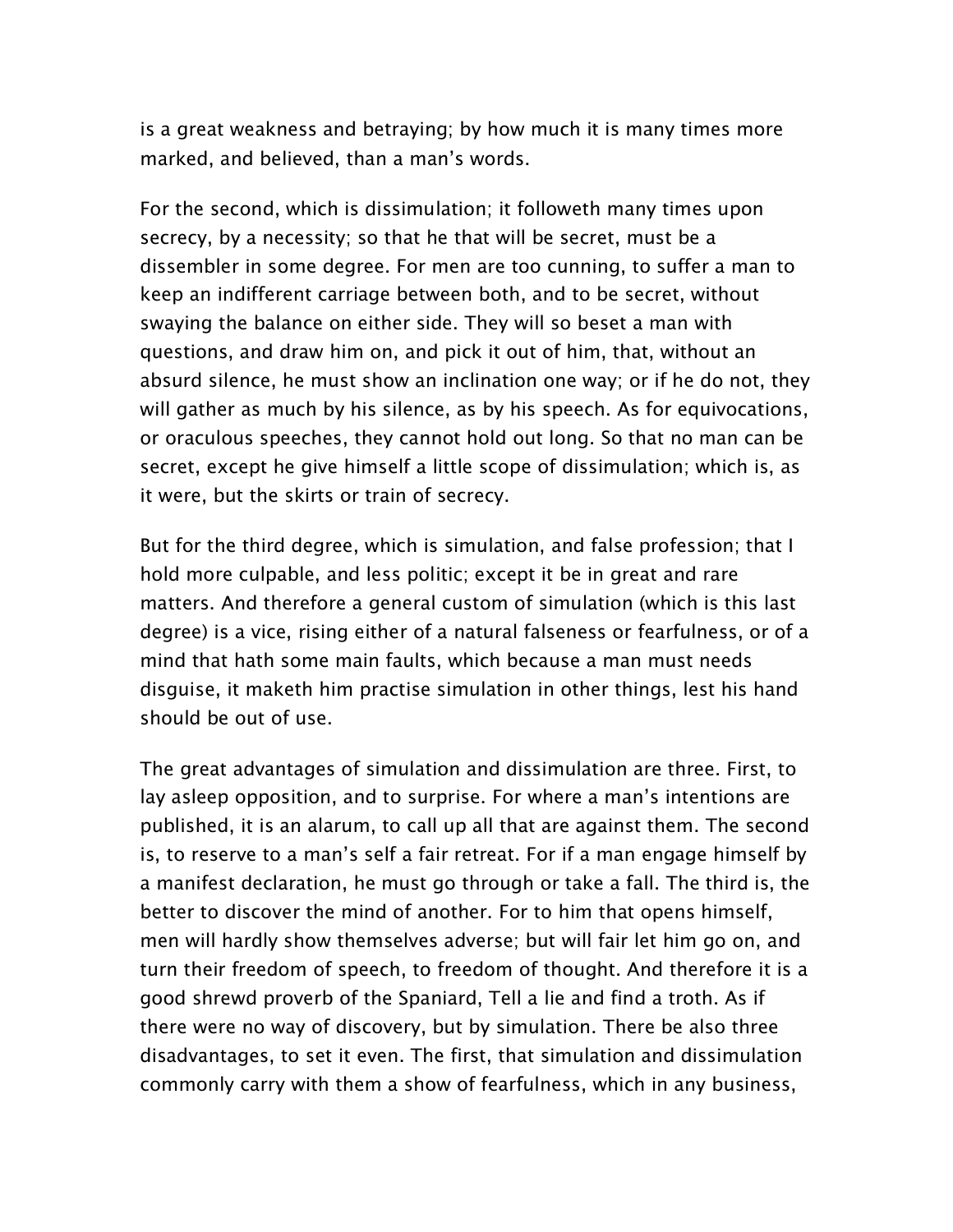doth spoil the feathers, of round flying up to the mark. The second, that it puzzleth and perplexeth the conceits of many, that perhaps would otherwise co–operate with him; and makes a man walk almost alone, to his own ends. The third and greatest is, that it depriveth a man of one of the most principal instruments for action; which is trust and belief. The best composition and temperature, is to have openness in fame and opinion; secrecy in habit; dissimulation in seasonable use; and a power to feign, if there be no remedy.

#### OF PARENTS AND CHILDREN

The joys of parents are secret; and so are their griefs and fears. They cannot utter the one; nor they will not utter the other. Children sweeten labors; but they make misfortunes more bitter. They increase the cares of life; but they mitigate the remembrance of death. The perpetuity by generation is common to beasts; but memory, merit, and noble works, are proper to men. And surely a man shall see the noblest works and foundations have proceeded from childless men, which have sought to express the images of their minds, where those of their bodies have failed. So the care of posterity is most in them, that have no posterity. They that are the first raisers of their houses, are most indulgent towards their children; beholding them as the continuance, not only of their kind, but of their work; and so both children and creatures.

The difference in affection, of parents towards their several children, is many times unequal; and sometimes unworthy; especially in the mothers; as Solomon saith, A wise son rejoiceth the father, but an ungracious son shames the mother. A man shall see, where there is a house full of children, one or two of the eldest respected, and the youngest made wantons; but in the midst, some that are as it were forgotten, who many times, nevertheless, prove the best. The illiberality of parents, in allowance towards their children, is an harmful error; makes them base; acquaints them with shifts; makes them sort with mean company; and makes them surfeit more when they come to plenty. And therefore the proof is best, when men keep their authority towards the children, but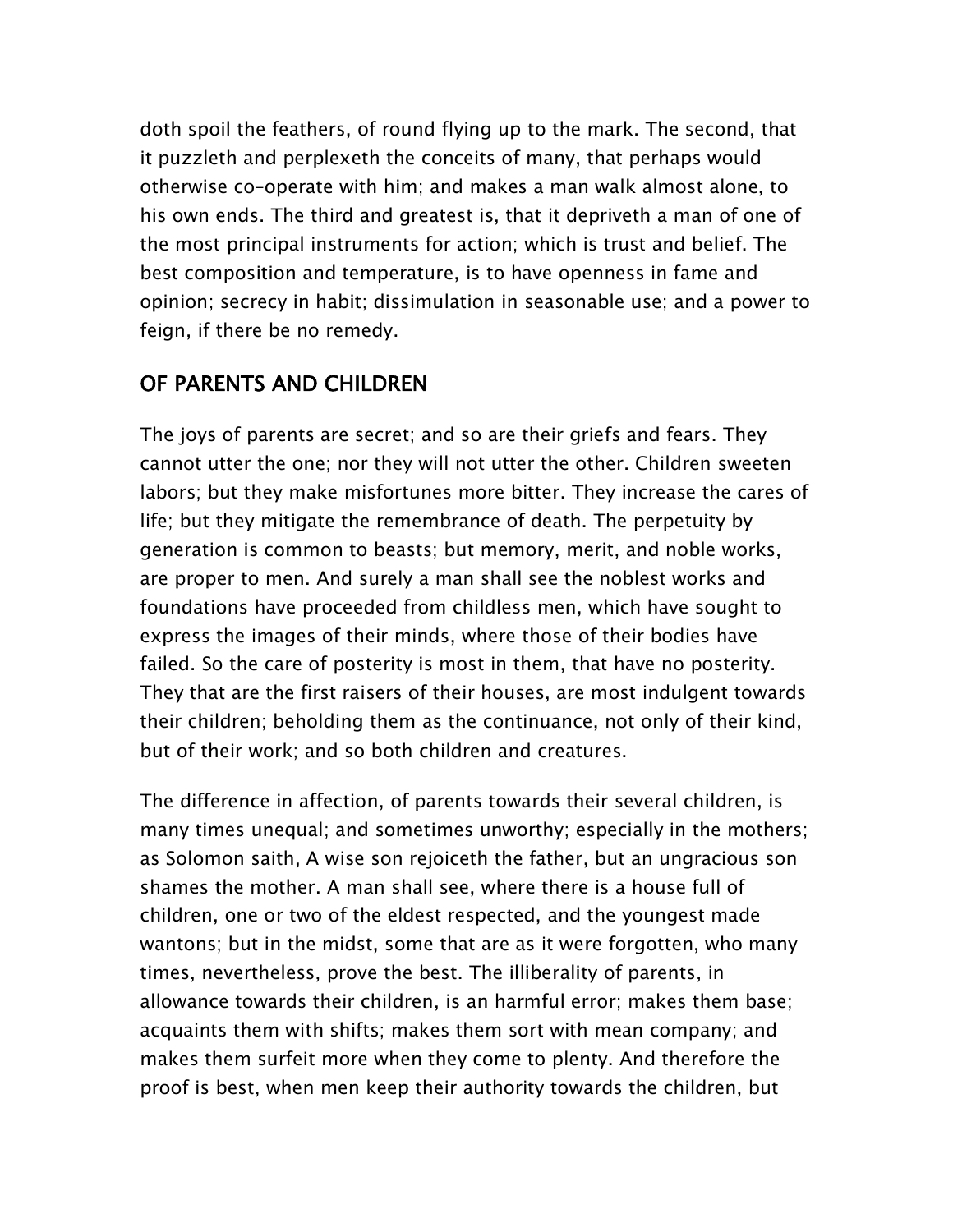not their purse. Men have a foolish manner (both parents and schoolmasters and servants) in creating and breeding an emulation between brothers, during childhood, which many times sorteth to discord when they are men, and disturbeth families. The Italians make little difference between children, and nephews or near kinsfolks; but so they be of the lump, they care not though they pass not through their own body. And, to say truth, in nature it is much a like matter; insomuch that we see a nephew sometimes resembleth an uncle, or a kinsman, more than his own parent; as the blood happens. Let parents choose betimes, the vocations and courses they mean their children should take; for then they are most flexible; and let them not too much apply themselves to the disposition of their children, as thinking they will take best to that, which they have most mind to. It is true, that if the affection or aptness of the children be extraordinary, then it is good not to cross it; but generally the precept is good, optimum elige, suave et facile illud faciet consuetudo. Younger brothers are commonly fortunate, but seldom or never where the elder are disinherited.

#### OF MARRIAGE AND SINGLE LIFE

He that hath wife and children hath given hostages to fortune; for they are impediments to great enterprises, either of virtue or mischief. Certainly the best works, and of greatest merit for the public, have proceeded from the unmarried or childless men; which both in affection and means, have married and endowed the public. Yet it were great reason that those that have children, should have greatest care of future times; unto which they know they must transmit their dearest pledges. Some there are, who though they lead a single life, yet their thoughts do end with themselves, and account future times impertinences. Nay, there are some other, that account wife and children, but as bills of charges. Nay more, there are some foolish rich covetous men that take a pride, in having no children, because they may be thought so much the richer. For perhaps they have heard some talk, Such an one is a great rich man, and another except to it, Yea, but he hath a great charge of children; as if it were an abatement to his riches. But the most ordinary cause of a single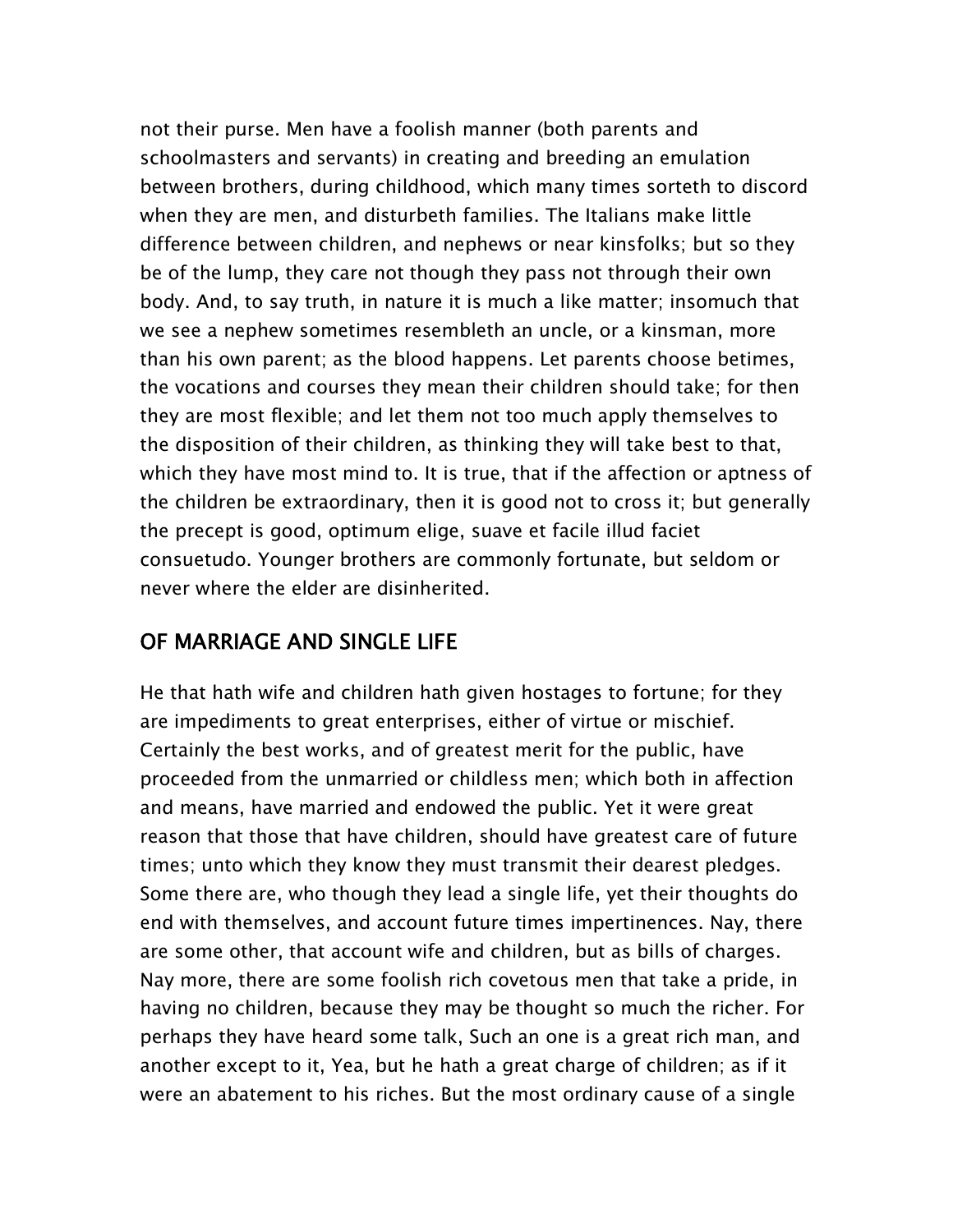life, is liberty, especially in certain self–pleasing and humorous minds, which are so sensible of every restraint, as they will go near to think their girdles and garters, to be bonds and shackles. Unmarried men are best friends, best masters, best servants; but not always best subjects; for they are light to run away; and almost all fugitives, are of that condition. A single life doth well with churchmen; for charity will hardly water the ground, where it must first fill a pool. It is indifferent for judges and magistrates; for if they be facile and corrupt, you shall have a servant, five times worse than a wife. For soldiers, I find the generals commonly in their hortatives, put men in mind of their wives and children; and I think the despising of marriage amongst the Turks, maketh the vulgar soldier more base. Certainly wife and children are a kind of discipline of humanity; and single men, though they may be many times more charitable, because their means are less exhaust, yet, on the other side, they are more cruel and hardhearted (good to make severe inquisitors), because their tenderness is not so oft called upon. Grave natures, led by custom, and therefore constant, are commonly loving husbands, as was said of Ulysses, vetulam suam praetulit immortalitati. Chaste women are often proud and froward, as presuming upon the merit of their chastity. It is one of the best bonds, both of chastity and obedience, in the wife, if she think her husband wise; which she will never do, if she find him jealous. Wives are young men's mistresses; companions for middle age; and old men's nurses. So as a man may have a quarrel to marry, when he will. But yet he was reputed one of the wise men, that made answer to the question, when a man should marry,– A young man not yet, an elder man not at all. It is often seen that bad husbands, have very good wives; whether it be, that it raiseth the price of their husband's kindness, when it comes; or that the wives take a pride in their patience. But this never fails, if the bad husbands were of their own choosing, against their friends' consent; for then they will be sure to make good their own folly.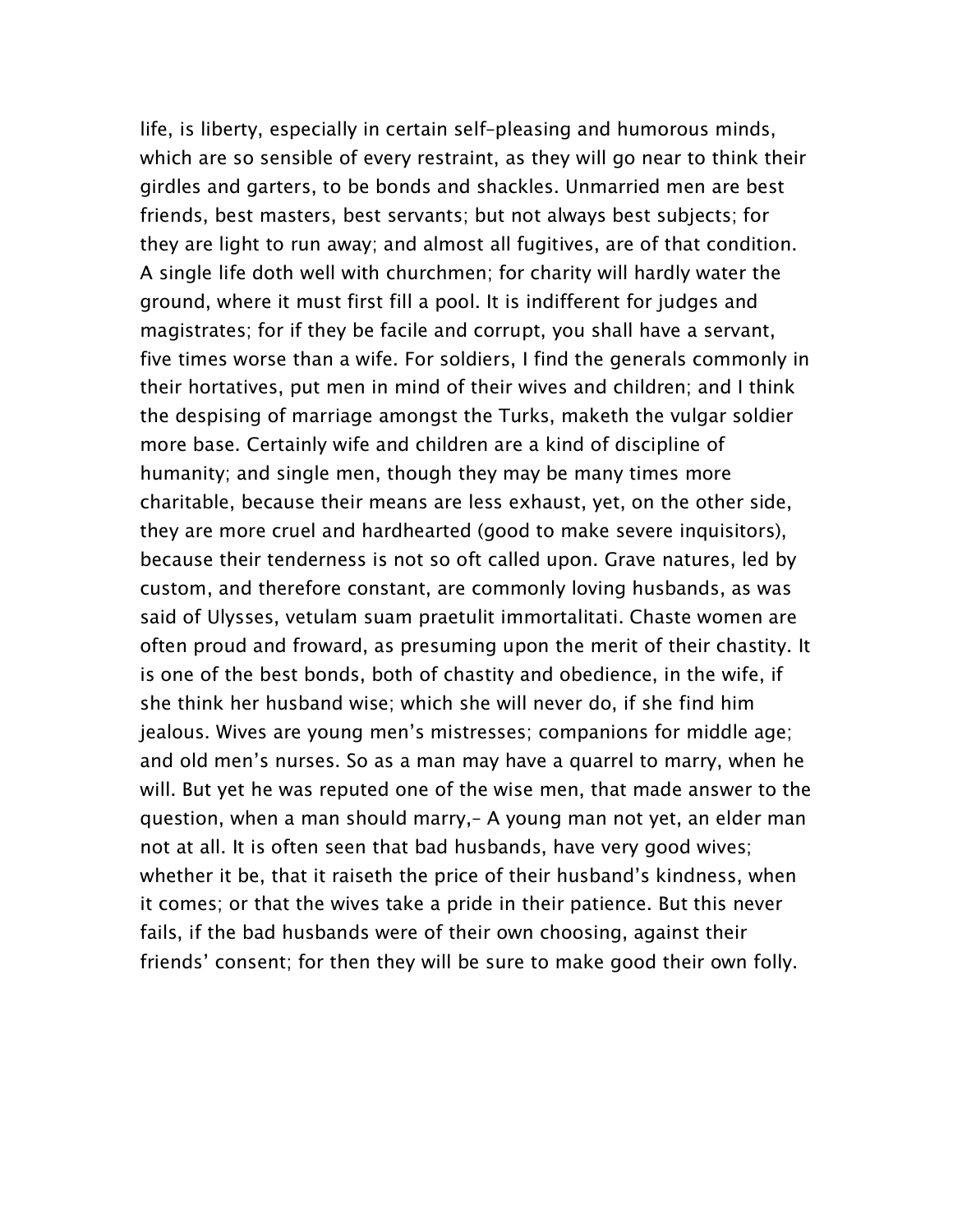#### OF ENVY

There be none of the affections, which have been noted to fascinate or bewitch, but love and envy. They both have vehement wishes; they frame themselves readily into imaginations and suggestions; and they come easily into the eye, especially upon the present of the objects; which are the points that conduce to fascination, if any such thing there be. see likewise, the Scripture calleth envy an evil eye; and the astrologers, call the evil influences of the stars, evil aspects; so that still there seemeth to be acknowledged, in the act of envy, an ejaculation or irradiation of the eye. Nay, some have been so curious, as to note, that the times when the stroke or percussion of an envious eye doth most hurt, are when the party envied is beheld in glory or triumph; for that sets an edge upon envy: and besides, at such times the spirits of the person envied, do come forth most into the outward parts, and so meet the blow.

But leaving these curiosities (though not unworthy to be thought on, in fit place), we will handle, what persons are apt to envy others; what persons are most subject to be envied themselves; and what is the difference between public and private envy.

A man that hath no virtue in himself, ever envieth virtue in others. For men's minds, will either feed upon their own good, or upon others' evil; and who wanteth the one, will prey upon the other; and whoso is out of hope, to attain to another's virtue, will seek to come at even hand, by depressing another's fortune.

A man that is busy, and inquisitive, is commonly envious. For to know much of other men's matters, cannot be because all that ado may concern his own estate; therefore it must needs be, that he taketh a kind of play–pleasure, in looking upon the fortunes of others. Neither can he, that mindeth but his own business, find much matter for envy. For envy is a gadding passion, and walketh the streets, and doth not keep home: Non est curiosus, quin idem sit malevolus.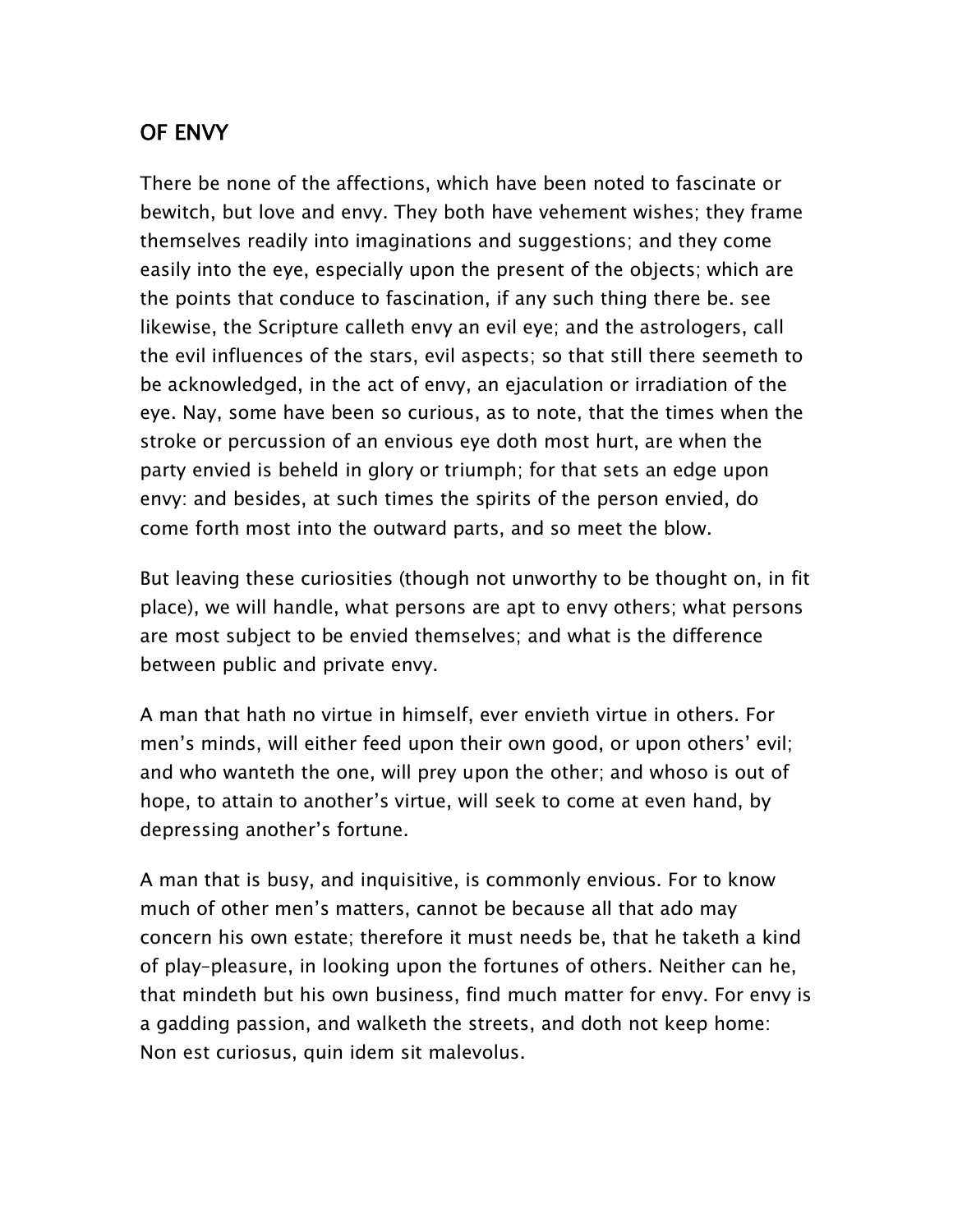Men of noble birth, are noted to be envious towards new men, when they rise. For the distance is altered, and it is like a deceit of the eye, that when others come on, they think themselves, go back.

Deformed persons, and eunuchs, and old men, and bastards, are envious. For he that cannot possibly mend his own case, will do what he can, to impair another's; except these defects light upon a very brave, and heroical nature, which thinketh to make his natural wants part of his honor; in that it should be said, that an eunuch, or a lame man, did such great matters; affecting the honor of a miracle; as it was in Narses the eunuch, and Agesilaus and Tamberlanes, that were lame men.

The same is the case of men, that rise after calamities and misfortunes. For they are as men fallen out with the times; and think other men's harms, a redemption of their own sufferings.

They that desire to excel in too many matters, out of levity and vain glory, are ever envious. For they cannot want work; it being impossible, but many, in some one of those things, should surpass them. Which was the character of Adrian the Emperor; that mortally envied poets, and painters, and artificers, in works wherein he had a vein to excel.

Lastly, near kinsfolks, and fellows in office, and those that have been bred together, are more apt to envy their equals, when they are raised. For it doth upbraid unto them their own fortunes, and pointeth at them, and cometh oftener into their remembrance, and incurreth likewise more into the note of others; and envy ever redoubleth from speech and fame. Cain's envy was the more vile and malignant, towards his brother Abel, because when his sacrifice was better accepted, there was no body to look on. Thus much for those, that are apt to envy.

Concerning those that are more or less subject to envy: First, persons of eminent virtue, when they are advanced, are less envied. For their fortune seemeth, but due unto them; and no man envieth the payment of a debt, but rewards and liberality rather. Again, envy is ever joined with the comparing of a man's self; and where there is no comparison, no envy;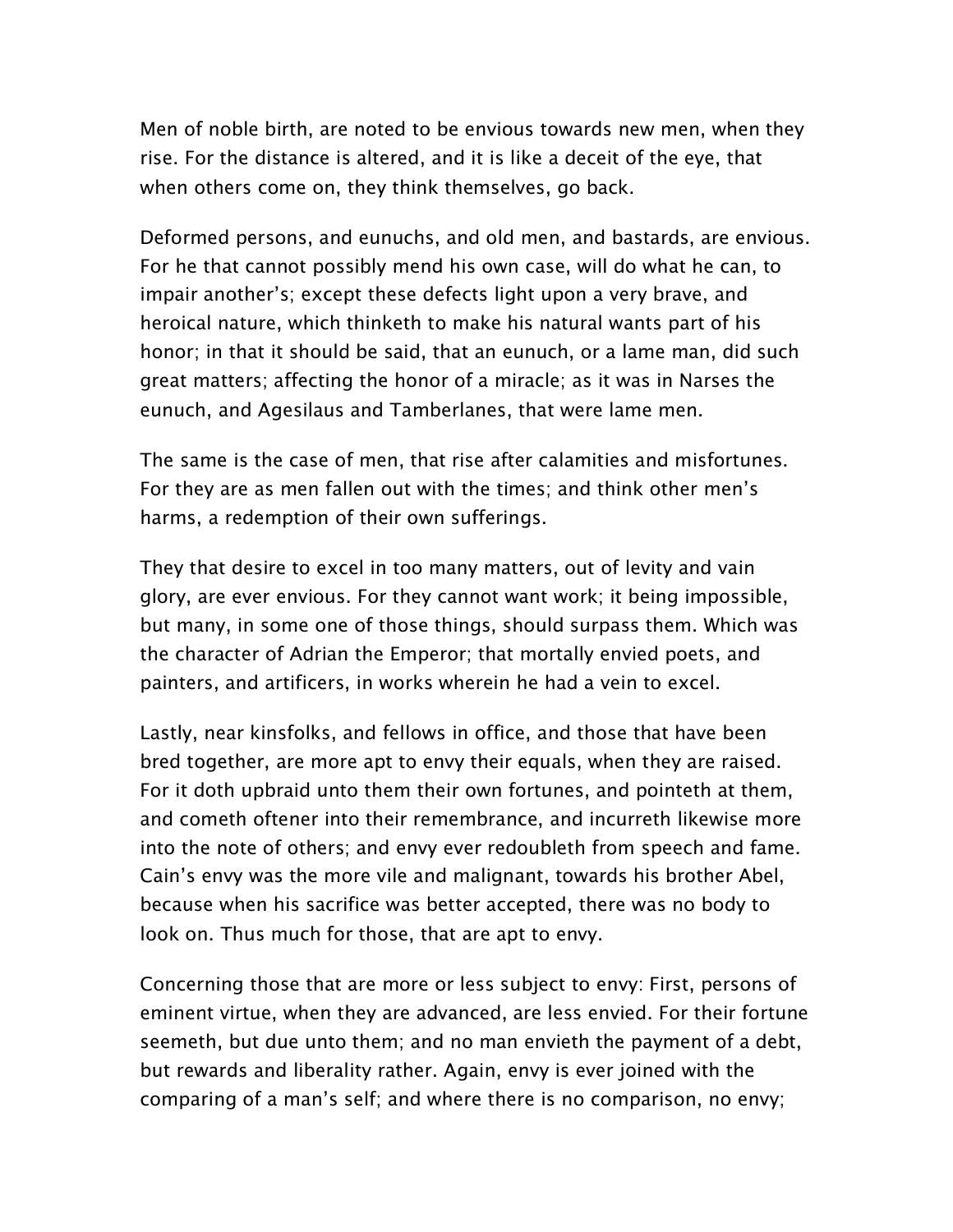and therefore kings are not envied, but by kings. Nevertheless it is to be noted, that unworthy persons are most envied, at their first coming in, and afterwards overcome it better; whereas contrariwise, persons of worth and merit are most envied, when their fortune continueth long. For by that time, though their virtue be the same, yet it hath not the same lustre; for fresh men grow up that darken it.

Persons of noble blood, are less envied in their rising. For it seemeth but right done to their birth. Besides, there seemeth not much added to their fortune; and envy is as the sunbeams, that beat hotter upon a bank, or steep rising ground, than upon a flat. And for the same reason, those that are advanced by degrees, are less envied than those that are advanced suddenly and per saltum.

Those that have joined with their honor great travels, cares, or perils, are less subject to envy. For men think that they earn their honors hardly, and pity them sometimes; and pity ever healeth envy. Wherefore you shall observe, that the more deep and sober sort of politic persons, in their greatness, are ever bemoaning themselves, what a life they lead; chanting a quanta patimur! Not that they feel it so, but only to abate the edge of envy. But this is to be understood, of business that is laid upon men, and not such, as they call unto themselves. For nothing increaseth envy more, than an unnecessary and ambitious engrossing of business. And nothing doth extinguish envy than for a great person to preserve all other inferior officers, in their full rights and pre–eminences of their places. For by that means, there be so many screens between him and envy.

Above all, those are most subject to envy, which carry the greatness of their fortunes, in an insolent and proud manner; being never well, but while they are showing how great they are, either by outward pomp, or by triumphing over all opposition or competition; whereas wise men will rather do sacrifice to envy, in suffering themselves sometimes of purpose to be crossed, and overborne in things that do not much concern them. Notwithstanding, so much is true, that the carriage of greatness, in a plain and open manner (so it be without arrogancy and vain glory) doth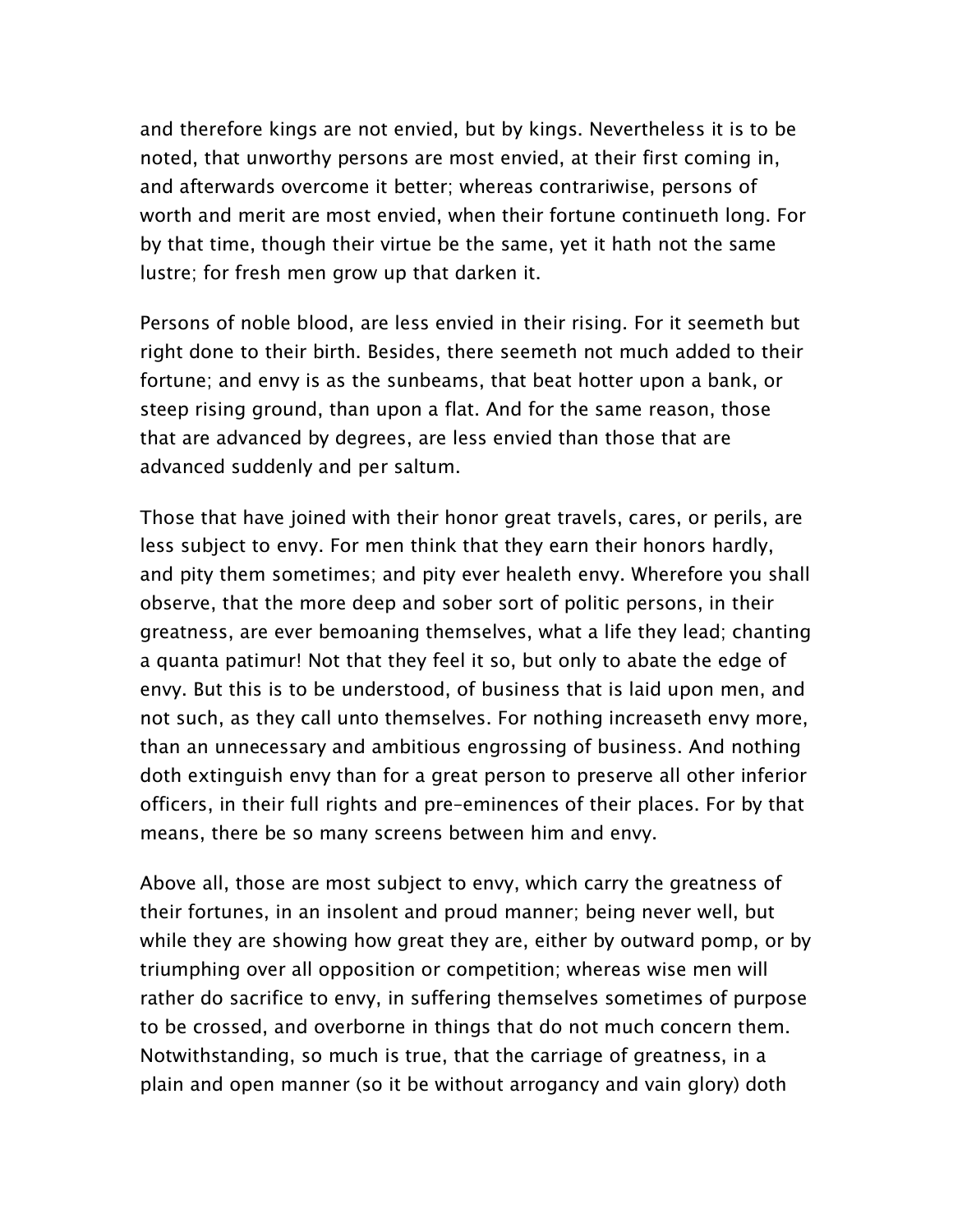draw less envy, than if it be in a more crafty and cunning fashion. For in that course, a man doth but disavow fortune; and seemeth to be conscious of his own want in worth; and doth but teach others, to envy him.

Lastly, to conclude this part; as we said in the beginning, that the act of envy had somewhat in it of witchcraft, so there is no other cure of envy, but the cure of witchcraft; and that is to remove the lot (as they call it) and to lay it upon another. For which purpose, the wiser sort of great persons, bring in ever upon the stage somebody upon whom to derive the envy, that would come upon themselves; sometimes upon ministers and servants; sometimes upon colleagues and associates; and the like; and for that turn there are never wanting, some persons of violent and undertaking natures, who, so they may have power and business, will take it at any cost.

Now, to speak of public envy. There is yet some good in public envy, whereas in private, there is none. For public envy, is as an ostracism, that eclipseth men, when they grow too great. And therefore it is a bridle also to great ones, to keep them within bounds.

This envy, being in the Latin word invidia, goeth in the modern language, by the name of discontentment; of which we shall speak, in handling sedition. It is a disease, in a state, like to infection. For as infection spreadeth upon that which is sound, and tainteth it; so when envy is gotten once into a state, it traduceth even the best actions thereof, and turneth them into an ill odor. And therefore there is little won, by intermingling of plausible actions. For that doth argue but a weakness, and fear of envy, which hurteth so much the more, as it is likewise usual in infections; which if you fear them, you call them upon you.

This public envy, seemeth to beat chiefly upon principal officers or ministers, rather than upon kings, and estates themselves. But this is a sure rule, that if the envy upon the minister be great, when the cause of it in him is small; or if the envy be general, in a manner upon all the ministers of an estate; then the envy (though hidden) is truly upon the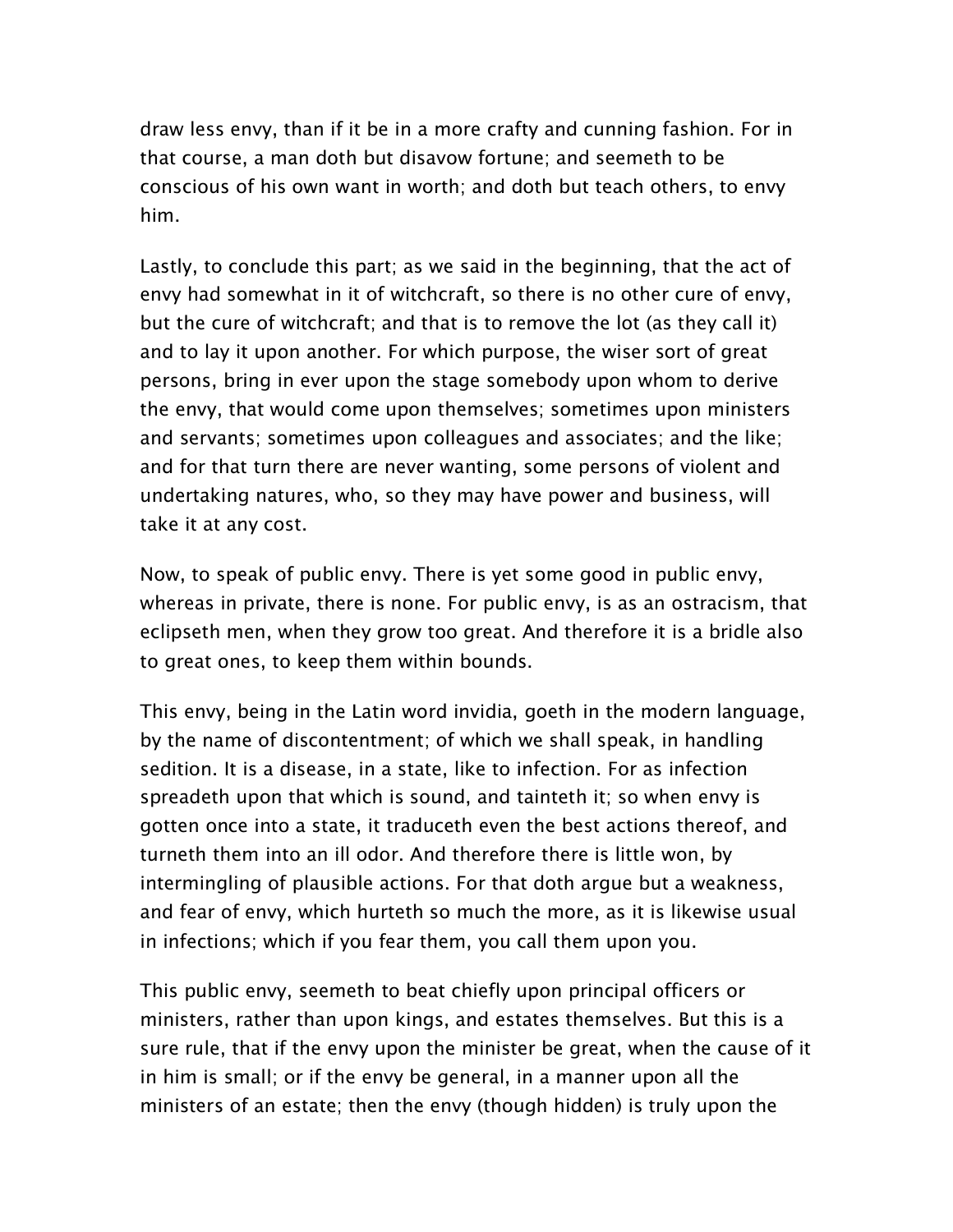state itself. And so much of public envy or discontentment, and the difference thereof from private envy, which was handled in the first place.

We will add this in general, touching the affection of envy; that of all other affections, it is the most importune and continual. For of other affections, there is occasion given, but now and then; and therefore it was well said, Invidia festos dies non agit: for it is ever working upon some or other. And it is also noted, that love and envy do make a man pine, which other affections do not, because they are not so continual. It is also the vilest affection, and the most depraved; for which cause it is the proper attribute of the devil, who is called, the envious man, that soweth tares amongst the wheat by night; as it always cometh to pass, that envy worketh subtilly, and in the dark, and to the prejudice of good things, such as is the wheat.

#### OF LOVE

The stage is more beholding to love, that the life of man. For as to the stage, love is ever matter of comedies, and now and then of tragedies; but in life it doth much mischief; sometimes like a siren, sometimes like a fury. You may observe, that amongst all the great and worthy persons (whereof the memory remaineth, either ancient or recent) there is not one, that hath been transported to the mad degree of love: which shows that great spirits, and great business, do keep out this weak passion. You must except, nevertheless, Marcus Antonius, the half partner of the empire of Rome, and Appius Claudius, the decemvir and lawgiver; whereof the former was indeed a voluptuous man, and inordinate; but the latter was an austere and wise man: and therefore it seems (though rarely) that love can find entrance, not only into an open heart, but also into a heart well fortified, if watch be not well kept. It is a poor saying of Epicurus, Satis magnum alter alteri theatrum sumus; as if man, made for the contemplation of heaven, and all noble objects, should do nothing but kneel before a little idol and make himself a subject, though not of the mouth (as beasts are), yet of the eye; which was given him for higher purposes. It is a strange thing, to note the excess of this passion, and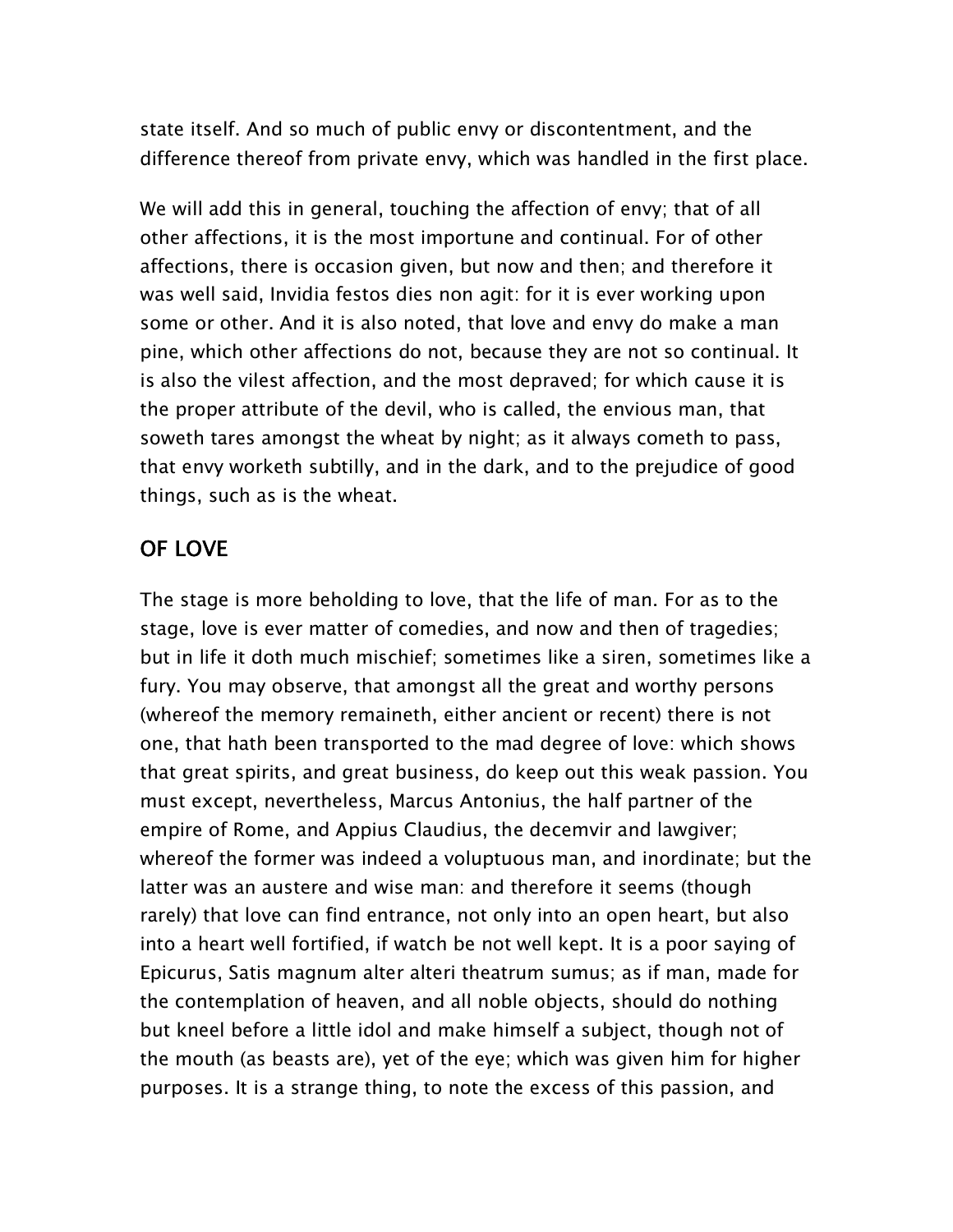how it braves the nature, and value of things, by this; that the speaking in a perpetual hyperbole, is comely in nothing but in love. Neither is it merely in the phrase; for whereas it hath been well said, that the arch– flatterer, with whom all the petty flatterers have intelligence, is a man's self; certainly the lover is more. For there was never proud man thought so absurdly well of himself, as the lover doth of the person loved; and therefore it was well said, That it is impossible to love, and to be wise. Neither doth this weakness appear to others only, and not to the party loved; but to the loved most of all, except the love be reciproque. For it is a true rule, that love is ever rewarded, either with the reciproque, or with an inward and secret contempt. By how much the more, men ought to beware of this passion, which loseth not only other things, but itself! As for the other losses, the poet's relation doth well figure them: that he that preferred Helena, quitted the gifts of Juno and Pallas. For whosoever esteemeth too much of amorous affection, quitteth both riches and wisdom. This passion hath his floods, in very times of weakness; which are great prosperity, and great adversity; though this latter hath been less observed: both which times kindle love, and make it more fervent, and therefore show it to be the child of folly. They do best, who if they cannot but admit love, yet make it keep quarters; and sever it wholly from their serious affairs, and actions, of life; for if it check once with business, it troubleth men's fortunes, and maketh men, that they can no ways be true to their own ends. I know not how, but martial men are given to love: I think, it is but as they are given to wine; for perils commonly ask to be paid in pleasures. There is in man's nature, a secret inclination and motion, towards love of others, which if it be not spent upon some one or a few, doth naturally spread itself towards many, and maketh men become humane and charitable; as it is seen sometime in friars. Nuptial love maketh mankind; friendly love perfecteth it; but wanton love corrupteth, and embaseth it.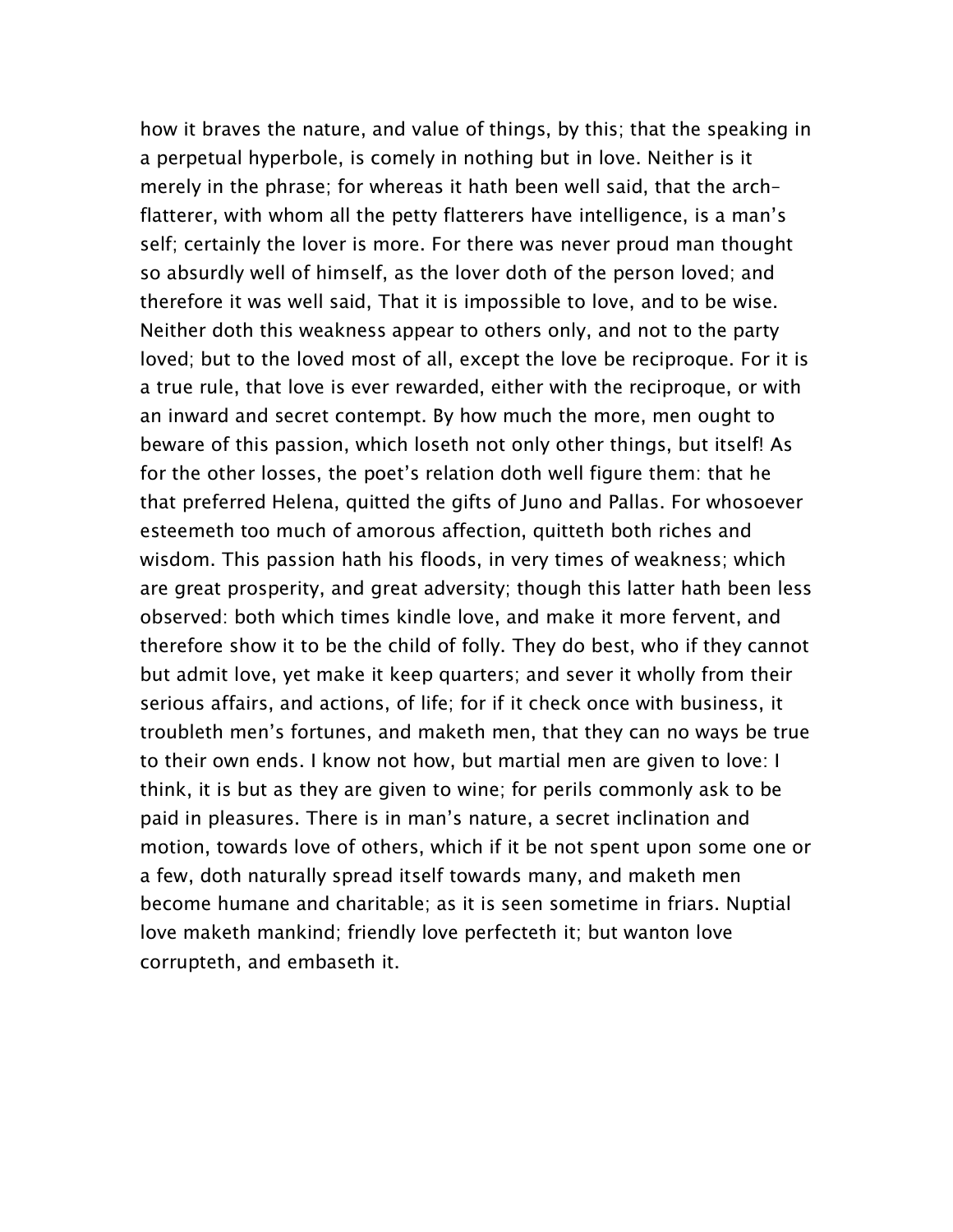#### OF GREAT PLACE

Men in great place are thrice servants: servants of the sovereign or state; servants of fame; and servants of business. So as they have no freedom; neither in their persons, nor in their actions, nor in their times. It is a strange desire, to seek power and to lose liberty: or to seek power over others, and to lose power over a man's self. The rising unto place is laborious; and by pains, men come to greater pains; and it is sometimes base; and by indignities, men come to dignities. The standing is slippery, and the regress is either a downfall, or at least an eclipse, which is a melancholy thing. Cum non sis qui fueris, non esse cur velis vivere. Nay, retire men cannot when they would, neither will they, when it were reason; but are impatient of privateness, even in age and sickness, which require the shadow; like old townsmen, that will be still sitting at their street door, though thereby they offer age to scorn. Certainly great persons had need to borrow other men's opinions, to think themselves happy; for if they judge by their own feeling, they cannot find it; but if they think with themselves, what other men think of them, and that other men would fain be, as they are, then they are happy, as it were, by report; when perhaps they find the contrary within. For they are the first, that find their own griefs, though they be the last, that find their own faults. Certainly men in great fortunes are strangers to themselves, and while they are in the puzzle of business, they have no time to tend their health, either of body or mind. Illi mors gravis incubat, qui notus nimis omnibus, ignotus moritur sibi. In place, there is license to do good, and evil; whereof the latter is a curse: for in evil the best condition is not to will; the second, not to can. But power to do good, is the true and lawful end of aspiring. For good thoughts (though God accept them) yet, towards men, are little better than good dreams, except they be put in act; and that cannot be, without power and place, as the vantage, and commanding ground. Merit and good works, is the end of man's motion; and conscience of the same is the accomplishment of man's rest. For if a man can be partaker of God's theatre, he shall likewise be partaker of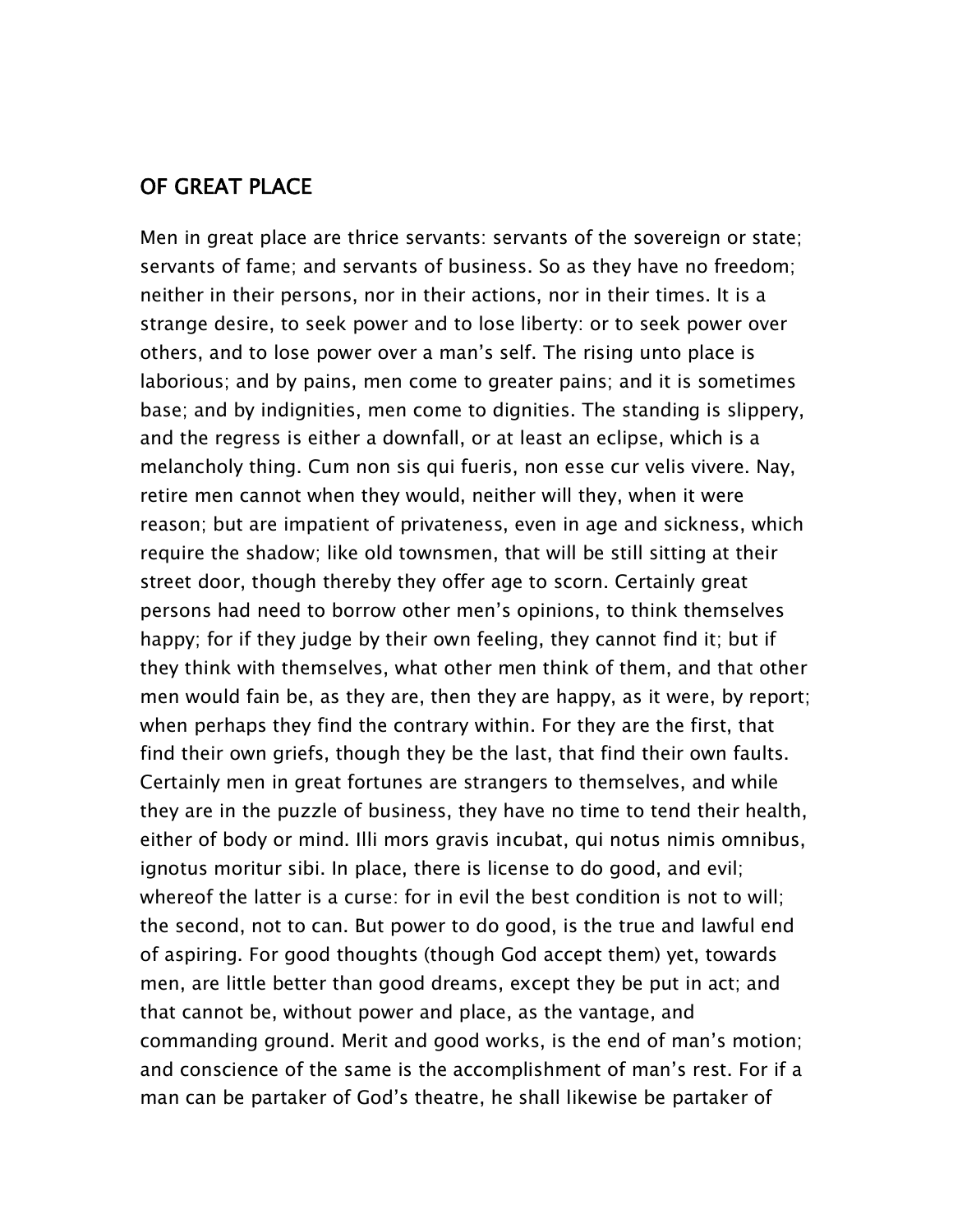God's rest. Et conversus Deus, ut aspiceret opera quae fecerunt manus suae, vidit quod omnia essent bona nimis; and then the sabbath. In the discharge of thy place, set before thee the best examples; for imitation is a globe of precepts. And after a time, set before thee thine own example; and examine thyself strictly, whether thou didst not best at first. Neglect not also the examples, of those that have carried themselves ill, in the same place; not to set off thyself, by taxing their memory, but to direct thyself, what to avoid. Reform therefore, without bravery, or scandal of former times and persons; but yet set it down to thyself, as well to create good precedents, as to follow them. Reduce things to the first institution, and observe wherein, and how, they have degenerate; but yet ask counsel of both times; of the ancient time, what is best; and of the latter time, what is fittest. Seek to make thy course regular, that men may know beforehand, what they may expect; but be not too positive and peremptory; and express thyself well, when thou digressest from thy rule. Preserve the right of thy place; but stir not questions of jurisdiction; and rather assume thy right, in silence and de facto, than voice it with claims, and challenges. Preserve likewise the rights of inferior places; and think it more honor, to direct in chief, than to be busy in all. Embrace and invite helps, and advices, touching the execution of thy place; and do not drive away such, as bring thee information, as meddlers; but accept of them in good part. The vices of authority are chiefly four: delays, corruption, roughness, and facility. For delays: give easy access; keep times appointed; go through with that which is in hand, and interlace not business, but of necessity. For corruption: do not only bind thine own hands, or, thy servants' hands, from taking, but bind the hands of suitors also, from offering. For integrity used doth the one; but integrity professed, and with a manifest detestation of bribery, doth the other. And avoid not only the fault, but the suspicion. Whosoever is found variable, and changeth manifestly without manifest cause, giveth suspicion of corruption. Therefore always, when thou changest thine opinion or course, profess it plainly, and declare it, together with the reasons that move thee to change; and do not think to steal it. A servant or a favorite, if he be inward, and no other apparent cause of esteem, is commonly thought, but a by–way to close corruption. For roughness: it is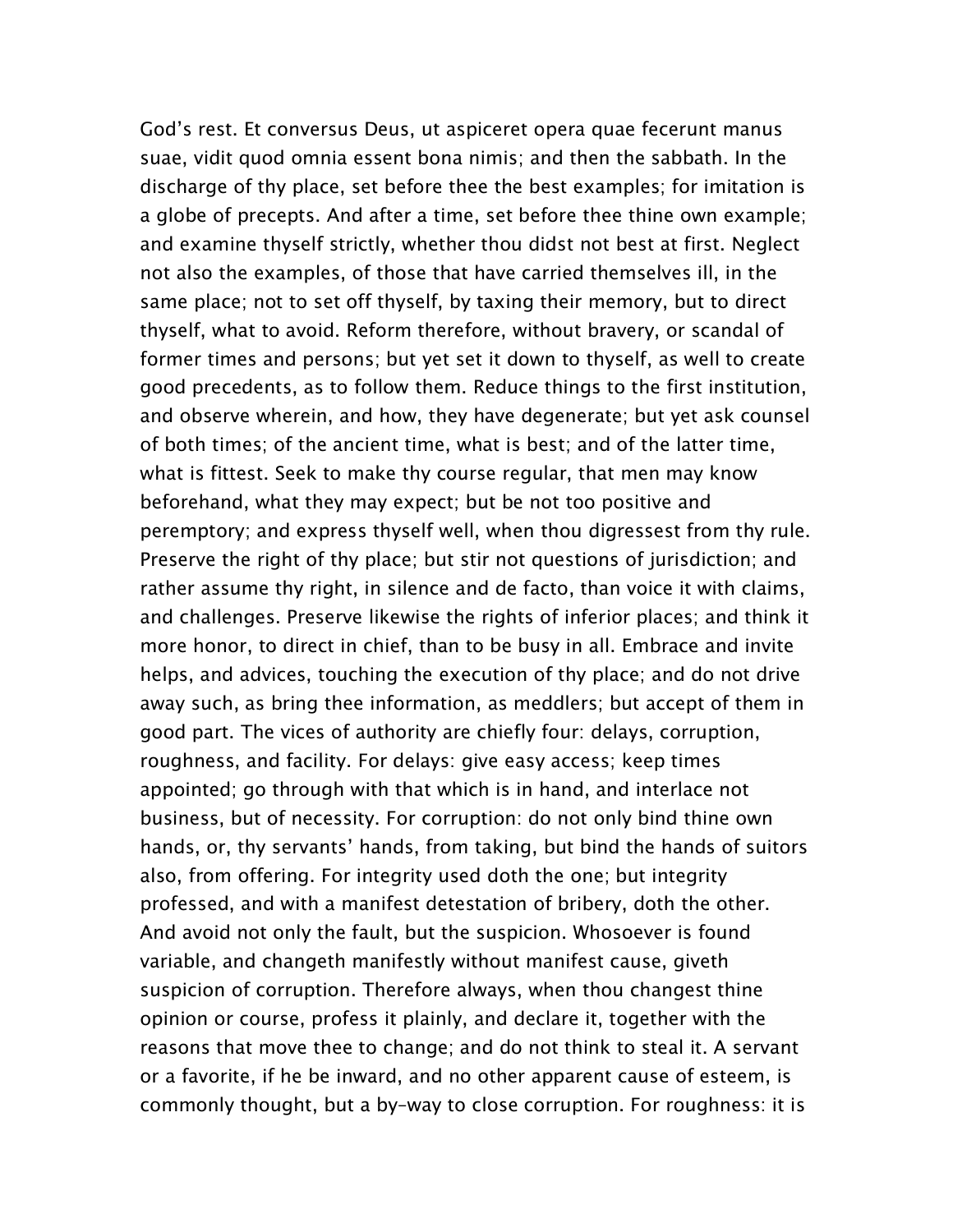a needless cause of discontent: severity breedeth fear, but roughness breedeth hate. Even reproofs from authority, ought to be grave, and not taunting. As for facility: it is worse than bribery. For bribes come but now and then; but if importunity, or idle respects, lead a man, he shall never be without. As Solomon saith, To respect persons is not good; for such a man will transgress for a piece of bread. It is most true, that was anciently spoken, A place showeth the man. And it showeth some to the better, and some to the worse. Omnium consensu capax imperii, nisi imperasset, saith Tacitus of Galba; but of Vespasian he saith, Solus imperantium, Vespasianus mutatus in melius; though the one was meant of sufficiency, the other of manners, and affection. It is an assured sign of a worthy and generous spirit, whom honor amends. For honor is, or should be, the place of virtue and as in nature, things move violently to their place, and calmly in their place, so virtue in ambition is violent, in authority settled and calm. All rising to great place is by a winding star; and if there be factions, it is good to side a man's self, whilst he is in the rising, and to balance himself when he is placed. Use the memory of thy predecessor, fairly and tenderly; for if thou dost not, it is a debt will sure be paid when thou art gone. If thou have colleagues, respect them, and rather call them, when they look not for it, than exclude them, when they have reason to look to be called. Be not too sensible, or too remembering, of thy place in conversation, and private answers to suitors; but let it rather be said, When he sits in place, he is another man.

#### OF BOLDNESS

It is a trivial grammar–school text, but yet worthy a wise man's consideration. Question was asked of Demosthenes, what was the chief part of an orator? he answered, action; what next? action; what next again? action. He said it, that knew it best, and had, by nature, himself no advantage in that he commended. A strange thing, that that of an orator, which is but superficial and rather the virtue of a player, should be placed so high, above those other noble parts, of invention, elocution, and the rest; nay, almost alone, as if it were all in all. But the reason is plain. There is in human nature generally, more of the fool than of the wise;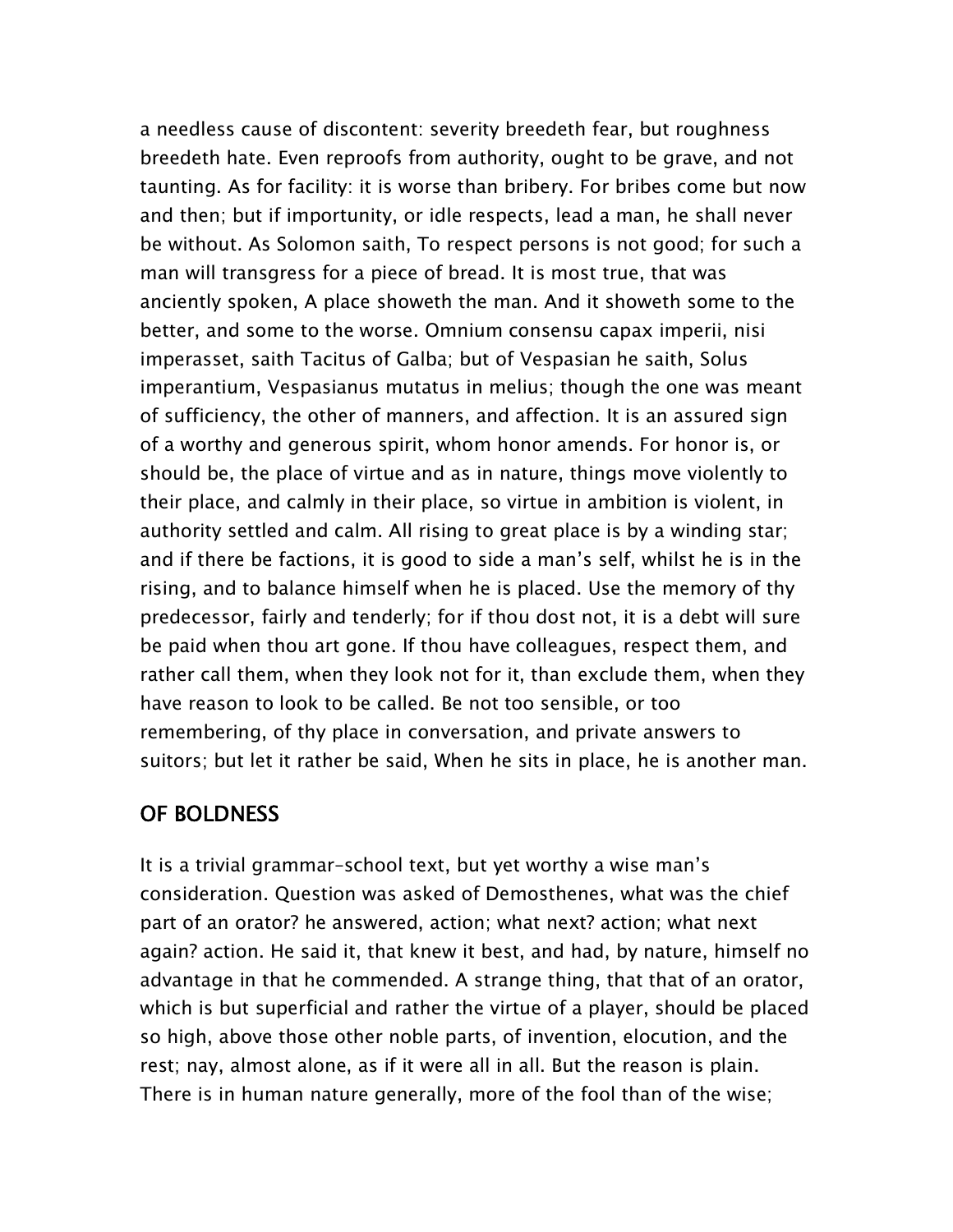and therefore those faculties, by which the foolish part of men's minds is taken, are most potent. Wonderful like is the case of boldness in civil business: what first? boldness; what second and third? boldness. And yet boldness is a child of ignorance and baseness, far inferior to other parts. But nevertheless it doth fascinate, and bind hand and foot, those that are either shallow in judgment, or weak in courage, which are the greatest part; yea and prevaileth with wise men at weak times. Therefore we see it hath done wonders, in popular states; but with senates, and princes less; and more ever upon the first entrance of bold persons into action, than soon after; for boldness is an ill keeper of promise. Surely, as there are mountebanks for the natural body, so are there mountebanks for the politic body; men that undertake great cures, and perhaps have been lucky, in two or three experiments, but want the grounds of science, and therefore cannot hold out. Nay, you shall see a bold fellow many times do Mahomet's miracle. Mahomet made the people believe that he would call an hill to him, and from the top of it offer up his prayers, for the observers of his law. The people assembled; Mahomet called the hill to come to him, again and again; and when the hill stood still, he was never a whit abashed, but said, If the hill will not come to Mahomet, Mahomet, will go to the hill. So these men, when they have promised great matters, and failed most shamefully, yet (if they have the perfection of boldness) they will but slight it over, and make a turn, and no more ado. Certainly to men of great judgment, bold persons are a sport to behold; nay, and to the vulgar also, boldness has somewhat of the ridiculous. For if absurdity be the subject of laughter, doubt you not but great boldness is seldom without some absurdity. Especially it is a sport to see, when a bold fellow is out of countenance; for that puts his face into a most shrunken, and wooden posture; as needs it must; for in bashfulness, the spirits do a little go and come; but with bold men, upon like occasion, they stand at a stay; like a stale at chess, where it is no mate, but yet the game cannot stir. But this last were fitter for a satire than for a serious observation. This is well to be weighed; that boldness is ever blind; for it seeth not danger, and inconveniences. Therefore it is ill in counsel, good in execution; so that the right use of bold persons is, that they never command in chief, but be seconds, and under the direction of others. For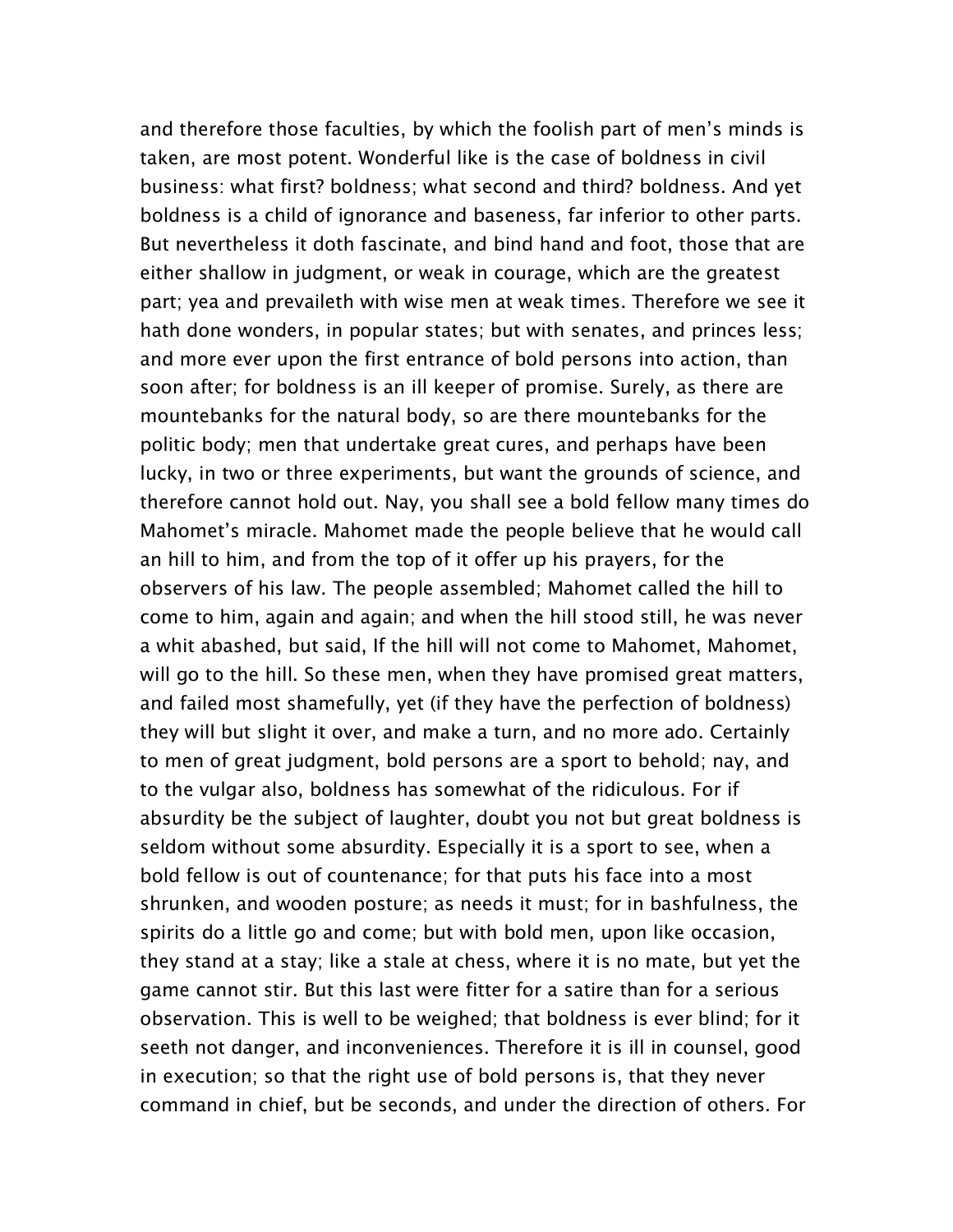in counsel, it is good to see dangers; and in execution, not to see them, except they be very great.

#### OF GOODNESS AND GOODNESS OF NATURE

I take goodness in this sense, the affecting of the weal of men, which is that the Grecians call philanthropia; and the word humanity, (as it is used) is a little too light to express it. Goodness I call the habit, and goodness of nature, the inclination. This of all virtues, and dignities of the mind, is the greatest; being the character of the Deity: and without it, man is a busy, mischievous, wretched thing; no better than a kind of vermin. Goodness answers to the theological virtue, charity, and admits no excess, but error. The desire of power in excess, caused the angels to fall; the desire of knowledge in excess, caused man to fall: but in charity there is no excess; neither can angel, nor man, come in danger by it. The inclination to goodness, is imprinted deeply in the nature of man; insomuch, that if it issue not towards men, it will take unto other living creatures; as it is seen in the Turks, a cruel people, who nevertheless are kind to beasts, and give alms, to dogs and birds; insomuch, as Busbechius reporteth, a Christian boy, in Constantinople, had like to have been stoned, for gagging in a waggishness a long–billed fowl. Errors indeed in this virtue of goodness, or charity, may be committed. The Italians have an ungracious proverb, Tanto buon che val niente: so good, that he is good for nothing. And one of the doctors of Italy, Nicholas Machiavel, had the confidence to put in writing, almost in plain terms, That the Christian faith, had given up good men, in prey to those that are tyrannical and unjust. Which he spake, because indeed there was never law, or sect, or opinion, did so much magnify goodness, as the Christian religion doth. Therefore, to avoid the scandal and the danger both, it is good, to take knowledge of the errors of an habit so excellent. Seek the good of other men, but be not in bondage to their faces or fancies; for that is but facility, or softness; which taketh an honest mind prisoner. Neither give thou AEsop's cock a gem, who would be better pleased, and happier, if he had had barley–corn. The example of God, teacheth the lesson truly: He sendeth his rain, and maketh his sun to shine, upon the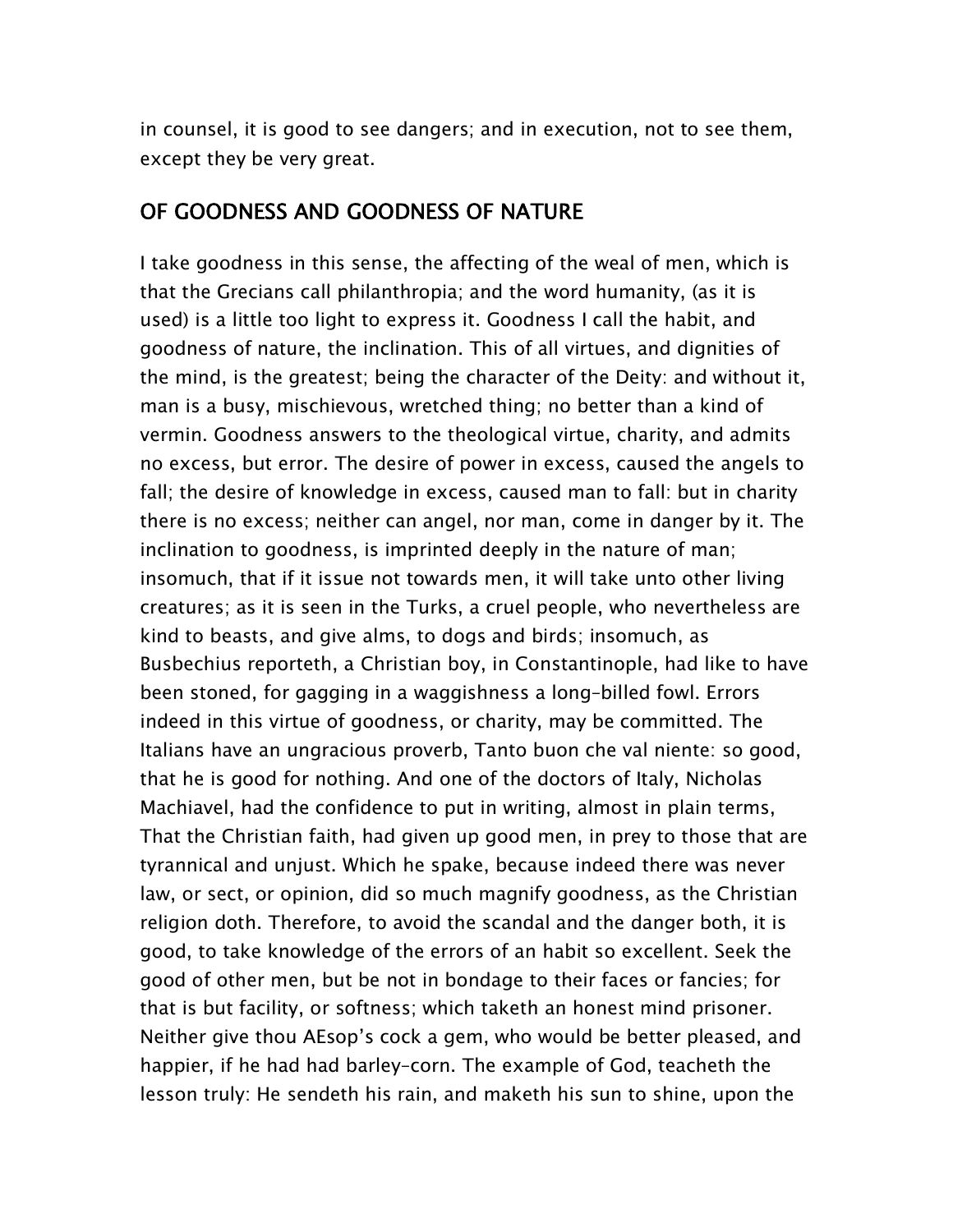just and unjust; but he doth not rain wealth, nor shine honor and virtues, upon men equally. Common benefits, are to be communicate with all; but peculiar benefits, with choice. And beware how in making the portraiture, thou breakest the pattern. For divinity, maketh the love of ourselves the pattern; the love of our neighbors, but the portraiture. Sell all thou hast, and give it to the poor, and follow me: but, sell not all thou hast, except thou come and follow me; that is, except thou have a vocation, wherein thou mayest do as much good, with little means as with great; for otherwise, in feeding the streams, thou driest the fountain. Neither is there only a habit of goodness, directed by right reason; but there is in some men, even in nature, a disposition towards it; as on the other side, there is a natural malignity. For there be that in their nature do not affect the good of others. The lighter sort of malignity, turneth but to a crossness, or frowardness, or aptness to oppose, or difficulties, or the like; but the deeper sort, to envy and mere mischief. Such men, in other men's calamities, are, as it were, in season, and are ever on the loading part: not so good as the dogs, that licked Lazarus' sores; but like Ries, that are still buzzing upon any thing that is raw; misanthropi, that make it their practice, to bring men to the bough, and yet never a tree for the purpose in their gardens, as Timon had. Such dispositions, are the very errors of human nature; and yet they are the fittest timber, to make great pontics of; like to knee timber, that is good for ships, that are ordained to be tossed; but not for building houses, that shall stand firm. The parts and signs of goodness, are many. If a man be gracious and courteous to strangers, it shows he is a citizen of the world, and that his heart is no island, cut off from other lands, but a continent, that joins to them. If he be compassionate towards the afflictions of others, it shows that his heart is like the noble tree, that is wounded itself, when it gives the balm. If he easily pardons, and remits offences, it shows that his mind is planted above injuries; so that he cannot be shot. If he be thankful for small benefits, it shows that he weighs men's minds, and not their trash. But above all if he have St. Paul's perfection, that he would wish to be anathema from Christ, for the salvation of his brethren, it shows much of a divine nature, and a kind of conformity with Christ himself.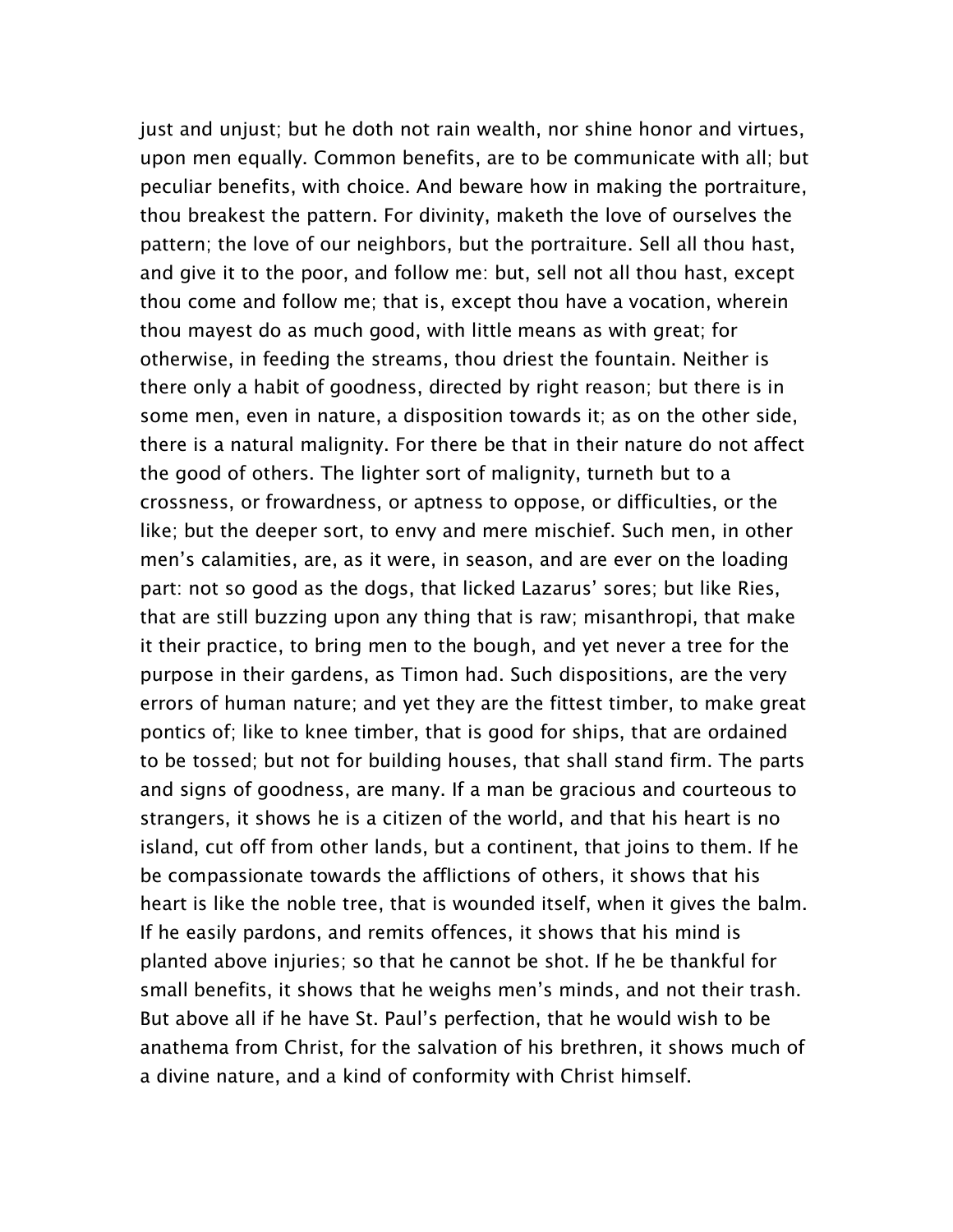#### OF NOBILITY

We will speak of nobility, first as a portion of an estate, then as a condition of particular persons. A monarchy, where there is no nobility at all, is ever a pure and absolute tyranny; as that of the Turks. For nobility attempers sovereignty, and draws the eyes of the people, somewhat aside from the line royal. But for democracies, they need it not; and they are commonly more quiet, and less subject to sedition, than where there are stirps of nobles. For men's eyes are upon the business, and not upon the persons; or if upon the persons, it is for the business' sake, as fittest, and not for flags and pedigree. We see the Switzers last well, notwithstanding their diversity of religion, and of cantons. For utility is their bond, and not respects. The united provinces of the Low Countries, in their government, excel; for where there is an equality, the consultations are more indifferent, and the payments and tributes, more cheerful. A great and potent nobility, addeth majesty to a monarch, but diminisheth power; and putteth life and spirit into the people, but presseth their fortune. It is well, when nobles are not too great for sovereignty nor for justice; and yet maintained in that height, as the insolency of inferiors may be broken upon them, before it come on too fast upon the majesty of kings. A numerous nobility causeth poverty, and inconvenience in a state; for it is a surcharge of expense; and besides, it being of necessity, that many of the nobility fall, in time, to be weak in fortune, it maketh a kind of disproportion, between honor and means.

As for nobility in particular persons; it is a reverend thing, to see an ancient castle or building, not in decay; or to see a fair timber tree, sound and perfect. How much more, to behold an ancient noble family, which has stood against the waves and weathers of time! For new nobility is but the act of power, but ancient nobility is the act of time. Those that are first raised to nobility, are commonly more virtuous, but less innocent, than their descendants; for there is rarely any rising, but by a commixture of good and evil arts. But it is reason, the memory of their virtues remain to their posterity, and their faults die with themselves. Nobility of birth commonly abateth industry; and he that is not industrious, envieth him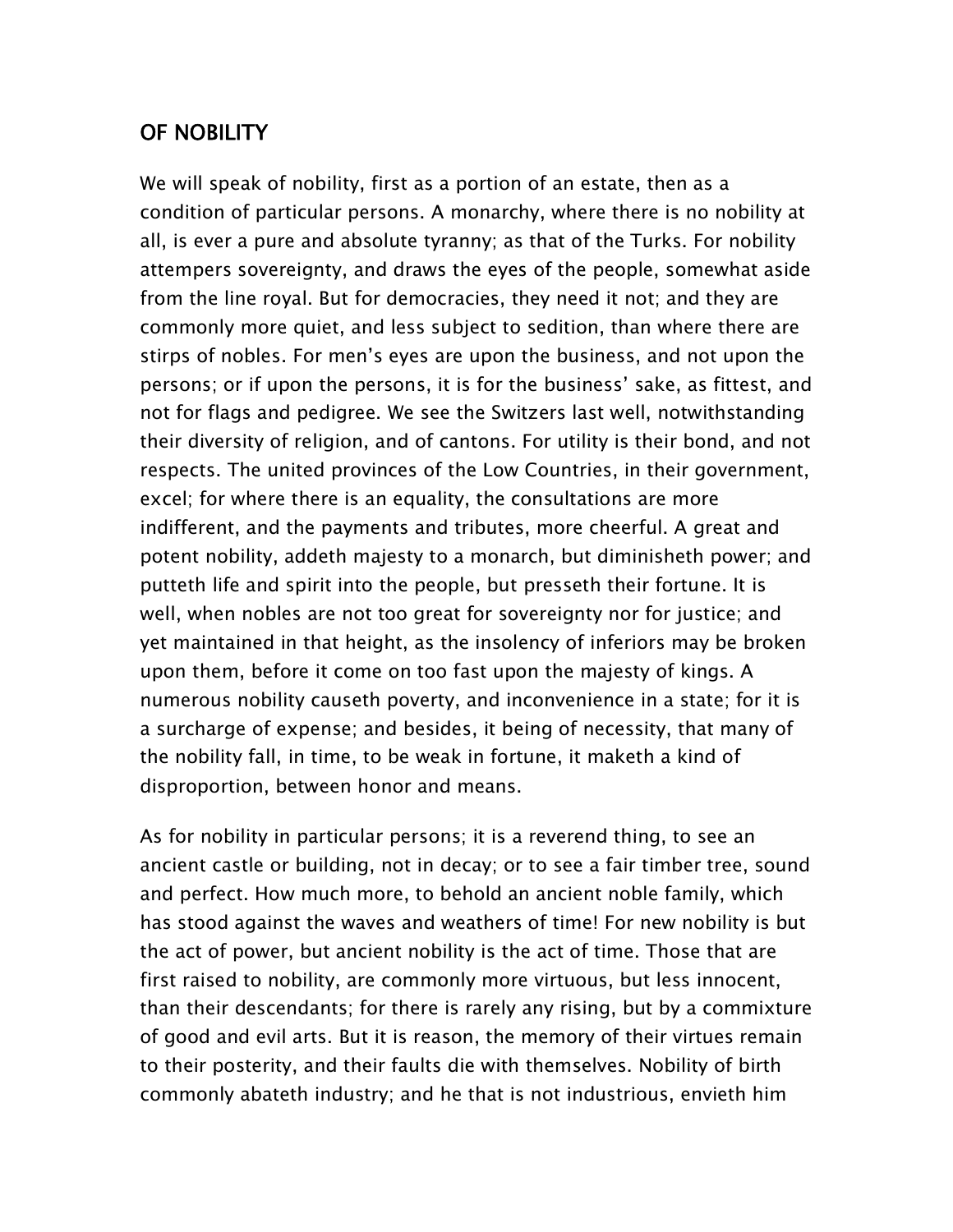that is. Besides, noble persons cannot go much higher; and he that standeth at a stay, when others rise, can hardly avoid motions of envy. On the other side, nobility extinguisheth the passive envy from others, towards them; because they are in possession of honor. Certainly, kings that have able men of their nobility, shall find ease in employing them, and a better slide into their business; for people naturally bend to them, as born in some sort to command.

## OF SEDITIONS AND TROUBLES

Shepherds of people, had need know the calendars of tempests in state; which are commonly greatest, when things grow to equality; as natural tempests are greatest about the Equinoctia. And as there are certain hollow blasts of wind, and secret swellings of seas before a tempest, so are there in states:

—Ille etiam caecos instare tumultus Saepe monet, fraudesque et operta tunescere bella.

Libels and licentious discourses against the state, when they are frequent and open; and in like sort, false news often running up and down, to the disadvantage of the state, and hastily embraced; are amongst the signs of troubles. Virgil, giving the pedigree of Fame, saith, she was sister to the Giants:

Illam Terra parens, ira irritata deorum, Extremam (ut perhibent) Coeo Enceladoque sororem Progenuit.–

As if fames were the relics of seditions past; but they are no less, indeed, the preludes of seditions to come. Howsoever he noteth it right, that seditious tumults, and seditious fames, differ no more but as brother and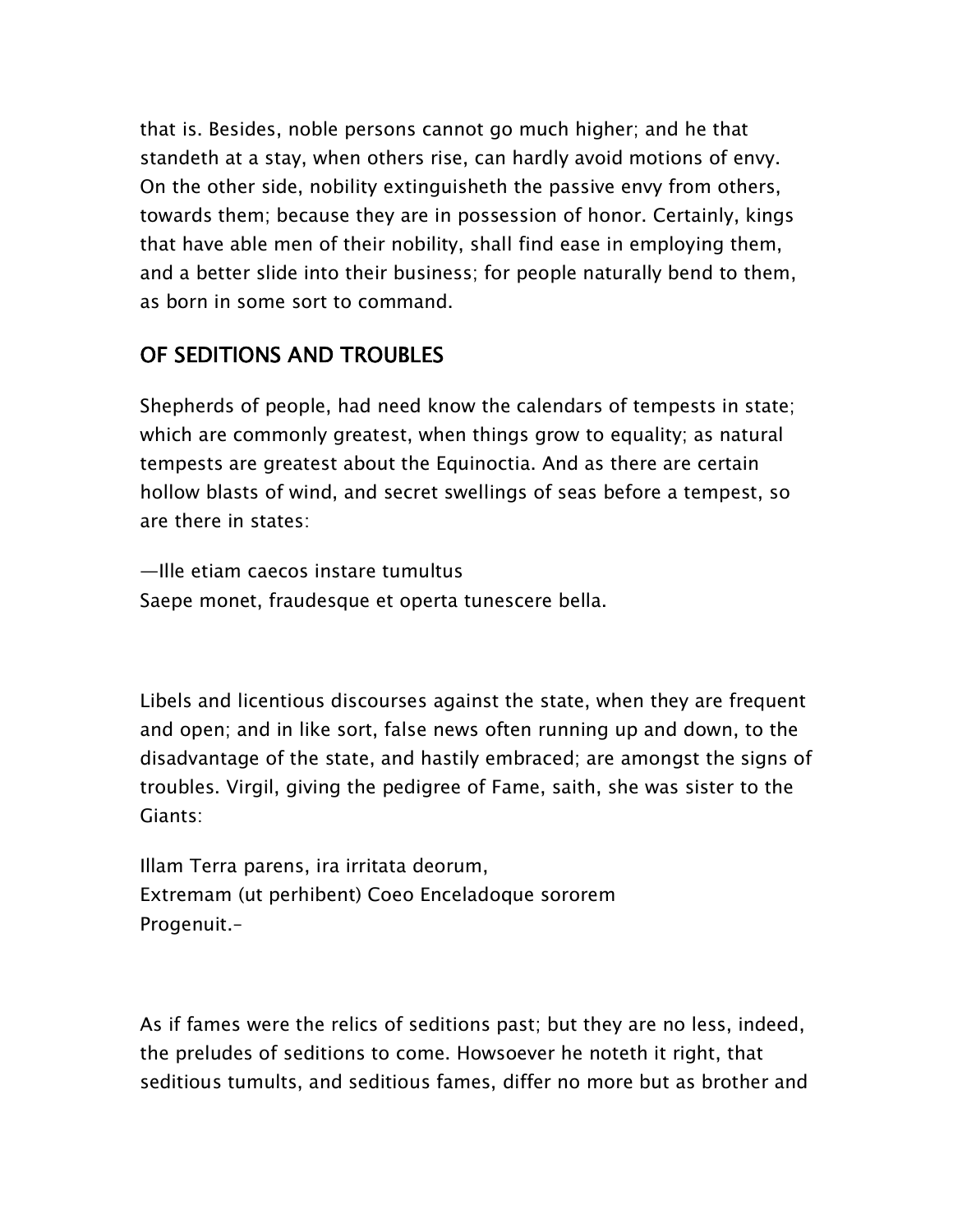sister, masculine and feminine; especially if it come to that, that the best actions of a state, and the most plausible, and which ought to give greatest contentment, are taken in ill sense, and traduced: for that shows the envy great, as Tacitus saith; conflata magna invidia, seu bene seu male gesta premunt. Neither doth it follow, that because these fames are a sign of troubles, that the suppressing of them with too much severity, should be a remedy of troubles. For the despising of them, many times checks them best; and the going about to stop them, doth but make a wonder long–lived. Also that kind of obedience, which Tacitus speaketh of, is to be held suspected: Erant in officio, sed tamen qui mallent mandata imperantium interpretari quam exequi disputing, excusing, cavilling upon mandates and directions, is a kind of shaking off the yoke, and assay of disobedience; especially if in those disputings, they which are for the direction, speak fearfully and tenderly, and those that are against it, audaciously.

Also, as Machiavel noteth well, when princes, that ought to be common parents, make themselves as a party, and lean to a side, it is as a boat, that is overthrown by uneven weight on the one side; as was well seen, in the time of Henry the Third of France; for first, himself entered league for the extirpation of the Protestants; and presently after, the same league was turned upon himself. For when the authority of princes, is made but an accessory to a cause, and that there be other bands, that tie faster than the band of sovereignty, kings begin to be put almost out of possession.

Also, when discords, and quarrels, and factions are carried openly and audaciously, it is a sign the reverence of government is lost. For the motions of the greatest persons in a government, ought to be as the motions of the planets under primum mobile; according to the old opinion: which is, that every of them, is carried swiftly by the highest motion, and softly in their own motion. And therefore, when great ones in their own particular motion, move violently, and, as Tacitus expresseth it well, liberius quam ut imperantium meminissent; it is a sign the orbs are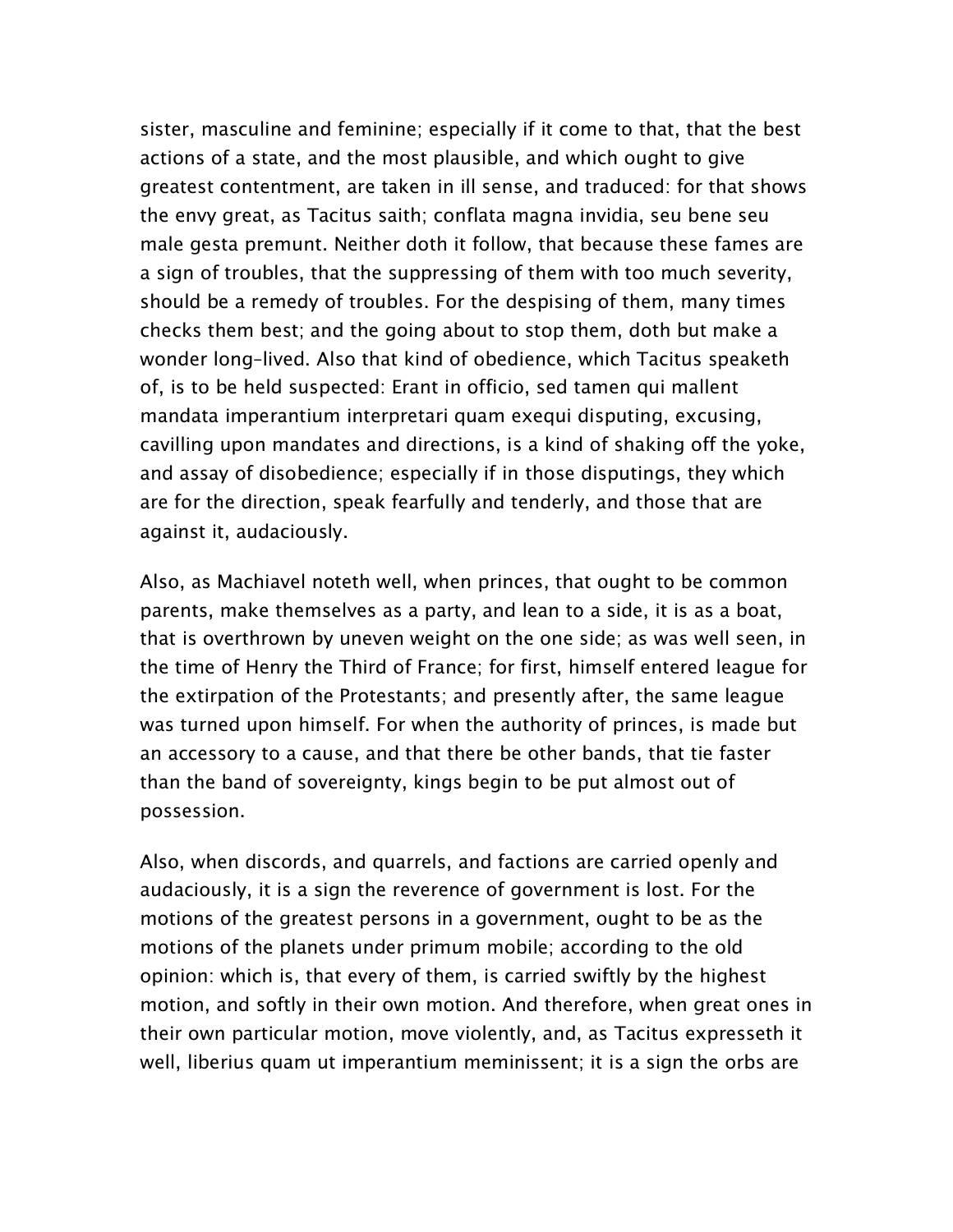out of frame. For reverence is that? wherewith princes are girt from God; who threateneth the dissolving thereof; Solvam cingula regum.

So when any of the four pillars of government, are mainly shaken, or weakened (which are religion, justice, counsel, and treasure), men had need to pray for fair weather. But let us pass from this part of predictions (concerning which, nevertheless, more light may be taken from that which followeth); and let us speak first, of the materials of seditions; then of the motives of them; and thirdly of the remedies.

Concerning the materials of seditions. It is a thing well to be considered; for the surest way to prevent seditions (if the times do bear it) is to take away the matter of them. For if there be fuel prepared, it is hard to tell, whence the spark shall come, that shall set it on fire. The matter of seditions is of two kinds: much poverty, and much discontentment. It is certain, so many overthrown estates, so many votes for troubles. Lucan noteth well the state of Rome before the Civil War,

Hinc usura vorax, rapidumque in tempore foenus, Hinc concussa fides, et multis utile bellum.

This same multis utile bellum, is an assured and infallible sign, of a state disposed to seditions and troubles. And if this poverty and broken estate in the better sort, be joined with a want and necessity in the mean people, the danger is imminent and great. For the rebellions of the belly are the worst. As for discontentments, they are, in the politic body, like to humors in the natural, which are apt to gather a preternatural heat, and to inflame. And let no prince measure the danger of them by this, whether they be just or unjust: for that were to imagine people, to be too reasonable; who do often spurn at their own good: nor yet by this, whether the griefs whereupon they rise, be in fact great or small: for they are the most dangerous discontentments, where the fear is greater than the feeling. Dolendi modus, timendi non item. Besides, in great oppressions, the same things that provoke the patience, do withal mate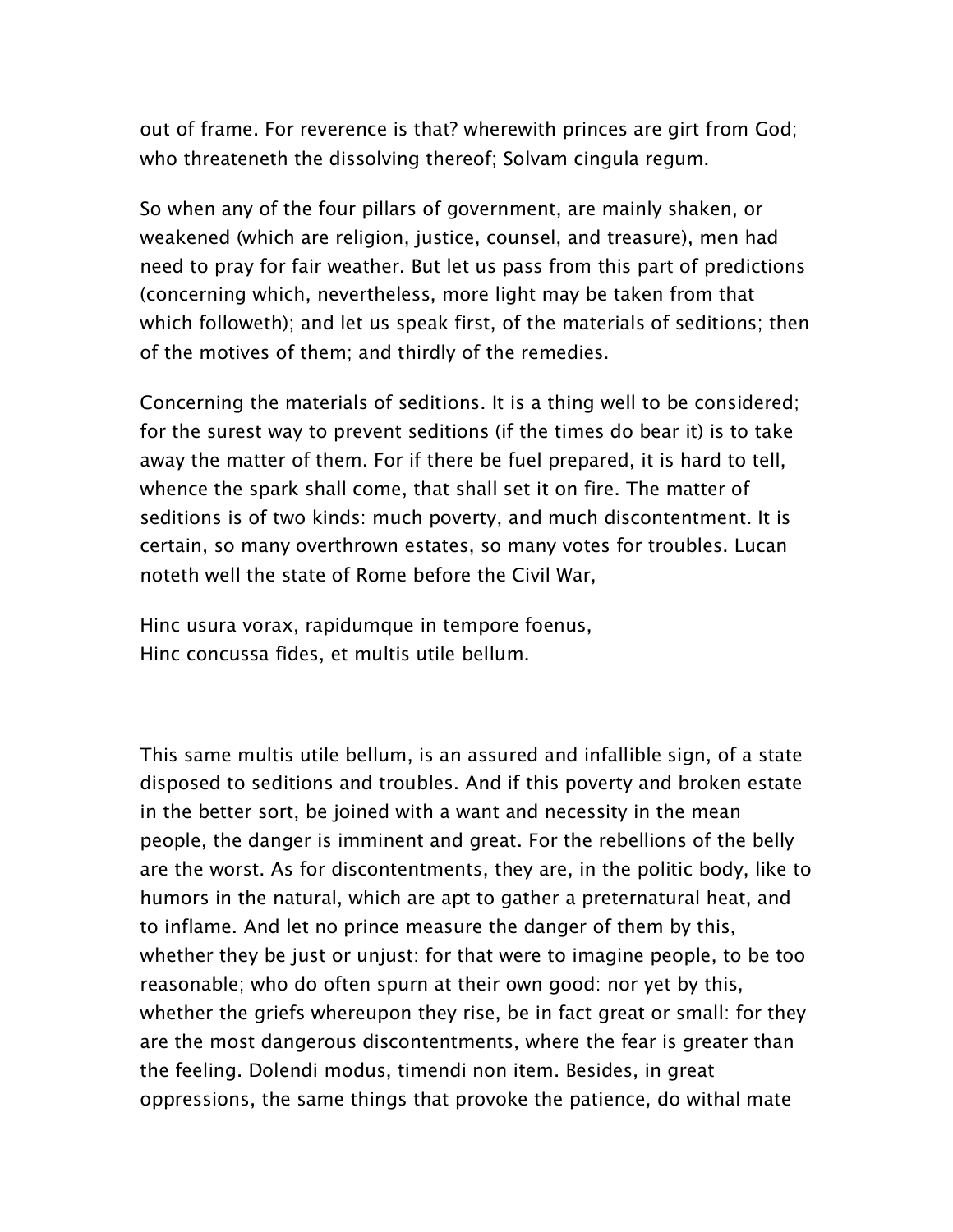the courage; but in fears it is not so. Neither let any prince, or state, be secure concerning discontentments, because they have been often, or have been long, and yet no peril hath ensued: for as it is true, that every vapor or fume doth not turn into a storm; so it is nevertheless true, that storms, though they blow over divers times, yet may fall at last; and, as the Spanish proverb noteth well, The cord breaketh at the last by the weakest pull.

The causes and motives of seditions are, innovation in religion; taxes; alteration of laws and customs; breaking of privileges; general oppression; advancement of unworthy persons; strangers; dearths; disbanded soldiers; factions grown desperate; and what soever, in offending people, joineth and knitteth them in a common cause.

For the remedies; there may be some general preservatives, whereof we will speak: as for the just cure, it must answer to the particular disease; and so be left to counsel, rather than rule.

The first remedy or prevention is to remove, by all means possible, that material cause of sedition whereof we spake; which is, want and poverty in the estate. To which purpose serveth the opening, and well–balancing of trade; the cherishing of manufactures; the banishing of idleness; the repressing of waste, and excess, by sumptuary laws; the improvement and husbanding of the soil; the regulating of prices of things vendible; the moderating of taxes and tributes; and the like. Generally, it is to be foreseen that the population of a kingdom (especially if it be not mown down by wars) do not exceed the stock of the kingdom, which should maintain them. Neither is the population to be reckoned only by number; for a smaller number, that spend more and earn less, do wear out an estate sooner, than a greater number that live lower, and gather more. Therefore the multiplying of nobility, and other degrees of quality, in an over proportion to the common people, doth speedily bring a state to necessity; and so doth likewise an overgrown clergy; for they bring nothing to the stock; and in like manner, when more are bred scholars, than preferments can take off.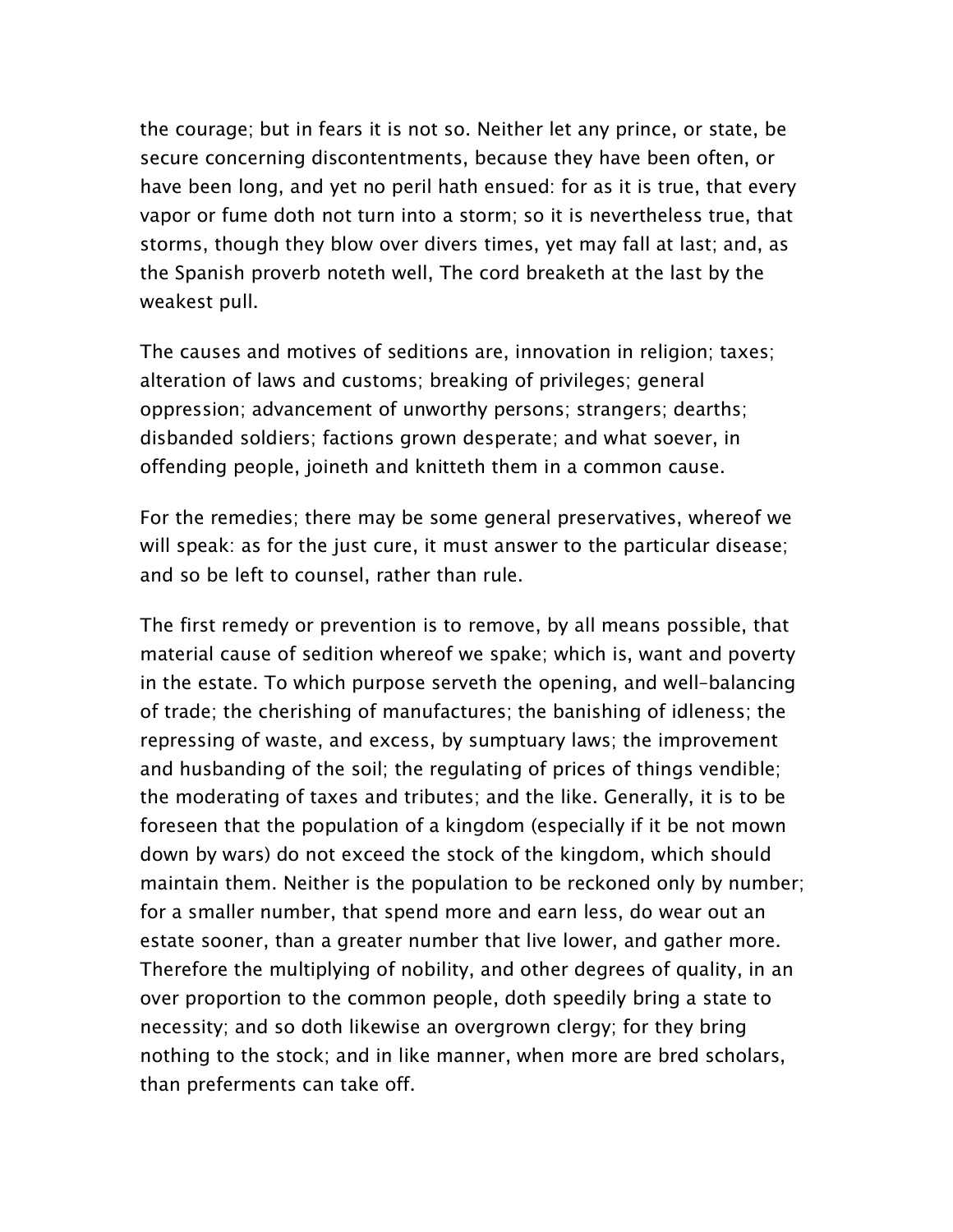It is likewise to be remembered, that forasmuch as the increase of any estate must be upon the foreigner (for whatsoever is somewhere gotten, is somewhere lost), there be but three things, which one nation selleth unto another; the commodity as nature yieldeth it; the manufacture; and the vecture, or carriage. So that if these three wheels go, wealth will flow as in a spring tide. And it cometh many times to pass, that materiam superabit opus; that the work and carriage is more worth than the material, and enricheth a state more; as is notably seen in the Low– Countrymen, who have the best mines above ground, in the world.

Above all things, good policy is to be used, that the treasure and moneys, in a state, be not gathered into few hands. For otherwise a state may have a great stock, and yet starve. And money is like muck, not good except it be spread. This is done, chiefly by suppressing, or at least keeping a strait hand, upon the devouring trades of usury, ingrossing great pasturages, and the like.

For removing discontentments, or at least the danger of them; there is in every state (as we know) two portions of subjects; the noblesse and the commonalty. When one of these is discontent, the danger is not great; for common people are of slow motion, if they be not excited by the greater sort; and the greater sort are of small strength, except the multitude be apt, and ready to move of themselves. Then is the danger, when the greater sort, do but wait for the troubling of the waters amongst the meaner, that then they may declare themselves. The poets feign, that the rest of the gods would have bound Jupiter; which he hearing of, by the counsel of Pallas, sent for Briareus, with his hundred hands, to come in to his aid. An emblem, no doubt, to show how safe it is for monarchs, to make sure of the good will of common people. To give moderate liberty for griefs and discontentments to evaporate (so it be without too great insolency or bravery), is a safe way. For he that turneth the humors back, and maketh the wound bleed inwards, endangereth malign ulcers, and pernicious imposthumations.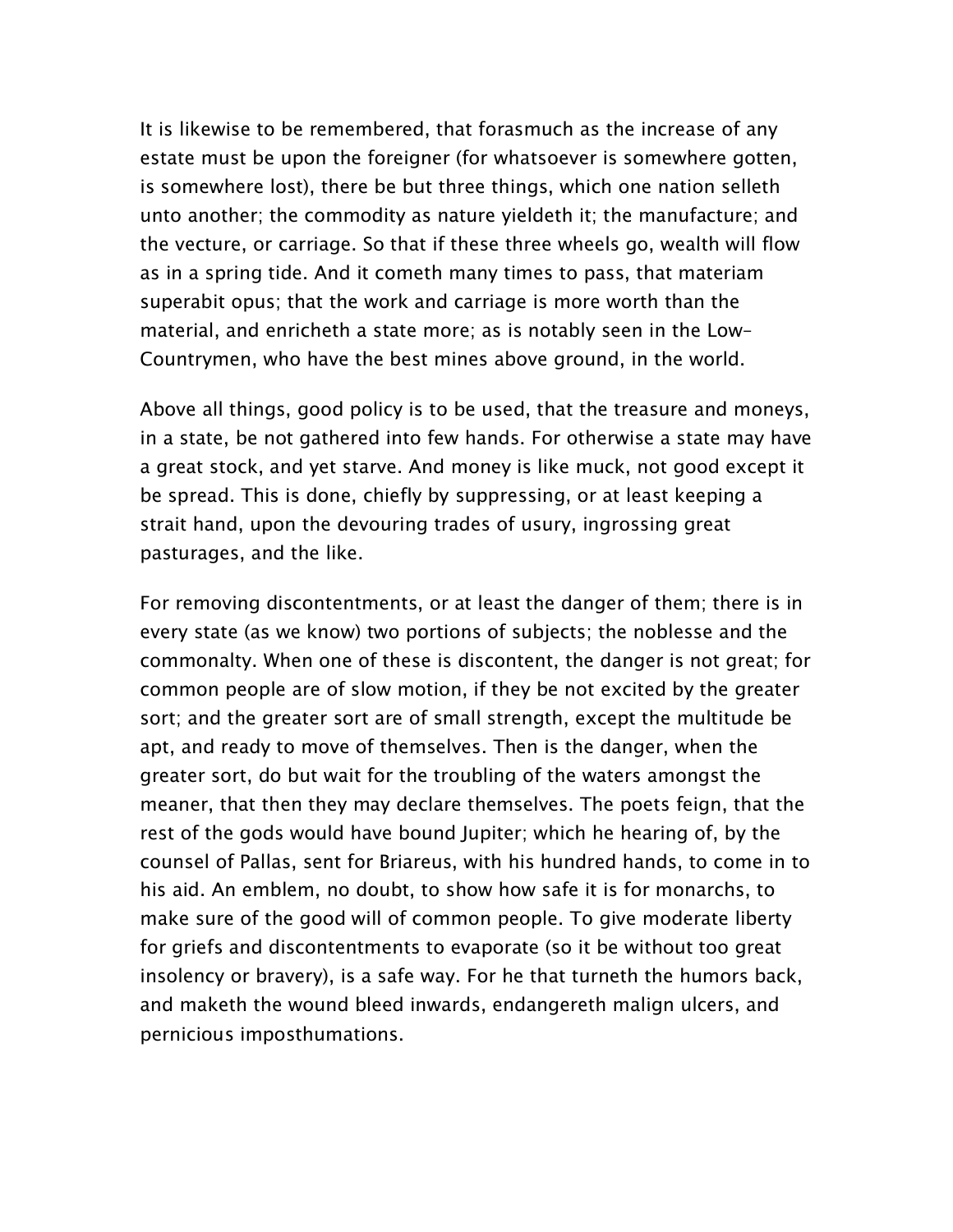The part of Epimetheus mought well become Prometheus, in the case of discontentments: for there is not a better provision against them. Epimetheus, when griefs and evils flew abroad, at last shut the lid, and kept hope in the bottom of the vessel. Certainly, the politic and artificial nourishing, and entertaining of hopes, and carrying men from hopes to hopes, is one of the best antidotes against the poison of discontentments. And it is a certain sign of a wise government and proceeding, when it can hold men's hearts by hopes, when it cannot by satisfaction; and when it can handle things, in such manner, as no evil shall appear so peremptory, but that it hath some outlet of hope; which is the less hard to do, because both particular persons and factions, are apt enough to flatter themselves, or at least to brave that, which they believe not.

Also the foresight and prevention, that there be no likely or fit head, whereunto discontented persons may resort, and under whom they may join, is a known, but an excellent point of caution. I understand a fit head, to be one that hath greatness and reputation; that hath confidence with the discontented party, and upon whom they turn their eyes; and that is thought discontented, in his own particular: which kind of persons, are either to be won, and reconciled to the state, and that in a fast and true manner; or to be fronted with some other, of the same party, that may oppose them, and so divide the reputation. Generally, the dividing and breaking, of all factions and combinations that are adverse to the state, and setting them at distance, or at least distrust, amongst themselves, is not one of the worst remedies. For it is a desperate case, if those that hold with the proceeding of the state, be full of discord and faction, and those that are against it, be entire and united.

I have noted, that some witty and sharp speeches, which have fallen from princes, have given fire to seditions. Caesar did himself infinite hurt in that speech, Sylla nescivit literas, non potuit dictare; for it did utterly cut off that hope, which men had entertained, that he would at one time or other give over his dictatorship. Galba undid himself by that speech, legi a se militem, non emi; for it put the soldiers out of hope of the donative.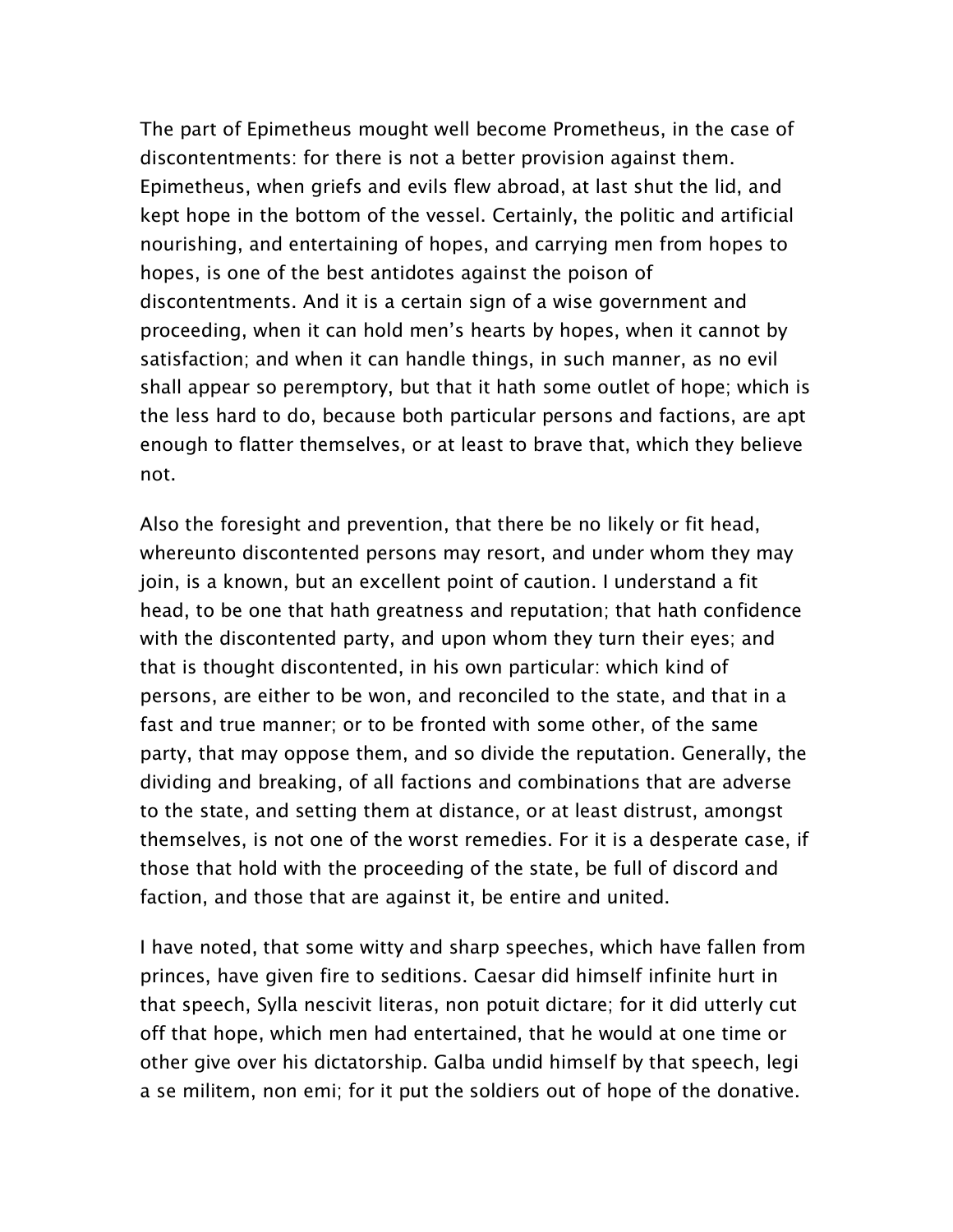Probus likewise, by that speech, Si vixero, non opus erit amplius Romano imperio militibus; a speech of great despair for the soldiers. And many the like. Surely princes had need, in tender matters and ticklish times, to beware what they say; especially in these short speeches, which fly abroad like darts, and are thought to be shot out of their secret intentions. For as for large discourses, they are flat things, and not so much noted.

Lastly, let princes, against all events, not be without some great person, one or rather more, of military valor, near unto them, for the repressing of seditions in their beginnings. For without that, there useth to be more trepidation in court upon the first breaking out of troubles, than were fit. And the state runneth the danger of that which Tacitus saith; Atque is habitus animorum fuit, ut pessimum facinus auderent pauci, plures vellent, omnes paterentur. But let such military persons be assured, and well reputed of, rather than factious and popular; holding also good correspondence with the other great men in the state; or else the remedy, is worse than the disease.

#### OF ATHEISM

I had rather believe all the fables in the Legend, and the Talmud, and the Alcoran, than that this universal frame is without a mind. And therefore, God never wrought miracle, to convince atheism, because his ordinary works convince it. It is true, that a little philosophy inclineth man's mind to atheism; but depth in philosophy bringeth men's minds about to religion. For while the mind of man looketh upon second causes scattered, it may sometimes rest in them, and go no further; but when it beholdeth the chain of them, confederate and linked together, it must needs fly to Providence and Deity. Nay, even that school which is most accused of atheism doth most demonstrate religion; that is, the school of Leucippus and Democritus and Epicurus. For it is a thousand times more credible, that four mutable elements, and one immutable fifth essence, duly and eternally placed, need no God, than that an army of infinite small portions, or seeds unplaced, should have produced this order and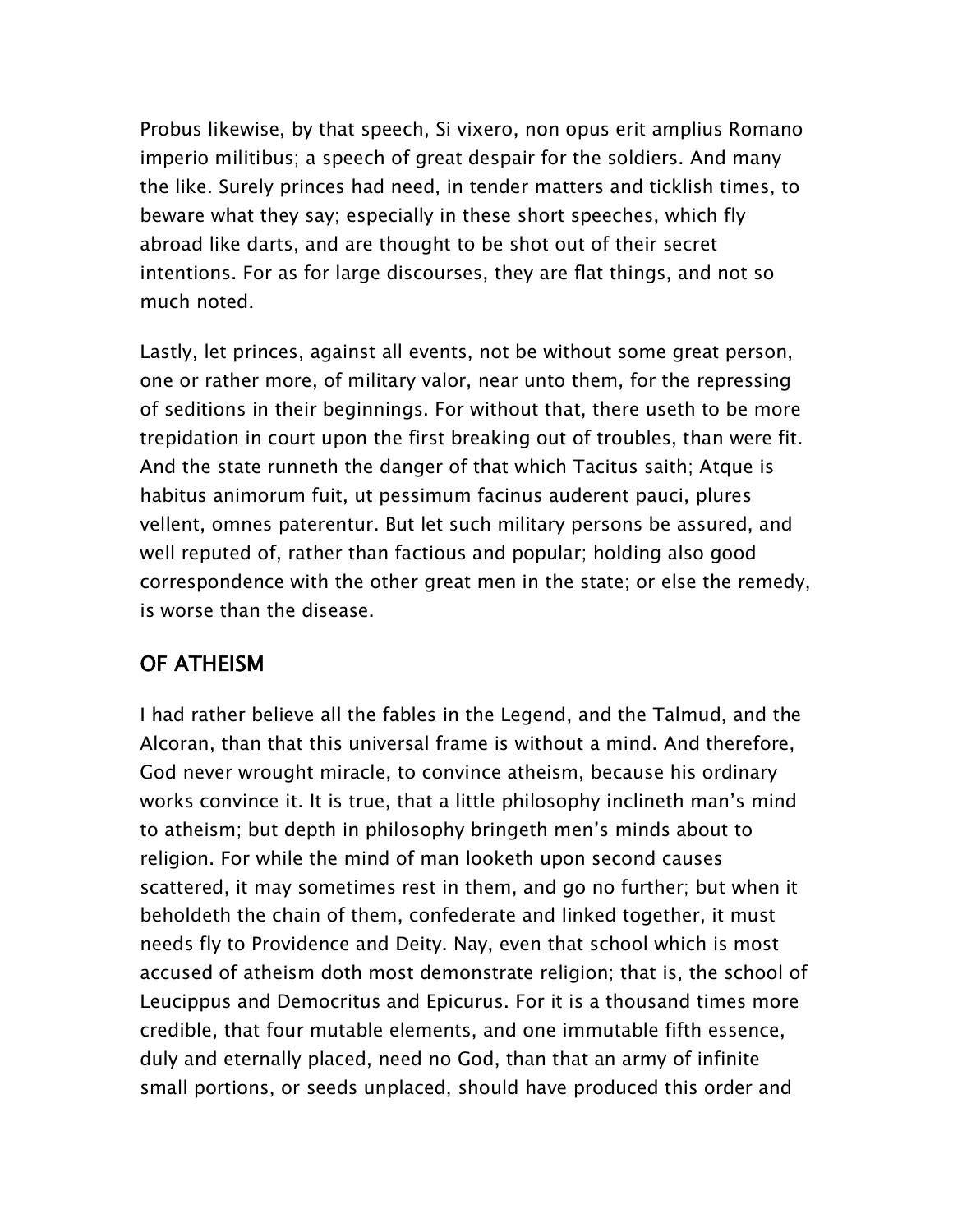beauty, without a divine marshal. The Scripture saith, The fool hath said in his heart, there is no God; it is not said, The fool hath thought in his heart; so as he rather saith it, by rote to himself, as that he would have, than that he can thoroughly believe it, or be persuaded of it. For none deny, there is a God, but those, for whom it maketh that there were no God. It appeareth in nothing more, that atheism is rather in the lip, than in the heart of man, than by this; that atheists will ever be talking of that their opinion, as if they fainted in it, within themselves, and would be glad to be strengthened, by the consent of others. Nay more, you shall have atheists strive to get disciples, as it fareth with other sects. And, which is most of all, you shall have of them, that will suffer for atheism, and not recant; whereas if they did truly think, that there were no such thing as God, why should they trouble themselves? Epicurus is charged, that he did but dissemble for his credit's sake, when he affirmed there were blessed natures, but such as enjoyed themselves, without having respect to the government of the world. Wherein they say he did temporize; though in secret, he thought there was no God. But certainly he is traduced; for his words are noble and divine: Non deos vulgi negare profanum; sed vulgi opiniones diis applicare profanum. Plato could have said no more. And although he had the confidence, to deny the administration, he had not the power, to deny the nature. The Indians of the West, have names for their particular gods, though they have no name for God: as if the heathens should have had the names Jupiter, Apollo, Mars, etc., but not the word Deus; which shows that even those barbarous people have the notion, though they have not the latitude and extent of it. So that against atheists, the very savages take part, with the very subtlest philosophers. The contemplative atheist is rare: a Diagoras, a Bion, a Lucian perhaps, and some others; and yet they seem to be more than they are; for that all that impugn a received religion, or superstition, are by the adverse part branded with the name of atheists. But the great atheists, indeed are hypocrites; which are ever handling holy things, but without feeling; so as they must needs be cauterized in the end. The causes of atheism are: divisions in religion, if they be many; for any one main division, addeth zeal to both sides; but many divisions introduce atheism. Another is, scandal of priests; when it is come to that which St.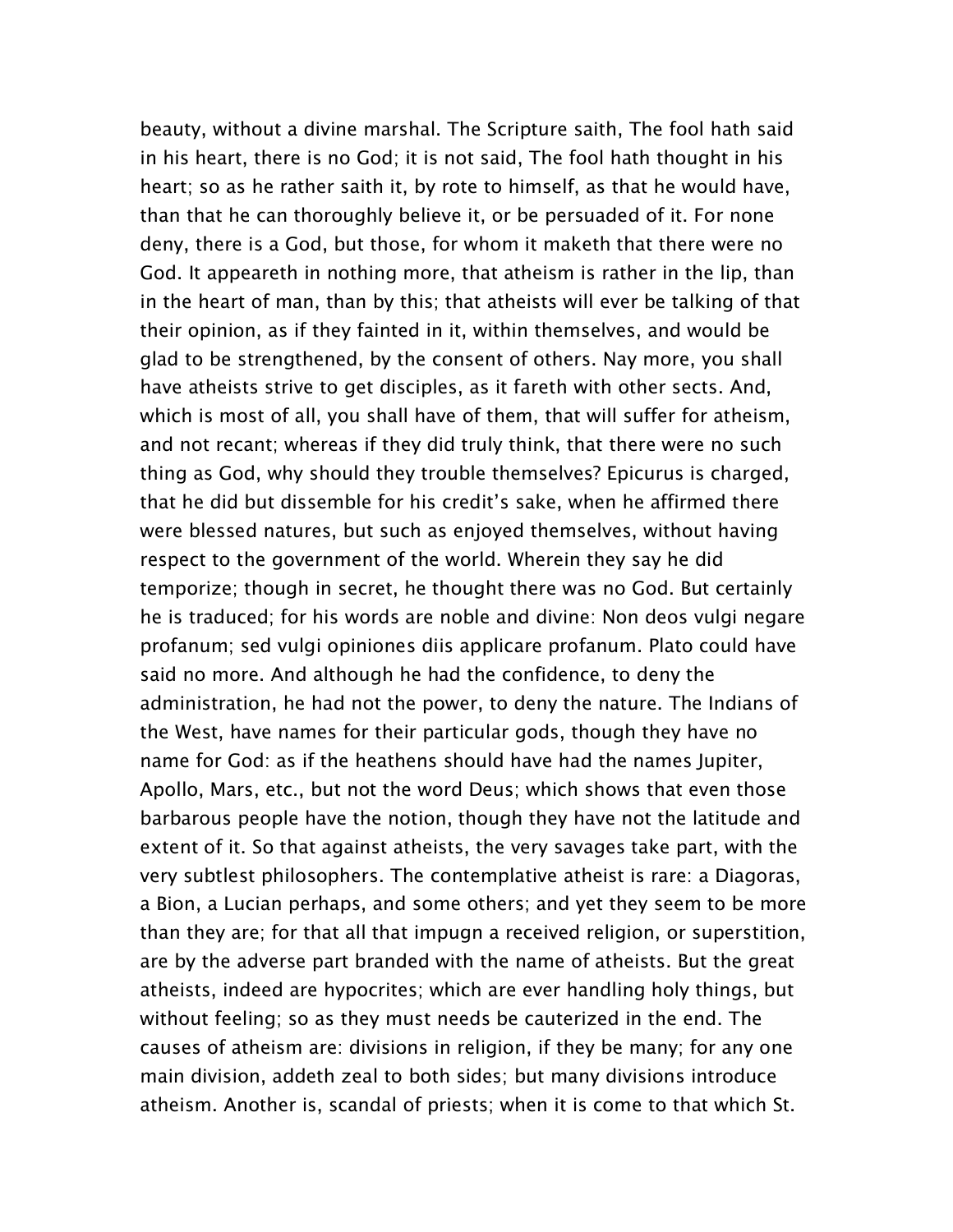Bernard saith, non est jam dicere, ut populus sic sacerdos; quia nec sic populus ut sacerdos. A third is, custom of profane scoffing in holy matters; which doth, by little and little, deface the reverence of religion. And lastly, learned times, specially with peace and prosperity; for troubles and adversities do more bow men's minds to religion. They that deny a God, destroy man's nobility; for certainly man is of kin to the beasts, by his body; and, if he be not of kin to God, by his spirit, he is a base and ignoble creature. It destroys likewise magnanimity, and the raising of human nature; for take an example of a dog, and mark what a generosity and courage he will put on, when he finds himself maintained by a man; who to him is instead of a God, or melior natura; which courage is manifestly such, as that creature, without that confidence of a better nature than his own, could never attain. So man, when he resteth and assureth himself, upon divine protection and favor, gathered a force and faith, which human nature in itself could not obtain. Therefore, as atheism is in all respects hateful, so in this, that it depriveth human nature of the means to exalt itself, above human frailty. As it is in particular persons, so it is in nations. Never was there such a state for magnanimity as Rome. Of this state hear what Cicero saith: Quam volumus licet, patres conscripti, nos amemus, tamen nec numero Hispanos, nec robore Gallos, nec calliditate Poenos, nec artibus Graecos, nec denique hoc ipso hujus gentis et terrae domestico nativoque sensu Italos ipsos et Latinos; sed pietate, ad religione, atque hac una sapientia, quod deorum immortalium numine omnia regi gubernarique perspeximus, omnes gentes nationesque superavimus.

## OF SUPERSTITION

It were better to have no opinion of God at all, than such an opinion, as is unworthy of him. For the one is unbelief, the other is contumely; and certainly superstition is the reproach of the Deity. Plutarch saith well to that purpose: Surely (saith he) I had rather a great deal, men should say, there was no sitch man at all, as Plutarch, than that they should say, that there was one Plutarch, that would eat his children as soon as they were born; as the poets speak of Saturn. And as the contumely is greater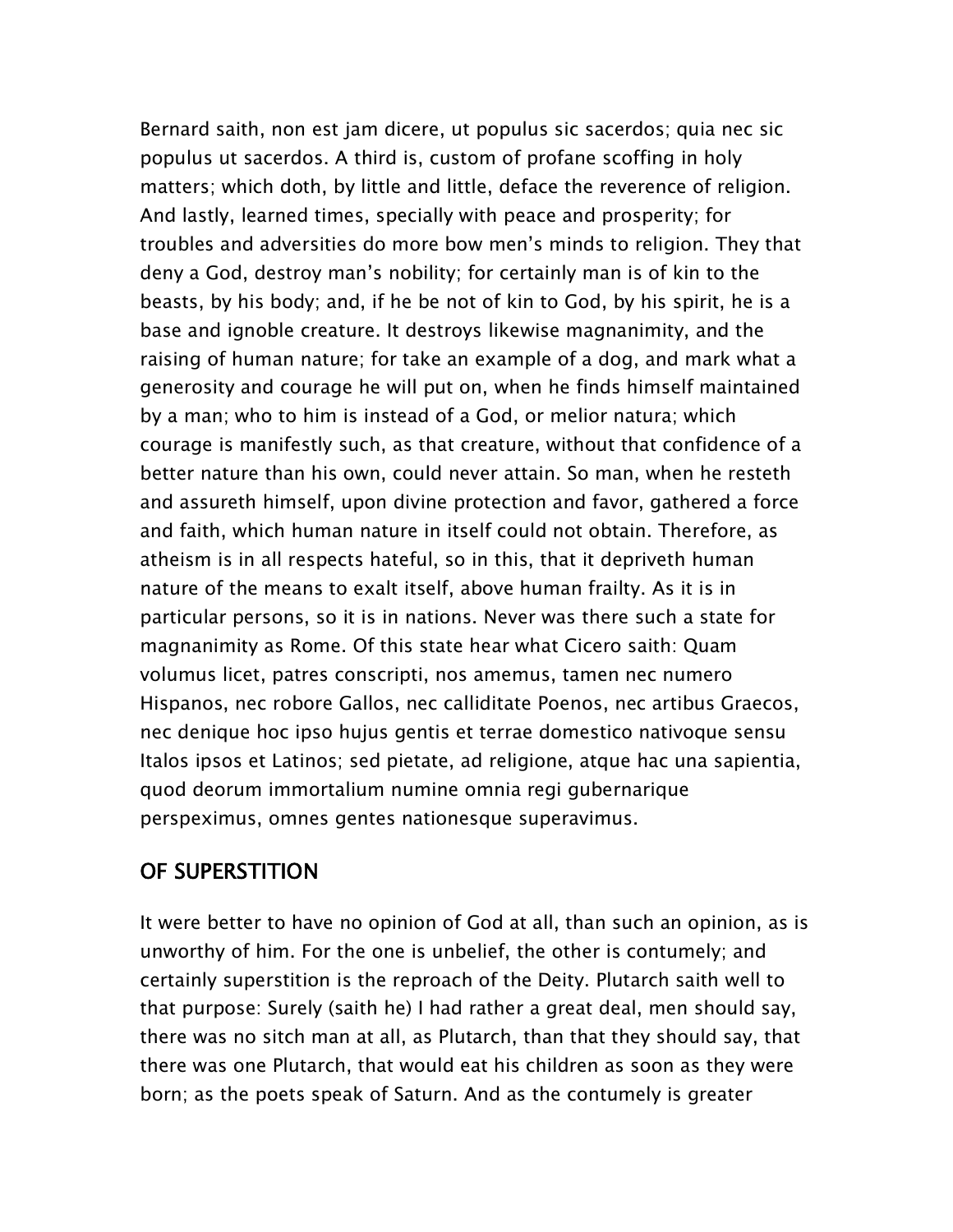towards God, so the danger is greater towards men. Atheism leaves a man to sense, to philosophy, to natural piety, to laws, to reputation all which may be guides to an outward moral virtue, though religion were not; but superstition dismounts all these, and erecteth an absolute monarchy, in the minds of men. Therefore theism did never perturb states; for it makes men wary of themselves, as looking no further: and we see the times inclined to atheism (as the time of Augustus Caesar) were civil times. But superstition hath been the confusion of many states, and bringeth in a new primum mobile, that ravisheth all the spheres of government. The master of superstition, is the people; and in all superstition, wise men follow fools; and arguments are fitted to practice, in a reversed order. It was gravely said by some of the prelates in the Council of Trent, where the doctrine of the Schoolmen bare great sway, that the Schoolmen were like astronomers, which did feign eccentrics and epicycles, and such engines of orbs, to save the phenomena; though they knew there were no such things; and in like manner, that the Schoolmen had framed a number of subtle and intricate axioms, and theorems, to save the practice of the church. The causes of superstition are: pleasing and sensual rites and ceremonies; excess of outward and pharisaical holiness; overgreat reverence of traditions, which cannot but load the church; the stratagems of prelates, for their own ambition and lucre; the favoring too much of good intentions, which openeth the gate to conceits and novelties; the taking an aim at divine matters, by human, which cannot but breed mixture of imaginations: and, lastly, barbarous times, especially joined with calamities and disasters. Superstition, without a veil, is a deformed thing; for, as it addeth deformity to an ape, to be so like a man, so the similitude of superstition to religion, makes it the more deformed. And as wholesome meat corrupteth to little worms, so good forms and orders corrupt, into a number of petty observances. There is a superstition in avoiding superstition, when men think to do best, if they go furthest from the superstition, formerly received; therefore care would be had that (as it fareth in the good be not taken away with the bad; which commonly is done, when the people is the reformer.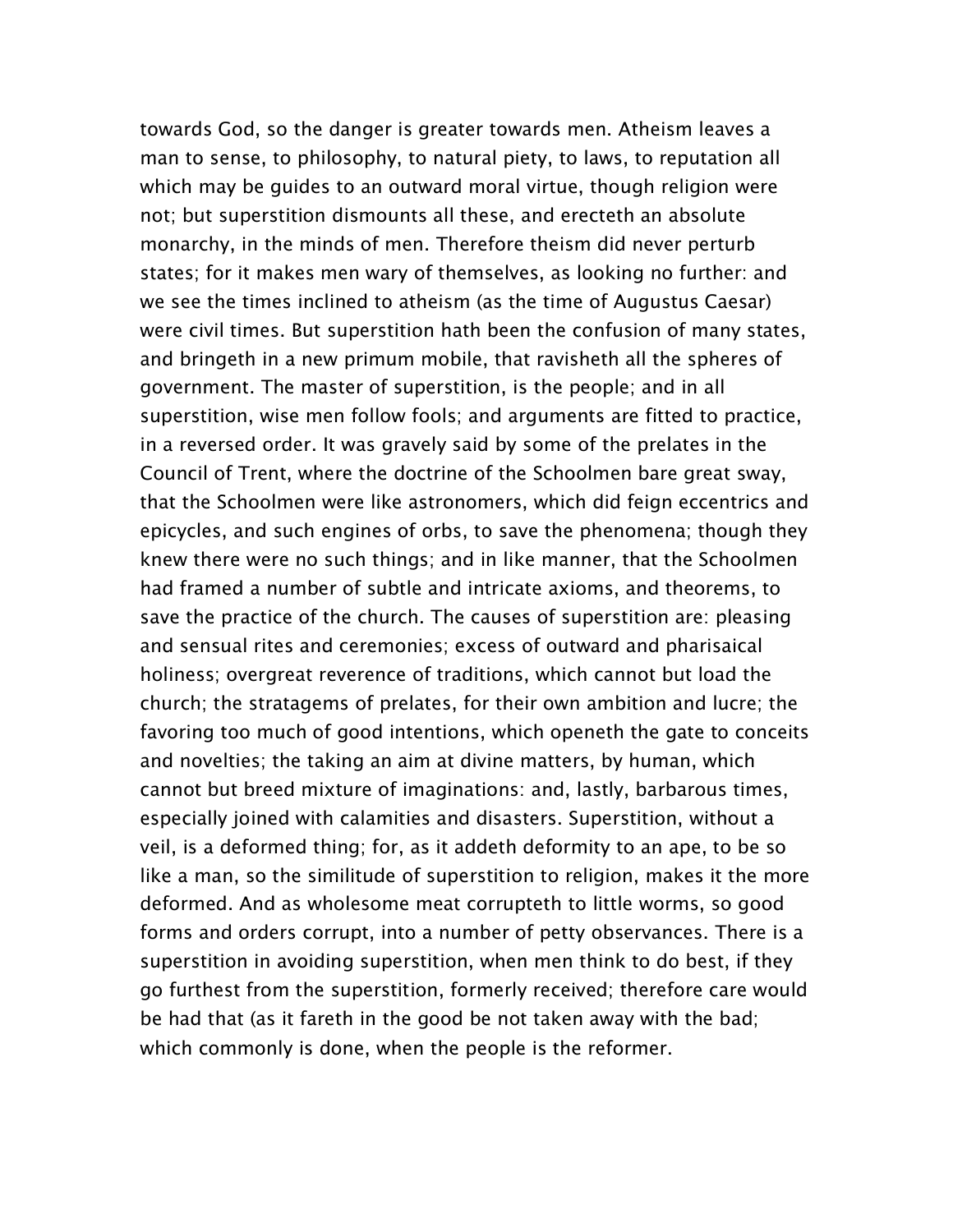#### OF TRAVEL

Travel, in the younger sort, is a part of education, in the elder, a part of experience. He that travelleth into a country, before he hath some entrance into the language, goeth to school, and not to travel. That young men travel under some tutor, or grave servant, I allow well; so that he be such a one that hath the language, and hath been in the country before; whereby he may be able to tell them what things are worthy to be seen, in the country where they go; what acquaintances they are to seek; what exercises, or discipline, the place yieldeth. For else, young men shall go hooded, and look abroad little. It is a strange thing, that in sea voyages, where there is nothing to be seen, but sky and sea, men should make diaries; but in land–travel, wherein so much is to be observed, for the most part they omit it; as if chance were fitter to be registered, than observation. Let diaries, therefore, be brought in use. The things to be seen and observed are: the courts of princes, especially when they give audience to ambassadors; the courts of justice, while they sit and hear causes; and so of consistories ecclesiastic; the churches and monasteries, with the monuments which are therein extant; the walls and fortifications of cities, and towns, and so the heavens and harbors; antiquities and ruins; libraries; colleges, disputations, and lectures, where any are; shipping and navies; houses and gardens of state and pleasure, near great cities; armories; arsenals; magazines; exchanges; burses; warehouses; exercises of horsemanship, fencing, training of soldiers, and the like; comedies, such whereunto the better sort of persons do resort; treasuries of jewels and robes; cabinets and rarities; and, to conclude, whatsoever is memorable, in the places where they go. After all which, the tutors, or servants, ought to make diligent inquiry. As for triumphs, masks, feasts, weddings, funerals, capital executions, and such shows, men need not to be put in mind of them; yet are they not to be neglected. If you will have a young man to put his travel into a little room, and in short time to gather much, this you must do. First, as was said, he must have some entrance into the language before he goeth. Then he must have such a servant, or tutor, as knoweth the country, as was likewise said. Let him carry with him also, some card or book, describing the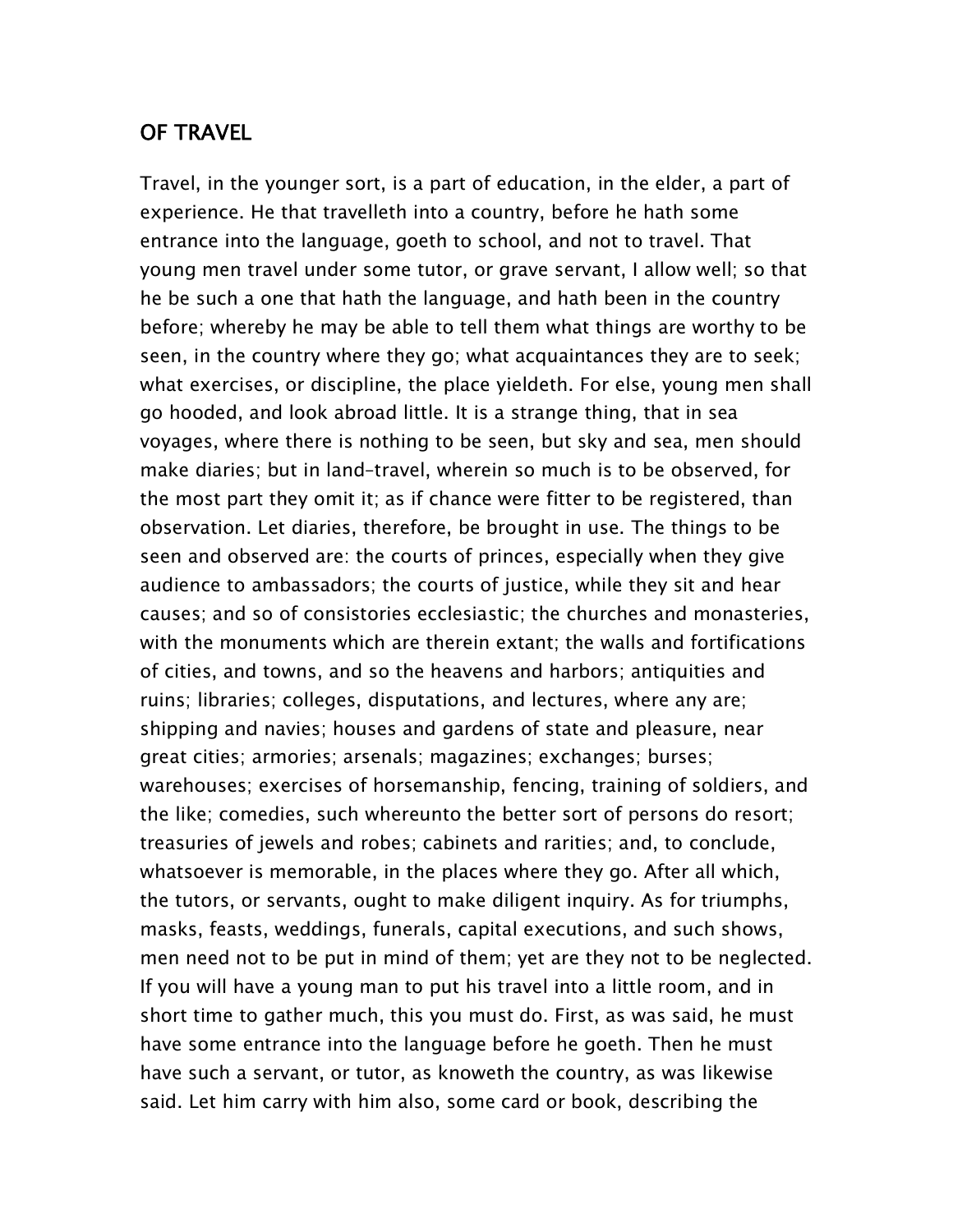country where he travelleth; which will be a good key to his inquiry. Let him keep also a diary. Let him not stay long, in one city or town; more or less as the place deserveth, but not long; nay, when he stayeth in one city or town, let him change his lodging from one end and part of the town, to another; which is a great adamant of acquaintance. Let him sequester himself, from the company of his countrymen, and diet in such places, where there is good company of the nation where he travelleth. Let him, upon his removes from one place to another, procure recommendation to some person of quality, residing in the place whither he removeth; that he may use his favor, in those things he desireth to see or know. Thus he may abridge his travel, with much profit. As for the acquaintance, which is to be sought in travel; that which is most of all profitable, is acquaintance with the secretaries and employed men of ambassadors: for so in travelling in one country, he shall suck the experience of many. Let him also see, and visit, eminent persons in all kinds, which are of great name abroad; that he may be able to tell, how the life agreeth with the fame. For quarrels, they are with care and discretion to be avoided. They are commonly for mistresses, healths, place, and words. And let a man beware, how he keepeth company with choleric and quarrelsome persons; for they will engage him into their own quarrels. When a traveller returneth home, let him not leave the countries, where he hath travelled, altogether behind him; but maintain a correspondence by letters, with those of his acquaintance. which are of most worth. And let his travel appear rather in his discourse, than his apparel or gesture; and in his discourse, let him be rather advised in his answers, than forward to tell stories; and let it appear that he doth not change his country manners, for those of foreign parts; but only prick in some flowers, of that he hath learned abroad, into the customs of his own country.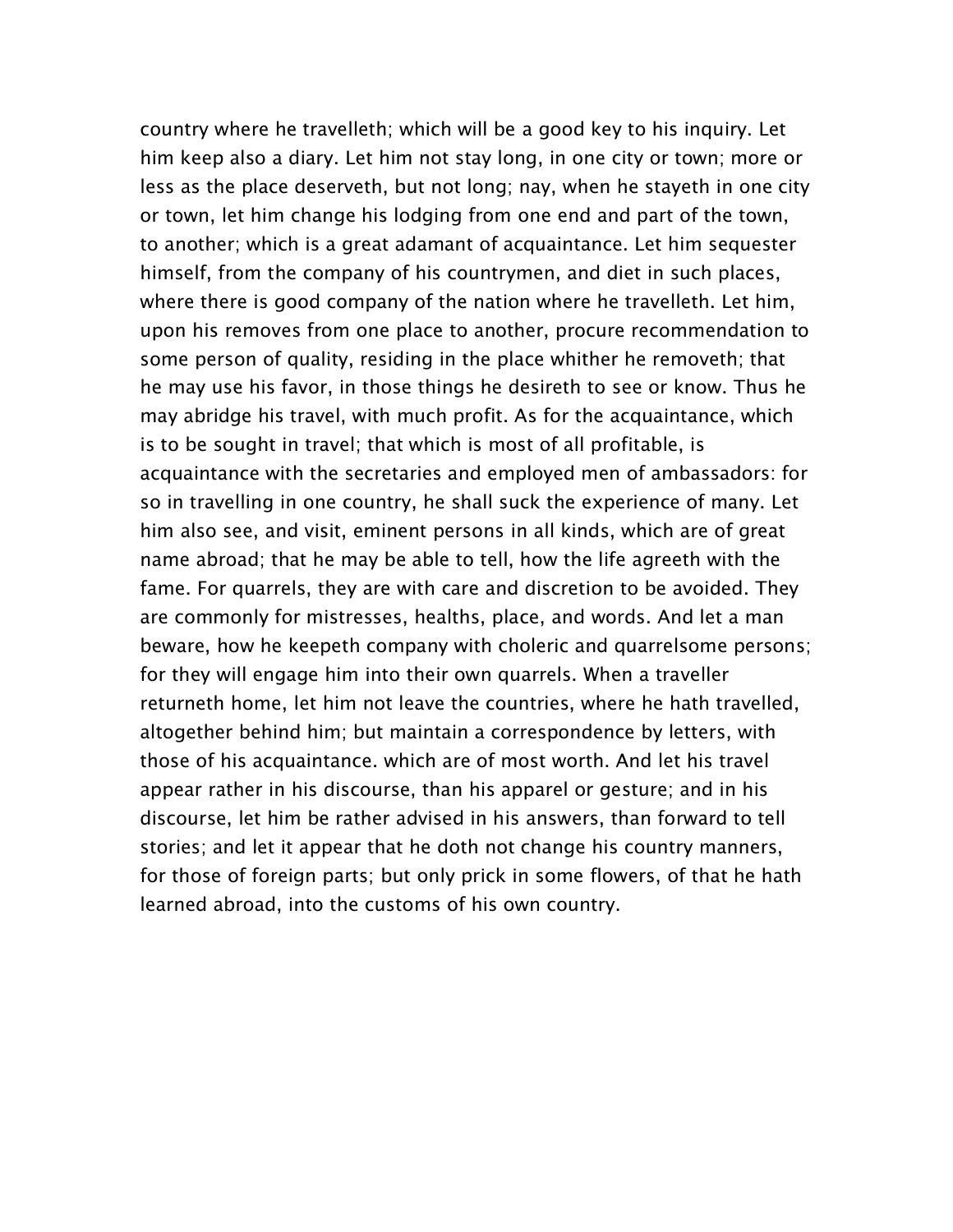#### OF EMPIRE

It is a miserable state of mind, to have few things to desire, and many things to fear; and yet that commonly is the case of kings; who, being at the highest, want matter of desire, which makes their minds more languishing; and have many representations of perils and shadows, which makes their minds the less clear. And this is one reason also, of that effect which the Scripture speaketh of, That the king's heart is inscrutable. For multitude of jealousies, and lack of some predominant desire, that should marshal and put in order all the rest, maketh any man's heart, hard to find or sound. Hence it comes likewise, that princes many times make themselves desires, and set their hearts upon toys; sometimes upon a building; sometimes upon erecting of an order; sometimes upon the advancing of a person; sometimes upon obtaining excellency in some art, or feat of the hand; as Nero for playing on the harp, Domitian for certainty of the hand with the arrow, Commodus for playing at fence, Caracalla for driving chariots, and the like. This seemeth incredible, unto those that know not the principle, that the mind of man, is more cheered and refreshed by profiting in small things, than by standing at a stay, in great. We see also that kings that have been fortunate conquerors, in their first years, it being not possible for them to go forward infinitely, but that they must have some check, or arrest in their fortunes, turn in their latter years to be superstitious, and melancholy; as did Alexander the Great; Diocletian; and in our memory, Charles the Fifth; and others: for he that is used to go forward, and findeth a stop, falleth out of his own favor, and is not the thing he was.

To speak now of the true temper of empire, it is a thing rare and hard to keep; for both temper, and distemper, consist of contraries. But it is one thing, to mingle contraries, another to interchange them. The answer of Apollonius to Vespasian, is full of excellent instruction. Vespasian asked him, What was Nero's overthrow? He answered, Nero could touch and tune the harp well; but in government, sometimes he used to wind the pins too high, sometimes to let them down too low. And certain it is, that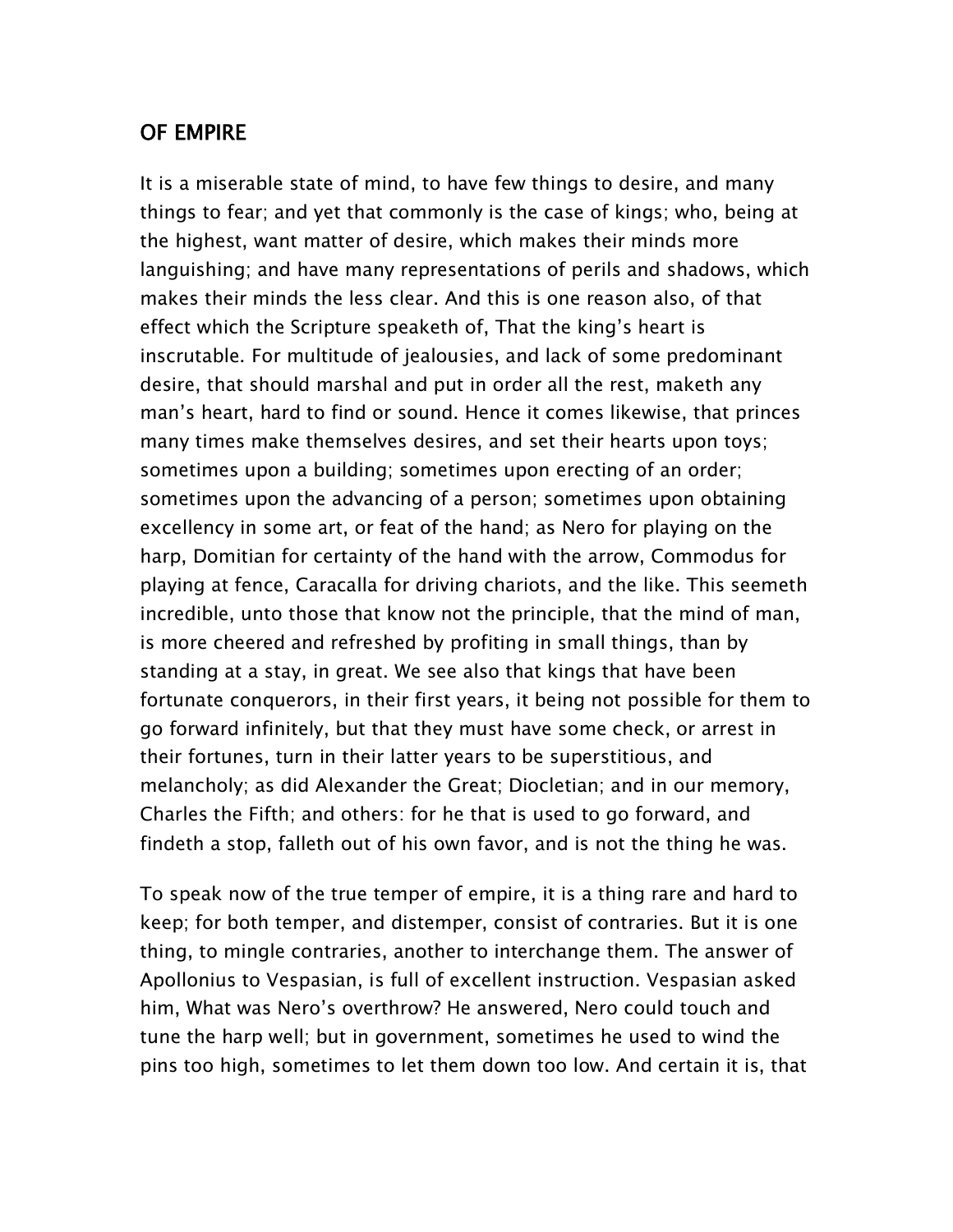nothing destroyeth authority so much, as the unequal and untimely interchange of power pressed too far, and relaxed too much.

This is true, that the wisdom of all these latter times, in princes' affairs, is rather fine deliveries, and shiftings of dangers and mischiefs, when they are near, than solid and grounded courses to keep them aloof. But this is but to try masteries with fortune. And let men beware, how they neglect and suffer matter of trouble to be prepared for no man can forbid the spark, nor tell whence it may come. The difficulties in princes' business are many and great; but the greatest difficulty, is often in their own mind. For it is common with princes (saith Tacitus) to will contradictories, Sunt plerumque regum voluntates vehementes, et inter se contrariae. For it is the solecism of power, to think to command the end, and yet not to endure the mean.

Kings have to deal with their neighbors, their wives, their children, their prelates or clergy, their nobles, their second–nobles or gentlemen, their merchants, their commons, and their men of war; and from all these arise dangers, if care and circumspection be not used.

First for their neighbors; there can no general rule be given (for occasions are so variable), save one, which ever holdeth, which is, that princes do keep due sentinel, that none of their neighbors do ever grow so (by increase of territory, by embracing of trade, by approaches, or the like), as they become more able to annoy them, than they were. And this is generally the work of standing counsels, to foresee and to hinder it. During that triumvirate of kings, King Henry the Eighth of England, Francis the First King of France, and Charles the Fifth Emperor, there was such a watch kept, that none of the three could win a palm of ground, but the other two would straightways balance it, either by confederation, or, if need were, by a war; and would not in any wise take up peace at interest. And the like was done by that league (which Guicciardini saith was the security of Italy) made between Ferdinando King of Naples, Lorenzius Medici, and Ludovicus Sforza, potentates, the one of Florence, the other of Milan. Neither is the opinion of some of the Schoolmen, to be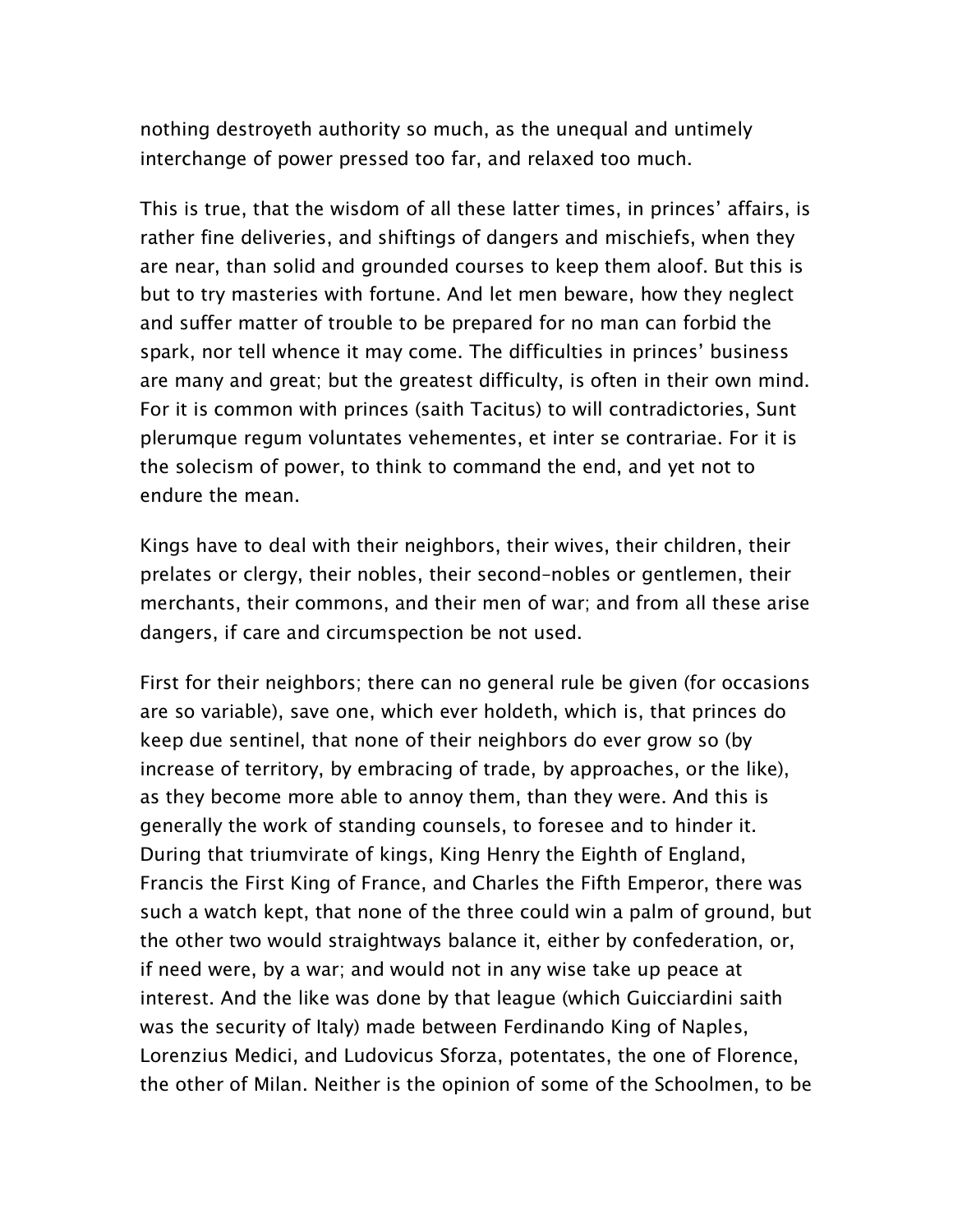received, that a war cannot justly be made, but upon a precedent injury, or provocation. For there is no question, but a just fear of an imminent danger, though there be no blow given, is a lawful cause of a war.

For their wives; there are cruel examples of them. Livia is infamed, for the poisoning of her husband; Roxalana, Solyman's wife, was the destruction of that renowned prince, Sultan Mustapha, and otherwise troubled his house and succession; Edward the Second of England, his queen, had the principal hand in the deposing and murder of her husband. This kind of danger, is then to be feared chiefly, when the wives have plots, for the raising of their own children; or else that they be advoutresses.

For their children; the tragedies likewise of dangers from them, have been many. And generally, the entering of fathers into suspicion of their children, hath been ever unfortunate. The destruction of Mustapha (that we named before) was so fatal to Solyman's line, as the succession of the Turks, from Solyman until this day, is suspected to be untrue, and of strange blood; for that Selymus the Second, was thought to be suppositious. The destruction of Crispus, a young prince of rare towardness, by Constantinus the Great, his father, was in like manner fatal to his house; for both Constantinus and Constance, his sons, died violent deaths; and Constantius, his other son, did little better; who died indeed of sickness, but after that Julianus had taken arms against him. The destruction of Demetrius, son to Philip the Second of Macedon, turned upon the father, who died of repentance. And many like examples there are; but few or none, where the fathers had good by such distrust; except it were, where the sons were up in open arms against them; as was Selymus the First against Bajazet; and the three sons of Henry the Second, King of England.

For their prelates; when they are proud and great, there is also danger from them; as it was in the times of Anselmus, and Thomas Becket, Archbishops of Canterbury; who, with their croziers, did almost try it with the king's sword; and yet they had to deal with stout and haughty kings, William Rufus, Henry the First, and Henry the Second. The danger is not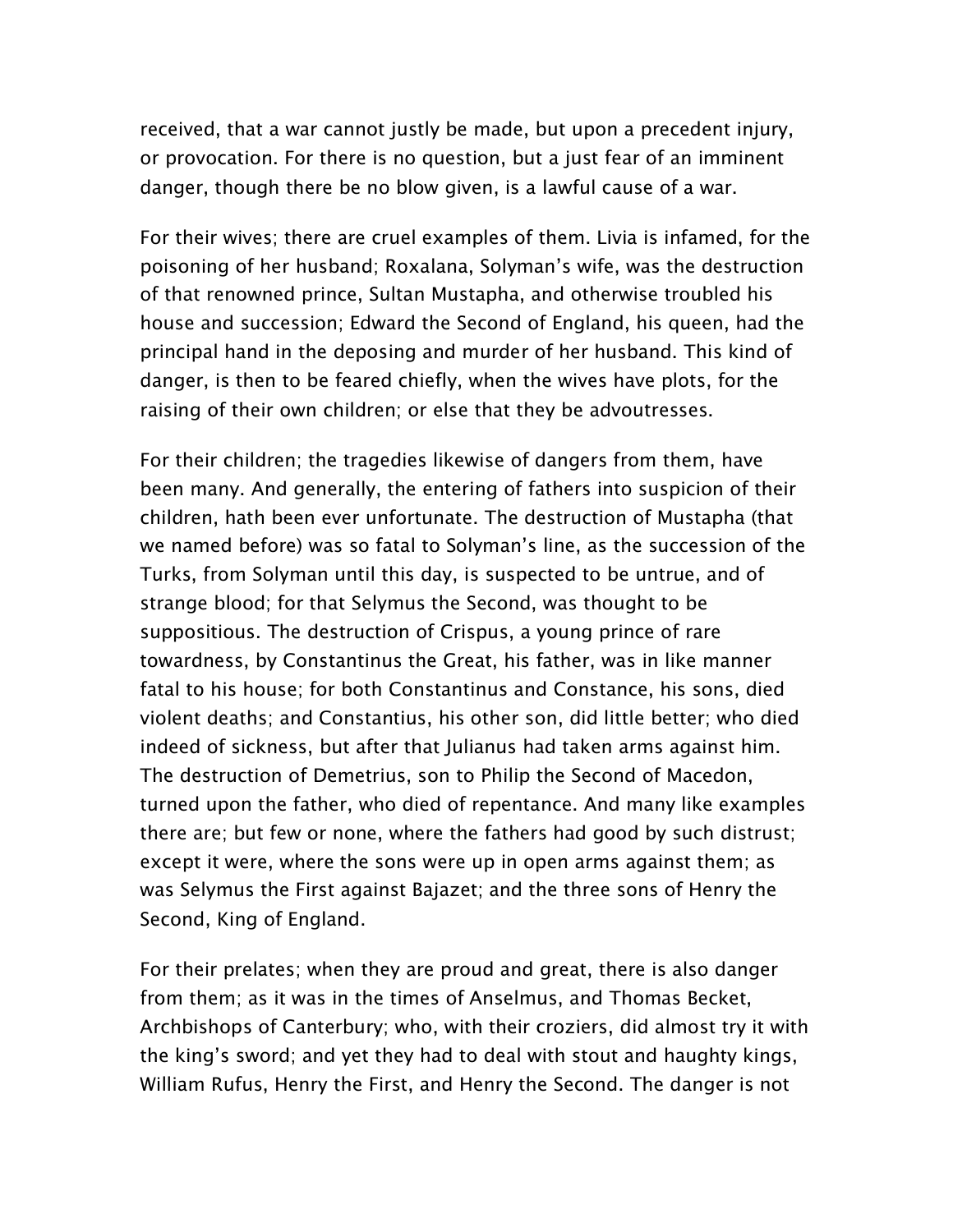from that state, but where it hath a dependence of foreign authority; or where the churchmen come in and are elected, not by the collation of the king, or particular patrons, but by the people.

For their nobles; to keep them at a distance, it is not amiss; but to depress them, may make a king more absolute, but less safe; and less able to perform, any thing that he desires. I have noted it, in my History of King Henry the Seventh of England, who depressed his nobility; whereupon it came to pass, that his times were full of difficidties and troubles; for the nobility, though they continued loyal unto him, yet did they not co–operate with him in his business. So that in effect, he was fain to do all things himself.

For their second–nobles; there is not much danger from them, being a body dispersed. They may sometimes discourse high, but that doth little hurt; besides, they are a counterpoise to the higher nobility, that they grow not too potent; and, lastly, being the most immediate in authority, with the common people, they do best temper popular commotions.

For their merchants; they are vena porta; and if they flourish not, a kingdom may have good limbs, but will have empty veins, and nourish little. Taxes and imposts upon them, do seldom good to the king's revenue; for that that wins in the hundred, he leeseth in the shire; the particular rates being increased, but the total bulk of trading, rather decreased.

For their commons; there is little danger from them, except it be, where they have great and potent heads; or where you meddle with the point of religion, or their customs, or means of life.

For their men of war; it is a dangerous state, where they live and remain in a body, and are used to donatives; whereof we see examples in the janizaries, and pretorian bands of Rome; but trainings of men, and arming them in several places, and under several commanders, and without donatives, are things of defence, and no danger.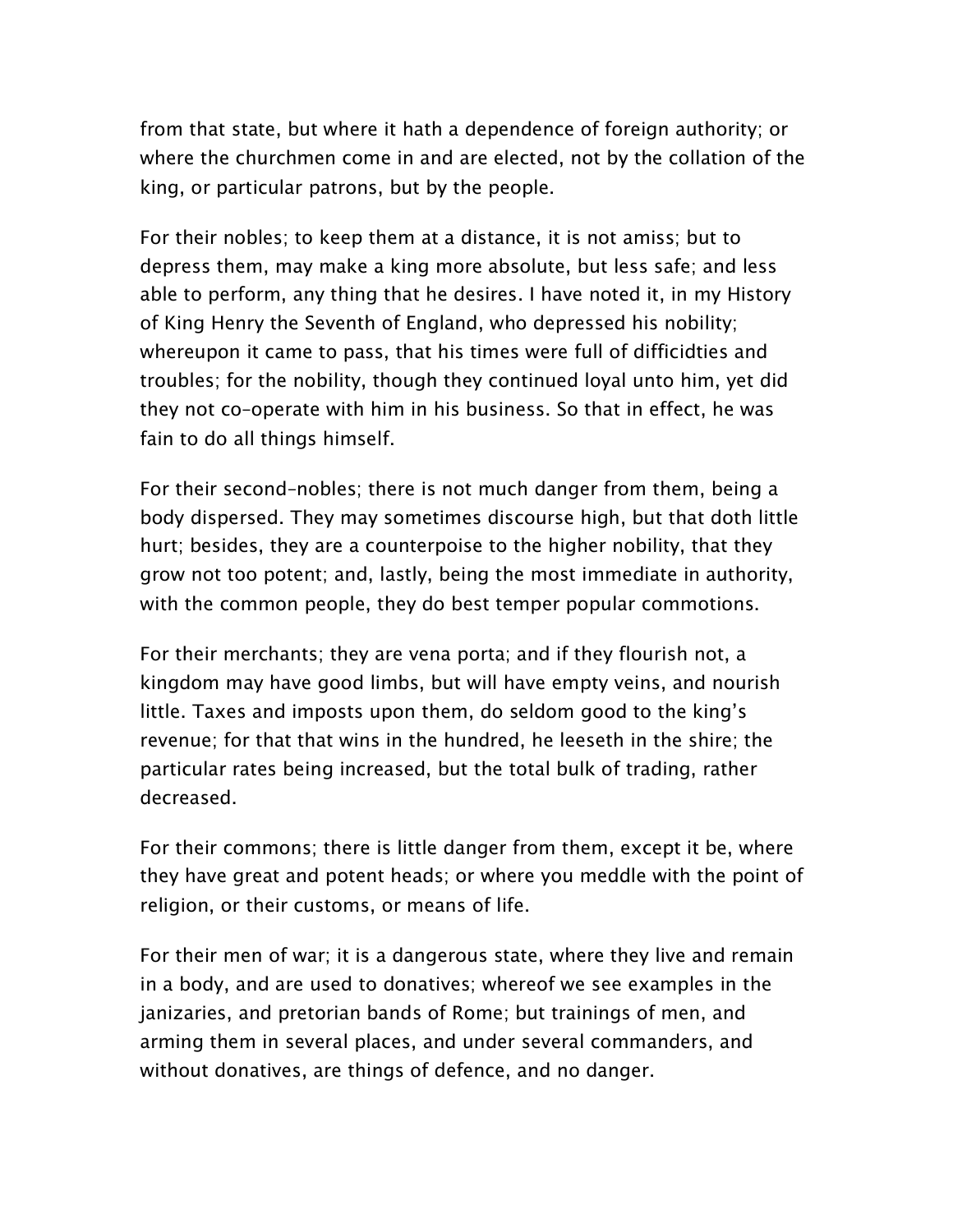Princes are like to heavenly bodies, which cause good or evil times; and which have much veneration, but no rest. All precepts concerning kings, are in effect comprehended in those two remembrances: memento quod es homo; and memento quod es Deus, or vice Dei; the one bridleth their power, and the other their will.

# OF COUNSEL

The greatest trust, between man and man, is the trust of giving counsel. For in other confidences, men commit the parts of life; their lands, their goods, their children, their credit, some particular affair; but to such as they make their counsellors, they commit the whole: by how much the more, they are obliged to all faith and integrity. The wisest princes need not think it any diminution to their greatness, or derogation to their sufficiency, to rely upon counsel. God himself is not without, but hath made it one of the great names of his blessed Son: The Counsellor. Solomon hath pronounced, that in counsel is stability. Things will have their first, or second agitation: if they be not tossed upon the arguments of counsel, they will be tossed upon the waves of fortune; and be full of inconstancy, doing and undoing, like the reeling of a drunken man. Solomon's son found the force of counsel, as his father saw the necessity of it. For the beloved kingdom of God, was first rent, and broken, by ill counsel; upon which counsel, there are set for our instruction, the two marks whereby bad counsel is for ever best discerned; that it was young counsel, for the person; and violent counsel, for the matter.

The ancient times, do set forth in figure, both the incorporation, and inseparable conjunction, of counsel with kings, and the wise and politic use of counsel by kings: the one, in that they say Jupiter did marry Metis, which signifieth counsel; whereby they intend that Sovereignty, is manied to Counsel: the other in that which followeth, which was thus: They say, after Jupiter was married to Metis, she conceived by him, and was with child, but Jupiter suffered her not to stay, till she brought forth, but eat her up; whereby he became himself with child, and was delivered of Pallas armed, out of his head. Which monstrous fable containeth a secret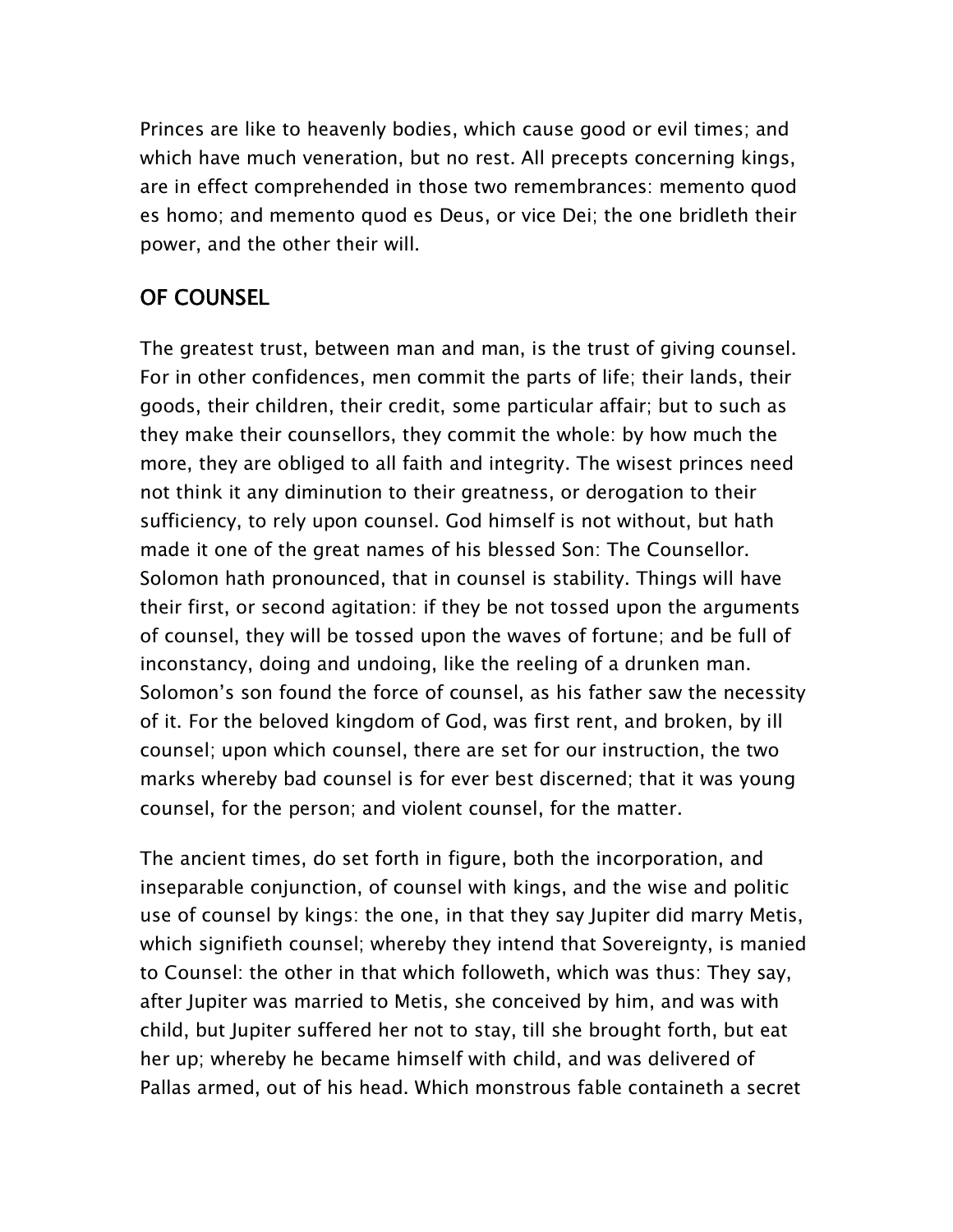of empire; how kings are to make use of their counsel of state. That first, they ought to refer matters unto them, which is the first begetting, or impregnation; but when they are elaborate, moulded, and shaped in the womb of their counsel, and grow ripe, and ready to be brought forth, that then they suffer not their counsel, to go through with the resolution and direction, as if it depended on them; but take the matter back into their own hands, and make it appear to the world, that the decrees and final directions (which, because they come forth, with prudence and power, are resembled to Pallas armed) proceeded from themselves; and not only from their authority, but (the more to add reputation to themselves) from their head and device.

Let us now speak of the inconveniences of counsel, and of the remedies. The inconveniences that have been noted, in calling and using counsel, are three. First, the revealing of affairs, whereby they become less secret. Secondly, the weakening of the authority of princes, as if they were less of themselves. Thirdly, the danger of being unfaithfully counselled, and more for the good of them that counsel, than of him that is counselled. For which inconveniences, the doctrine of Italy, and practice of France, in some kings' times, hath introduced cabinet counsels; a remedy worse than the disease.

As to secrecy; princes are not bound to communicate all matters, with all counsellors; but may extract and select. Neither is it necessary, that he that consulteth what he should do, should declare what he will do. But let princes beware, that the unsecreting of their affairs, comes not from themselves. And as for cabinet counsels, it may be their motto, plenus rimarum sum: one futile person, that maketh it his glory to tell, will do more hurt than many, that know it their duty to conceal. It is true there be some affairs, which require extreme secrecy, which will hardly go beyond one or two persons, besides the king: neither are those counsels unprosperous; for, besides the secrecy, they commonly go on constantly, in one spirit of direction, without distraction. But then it must be a prudent king, such as is able to grind with a handmill; and those inward counsellors had need also be wise men, and especially true and trusty to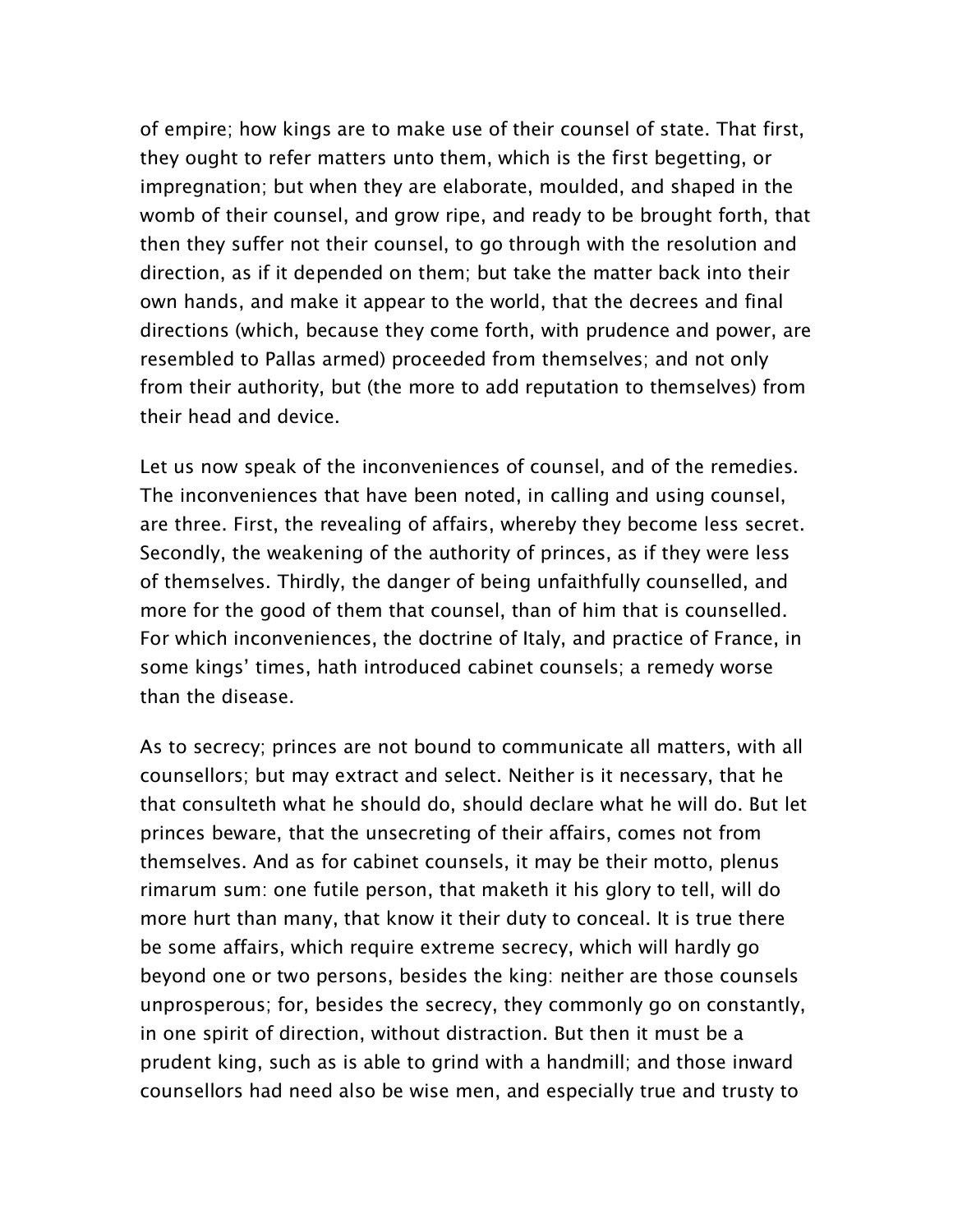the king's ends; as it was with King Henry the Seventh of England, who, in his great business, imparted himself to none, except it were to Morton and Fox.

For weakening of authority; the fable showeth the remedy. Nay, the majesty of kings, is rather exalted than diminished, when they are in the chair of counsel; neither was there ever prince, bereaved of his dependences, by his counsel, except where there hath been, either an over–greatness in one counsellor, or an over–strict combination in divers; which are things soon found, and holpen.

For the last inconvenience, that men will counsel, with an eye to themselves; certainly, non inveniet fidem super terram is meant, of the nature of times, and not of all particular persons. There be, that are in nature faithful, and sincere, and plain, and direct; not crafty and involved; let princes, above all, draw to themselves such natures. Besides, counsellors are not commonly so united, but that one counsellor, keepeth sentinel over another; so that if any do counsel out of faction or private ends, it commonly comes to the king's ear. But the best remedy is, if princes know their counsellors, as well as their counsellors know them:

Principis est virtus maxima nosse suos.

And on the other side, counsellors should not be too speculative into their sovereign's person. The true composition of a counsellor, is rather to be skilful in their master's business than in his nature; for then he is like to advise him, and not feed his humor. It is of singular use to princes, if they take the opinions of their counsel, both separately and together. For private opinion is more free; but opinion before others, is more reverent. In private, men are more bold in their own humors; and in consort, men are more obnoxious to others' humors; therefore it is good to take both; and of the inferior sort, rather in private, to preserve freedom; of the greater, rather in consort, to preserve respect. It is in vain for princes, to take counsel concerning matters, if they take no counsel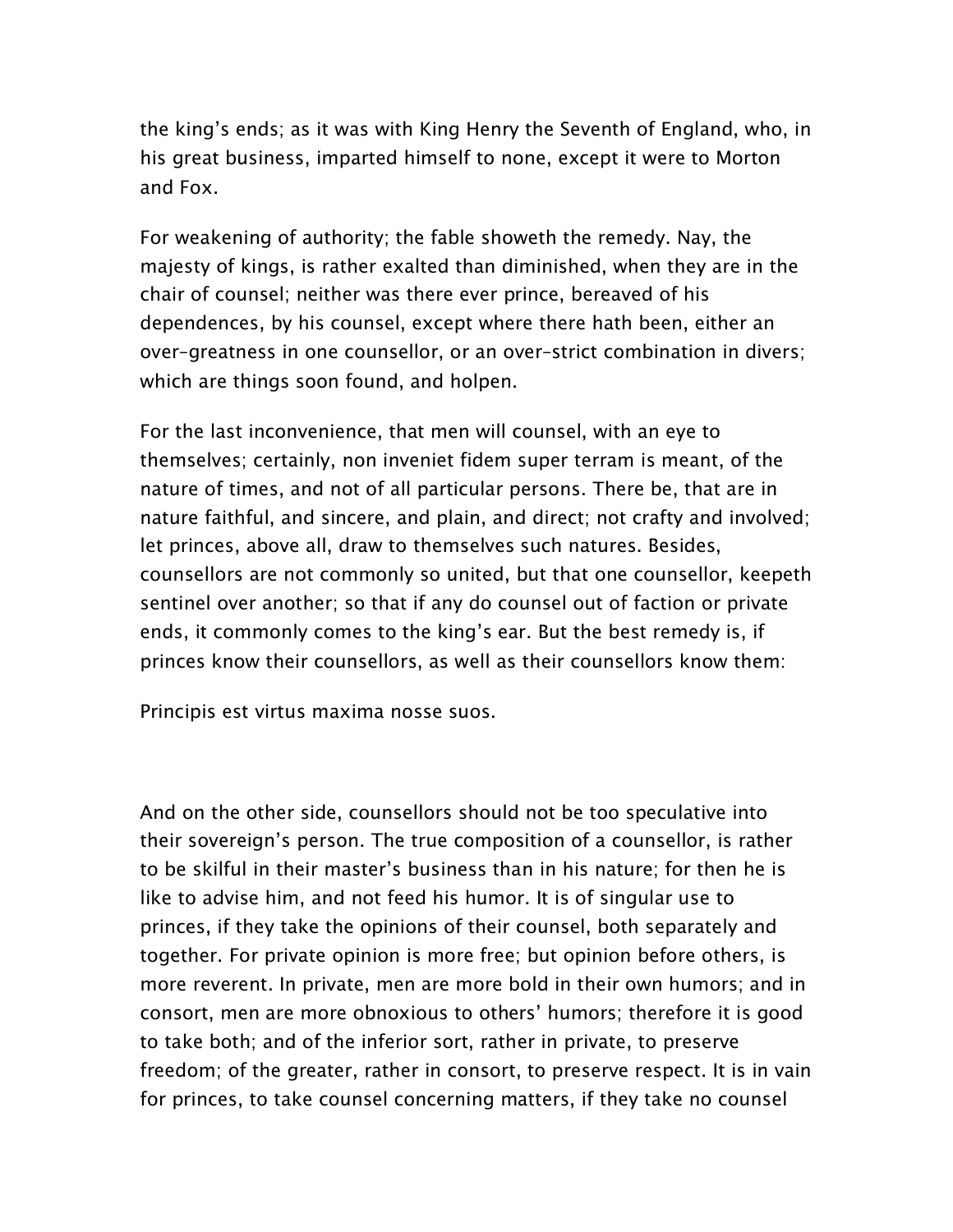likewise concerning persons; for all matters are as dead images; and the life of the execution of affairs, resteth in the good choice of persons. Neither is it enough, to consult concerning persons secundum genera, as in an idea, or mathematical description, what the kind and character of the person should be; for the greatest errors are committed, and the most judgment is shown, in the choice of individuals. It was truly said, optimi consiliarii mortui: books will speak plain, when counsellors blanch. Therefore it is good to be conversant in them, specially the books of such as themselves have been actors upon the stage.

The counsels at this day, in most places, are but familiar meetings, where matters are rather talked on, than debated. And they run too swift, to the order, or act, of counsel. It were better that in causes of weight, the matter were propounded one day, and not spoken to till the next day; in nocte consilium. So was it done in the Commission of Union, between England and Scotland; which was a grave and orderly assembly. I commend set days for petitions; for both it gives the suitors more certainty for their attendance, and it frees the meetings for matters of estate, that they may hoc agere. In choice of committees; for ripening business for the counsel, it is better to choose indifferent persons, than to make an indifferency, by putting in those, that are strong on both sides. I commend also standing commissions; as for trade, for treasure, for war, for suits, for some provinces; for where there be divers particular counsels, and but one counsel of estate (as it is in Spain), they are, in effect, no more than standing commissions: save that they have greater authority. Let such as are to inform counsels, out of their particular professions (as lawyers, seamen, mintmen, and the like) be first heard before committees; and then, as occasion serves, before the counsel. And let them not come in multitudes, or in a tribunitious manner; for that is to clamor counsels, not to inform them. A long table and a square table, or seats about the walls, seem things of form, but are things of substance; for at a long table a few at the upper end, in effect, sway all the business; but in the other form, there is more use of the counsellors' opinions, that sit lower. A king, when he presides in counsel, let him beware how he opens his own inclination too much, in that which he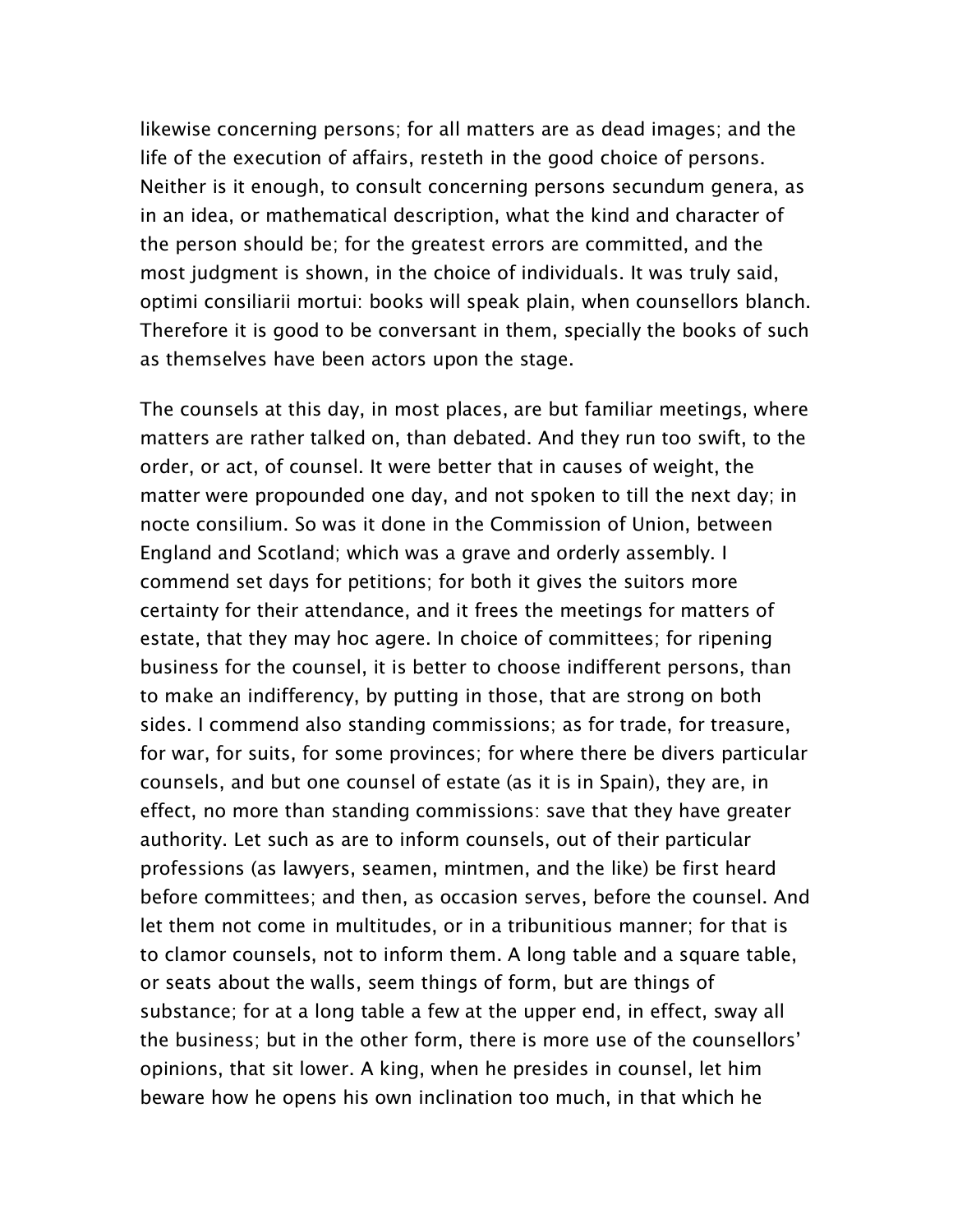propoundeth; for else counsellors will but take the wind of him, and instead of giving free counsel, sing him a song of placebo.

## OF DELAYS

Fortune is like the market; where many times if you can stay a little, the price will fall. Again, it is sometimes like Sibylla's offer; which at first, offereth the commodity at full, then consumeth part and part, and still holdeth up the price. For occasion (as it is in the common verse) turneth a bald noddle, after she hath presented her locks in front, and no hold taken or at least turneth the handle of the bottle, first to be received, and after the belly, which is hard to clasp. There is surely no greater wisdom, than well to time the beginnings, and onsets, of things. Dangers are no more light, if they once seem light; and more dangers have deceived men, than forced them. Nay, it were better, to meet some dangers half way, though they come nothing near, than to keep too long a watch upon their approaches; for if a man watch too long, it is odds he will fall asleep. On the other side, to be deceived with too long shadows (as some have been, when the moon was low, and shone on their enemies' back), and so to shoot off before the time; or to teach dangers to come on, by over early buckling towards them; is another extreme. The ripeness, or unripeness, of the occasion (as we said) must ever be well weighed; and generally it is good, to commit the beginnings of an great actions to Argus, with his hundred eyes, and the ends to Briareus, with his hundred hands; first to watch, and then to speed. For the helmet of Pluto, which maketh the politic man go invisible, is secrecy in the counsel, and celerity in the execution. For when things are once come to the execution, there is no secrecy, comparable to celerity; like the motion of a bullet in the air, which flieth so swift, as it outruns the eye.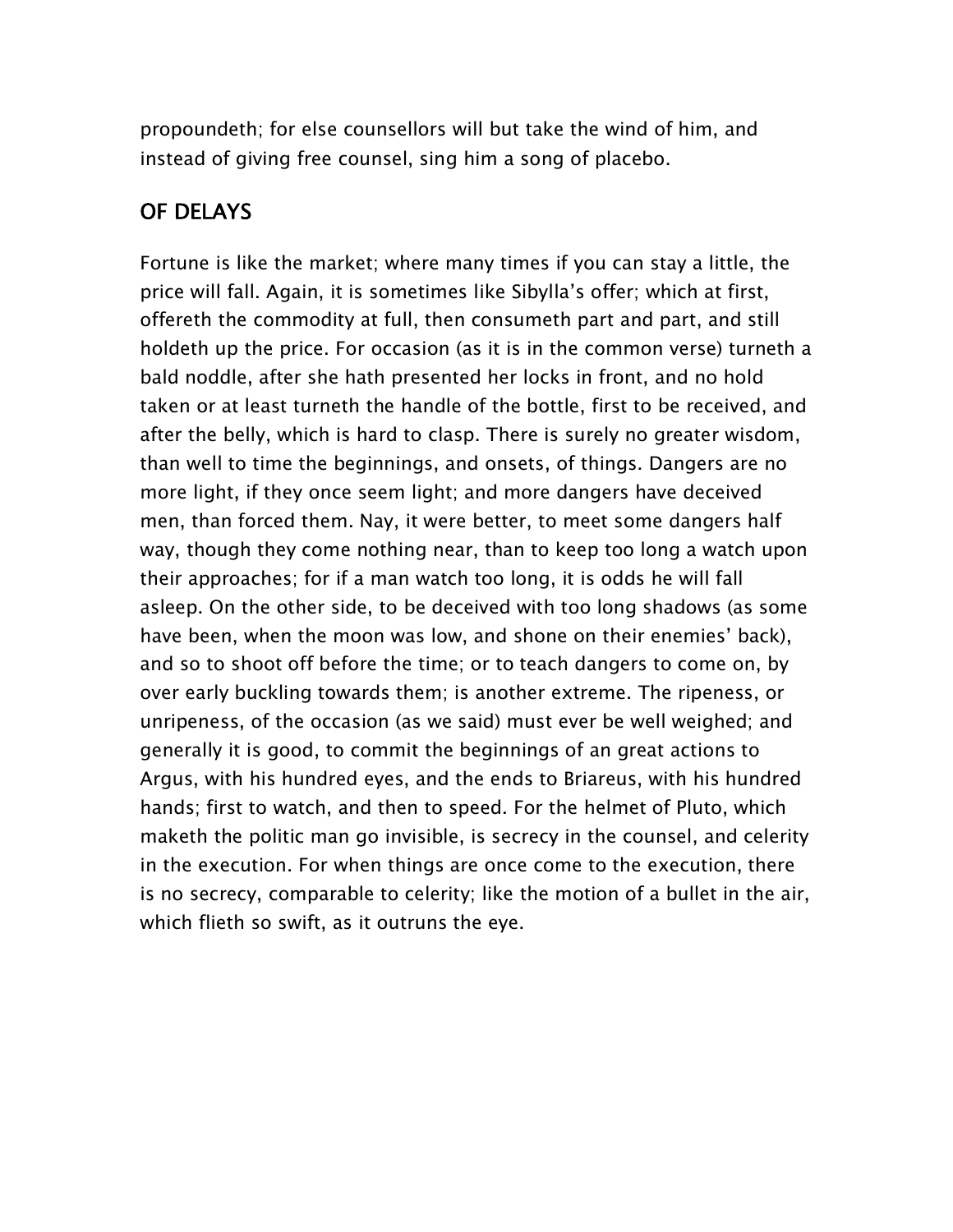# OF CUNNING

We take cunning for a sinister or crooked wisdom. And certainly there is a great difference, between a cunning man, and a wise man; not only in point of honesty, but in point of ability. There be, that can pack the cards, and yet cannot play well; so there are some that are good in canvasses and factions, that are otherwise weak men. Again, it is one thing to understand persons, and another thing to understand matters; for many are perfect in men's humors, that are not greatly capable of the real part of business; which is the constitution of one that hath studied men, more than books. Such men are fitter for practice, than for counsel; and they are good, but in their own alley: turn them to new men, and they have lost their aim; so as the old rule, to know a fool from a wise man, Mitte ambos nudos ad ignotos, et videbis, doth scarce hold for them. And because these cunning men, are like haberdashers of small wares, it is not amiss to set forth their shop.

It is a point of cunning, to wait upon him with whom you speak, with your eye; as the Jesuits give it in precept: for there be many wise men, that have secret hearts, and transparent countenances. Yet this would be done with a demure abasing of your eye, sometimes, as the Jesuits also do use.

Another is, that when you have anything to obtain, of present despatch, you entertain and amuse the party, with whom you deal, with some other discourse; that he be not too much awake to make objections. I knew a counsellor and secretary, that never came to Queen Elizabeth of England, with bills to sign, but he would always first put her into some discourse of estate, that she mought the less mind the bills.

The like surprise may be made by moving things, when the party is in haste, and cannot stay to consider advisedly of that is moved.

If a man would cross a business, that he doubts some other would handsomely and effectually move, let him pretend to wish it well, and move it himself in such sort as may foil it.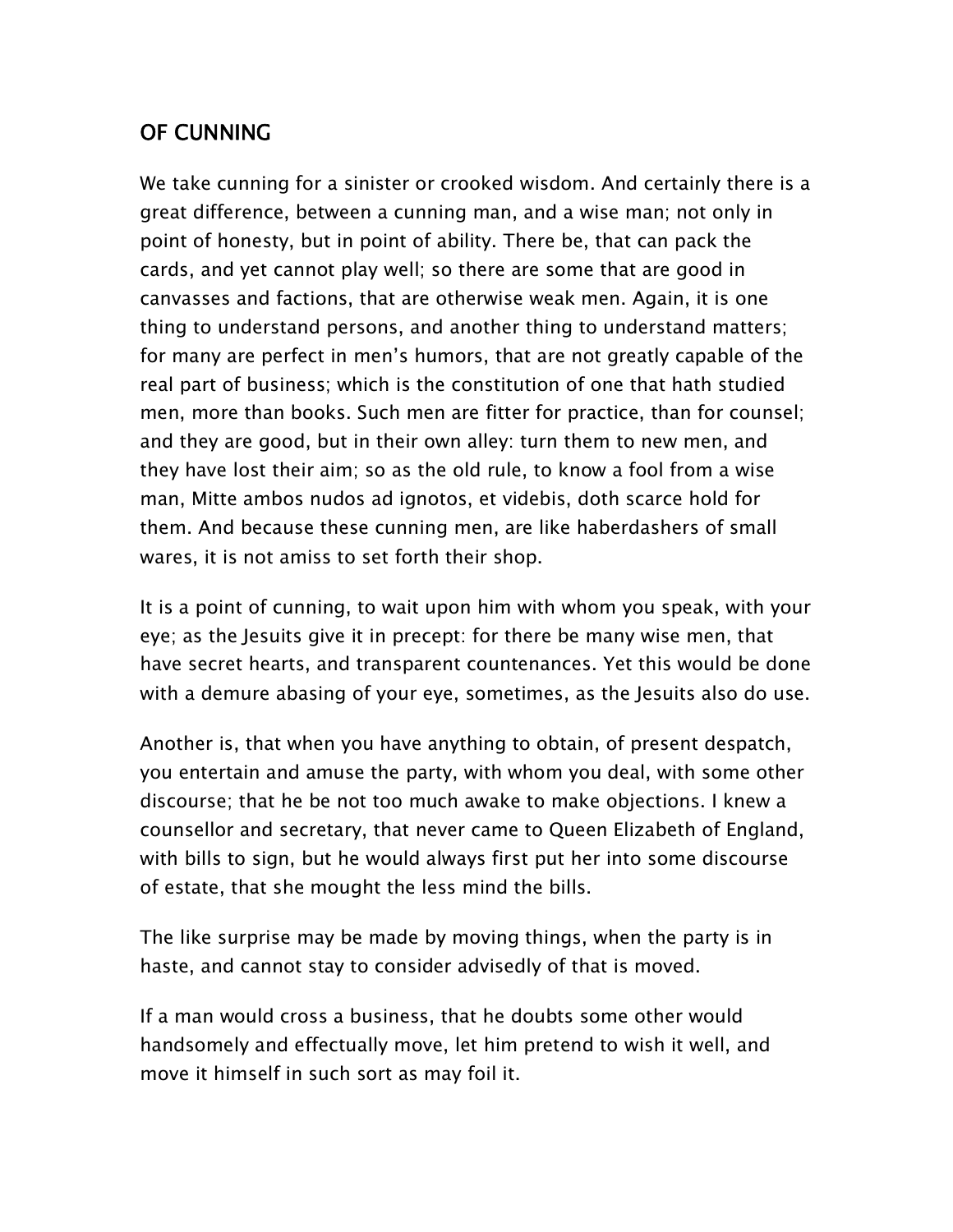The breaking off, in the midst of that one was about to say, as if he took himself up, breeds a greater appetite in him with whom you confer, to know more.

And because it works better, when anything seemeth to be gotten from you by question, than if you offer it of yourself, you may lay a bait for a question, by showing another visage, and countenance, than you are wont; to the end to give occasion, for the party to ask, what the matter is of the change? As Nehemias did; And I had not before that time, been sad before the king.

In things that are tender and unpleasing, it is good to break the ice, by some whose words are of less weight, and to reserve the more weighty voice, to come in as by chance, so that he may be asked the question upon the other's speech: as Narcissus did, relating to Claudius the marriage of Messalina and Silius.

In things that a man would not be seen in himself, it is a point of cunning, to borrow the name of the world; as to say, The world says, or There is a speech abroad.

I knew one that, when he wrote a letter, he would put that, which was most material, in the postscript, as if it had been a by–matter.

I knew another that, when he came to have speech, he would pass over that, that he intended most; and go forth, and come back again, and speak of it as of a thing, that he had almost forgot.

Some procure themselves, to be surprised, at such times as it is like the party that they work upon, will suddenly come upon them; and to be found with a letter in their hand or doing somewhat which they are not accustomed; to the end, they may be apposed of those things, which of themselves they are desirous to utter.

It is a point of cunning, to let fall those words in a man's own name, which he would have another man learn, and use, and thereupon take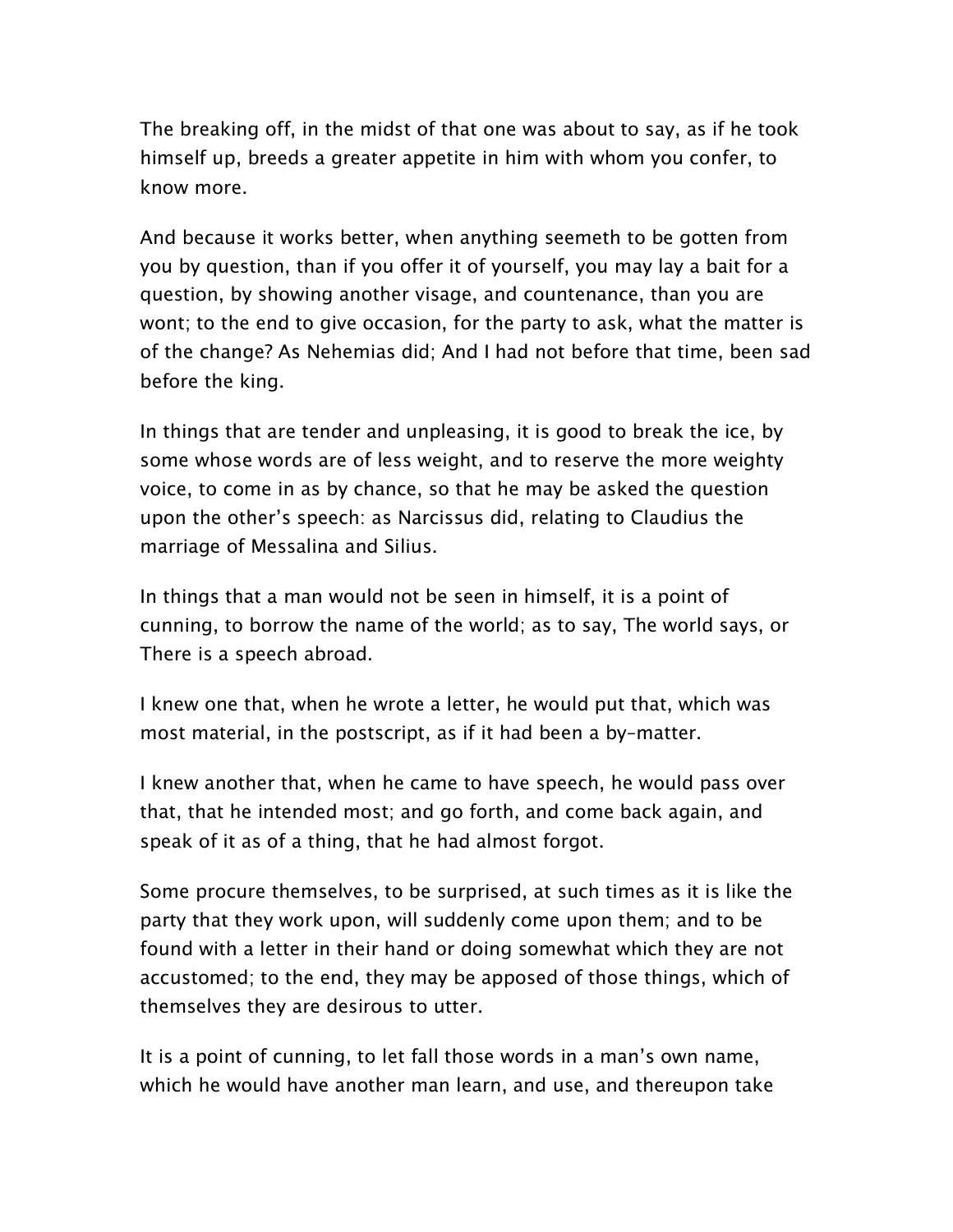advantage. I knew two, that were competitors for the secretary's place in Queen Elizabeth's time, and yet kept good quarter between themselves; and would confer, one with another, upon the business; and the one of them said, That to be a secretary, in the declination of a monarchy, was a ticklish thing, and that he did not affect it: the other straight caught up those words, and discoursed with divers of his friends, that he had no reason to desire to be secretary, in the declination of a monarchy. The first man took hold of it, and found means it was told the Queen; who, hearing of a declination of a monarchy, took it so ill, as she would never after hear of the other's suit.

There is a cunning, which we in England can, the turning of the cat in the pan; which is, when that which a man says to another, he lays it as if another had said it to him. And to say truth, it is not easy, when such a matter passed between two, to make it appear from which of them it first moved and began.

It is a way that some men have, to glance and dart at others, by justifying themselves by negatives; as to say, This I do not; as Tigellinus did towards Burrhus, Se non diversas spes, sed incolumitatem imperatoris simpliciter spectare.

Some have in readiness so many tales and stories, as there is nothing they would insinuate, but they can wrap it into a tale; which serveth both to keep themselves more in guard, and to make others carry it with more pleasure. It is a good point of cunning, for a man to shape the answer he would have, in his own words and propositions; for it makes the other party stick the less.

It is strange how long some men will lie in wait to speak somewhat they desire to say; and how far about they will fetch; and how many other matters they will beat over, to come near it. It is a thing of great patience, but yet of much use.

A sudden, bold, and unexpected question doth many times surprise a man, and lay him open. Like to him that, having changed his name, and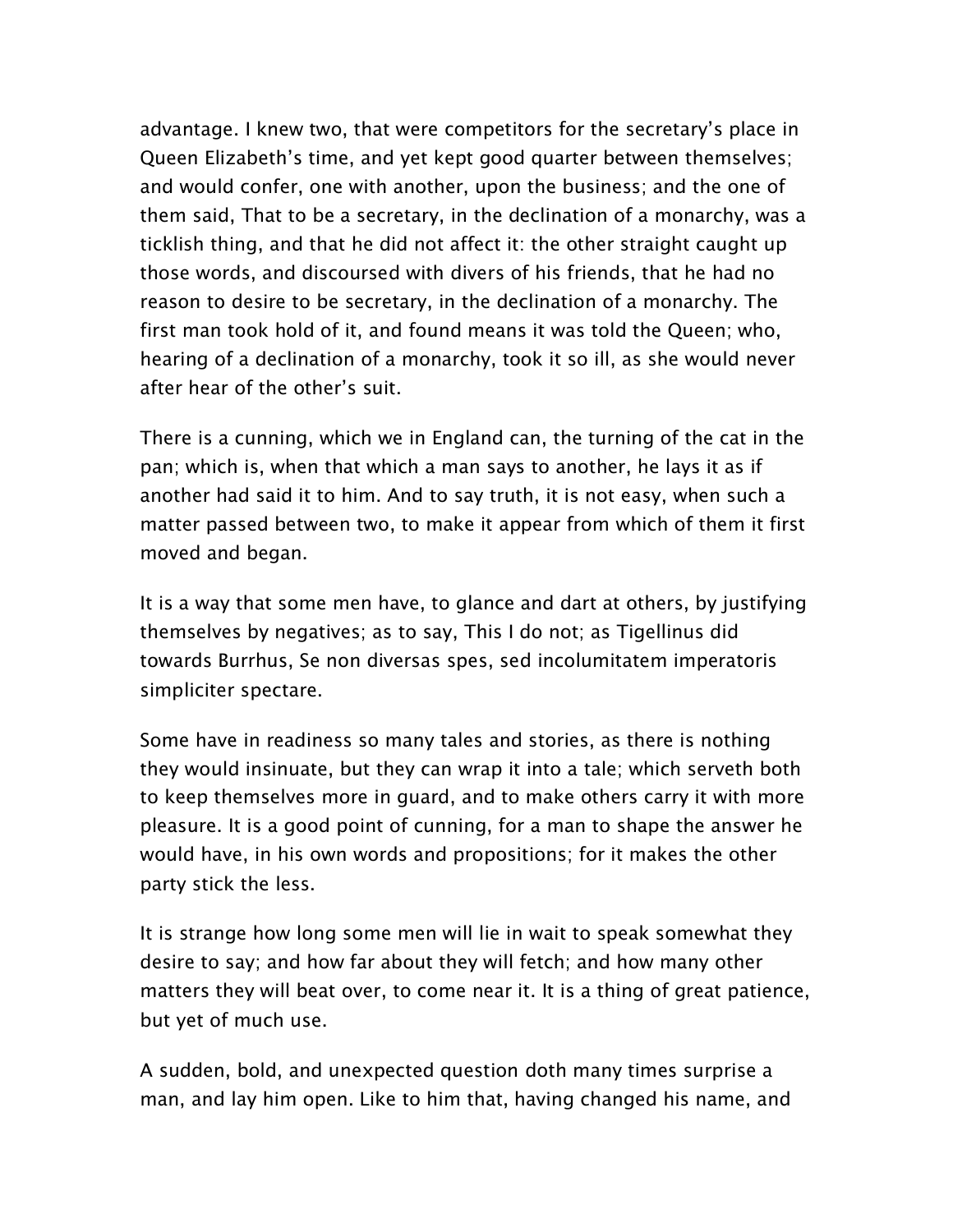walking in Paul's, another suddenly came behind him, and called him by his true name whereat straightways he looked back.

But these small wares, and petty points, of cunning, are infinite; and it were a good deed to make a list of them; for that nothing doth more hurt in a state, than that cunning men pass for wise.

But certainly some there are that know the resorts and fans of business, that cannot sink into the main of it; like a house that hath convenient stairs and entries, but never a fair room. Therefore you shall see them find out pretty looses in the conclusion, but are no ways able to examine or debate matters. And yet commonly they take advantage of their inability, and would be thought wits of direction. Some build rather upon the abusing of others, and (as we now say) putting tricks upon them, than upon soundness of their own proceedings. But Solomon saith, Prudens advertit ad gressus suos; stultus divertit ad dolos.

#### OF WISDOM FOR A MAN'S SELF

An ant is a wise creature for itself, but it is a shrewd thing, in an orchard or garden. And certainly, men that are great lovers of themselves, waste the public. Divide with reason; between selflove and society; and be so true to thyself, as thou be not false to others; specially to thy king and country. It is a poor centre of a man's actions, himself. It is right earth. For that only stands fast upon his own centre; whereas all things, that have affinity with the heavens, move upon the centre of another, which they benefit. The referring of all to a man's self, is more tolerable in a sovereign prince; because themselves are not only themselves, but their good and evil is at the peril of the public fortune. But it is a desperate evil, in a servant to a prince, or a citizen in a republic. For whatsoever affairs pass such a man's hands, he crooketh them to his own ends; which must needs be often eccentric to the ends of his master, or state. Therefore, let princes, or states, choose such servants, as have not this mark; except they mean their service should be made but the accessory. That which maketh the effect more pernicious, is that all proportion is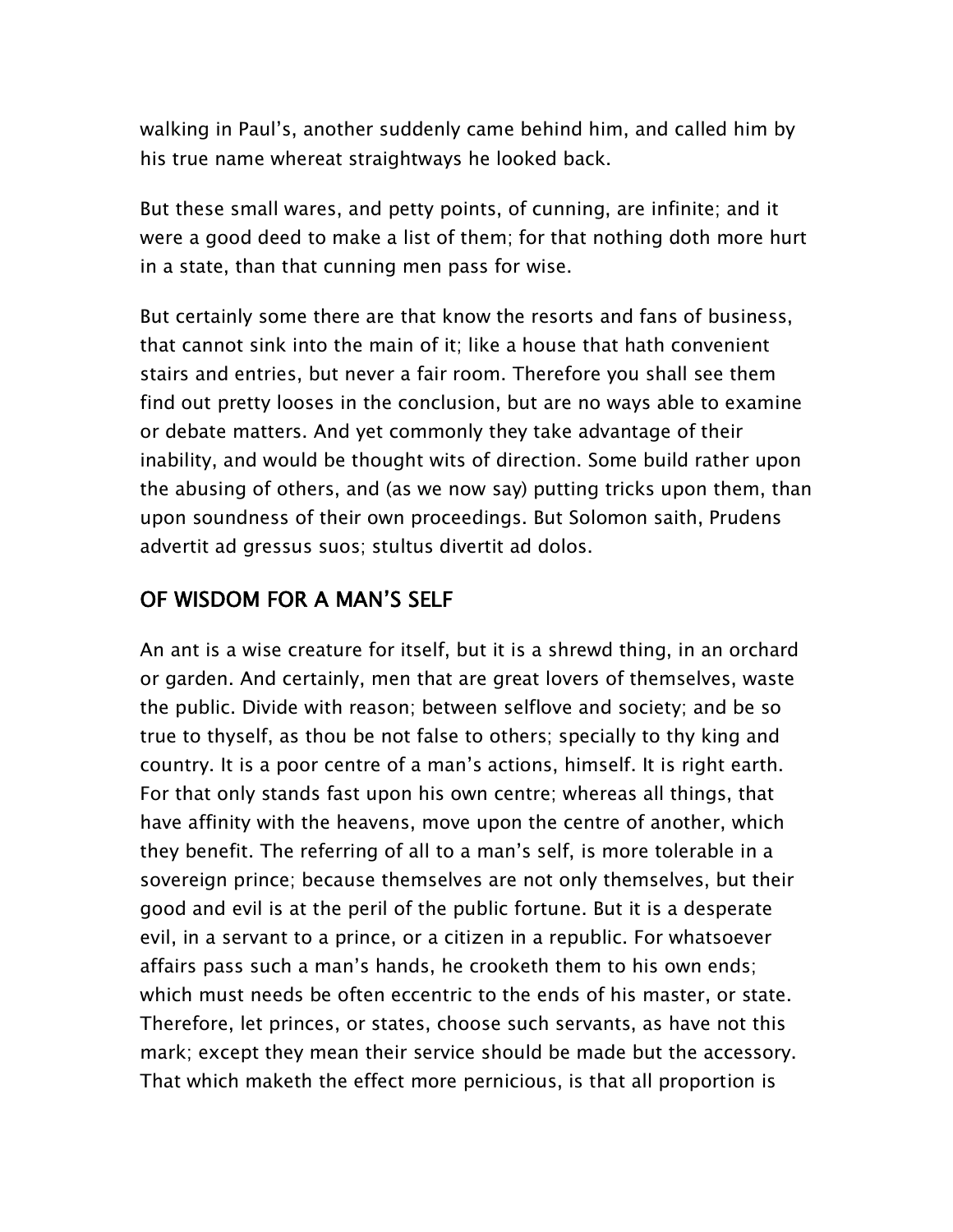lost. It were disproportion enough, for the servant's good to be preferred before the master's; but yet it is a greater extreme, when a little good of the servant, shall carry things against a great good of the master's. And yet that is the case of bad officers, treasurers, ambassadors, generals, and other false and corrupt servants; which set a bias upon their bowl, of their own petty ends and envies, to the overthrow of their master's great and important affairs. And for the most part, the good such servants receive, is after the model of their own fortune; but the hurt they sell for that good, is after the model of their master's fortune. And certainly it is the nature of extreme self–lovers, as they will set an house on fire, and it were but to roast their eggs; and yet these men many times hold credit with their masters, because their study is but to please them, and profit themselves; and for either respect, they will abandon the good of their affairs.

Wisdom for a man's self is, in many branches thereof, a depraved thing. It is the wisdom of rats, that will be sure to leave a house, somewhat before it fall. It is the wisdom of the fox, that thrusts out the badger, who digged and made room for him. It is the wisdom of crocodiles, that shed tears when they would devour. But that which is specially to be noted is, that those which (as Cicero says of Pompey) are sui amantes, sine rivali, are many times unfortunate. And whereas they have, all their times, sacrificed to themselves, they become in the end, themselves sacrifices to the inconstancy of fortune, whose wings they thought, by their self– wisdom, to have pinioned.

## OF INNOVATIONS

As the births of living creatures, at first are ill–shapen so are all innovations, which are the births of time. Yet notwithstanding, as those that first bring honor into their family, are commonly more worthy than most that succeed, so the first precedent (if it be good) is seldom attained by imitation. For ill, to man's nature, as it stands perverted, hath a natural motion, strongest in continuance; but good, as a forced motion, strongest at first. Surely every medicine is an innovation; and he that will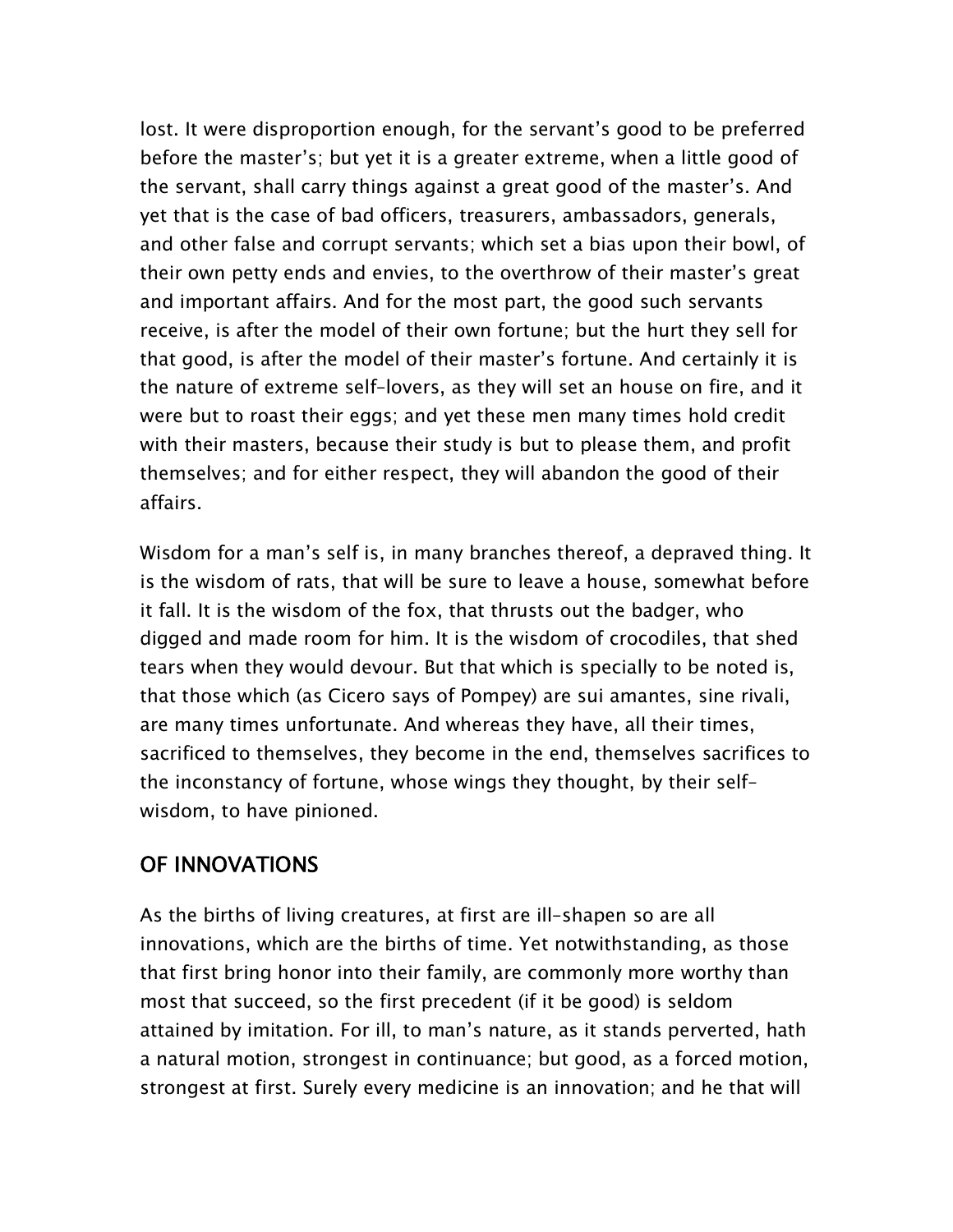not apply new remedies, must expect new evils; for time is the greatest innovator; and if time of course alter things to the worse, and wisdom and counsel shall not alter them to the better, what shall be the end? It is true, that what is settled by custom, though it be not good, yet at least it is fit; and those things which have long gone together, are, as it were, confederate within themselves; whereas new things piece not so well; but though they help by their utility, yet they trouble by their inconformity. Besides, they are like strangers; more admired, and less favored. All this is true, if time stood still; which contrariwise moveth so round, that a froward retention of custom, is as turbulent a thing as an innovation; and they that reverence too much old times, are but a scorn to the new. It were good, therefore, that men in their innovations would follow the example of time itself; which indeed innovateth greatly, but quietly, by degrees scarce to be perceived. For otherwise, whatsoever is new is unlooked for; and ever it mends some, and pairs others; and he that holpen, takes it for a fortune, and thanks the time; and he that is hurt, for a wrong, and imputeth it to the author. It is good also, not to try experiments in states, except the necessity be urgent, or the utility evident; and well to beware, that it be the reformation, that draweth on the change, and not the desire of change, that pretendeth the reformation. And lastly, that the novelty, though it be not rejected, yet be held for a suspect; and, as the Scripture saith, that we make a stand upon the ancient way, and then look about us, and discover what is the straight and right way, and so to walk in it.

# OF DISPATCH

Affected dispatch is one of the most dangerous things to business that can be. It is like that, which the physicians call predigestion, or hasty digestion; which is sure to fill the body full of crudities, and secret seeds of diseases. Therefore measure not dispatch, by the times of sitting, but by the advancement of the business. And as in races it is not the large stride or high lift that makes the speed; so in business, the keeping close to the matter, and not taking of it too much at once, procureth dispatch. It is the care of some, only to come off speedily for the time; or to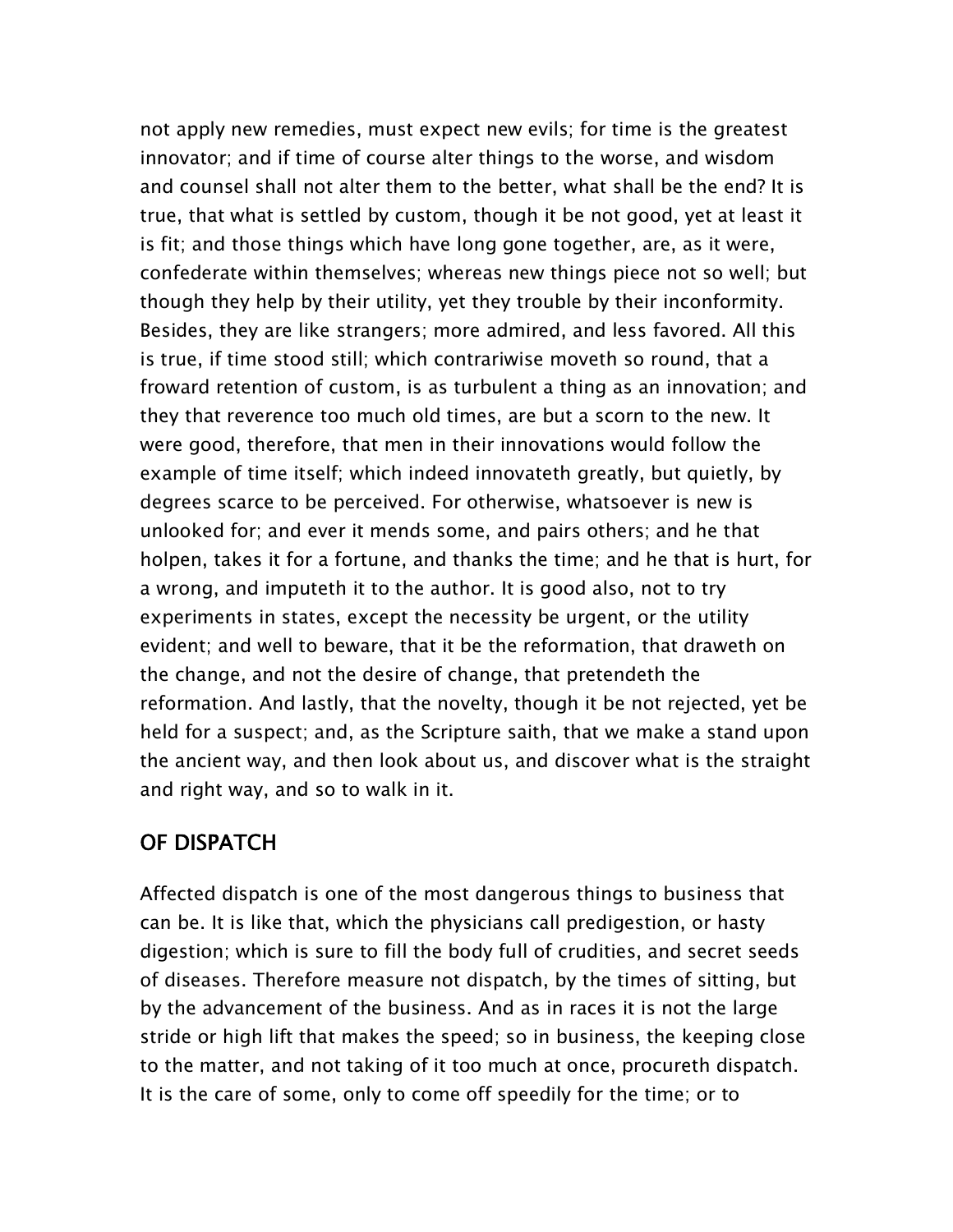contrive some false periods of business, because they may seem men of dispatch. But it is one thing, to abbreviate by contracting, another by cutting off. And business so handled, at several sittings or meetings, goeth commonly backward and forward in an unsteady manner. I knew a wise man that had it for a byword, when he saw men hasten to a conclusion, Stay a little, that we may make an end the sooner.

On the other side, true dispatch is a rich thing. For time is the measure of business, as money is of wares; and business is bought at a dear hand, where there is small dispatch. The Spartans and Spaniards have been noted to be of small dispatch; Mi venga la muerte de Spagna; Let my death come from Spain; for then it will be sure to be long in coming.

Give good hearing to those, that give the first information in business; and rather direct them in the beginning, than interrupt them in the continuance of their speeches; for he that is put out of his own order, will go forward and backward, and be more tedious, while he waits upon his memory, than he could have been, if he had gone on in his own course. But sometimes it is seen, that the moderator is more troublesome, than the actor.

Iterations are commonly loss of time. But there is no such gain of time, as to iterate often the state of the question; for it chaseth away many a frivolous speech, as it is coming forth. Long and curious speeches, are as fit for dispatch, as a robe or mantle, with a long train, is for race. Prefaces and passages, and excusations, and other speeches of reference to the person, are great wastes of time; and though they seem to proceed of modesty, they are bravery. Yet beware of being too material, when there is any impediment or obstruction in men's wills; for pre–occupation of mind ever requireth preface of speech; like a fomentation to make the unguent enter.

Above all things, order, and distribution, and singling out of parts, is the life of dispatch; so as the distribution be not too subtle: for he that doth not divide, will never enter well into business; and he that divideth too much, will never come out of it clearly. To choose time, is to save time;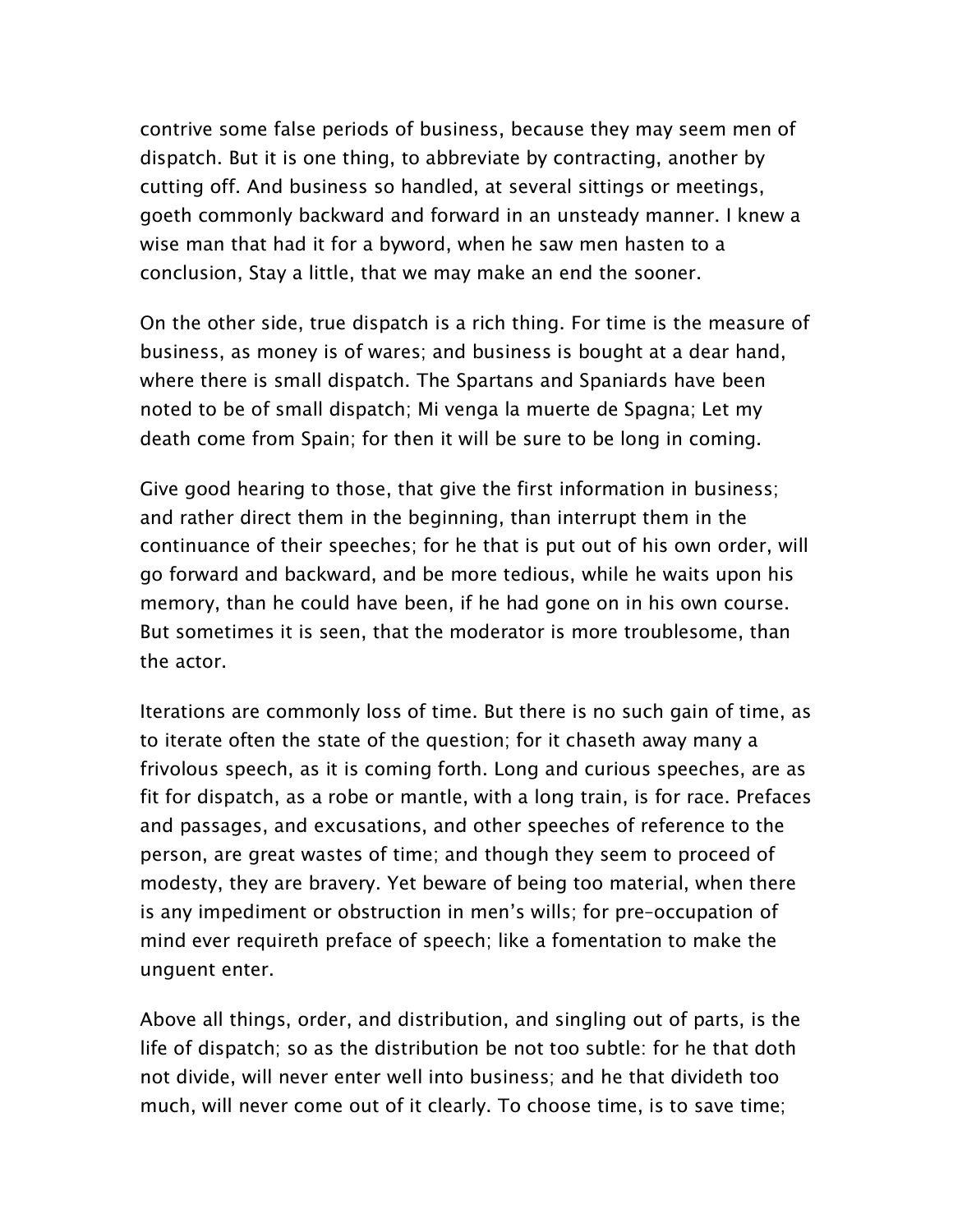and an unseasonable motion, is but beating the air. There be three parts of business; the preparation, the debate or examination, and the perfection. Whereof, if you look for dispatch, let the middle only be the work of many, and the first and last the work of few. The proceeding upon somewhat conceived in writing, doth for the most part facilitate dispatch: for though it should be wholly rejected, yet that negative is more pregnant of direction, than an indefinite; as ashes are more generative than dust.

#### OF SEEMING WISE

It hath been an opinion, that the French are wiser than they seem, and the Spaniards seem wiser than they are. But howsoever it be between nations, certainly it is so between man and man. For as the Apostle saith of godliness, Having a show of godliness, but denying the power thereof; so certainly there are, in point of wisdom and sufficiently, that do nothing or little very solemnly: magno conatu nugas. It is a ridiculous thing, and fit for a satire to persons of judgment, to see what shifts these formalists have, and what prospectives to make superficies to seem body, that hath depth and bulk. Some are so close and reserved, as they will not show their wares, but by a dark light; and seem always to keep back somewhat; and when they know within themselves, they speak of that they do not well know, would nevertheless seem to others, to know of that which they may not well speak. Some help themselves with countenance and gesture, and are wise by signs; as Cicero saith of Piso, that when he answered him he fetched one of his brows up to his forehead, and bent the other down to his chin; Respondes, altero ad frontem sublato, altero ad mentum depresso supercilio, crudelitatem tibi non placere. Some think to bear it by speaking a great word, and being peremptory; and go on, and take by admittance, that which they cannot make good. Some, whatsoever is beyond their reach, will seem to despise, or make light of it, as impertinent or curious; and so would have their ignorance seem judgment. Some are never without a difference, and commonly by amusing men with a subtilty, blanch the matter; of whom A. Gellius saith, Hominem delirum, qui verborum minutiis rerum frangit pondera. Of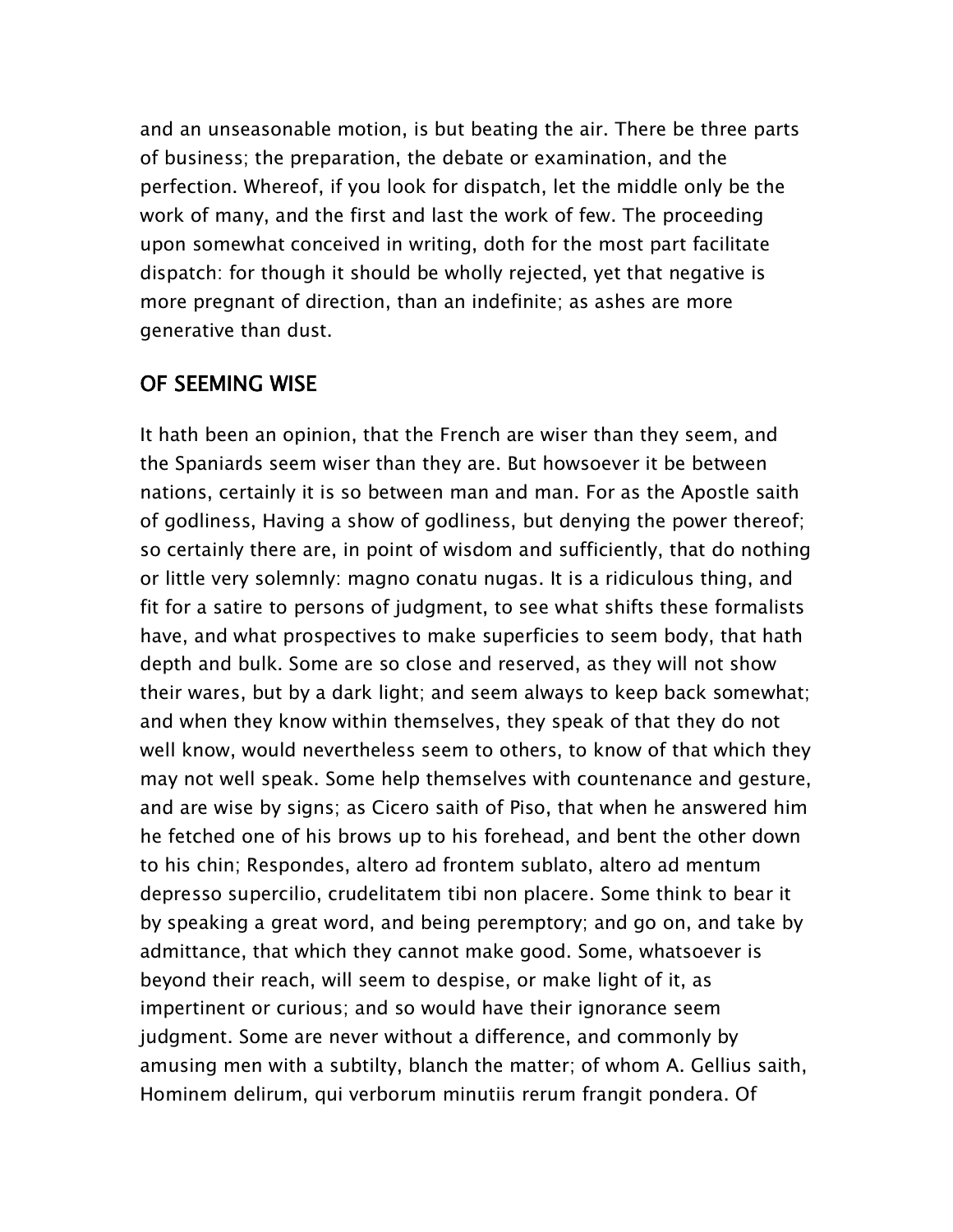which kind also, Plato, in his Protagoras, bringeth in Prodius in scorn, and maketh him make a speech, that consisteth of distinction from the beginning to the end. Generally, such men in all deliberations find ease to be of the negative side, and affect a credit to object and foretell difficulties; for when propositions are denied, there is an end of them; but if they be allowed, it requireth a new work; which false point of wisdom is the bane of business. To conclude, there is no decaying merchant, or inward beggar, hath so many tricks to uphold the credit of their wealth, as these empty persons have, to maintain the credit of their sufficiency. Seeming wise men may make shift to get opinion; but let no man choose them for employment; for certainly you were better take for business, a man somewhat absurd, than over–formal.

## OF FRIENDSHIP

It had been hard for him that spake it to have put more truth and untruth together in few words, than in that speech. Whatsoever is delighted in solitude, is either a wild beast or a god. For it is most true, that a natural and secret hatred, and aversation towards society, in any man, hath somewhat of the savage beast; but it is most untrue, that it should have any character at all, of the divine nature; except it proceed, not out of a pleasure in solitude, but out of a love and desire to sequester a man's self, for a higher conversation: such as is found to have been falsely and feignedly in some of the heathen; as Epimenides the Candian, Numa the Roman, Empedocles the Sicilian, and Apollonius of Tyana; and truly and really, in divers of the ancient hermits and holy fathers of the church. But little do men perceive what solitude is, and how far it extendeth. For a crowd is not company; and faces are but a gallery of pictures; and talk but a tinkling cymbal, where there is no love. The Latin adage meeteth with it a little: Magna civitas, magna solitudo; because in a great town friends are scattered; so that there is not that fellowship, for the most part, which is in less neighborhoods. But we may go further, and affirm most truly, that it is a mere and miserable solitude to want true friends; without which the world is but a wilderness; and even in this sense also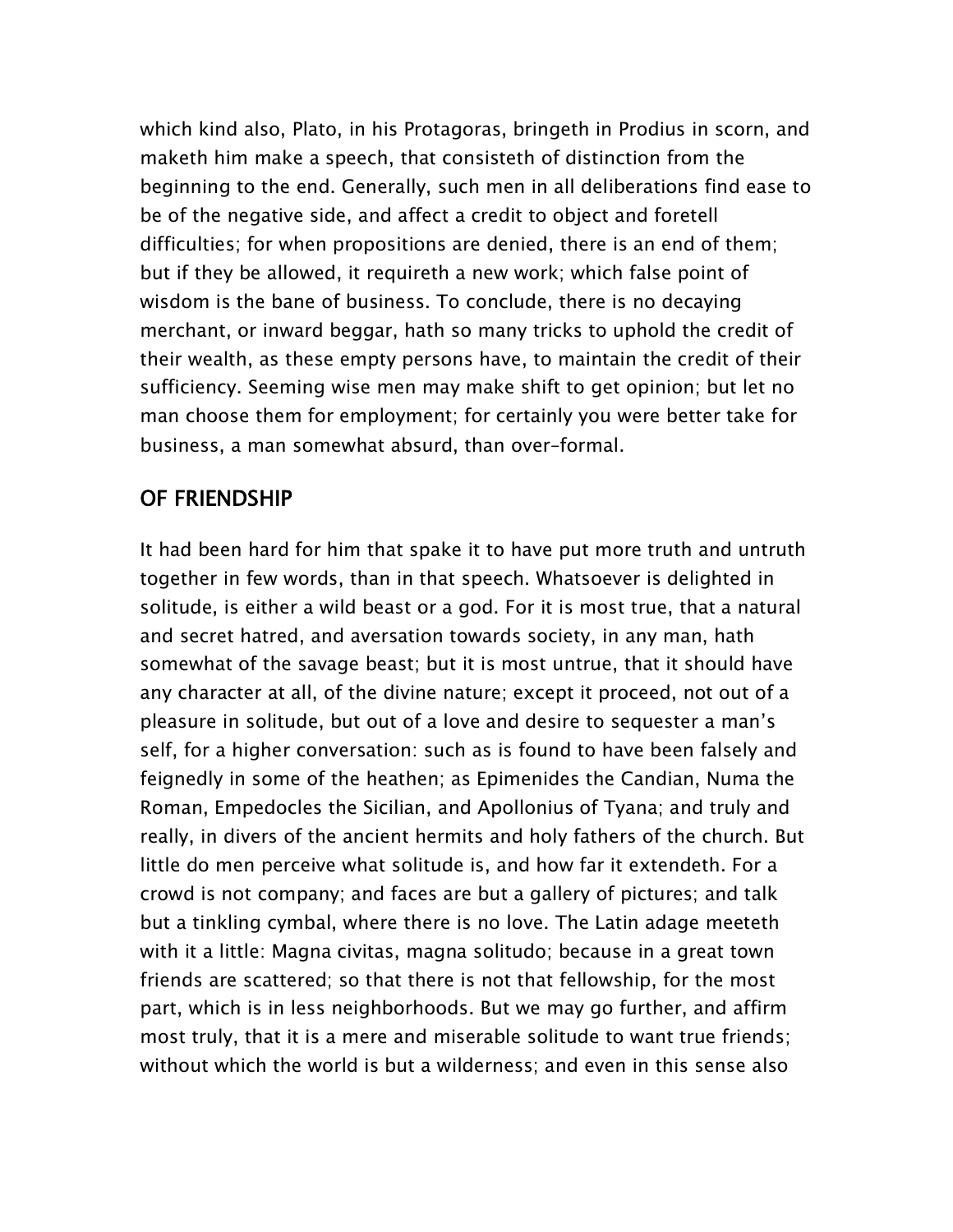of solitude, whosoever in the frame of his nature and affections, is unfit for friendship, he taketh it of the beast, and not from humanity.

A principal fruit of friendship, is the ease and discharge of the fulness and swellings of the heart, which passions of all kinds do cause and induce. We know diseases of stoppings, and suffocations, are the most dangerous in the body; and it is not much otherwise in the mind; you may take sarza to open the liver, steel to open the spleen, flowers of sulphur for the lungs, castoreum for the brain; but no receipt openeth the heart, but a true friend; to whom you may impart griefs, joys, fears, hopes, suspicions, counsels, and whatsoever lieth upon the heart to oppress it, in a kind of civil shrift or confession.

It is a strange thing to observe, how high a rate great kings and monarchs do set upon this fruit of friendship, whereof we speak: so great, as they purchase it, many times, at the hazard of their own safety and greatness. For princes, in regard of the distance of their fortune from that of their subjects and servants, cannot gather this fruit, except (to make themselves capable thereof) they raise some persons to be, as it were, companions and almost equals to themselves, which many times sorteth to inconvenience. The modern languages give unto such persons the name of favorites, or privadoes; as if it were matter of grace, or conversation. But the Roman name attaineth the true use and cause thereof, naming them participes curarum; for it is that which tieth the knot. And we see plainly that this hath been done, not by weak and passionate princes only, but by the wisest and most politic that ever reigned; who have oftentimes joined to themselves some of their servants; whom both themselves have called friends, and allowed other likewise to call them in the same manner; using the word which is received between private men.

L. Sylla, when he commanded Rome, raised Pompey (after surnamed the Great) to that height, that Pompey vaunted himself for Sylla's overmatch. For when he had carried the consulship for a friend of his, against the pursuit of Sylla, and that Sylla did a little resent thereat, and began to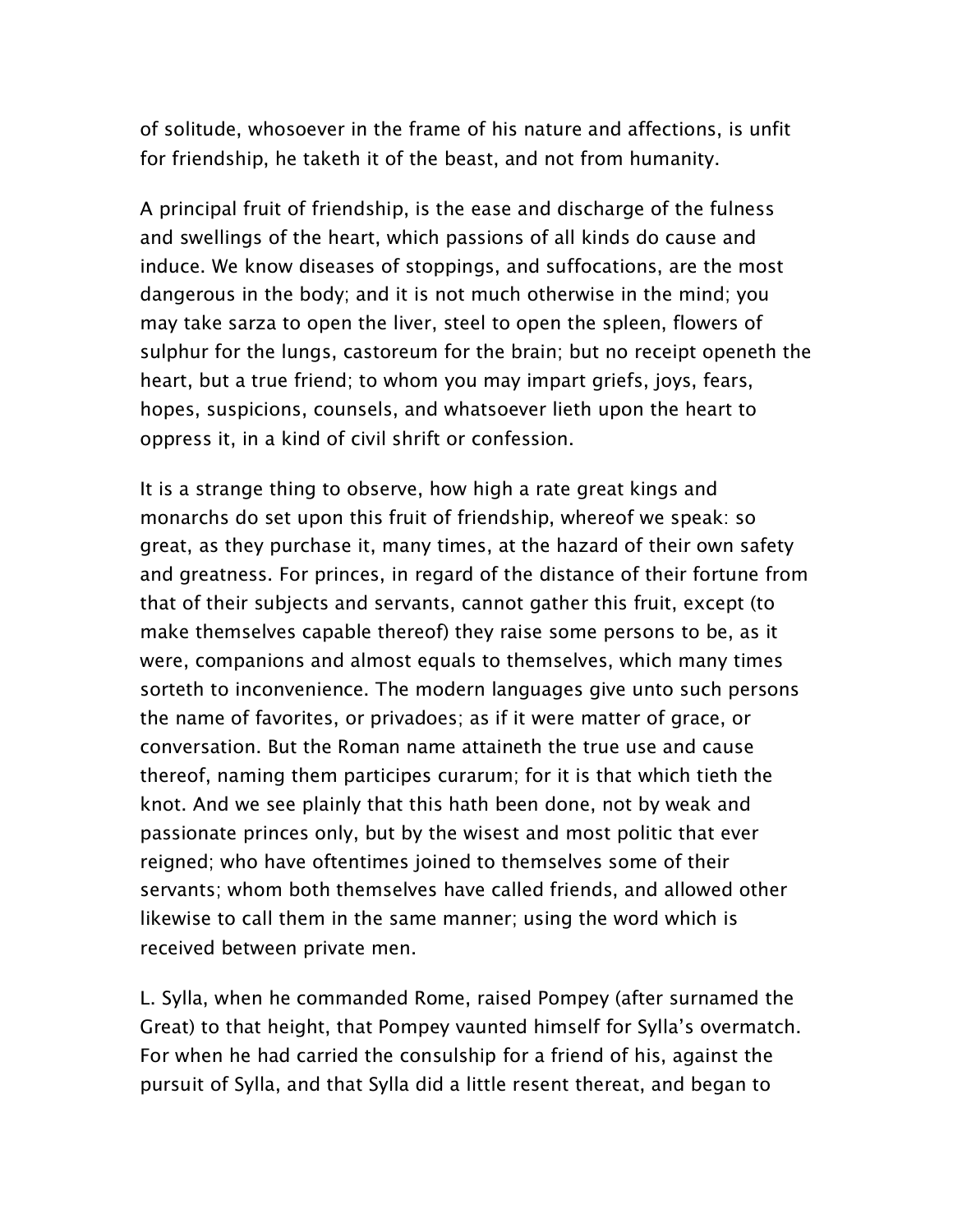speak great, Pompey turned upon him again, and in effect bade him be quiet; for that more men adored the sun rising, than the sun setting. With Julius Caesar, Decimus Brutus had obtained that interest, as he set him down, in his testament, for heir in remainder, after his nephew. And this was the man that had power with him, to draw him forth to his death. For when Caesar would have discharged the senate, in regard of some ill presages, and specially a dream of Calpurnia; this man lifted him gently by the arm out of his chair, telling him he hoped he would not dismiss the senate, till his wife had dreamt a better dream. And it seemeth his favor was so great, as Antonius, in a letter which is recited verbatim in one of Cicero's Philippics, calleth him venefica, witch; as if he had enchanted Caesar. Augustus raised Agrippa (though of mean birth) to that height, as when he consulted with Maecenas, about the marriage of his daughter Julia, Maecenas took the liberty to tell him, that he must either marry his daughter to Agrippa, or take away his life; there was no third war, he had made him so great. With Tiberius Caesar, Sejanus had ascended to that height, as they two were termed, and reckoned, as a pair of friends. Tiberius in a letter to him saith, Haec pro amicitia nostra non occultavi; and the whole senate dedicated an altar to Friendship, as to a goddess, in respect of the great dearness of friendship, between them two. The like, or more, was between Septimius Severus and Plautianus. For he forced his eldest son to marry the daughter of Plautianus; and would often maintain Plautianus, in doing affronts to his son; and did write also in a letter to the senate, by these words: I love the man so well, as I wish he may over–live me. Now if these princes had been as a Trajan, or a Marcus Aurelius, a man might have thought that this had proceeded of an abundant goodness of nature; but being men so wise, of such strength and severity of mind, and so extreme lovers of themselves, as all these were, it proveth most plainly that they found their own felicity (though as great as ever happened to mortal men) but as an half piece, except they mought have a friend, to make it entire; and yet, which is more, they were princes that had wives, sons, nephews; and yet all these could not supply the comfort of friendship.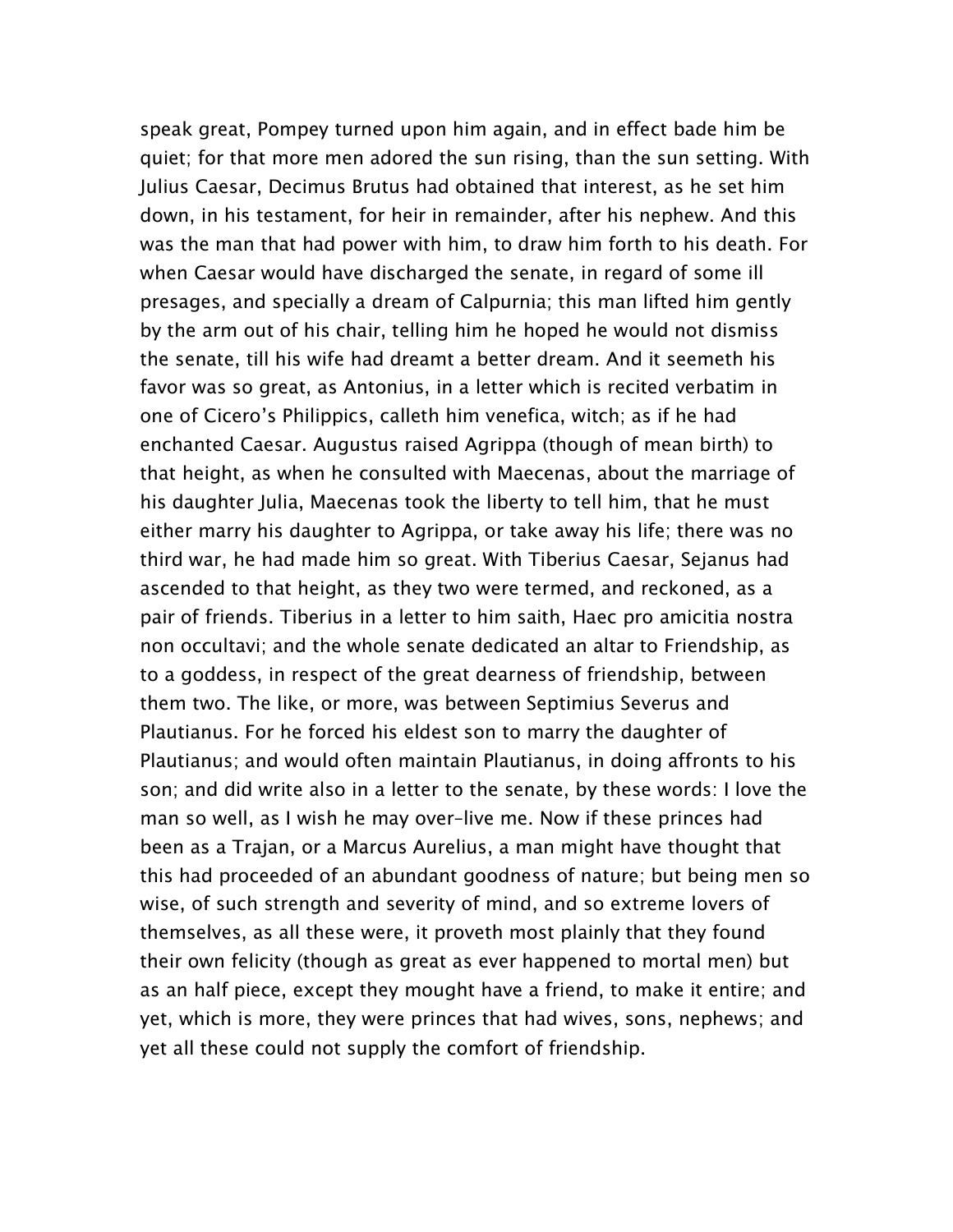It is not to be forgotten, what Comineus observeth of his first master, Duke Charles the Hardy, namely, that he would communicate his secrets with none; and least of all, those secrets which troubled him most. Whereupon he goeth on, and saith that towards his latter time, that closeness did impair, and a little perish his understanding. Surely Comineus mought have made the same judgment also, if it had pleased him, of his second master, Lewis the Eleventh, whose closeness was indeed his tormentor. The parable of Pythagoras is dark, but true; Cor ne edito; Eat not the heart. Certainly if a man would give it a hard phrase, those that want friends, to open themselves unto are cannibals of their own hearts. But one thing is most admirable (wherewith I will conclude this first fruit of friendship), which is, that this communicating of a man's self to his friend, works two contrary effects; for it redoubleth joys, and cutteth griefs in halves. For there is no man, that imparteth his joys to his friend, but he joyeth the more; and no man that imparteth his griefs to his friend, but he grieveth the less. So that it is in truth, of operation upon a man's mind, of like virtue as the alchemists use to attribute to their stone, for man's body; that it worketh all contrary effects, but still to the good and benefit of nature. But yet without praying in aid of alchemists, there is a manifest image of this, in the ordinary course of nature. For in bodies, union strengtheneth and cherisheth any natural action; and on the other side, weakeneth and dulleth any violent impression: and even so it is of minds.

The second fruit of friendship, is healthful and sovereign for the understanding, as the first is for the affections. For friendship maketh indeed a fair day in the affections, from storm and tempests; but it maketh daylight in the understanding, out of darkness, and confusion of thoughts. Neither is this to be understood only of faithful counsel, which a man receiveth from his friend; but before you come to that, certain it is, that whosoever hath his mind fraught with many thoughts, his wits and understanding do clarify and break up, in the communicating and discoursing with another; he tosseth his thoughts more easily; he marshalleth them more orderly, he seeth how they look when they are turned into words: finally, he waxeth wiser than himself; and that more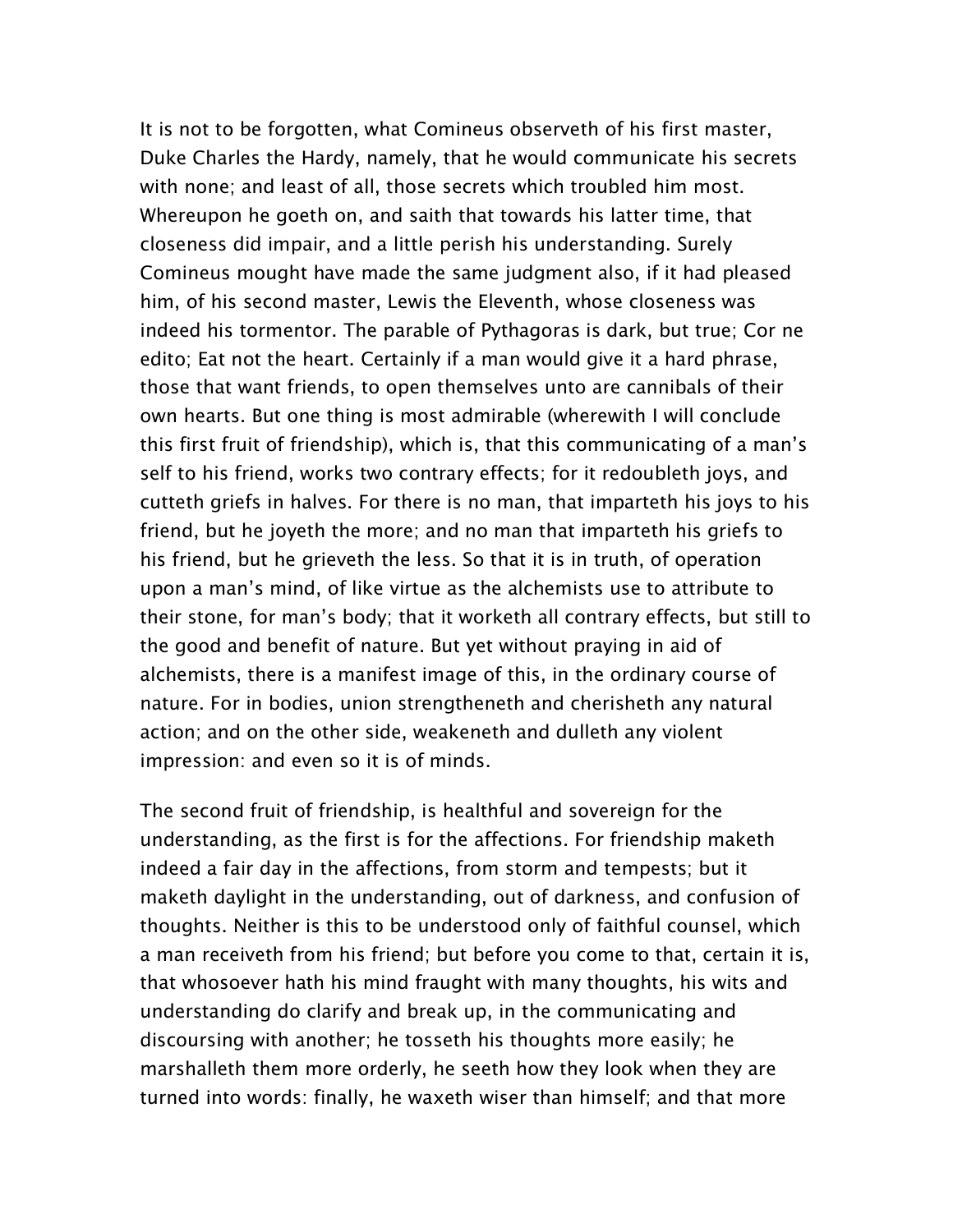by an hour's discourse, than by a day's meditation. It was well said by Themistocles, to the king of Persia, That speech was like cloth of Arras, opened and put abroad; whereby the imagery doth appear in figure; whereas in thoughts they lie but as in packs. Neither is this second fruit of friendship, in opening the understanding, restrained only to such friends as are able to give a man counsel; (they indeed are best;) but even without that, a man learneth of himself, and bringeth his own thoughts to light, and whetteth his wits as against a stone, which itself cuts not. In a word, a man were better relate himself to a statua, or picture, than to suffer his thoughts to pass in smother.

Add now, to make this second fruit of friendship complete, that other point, which lieth more open, and falleth within vulgar observation; which is faithful counsel from a friend. Heraclitus saith well in one of his enigmas, Dry light is ever the best. And certain it is, that the light that a man receiveth by counsel from another, is drier and purer, than that which cometh from his own understanding and judgment; which is ever infused, and drenched, in his affections and customs. So as there is as much difference between the counsel, that a friend giveth, and that a man giveth himself, as there is between the counsel of a friend, and of a flatterer. For there is no such flatterer as is a man's self; and there is no such remedy against flattery of a man's self, as the liberty of a friend. Counsel is of two sorts: the one concerning manners, the other concerning business. For the first, the best preservative to keep the mind in health, is the faithful admonition of a friend. The calling of a man's self to a strict account, is a medicine, sometime too piercing and corrosive. Reading good books of morality, is a little flat and dead. Observing our faults in others, is sometimes improper for our case. But the best receipt (best, I say, to work, and best to take) is the admonition of a friend. It is a strange thing to behold, what gross errors and extreme absurdities many (especially of the greater sort) do commit, for want of a friend to tell them of them; to the great damage both of their fame and fortune: for, as St. James saith, they are as men that look sometimes into a glass, and presently forget their own shape and favor. As for business, a man may think, if he will, that two eyes see no more than one; or that a gamester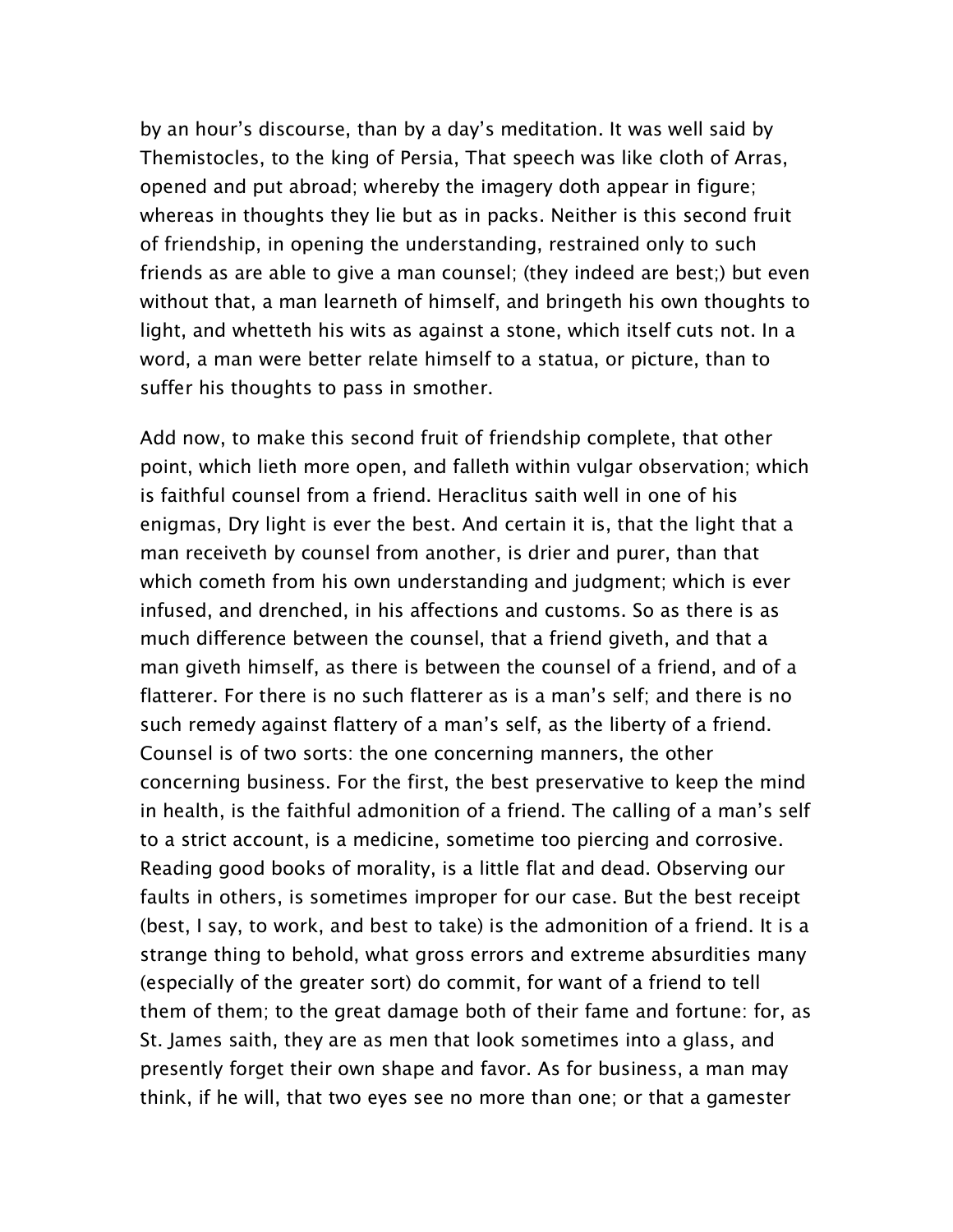seeth always more than a looker–on; or that a man in anger, is as wise as he that hath said over the four and twenty letters; or that a musket may be shot off as well upon the arm, as upon a rest; and such other fond and high imaginations, to think himself all in all. But when all is done, the help of good counsel is that which setteth business straight. And if any man think that he will take counsel, but it shall be by pieces; asking counsel in one business, of one man, and in another business, of another man; it is well (that is to say, better, perhaps, than if he asked none at all); but he runneth two dangers: one, that he shall not be faithfully counselled; for it is a rare thing, except it be from a perfect and entire friend, to have counsel given, but such as shall be bowed and crooked to some ends, which he hath, that giveth it. The other, that he shall have counsel given, hurtful and unsafe (though with good meaning), and mixed partly of mischief and partly of remedy; even as if you would call a physician, that is thought good for the cure of the disease you complain of, but is unacquainted with your body; and therefore may put you in way for a present cure, but overthroweth your health in some other kind; and so cure the disease, and kill the patient. But a friend that is wholly acquainted with a man's estate, will beware, by furthering any present business, how he dasheth upon other inconvenience. And therefore rest not upon scattered counsels; they will rather distract and mislead, than settle and direct.

After these two noble fruits of friendship (peace in the affections, and support of the judgment), followeth the last fruit; which is like the pomegranate, full of many kernels; I mean aid, and bearing a part, in all actions and occasions. Here the best way to represent to life the manifold use of friendship, is to cast and see how many things there are, which a man cannot do himself; and then it will appear, that it was a sparing speech of the ancients, to say, that a friend is another himself; for that a friend is far more than himself. Men have their time, and die many times, in desire of some things which they principally take to heart; the bestowing of a child, the finishing of a work, or the like. If a man have a true friend, he may rest almost secure that the care of those things will continue after him. So that a man hath, as it were, two lives in his desires.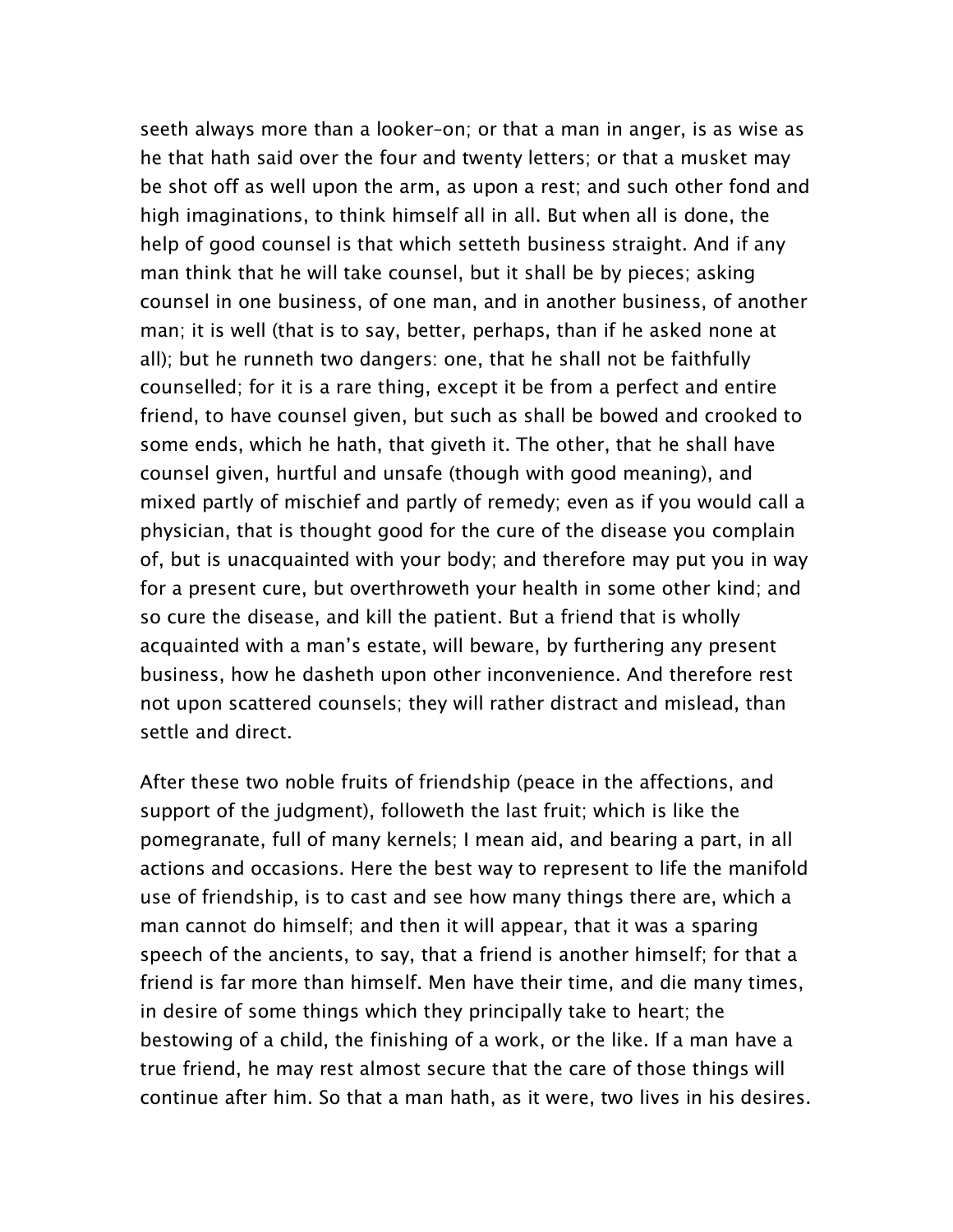A man hath a body, and that body is confined to a place; but where friendship is, all offices of life are as it were granted to him, and his deputy. For he may exercise them by his friend. How many things are there which a man cannot, with any face or comeliness, say or do himself? A man can scarce allege his own merits with modesty, much less extol them; a man cannot sometimes brook to supplicate or beg; and a number of the like. But all these things are graceful, in a friend's mouth, which are blushing in a man's own. So again, a man's person hath many proper relations, which he cannot put off. A man cannot speak to his son but as a father; to his wife but as a husband; to his enemy but upon terms: whereas a friend may speak as the case requires, and not as it sorteth with the person. But to enumerate these things were endless; I have given the rule, where a man cannot fitly play his own part; if he have not a friend, he may quit the stage.

#### OF EXPENSE

Riches are for spending, and spending for honor and good actions. Therefore extraordinary expense must be limited by the worth of the occasion; for voluntary undoing, may be as well for a man's country, as for the kingdom of heaven. But ordinary expense, ought to be limited by a man's estate; and governed with such regard, as it be within his compass; and not subject to deceit and abuse of servants; and ordered to the best show, that the bills may be less than the estimation abroad. Certainly, if a man will keep but of even hand, his ordinary expenses ought to be but to the half of his receipts; and if he think to wax rich, but to the third part. It is no baseness, for the greatest to descend and look into their own estate. Some forbear it, not upon negligence alone, but doubting to bring themselves into melancholy, in respect they shall find it broken. But wounds cannot be cured without searching. He that cannot look into his own estate at all, had need both choose well those whom he employeth, and change them often; for new are more timorous and less subtle. He that can look into his estate but seldom, it behooveth him to turn all to certainties. A man had need, if he be plentiful in some kind of expense, to be as saving again in some other. As if he be plentiful in diet,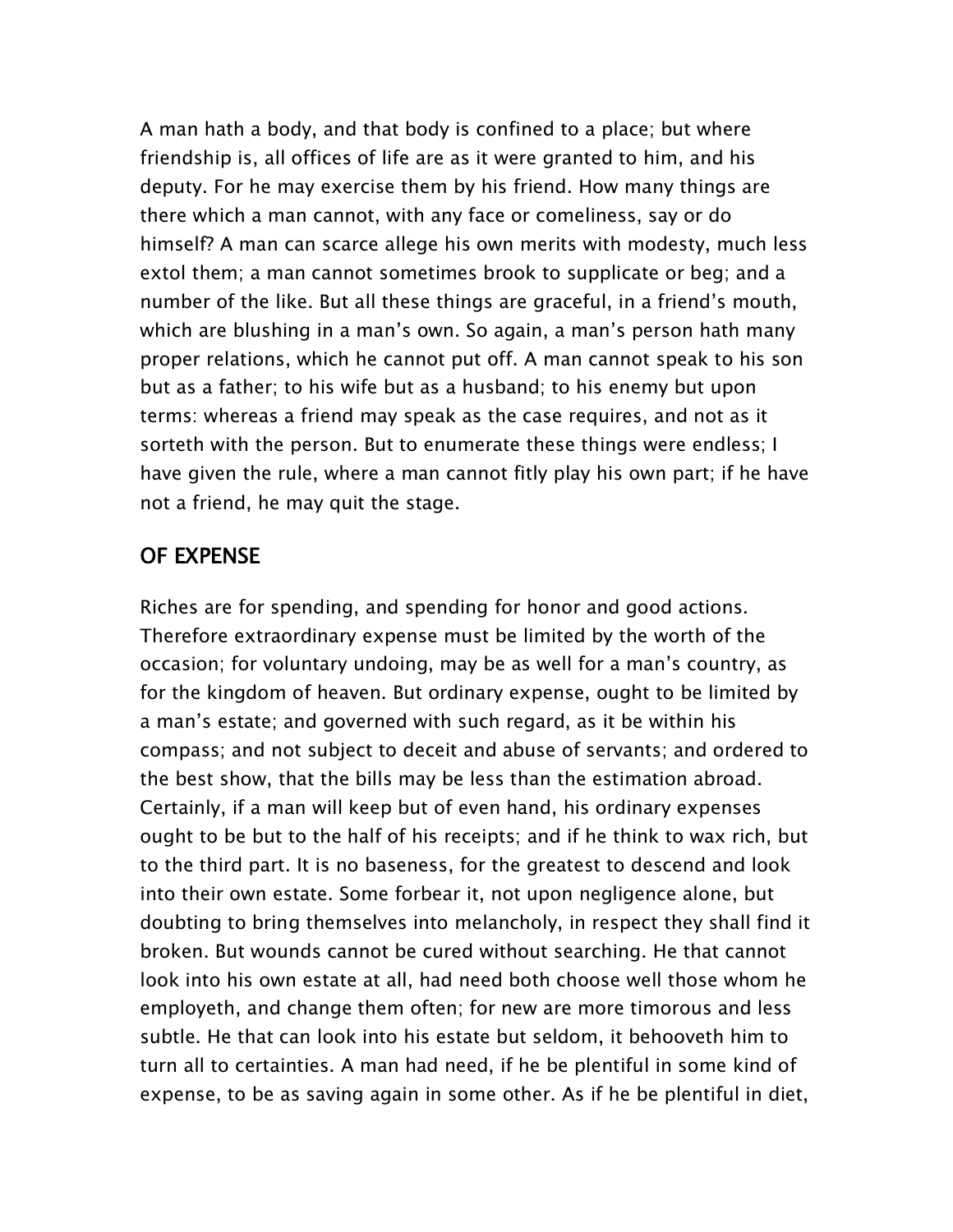to be saving in apparel; if he be plentiful in the hall, to be saving in the stable; and the like. For he that is plentiful in expenses of all kinds, will hardly be preserved from decay. In clearing of a man's estate, he may as well hurt himself in being too sudden, as in letting it run on too long. For hasty selling, is commonly as disadvantageable as interest. Besides, he that clears at once will relapse; for finding himself out of straits, he will revert to his custom: but he that cleareth by degrees, induceth a habit of frugality, and gaineth as well upon his mind, as upon his estate. Certainly, who hath a state to repair, may not despise small things; and commonly it is less dishonorable, to abridge petty charges, than to stoop to petty gettings. A man ought warily to begin charges which once begun will continue; but in matters that return not, he may be more magnificent.

## OF THE TRUE GREATNESS OF KINGDOMS AND ESTATES

The speech of Themistocles the Athenian, which was haughty and arrogant, in taking so much to himself, had been a grave and wise observation and censure, applied at large to others. Desired at a feast to touch a lute, he said, He could not fiddle, but yet he could make a small town, a great city. These words (holpen a little with a metaphor) may express two differing abilities, in those that deal in business of estate. For if a true survey be taken of counsellors and statesmen, there may be found (though rarely) those which can make a small state great, and yet cannot fiddle; as on the other side, there will be found a great many, that can fiddle very cunningly, but yet are so far from being able to make a small state great, as their gift lieth the other way; to bring a great and flourishing estate, to ruin and decay. And certainly whose degenerate arts and shifts, whereby many counsellors and governors gain both favor with their masters, and estimation with the vulgar, deserve no better name than fiddling; being things rather pleasing for the time, and graceful to themselves only, than tending to the weal and advancement of the state which they serve. There are also (no doubt) counsellors and governors which may be held sufficient (negotiis pares), able to manage affairs, and to keep them from precipices and manifest inconveniences; which nevertheless are far from the ability to raise and amplify an estate in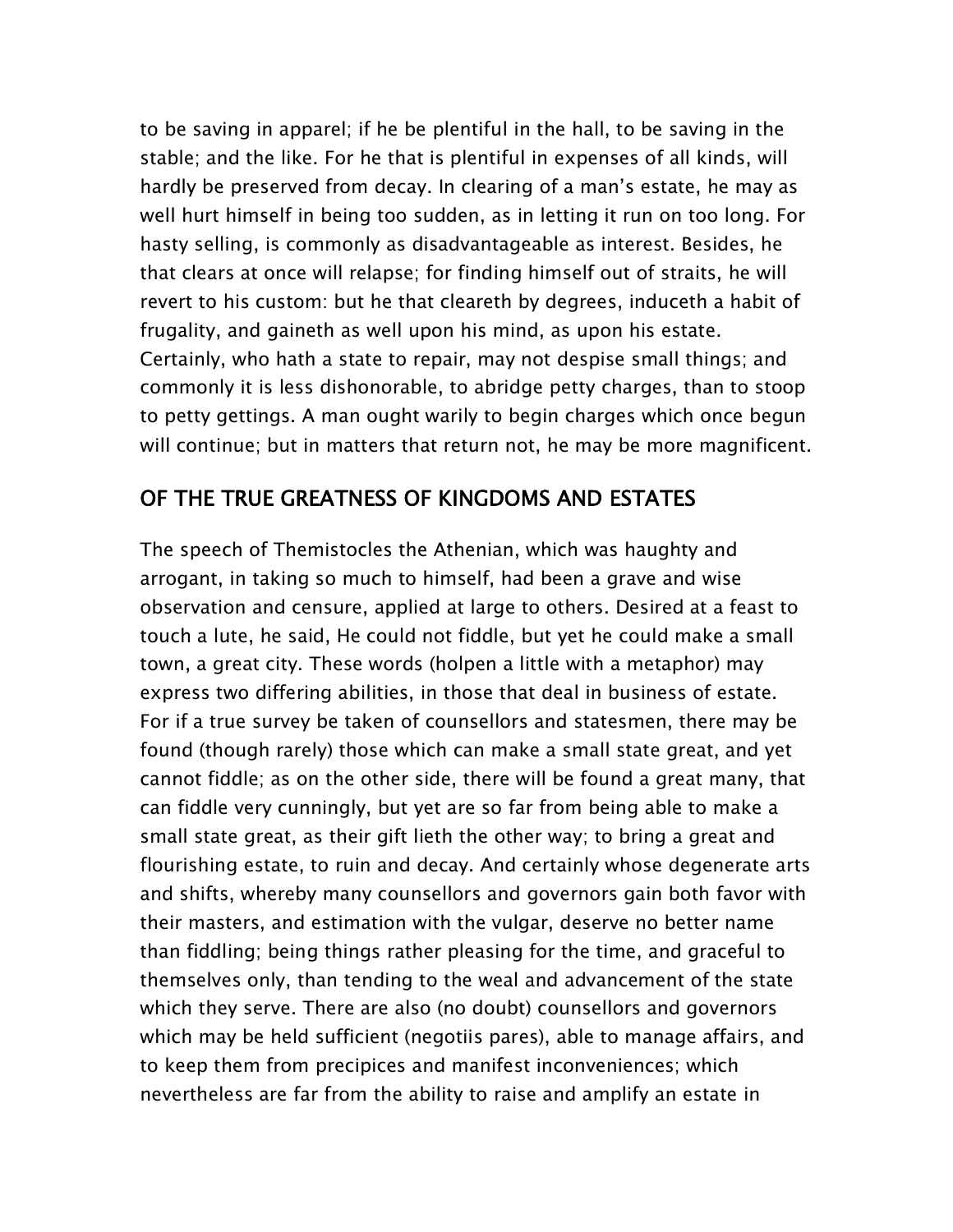power, means, and fortune. But be the workmen what they may be, let us speak of the work; that is, the true greatness of kingdoms and estates, and the means thereof. An argument fit for great and mighty princes to have in their hand; to the end that neither by over–measuring their forces, they leese themselves in vain enterprises; nor on the other side, by undervaluing them, they descend to fearful and pusillanimous counsels.

The greatness of an estate, in bulk and territory, doth fall under measure; and the greatness of finances and revenue, doth fall under computation. The population may appear by musters; and the number and greatness of cities and towns by cards and maps. But yet there is not any thing amongst civil affairs more subject to error, than the right valuation and true judgment concerning the power and forces of an estate. The kingdom of heaven is compared, not to any great kernel or nut, but to a grain of mustard–seed: which is one of the least grains, but hath in it a property and spirit hastily to get up and spread. So are there states, great in territory, and yet not apt to enlarge or command; and some that have but a small dimension of stem, and yet apt to be the foundations of great monarchies.

Walled towns, stored arsenals and armoiies, goodly races of horse, chariots of war, elephants, ordnance, artillery, and the like; all this is but a sheep in a lion's skin, except the breed and disposition of the people, be stout and warlike. Nay, number (itself) in armies importeth not much, where the people is of weak courage; for (as Virgil saith) It never troubles a wolf, how many the sheep be. The army of the Persians, in the plains of Arbela, was such a vast sea of people, as it did somewhat astonish the commanders in Alexander's army; who came to him therefore, and wished him to set upon them by night; and he answered, He would not pilfer the victory. And the defeat was easy. When Tigranes the Armenian, being encamped upon a hill with four hundred thousand men, discovered the army of the Romans, being not above fourteen thousand, marching towards him, he made himself merry with it, and said, Yonder men are too many for an embassage, and too few for a fight. But before the sun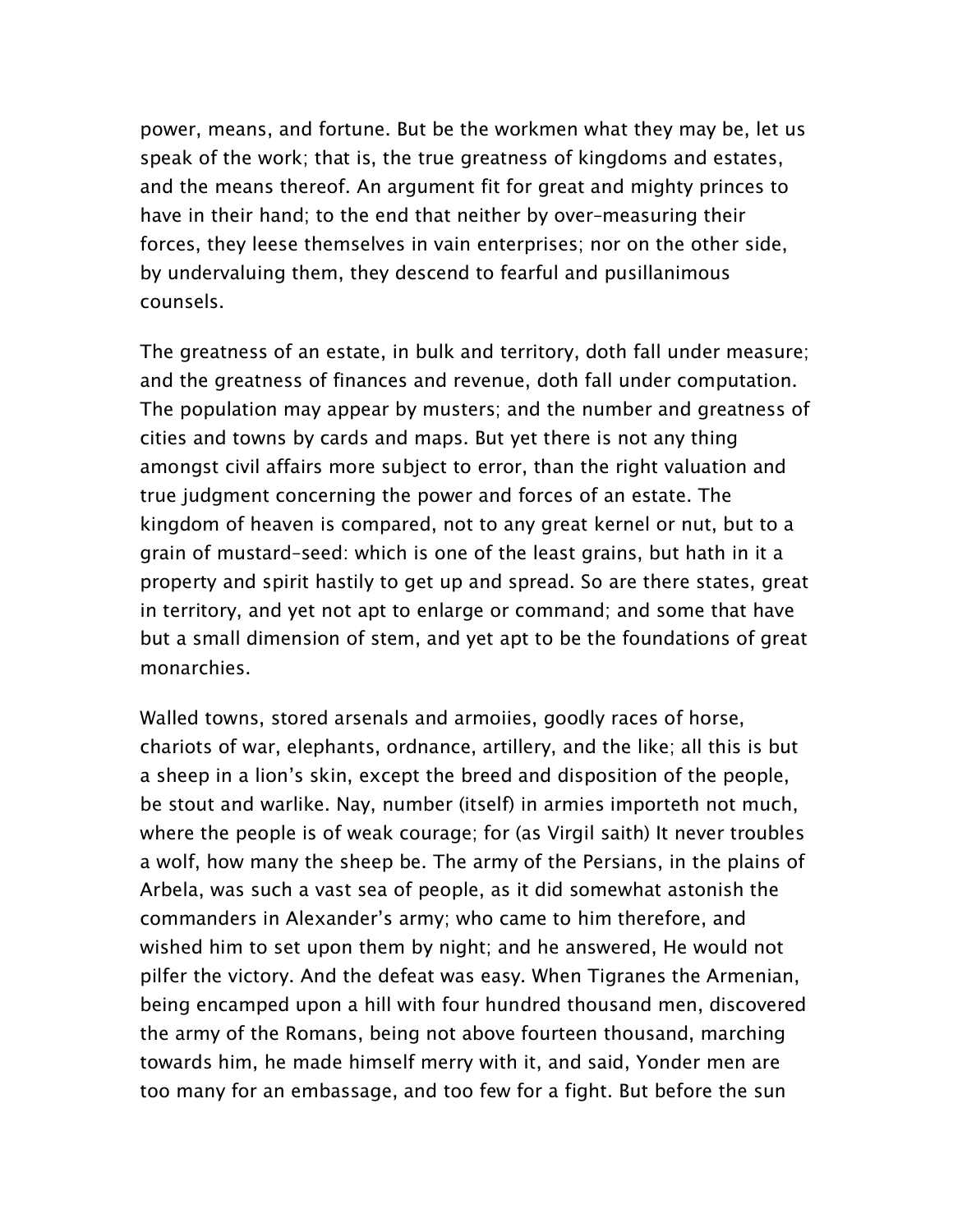set, he found them enow to give him the chase with infinite slaughter. Many are the examples of the great odds, between number and courage; so that a man may truly make a judgment, that the principal point of greatness in any state, is to have a race of military men. Neither is money the sinews of war (as it is trivially said), where the sinews of men's arms, in base and effeminate people, are failing. For Solon said well to Croesus (when in ostentation he showed him his gold), Sir, if any other come, that hath better iron, than you, he will be master of all this gold. Therefore let any prince or state think solely of his forces, except his militia of natives be of good and valiant soldiers. And let princes, on the other side, that have subjects of martial disposition, know their own strength; unless they be otherwise wanting unto themselves. As for mercenary forces (which is the help in this case), all examples show, that whatsoever estate or prince doth rest upon them, he may spread his feathers for a time, but he will mew them soon after.

The blessing of Judah and Issachar will never meet; that the same people, or nation, should be both the lion's whelp and the ass between burthens; neither will it be, that a people overlaid with taxes, should ever become valiant and martial. It is true that taxes levied by consent of the estate, do abate men's courage less: as it hath been seen notably, in the excises of the Low Countries; and, in some degree, in the subsidies of England. For you must note, that we speak now of the heart, and not of the purse. So that although the same tribute and tax, laid by consent or by imposing, be all one to the purse, yet it works diversely upon the courage. So that you may conclude, that no people overcharged with tribute, is fit for empire.

Let states that aim at greatness, take heed how their nobility and gentlemen do multiply too fast. For that maketh the common subject, grow to be a peasant and base swain, driven out of heart, and in effect but the gentleman's laborer. Even as you may see in coppice woods; if you leave your staddles too thick, you shall never have clean underwood, but shrubs and bushes. So in countries, if the gentlemen be too many, commons will be base; and you will bring it to that, that not the hundred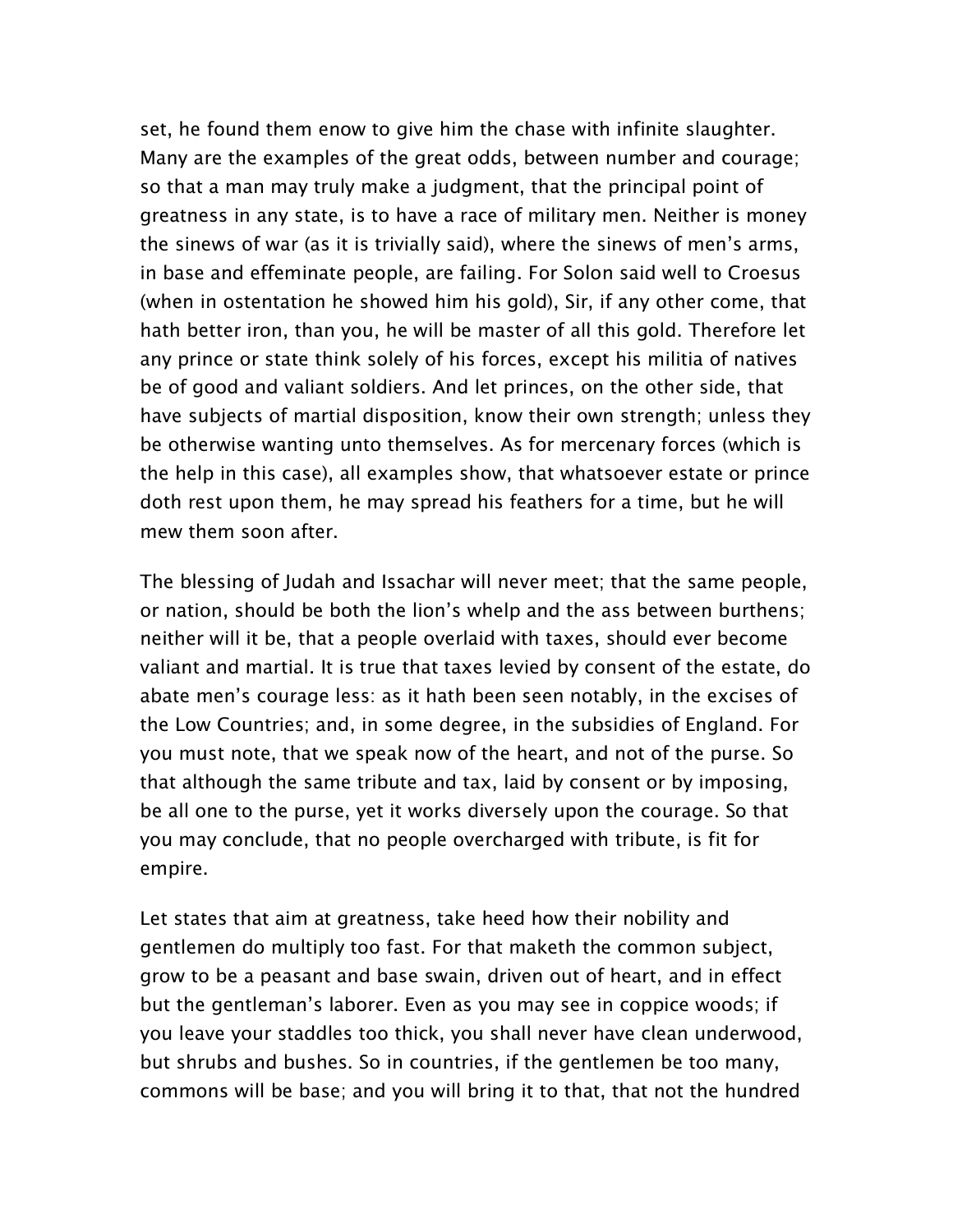poll, will be fit for an helmet; especially as to the infantry, which is the nerve of an army; and so there will be great population, and little strength. This which I speak of, hath been nowhere better seen, than by comparing of England and France; whereof England, though far less in territory and population, hath been (nevertheless) an overmatch; in regard the middle people of England make good soldiers, which the peasants of France do not. And herein the device of king Henry the Seventh (whereof I have spoken largely in the History of his Life) was profound and admirable; in making farms and houses of husbandry of a standard; that is, maintained with such a proportion of land unto them, as may breed a subject to live in convenient plenty and no servile condition; and to keep the plough in the hands of the owners, and not mere hirelings. And thus indeed you shall attain to Virgil's character which he gives to ancient Italy:

Terra potens armis atque ubere glebae.

Neither is that state (which, for any thing I know, is almost peculiar to England, and hardly to be found anywhere else, except it be perhaps in Poland) to be passed over; I mean the state of free servants, and attendants upon noblemen and gentlemen; which are no ways inferior unto the yeomanry for arms. And therefore out of all questions, the splendor and magnificence, and great retinues and hospitality, of noblemen and gentlemen, received into custom, doth much conduce unto martial greatness. Whereas, contrariwise, the close and reserved living of noblemen and gentlemen, causeth a penury of military forces.

By all means it is to be procured, that the trunk of Nebuchadnezzar's tree of monarchy, be great enough to bear the branches and the boughs; that is, that the natural subjects of the crown or state, bear a sufficient proportion to the stranger subjects, that they govern. Therefore all states that are liberal of naturalization towards strangers, are fit for empire. For to think that an handful of people can, with the greatest courage and policy in the world, embrace too large extent of dominion, it may hold for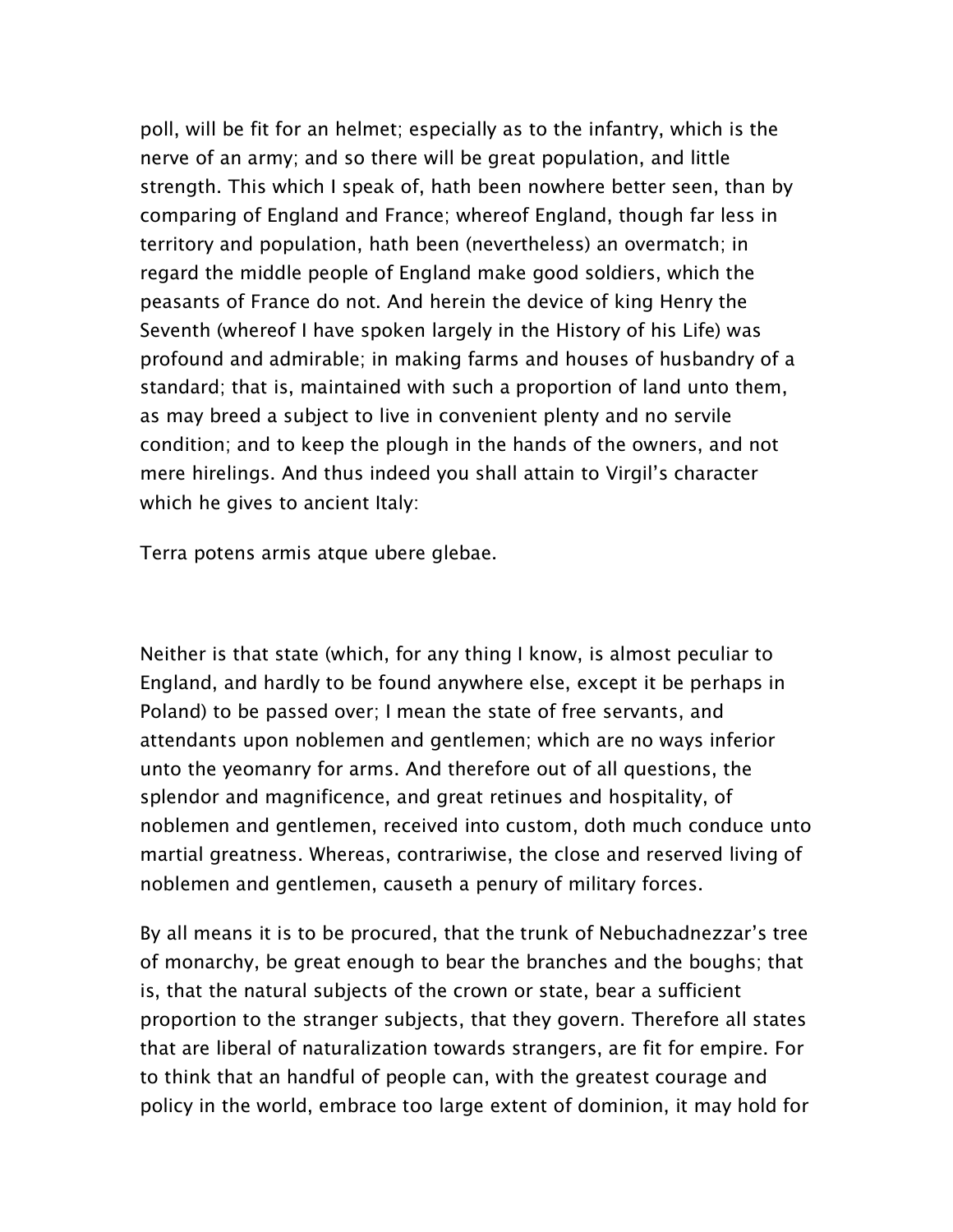a time, but it will fail suddenly. The Spartans were a nice people in point of naturalization; whereby, while they kept their compass, they stood firm; but when they did spread, and their boughs were becomen too great for their stem, they became a windfall, upon the sudden. Never any state was in this point so open to receive strangers into their body, as were the Romans. Therefore it sorted with them accordingly; for they grew to the greatest monarchy. Their manner was to grant naturalization (which they called jus civitatis), and to grant it in the highest degree; that is, not only jus commercii, jus connubii, jus haereditatis; but also jus suffragii, and jus honorum. And this not to singular persons alone, but likewise to whole families; yea to cities, and sometimes to nations. Add to this their custom of plantation of colonies; whereby the Roman plant was removed into the soil of other nations. And putting both constitutions together, you will say that it was not the Romans that spread upon the world, but it was the world that spread upon the Romans; and that was the sure way of greatness. I have marvelled, sometimes, at Spain, how they clasp and contain so large dominions, with so few natural Spaniards; but sure the whole compass of Spain, is a very great body of a tree; far above Rome and Sparta at the first. And besides, though they have not had that usage, to naturalize liberally, yet they have that which is next to it; that is, to employ, almost indifferently, all nations in their militia of ordinary soldiers; yea, and sometimes in their highest commands. Nay, it seemeth at this instant they are sensible, of this want of natives; as by the Pragmatical Sanction, now published, appeareth.

It is certain that sedentary, and within–door arts, and delicate manufactures (that require rather the finger than the arm), have, in their nature, a contrariety to a military disposition. And generally, all warlike people are a little idle, and love danger better than travail. Neither must they be too much broken of it, if they shall be preserved in vigor. Therefore it was great advantage, in the ancient states of Sparta, Athens, Rome, and others, that they had the use of slaves, which commonly did rid those manufactures. But that is abolished in greatest part, by the Christian law. That which cometh nearest to it, is to leave those arts chiefly to strangers (which, for that purpose, are the more easily to be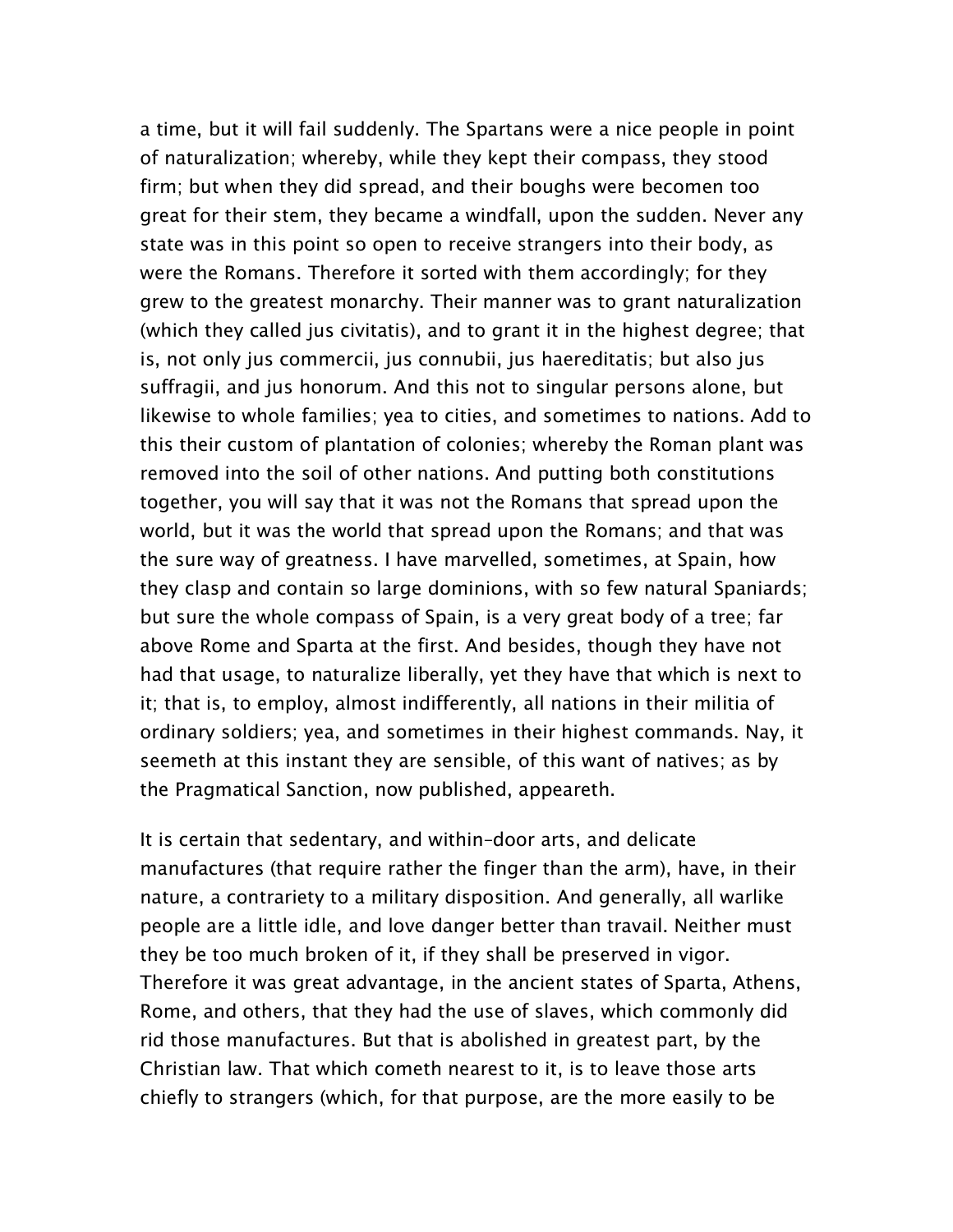received), and to contain the principal bulk of the vulgar natives, within those three kinds,–tillers of the ground; free servants; and handicraftsmen of strong and manly arts, as smiths, masons, carpenters, etc.; not reckoning professed soldiers.

But above all, for empire and greatness, it importeth most, that a nation do profess arms, as their principal honor, study, and occupation. For the things which we formerly have spoken of, are but habilitations towards arms; and what is habilitation without intention and act? Romulus, after his death (as they report or feign), sent a present to the Romans, that above all, they should intend arms; and then they should prove the greatest empire of the world. The fabric of the state of Sparta was wholly (though not wisely) framed and composed, to that scope and end. The Persians and Macedonians had it for a flash. The Gauls, Germans, Goths, Saxons, Normans, and others, had it for a time. The Turks have it at this day, though in great declination. Of Christian Europe, they that have it are, in effect, only the Spaniards. But it is so plain, that every man profiteth in that, he most intendeth, that it needeth not to be stood upon. It is enough to point at it; that no nation which doth not directly profess arms, may look to have greatness fall into their mouths. And on the other side, it is a most certain oracle of time, that those states that continue long in that profession (as the Romans and Turks principally have done) do wonders. And those that have professed arms but for an age, have, notwithstanding, commonly attained that greatness, in that age, which maintained them long after, when their profession and exercise of arms hath grown to decay.

Incident to this point is, for a state to have those laws or customs, which may reach forth unto them just occasions (as may be pretended) of war. For there is that justice, imprinted in the nature of men, that they enter not upon wars (whereof so many calamities do ensue) but upon some, at the least specious, grounds and quarrels. The Turk hath at hand, for cause of war, the propagation of his law or sect; a quarrel that he may always command. The Romans, though they esteemed the extending the limits of their empire, to be great honor to their generals, when it was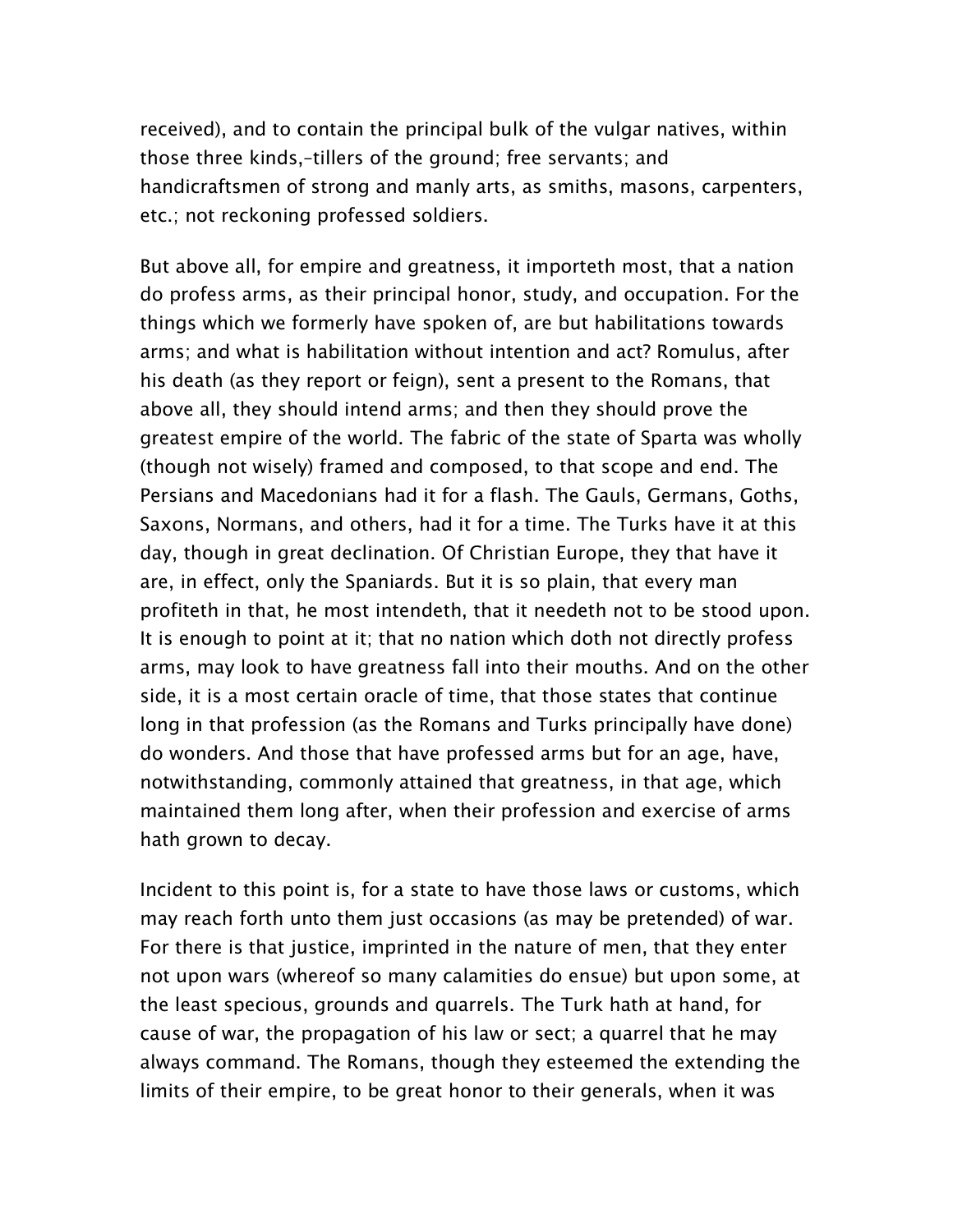done, yet they never rested upon that alone, to begin a war. First, therefore, let nations that pretend to greatness have this; that they be sensible of wrongs, either upon borderers, merchants, or politic ministers; and that they sit not too long upon a provocation. Secondly, let them be prest, and ready to give aids and succors, to their confederates; as it ever was with the Romans; insomuch, as if the confederate had leagues defensive, with divers other states, and, upon invasion offered, did implore their aids severally, yet the Romans would ever be the foremost, and leave it to none other to have the honor. As for the wars which were anciently made, on the behalf of a kind of party, or tacit conformity of estate, I do not see how they may be well justified: as when the Romans made a war, for the liberty of Grecia; or when the Lacedaemonians and Athenians, made wars to set up or pull down democracies and oligarchies; or when wars were made by foreigners, under the pretence of justice or protection, to deliver the subjects of others, from tyranny and oppression; and the like. Let it suffice, that no estate expect to be great, that is not awake upon any just occasion of arming.

No body can be healthful without exercise, neither natural body nor politic; and certainly to a kingdom or estate, a just and honorable war, is the true exercise. A civil war, indeed, is like the heat of a fever; but a foreign war is like the heat of exercise, and serveth to keep the body in health; for in a slothful peace, both courages will effeminate, and manners corrupt. But howsoever it be for happiness, without all question, for greatness, it maketh to be still for the most part in arms; and the strength of a veteran army (though it be a chargeable business) always on foot, is that which commonly giveth the law, or at least the reputation, amongst all neighbor states; as may well be seen in Spain, which hath had, in one part or other, a veteran army almost continually, now by the space of six score years.

To be master of the sea, is an abridgment of a monarchy. Cicero, writing to Atticus of Pompey his preparation against Caesar, saith, Consilium Pompeii plane Themistocleum est; putat enim, qui mari potitur, eum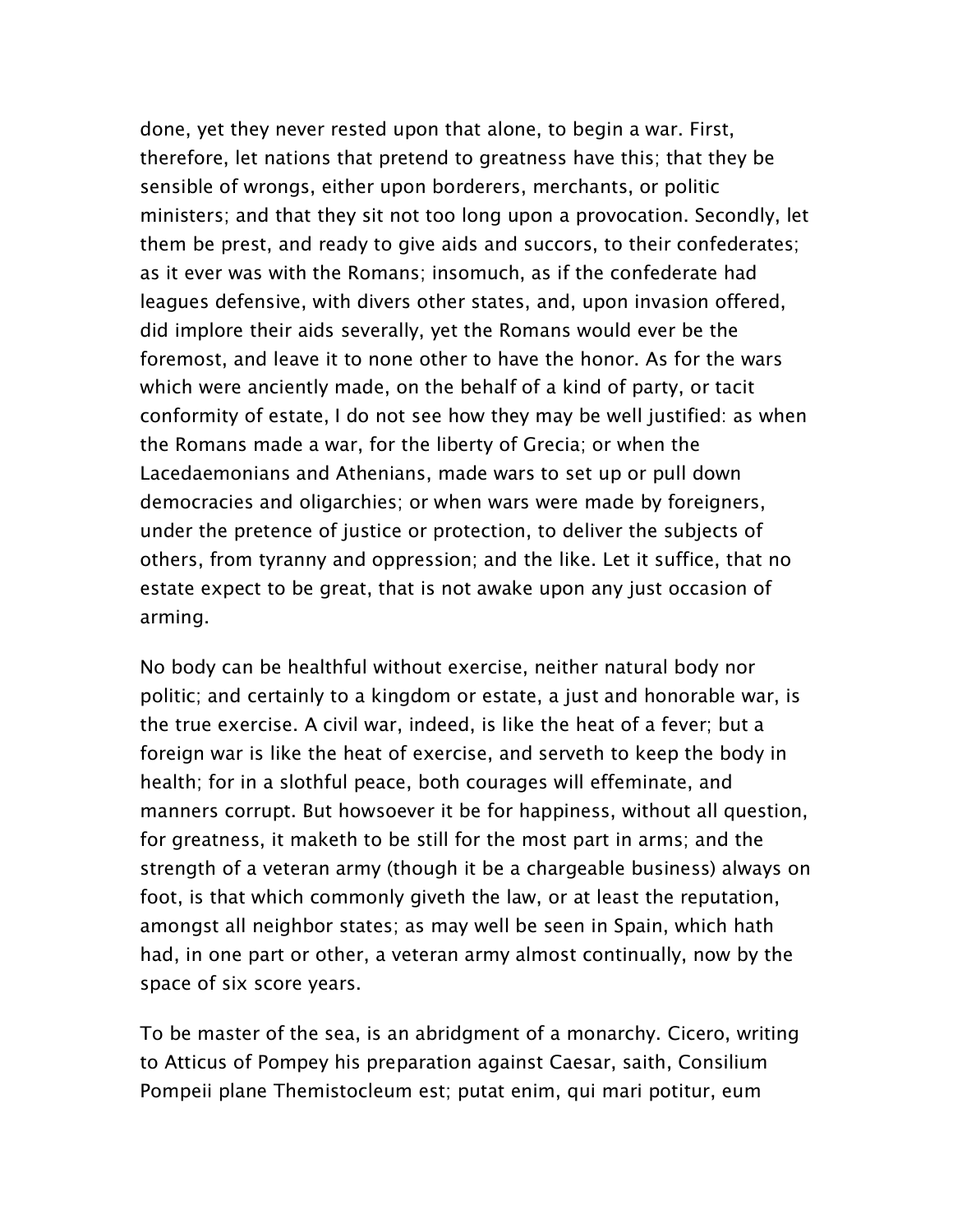rerum potiri. And, without doubt, Pompey had tired out Caesar, if upon vain confidence, he had not left that way. We see the great effects of battles by sea. The battle of Actium, decided the empire of the world. The battle of Lepanto, arrested the greatness of the Turk. There be many examples, where sea–fights have been final to the war; but this is when princes or states have set up their rest, upon the battles. But thus much is certain, that he that commands the seal is at great liberty, and may take as much, and as little, of the war as he will. Whereas those that be strongest by land, are many times nevertheless in great straits. Surely, at this day, with us of Europe, the vantage of strength at sea (which is one of the principal dowries of this kingdom of Great Britain) is great; both because most of the kingdoms of Europe, are not merely inland, but girt with the sea most part of their compass; and because the wealth of both Indies seems in great part, but an accessory to the command of the seas.

The wars of latter ages seem to be made in the dark, in respect of the glory, and honor, which reflected upon men from the wars, in ancient time. There be now, for martial encouragement, some degrees and orders of chivalry; which nevertheless are conferred promiscuously, upon soldiers and no soldiers; and some remembrance perhaps, upon the scutcheon; and some hospitals for maimed soldiers; and such like things. But in ancient times, the trophies erected upon the place of the victory; the funeral laudatives and monuments for those that died in the wars; the crowns and garlands personal; the style of emperor, which the great kings of the world after borrowed; the triumphs of the generals, upon their return; the great donatives and largesses, upon the disbanding of the armies; were things able to inflame all men's courages. But above all, that of the triumph, amongst the Romans, was not pageants or gaudery, but one of the wisest and noblest institutions, that ever was. For it contained three things: honor to the general; riches to the treasury out of the spoils; and donatives to the army. But that honor, perhaps were not fit for monarchies; except it be in the person of the monarch himself, or his sons; as it came to pass in the times of the Roman emperors, who did impropriate the actual triumphs to themselves, and their sons, for such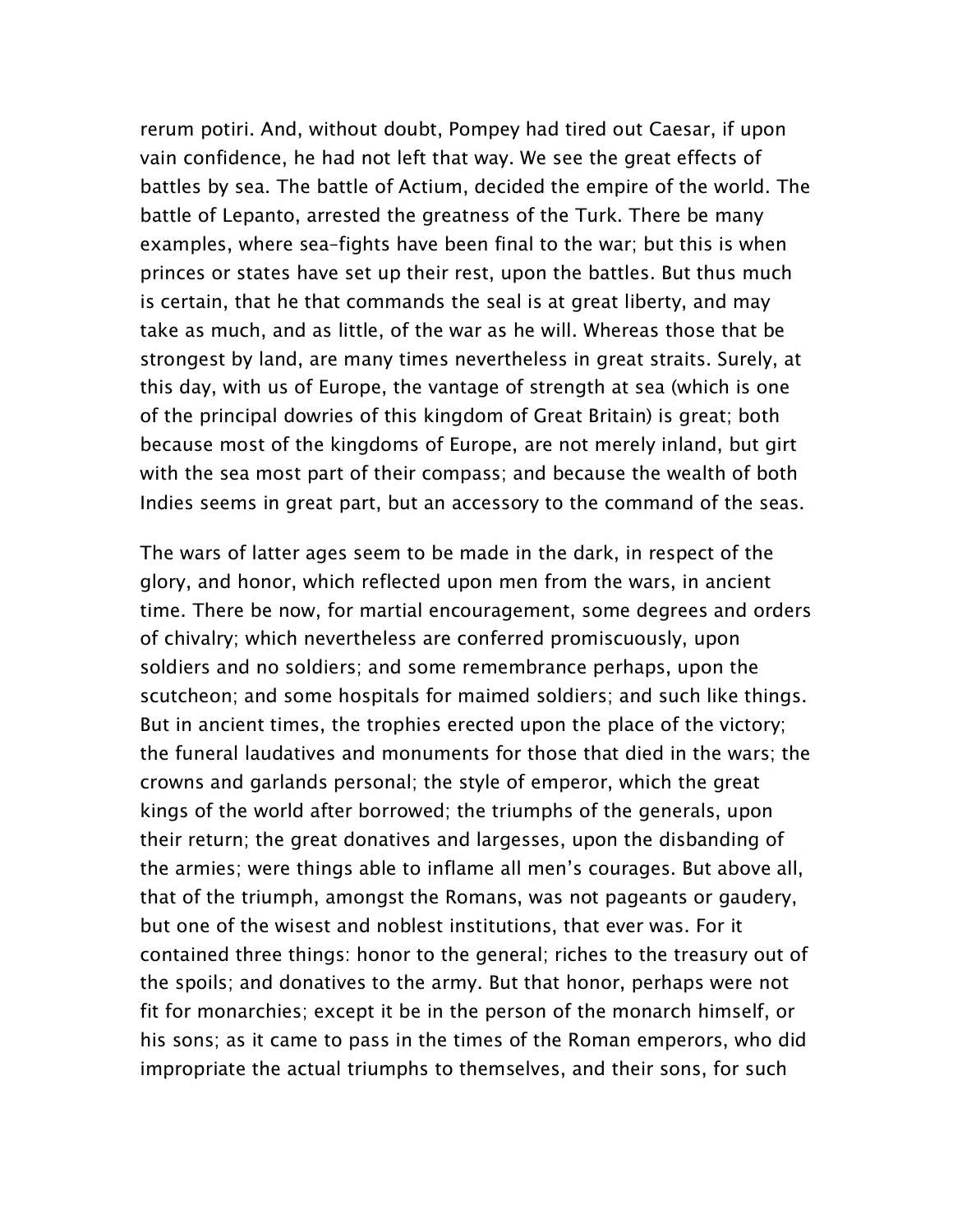wars as they did achieve in person; and left only, for wars achieved by subjects, some triumphal garments and ensigns to the general.

To conclude: no man can by care taking (as the Scripture saith) add a cubit to his stature, in this little model of a man's body; but in the great frame of kingdoms and commonwealths, it is in the power of princes or estates, to add amplitude and greatness to their kingdoms; for by introducing such ordinances, constitutions, and customs, as we have now touched, they may sow greatness to their posterity and succession. But these things are commonly not observed, but left to take their chance.

### OF REGIMENT OF HEALTH

There is a wisdom in this; beyond the rules of physic: a man's own observation, what he finds good of, and what he finds hurt of, is the best physic to preserve health. But it is a safer conclusion to say, This agreeth not well with me, therefore, I will not continue it; than this, I find no offence of this, therefore I may use it. For strength of nature in youth, passeth over many excesses, which are owing a man till his age. Discern of the coming on of years, and think not to do the same things still; for age will not be defied. Beware of sudden change, in any great point of diet, and, if necessity inforce it, fit the rest to it. For it is a secret both in nature and state, that it is safer to change many things, than one. Examine thy customs of diet, sleep, exercise, apparel, and the like; and try, in any thing thou shalt judge hurtful, to discontinue it, by little and little; but so, as if thou dost find any inconvenience by the change, thou come back to it again: for it is hard to distinguish that which is generally held good and wholesome, from that which is good particularly, and fit for thine own body. To be free–minded and cheerfully disposed, at hours of meat, and of sleep, and of exercise, is one of the best precepts of long lasting. As for the passions, and studies of the mind; avoid envy, anxious fears; anger fretting inwards; subtle and knotty inquisitions; joys and exhilarations in excess; sadness not communicated. Entertain hopes; mirth rather than joy; variety of delights, rather than surfeit of them; wonder and admiration, and therefore novelties; studies that fill the mind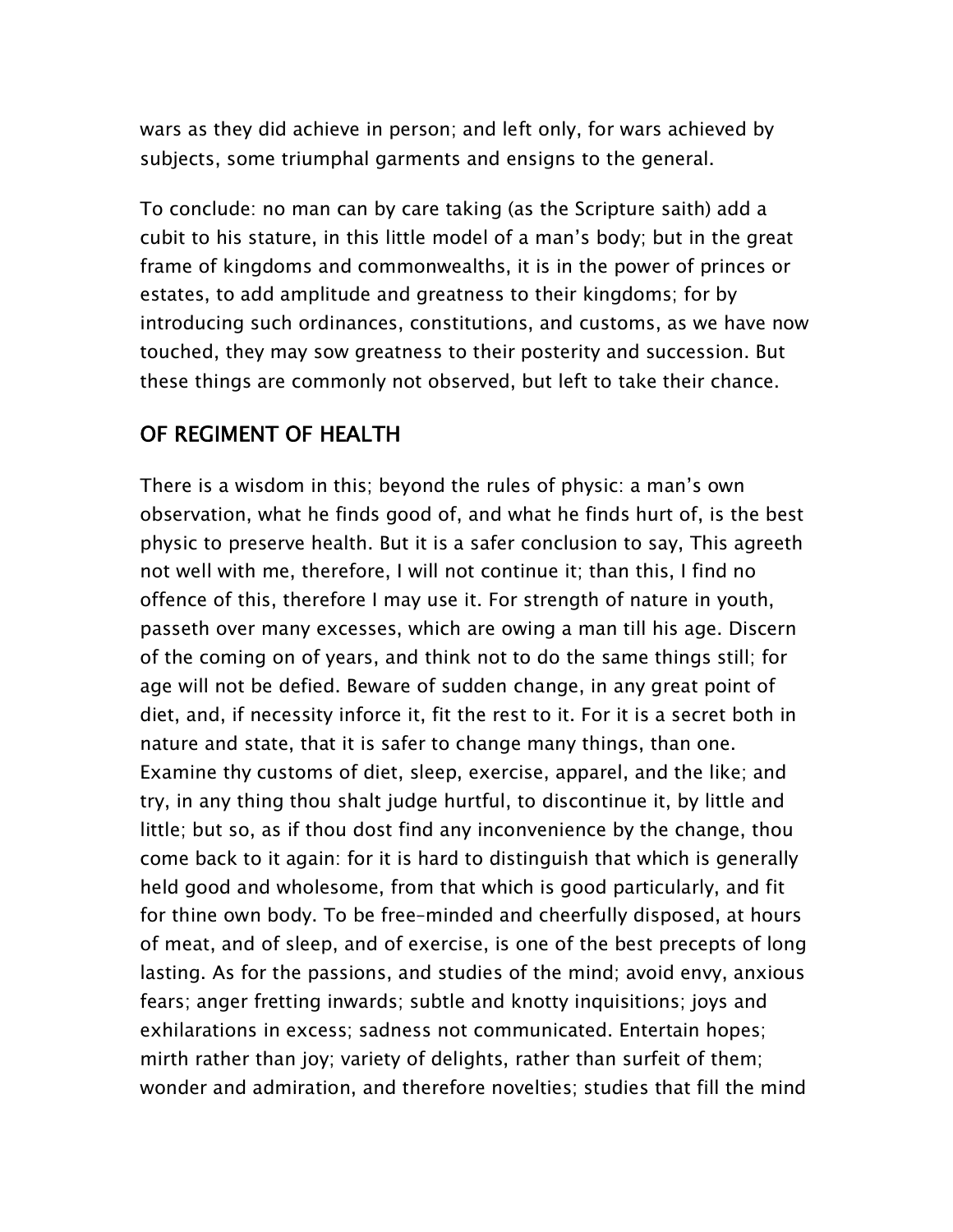with splendid and illustrious objects, as histories, fables, and contemplations of nature. If you fly physic in health altogether, it will be too strange for your body, when you shall need it. If you make it too familiar, it will work no extraordinary effect, when sickness cometh. I commend rather some diet for certain seasons, than frequent use of physic, except it be grown into a custom. For those diets alter the body more, and trouble it less. Despise no new accident in your body, but ask opinion of it. In sickness, respect health principally; and in health, action. For those that put their bodies to endure in health, may in most sicknesses, which are not very sharp, be cured only with diet, and tendering. Celsus could never have spoken it as a physician, had he not been a wise man withal, when he giveth it for one of the great precepts of health and lasting, that a man do vary, and interchange contraries, but with an inclination to the more benign extreme: use fasting and full eating, but rather full eating; watching and sleep, but rather sleep; sitting and exercise, but rather exercise; and the like. So shall nature be cherished, and yet taught masteries. Physicians are, some of them, so pleasing and conformable to the humor of the patient, as they press not the true cure of the disease; and some other are so regular, in proceeding according to art for the disease, as they respect not sufficiently the condition of the patient. Take one of a middle temper; or if it may not be found in one man, combine two of either sort; and forget not to call as well, the best acquainted with your body, as the best reputed of for his faculty.

## OF SUSPICION

Suspicions amongst thoughts, are like bats amongst birds, they ever fly by twilight. Certainly they are to be repressed, or at least well guarded: for they cloud the mind; they leese friends; and they check with business, whereby business cannot go on currently and constantly. They dispose kings to tyranny, husbands to jealousy, wise men to irresolution and melancholy. They are defects, not in the heart, but in the brain; for they take place in the stoutest natures; as in the example of Henry the Seventh of England. There was not a more suspicious man, nor a more stout. And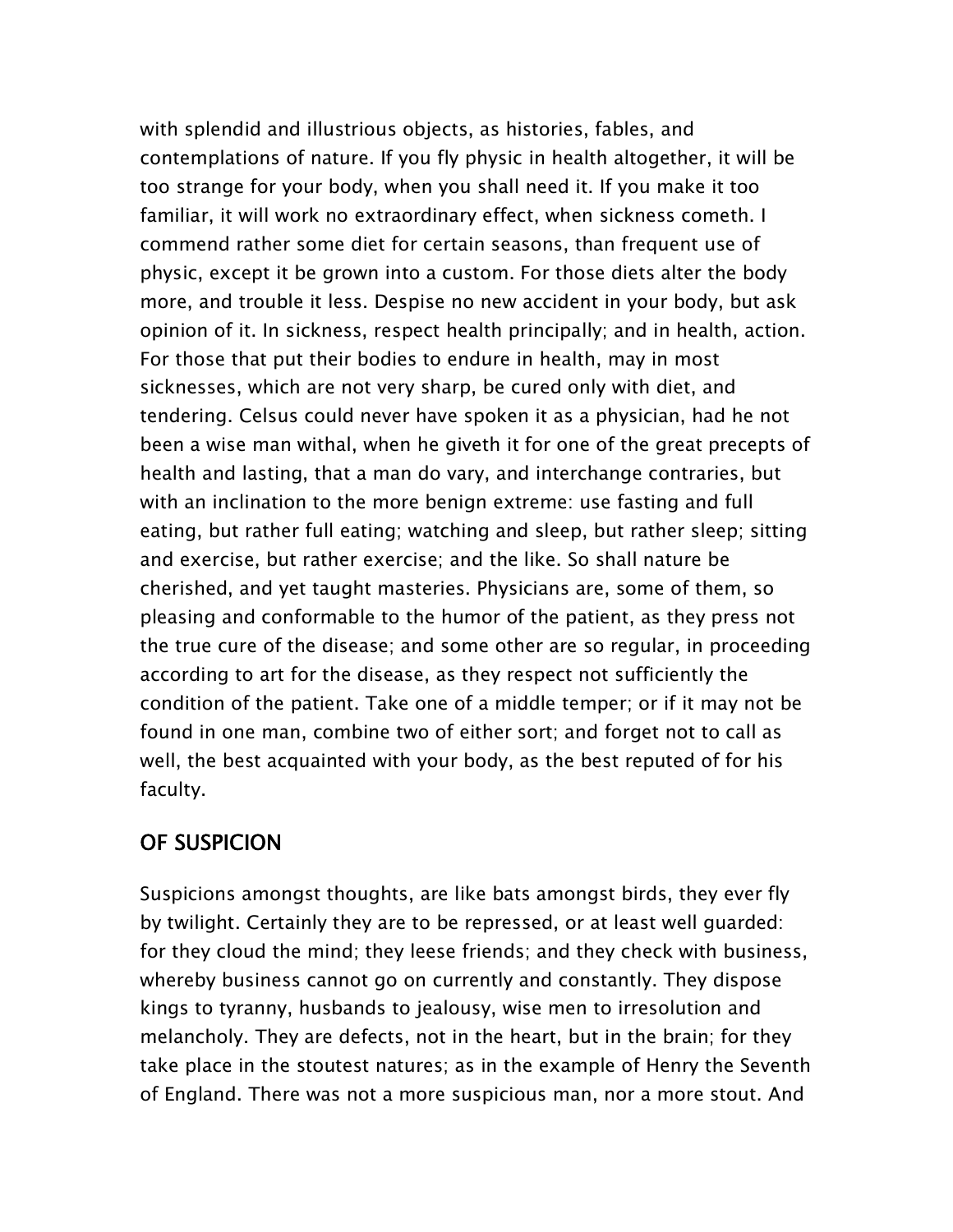in such a composition they do small hurt. For commonly they are not admitted, but with examination, whether they be likely or no. But in fearful natures they gain ground too fast. There is nothing makes a man suspect much, more than to know little; and therefore men should remedy suspicion, by procuring to know more, and not to keep their suspicions in smother. What would men have? Do they think, those they employ and deal with, are saints? Do they not think, they will have their own ends, and be truer to themselves, than to them? Therefore there is no better way, to moderate suspicions, than to account upon such suspicions as true, and yet to bridle them as false. For so far a man ought to make use of suspicions, as to provide, as if that should be true, that he suspects, yet it may do him no hurt. Suspicions that the mind of itself gathers, are but buzzes; but suspicions that are artificially nourished, and put into men's heads, by the tales and whisperings of others, have stings. Certainly, the best mean, to clear the way in this same wood of suspicions, is frankly to communicate them with the party, that he suspects; for thereby he shall be sure to know more of the truth of them, than he did before; and withal shall make that party more circumspect, not to give further cause of suspicion. But this would not be done to men of base natures; for they, if they find themselves once suspected, will never be true. The Italian says, Sospetto licentia fede; as if suspicion, did give a passport to faith; but it ought, rather, to kindle it to discharge itself.

# OF DISCOURSE

Some in their discourse, desire rather commendation of wit, in being able to hold all arguments, than of judgment, in discerning what is true; as if it were a praise, to know what might be said, and not, what should be thought. Some have certain common places, and themes, wherein they are good, and want variety; which kind of poverty is for the most part tedious, and when it is once perceived, ridiculous. The honorablest part of talk, is to give the occasion; and again to moderate, and pass to somewhat else; for then a man leads the dance. It is good, in discourse and speech of conversation, to vary and intermingle speech of the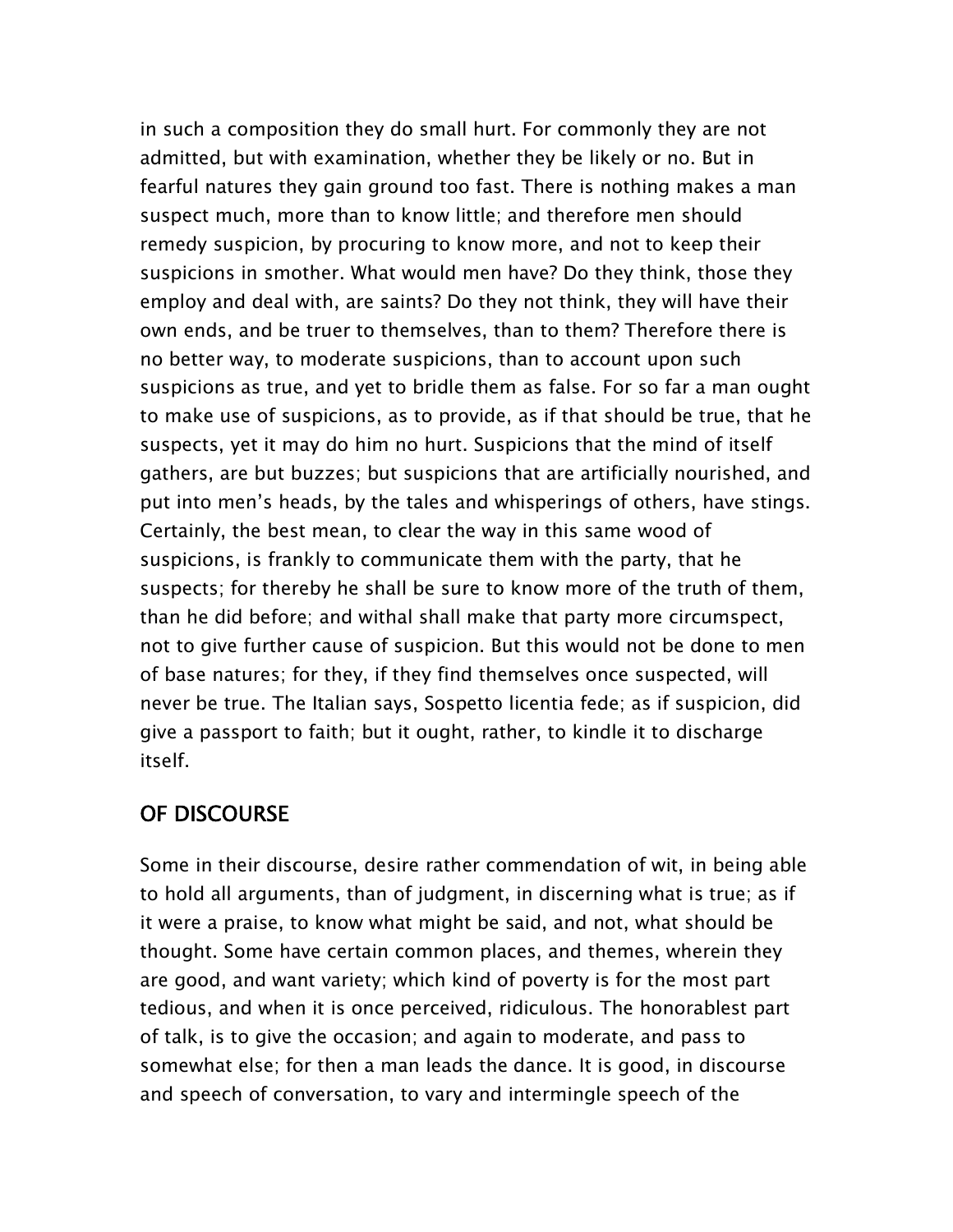present occasion, with arguments, tales with reasons, asking of questions, with telling of opinions, and jest with earnest: for it is a dull thing to tire, and, as we say now, to jade, any thing too far. As for jest, there be certain things, which ought to be privileged from it; namely, religion, matters of state, great persons, any man's present business of importance, and any case that deserveth pity. Yet there be some, that think their wits have been asleep, except they dart out somewhat that is piquant, and to the quick. That is a vein which would be bridled:

Parce, puer, stimulis, et fortius utere loris.

And generally, men ought to find the difference, between saltness and bitterness. Certainly, he that hath a satirical vein, as he maketh others afraid of his wit, so he had need be afraid of others' memory. He that questioneth much, shall learn much, and content much; but especially, if he apply his questions to the skill of the persons whom he asketh; for he shall give them occasion, to please themselves in speaking, and himself shall continually gather knowledge. But let his questions not be troublesome; for that is fit for a poser. And let him be sure to leave other men, their turns to speak. Nay, if there be any, that would reign and take up all the time, let him find means to take them off, and to bring others on; as musicians use to do, with those that dance too long galliards. If you dissemble, sometimes, your knowledge of that you are thought to know, you shall be thought, another time, to know that you know not. Speech of a man's self ought to be seldom, and well chosen. I knew one, was wont to say in scorn, He must needs be a wise man, he speaks so much of himself: and there is but one case, wherein a man may commend himself with good grace; and that is in commending virtue in another; especially if it be such a virtue, whereunto himself pretendeth. Speech of touch towards others, should be sparingly used; for discourse ought to be as a field, without coming home to any man. I knew two noblemen, of the west part of England, whereof the one was given to scoff, but kept ever royal cheer in his house; the other would ask, of those that had been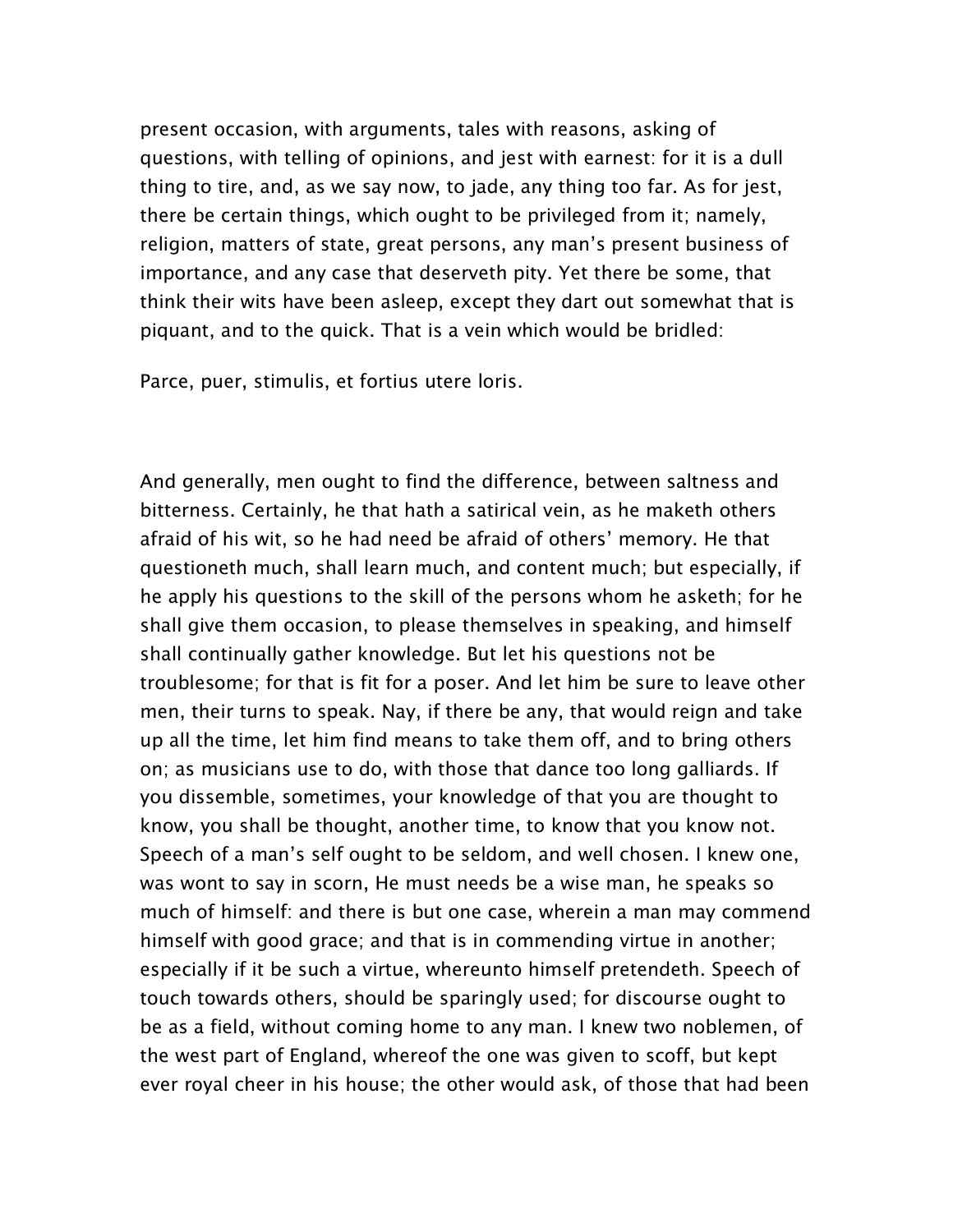at the other's table, Tell truly, was there never a flout or dry blow given? To which the guest would answer, Such and such a thing passed. The lord would say, I thought, he would mar a good dinner. Discretion of speech, is more than eloquence; and to speak agreeably to him, with whom we deal, is more than to speak in good words, or in good order. A good continued speech, without a good speech of interlocution, shows slowness: and a good reply or second speech, without a good settled speech, showeth shallowness and weakness. As we see in beasts, that those that are weakest in the course, are yet nimblest in the turn; as it is betwixt the greyhound and the hare. To use too many circumstances, ere one come to the matter, is wearisome; to use none at all, is blunt.

# OF PLANTATIONS

Plantations are amongst ancient, primitive, and heroical works. When the world was young, it begat more children; but now it is old, it begets fewer: for I may justly account new plantations, to be the children of former kingdoms. I like a plantation in a pure soil; that is, where people are not displanted, to the end, to plant in others. For else it is rather an extirpation, than a plantation. Planting of countries, is like planting of woods; for you must make account to leese almost twenty years'profit, and expect your recompense in the end. For the principal thing, that hath been the destruction of most plantations, hath been the base and hasty drawing of profit, in the first years. It is true, speedy profit is not to be neglected, as far as may stand with the good of the plantation, but no further. It is a shameful and unblessed thing, to take the scum of people, and wicked condemned men, to be the people with whom you plant; and not only so, but it spoileth the plantation; for they will ever live like rogues, and not fall to work, but be lazy, and do mischief, and spend victuals, and be quickly weary, and then certify over to their country, to the discredit of the plantation. The people wherewith you plant ought to be gardeners, ploughmen, laborers, smiths, carpenters, joiners, fishermen, fowlers, with some few apothecaries, surgeons, cooks, and bakers. In a country of plantation, first look about, what kind of victual the country yields of itself to hand; as chestnuts, walnuts, pineapples,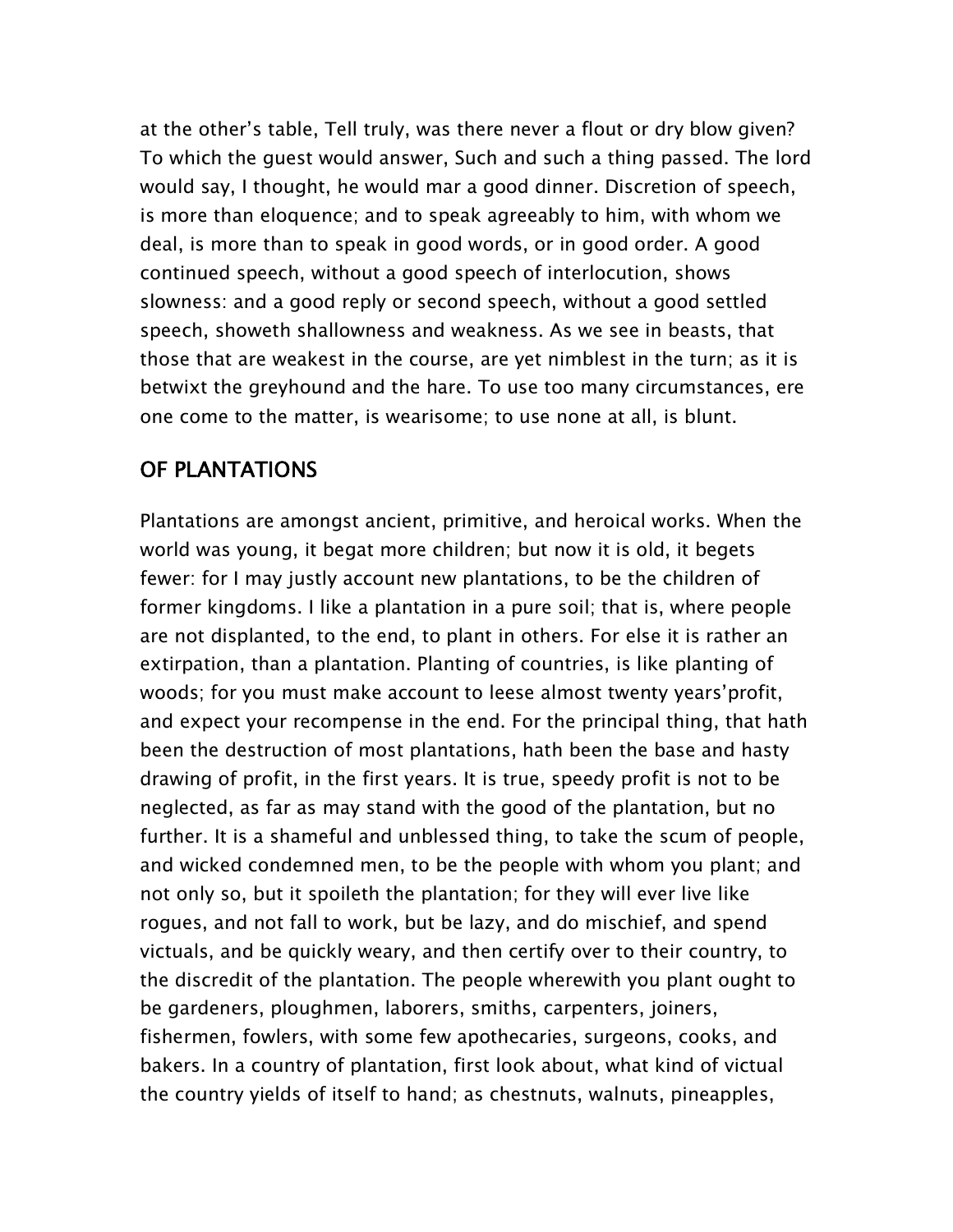olives, dates, plums, cherries, wild honey, and the like; and make use of them. Then consider what victual or esculent things there are, which grow speedily, and within the year; as parsnips, carrots, turnips, onions, radish, artichokes of Hierusalem, maize, and the like. For wheat, barley, and oats, they ask too much labor; but with pease and beans you may begin, both because they ask less labor, and because they serve for meat, as well as for bread. And of rice, likewise cometh a great increase, and it is a kind of meat. Above all, there ought to be brought store of biscuit, oat–meal, flour, meal, and the like, in the beginning, till bread may be had. For beasts, or birds, take chiefly such as are least subject to diseases, and multiply fastest; as swine, goats, cocks, hens, turkeys, geese, house–doves, and the like. The victual in plantations, ought to be expended almost as in a besieged town; that is, with certain allowance. And let the main part of the ground, employed to gardens or corn, be to a common stock; and to be laid in, and stored up, and then delivered out in proportion; besides some spots of ground, that any particular person will manure for his own private. Consider likewise what commodities, the soil where the plantation is, doth naturally yield, that they may some way help to defray the charge of the plantation (so it be not, as was said, to the untimely prejudice of the main business), as it hath fared with tobacco in Virginia. Wood commonly aboundeth but too much; and therefore timber is fit to be one. If there be iron ore, and streams whereupon to set the mills, iron is a brave commodity where wood aboundeth. Making of bay–salt, if the climate be proper for it, would be put in experience. Growing silk likewise, if any be, is a likely commodity. Pitch and tar, where store of firs and pines are, will not fail. So drugs and sweet woods, where they are, cannot but yield great profit. Soap–ashes likewise, and other things that may be thought of. But moil not too much under ground; for the hope of mines is very uncertain, and useth to make the planters lazy, in other things. For government, let it be in the hands of one, assisted with some counsel; and let them have commission to exercise martial laws, with some limitation. And above all, let men make that profit, of being in the wilderness, as they have God always, and his service, before their eyes. Let not the government of the plantation, depend upon too many counsellors, and undertakers, in the country that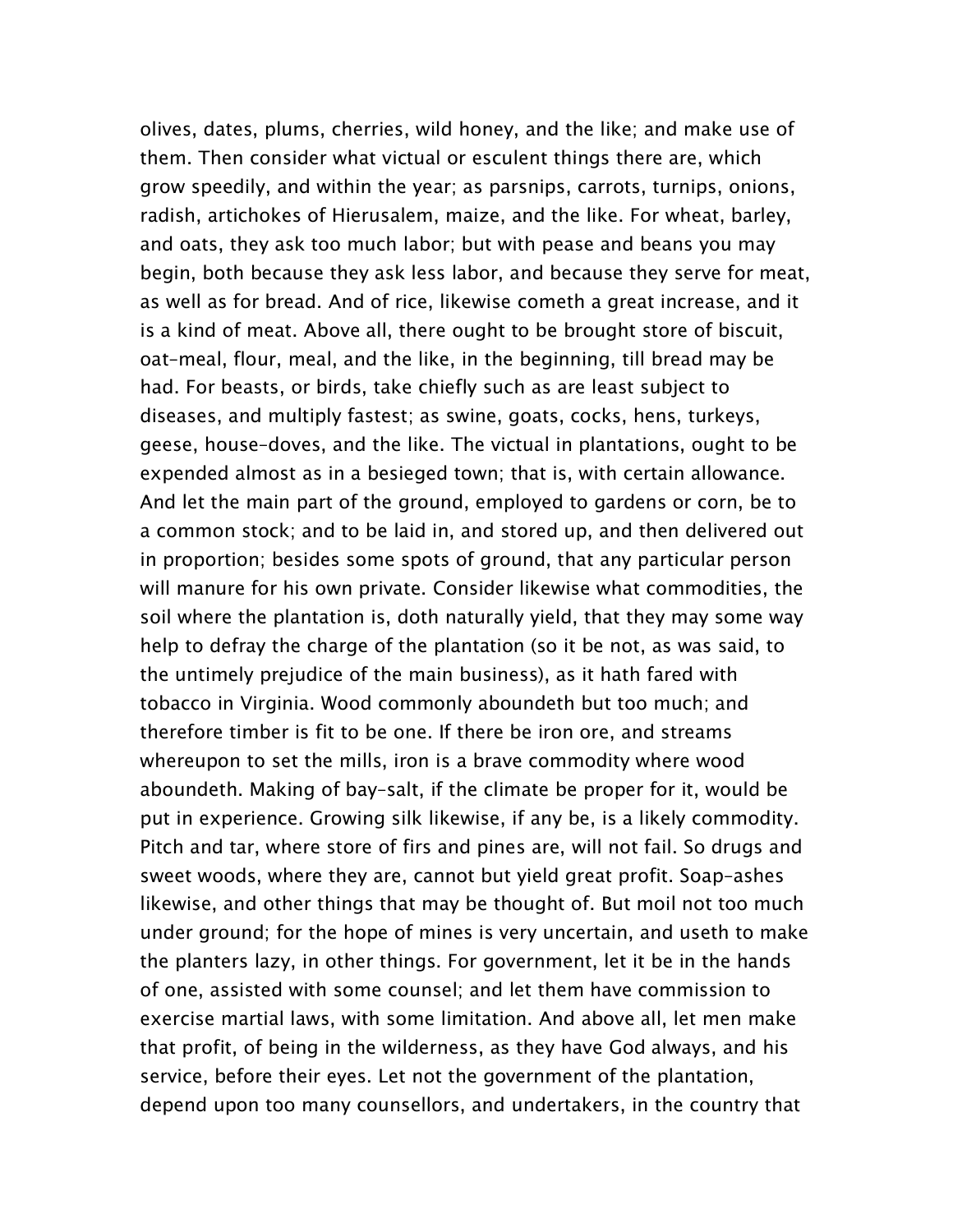planteth, but upon a temperate number; and let those be rather noblemen and gentlemen, than merchants; for they look ever to the present gain. Let there be freedom from custom, till the plantation be of strength; and not only freedom from custom, but freedom to carry their commodities, where they may make their best of them, except there be some special cause of caution. Cram not in people, by sending too fast company after company; but rather harken how they waste, and send supplies proportionably; but so, as the number may live well in the plantation, and not by surcharge be in penury. It hath been a great endangering to the health of some plantations, that they have built along the sea and rivers, in marish and unwholesome grounds. Therefore, though you begin there, to avoid carriage and like discommodities, yet build still rather upwards from the streams, than along. It concerneth likewise the health of the plantation, that they have good store of salt with them, that they may use it in their victuals, when it shall be necessary. If you plant where savages are, do not only entertain them, with trifles and gingles, but use them justly and graciously, with sufficient guard nevertheless; and do not win their favor, by helping them to invade their enemies, but for their defence it is not amiss; and send oft of them, over to the country that plants, that they may see a better condition than their own, and commend it when they return. When the plantation grows to strength, then it is time to plant with women, as well as with men; that the plantation may spread into generations, and not be ever pieced from without. It is the sinfullest thing in the world, to forsake or destitute a plantation once in forwardness; for besides the dishonor, it is the guiltiness of blood of many commiserable persons.

## OF RICHES

I cannot call riches better than the baggage of virtue. The Roman word is better, impedimenta. For as the baggage is to an army, so is riches to virtue. It cannot be spared, nor left behind, but it hindereth the march; yea, and the care of it, sometimes loseth or disturbeth the victory. Of great riches there is no real use, except it be in the distribution; the rest is but conceit. So saith Solomon, Where much is, there are many consume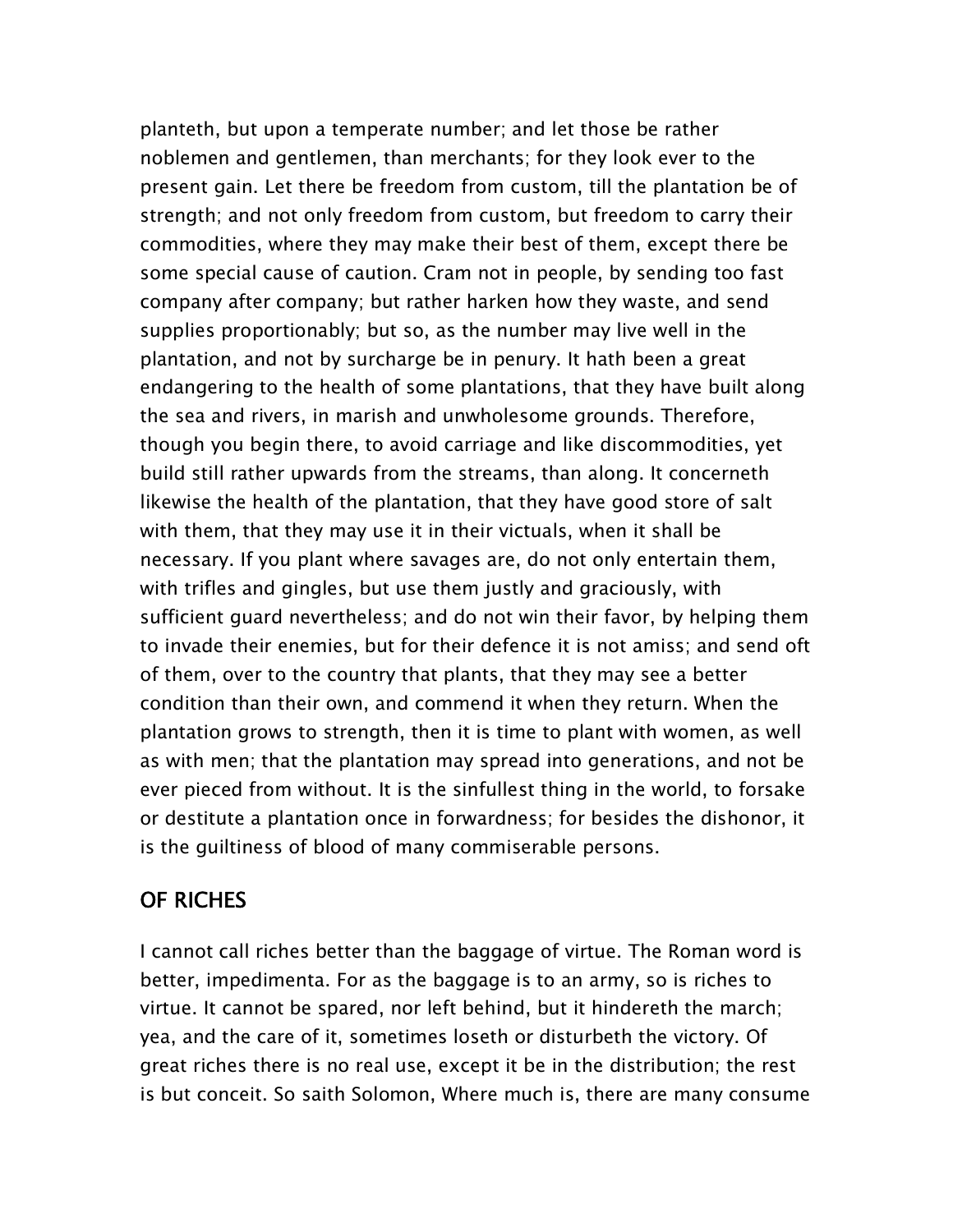it; and what hath the owner, but the sight of it with his eyes? The personal fruition in any man, cannot reach to feel great riches: there is a custody of them; or a power of dole, and donative of them; or a fame of them; but no solid use to the owner. Do you not see what feigned prices, are set upon little stones and rarities? and what works of ostentation are undertaken, because there might seem to be some use of great riches? But then you will say, they may be of use, to buy men out of dangers or troubles. As Solomon saith, Riches are as a strong hold, in the imagination of the rich man. But this is excellently expressed, that it is in imagination, and not always in fact. For certainly great riches, have sold more men, than they have bought out. Seek not proud riches, but such as thou mayest get justly, use soberly, distribute cheerfully, and leave contentedly. Yet have no abstract nor friarly contempt of them. But distinguish, as Cicero saith well of Rabirius Posthumus, In studio rei amplificandae apparebat, non avaritiae praedam, sed instrumentum bonitati quaeri. Harken also to Solomon, and beware of hasty gathering of riches; Qui festinat ad divitias, non erit insons. The poets feign, that when Plutus (which is Riches) is sent from Jupiter, he limps and goes slowly; but when he is sent from Pluto, he runs, and is swift of foot. Meaning that riches gotten by good means, and just labor, pace slowly; but when they come by the death of others (as by the course of inheritance, testaments, and the like), they come tumbling upon a man. But it mought be applied likewise to Pluto, taking him for the devil. For when riches come from the devil (as by fraud and oppression, and unjust means), they come upon speed. The ways to enrich are many, and most of them foul. Parsimony is one of the best, and yet is not innocent; for it withholdeth men from works of liberality and charity. The improvement of the ground, is the most natural obtaining of riches; for it is our great mother's blessing, the earth's; but it is slow. And yet where men of great wealth do stoop to husbandry, it multiplieth riches exceedingly. I knew a nobleman in England, that had the greatest audits of any man in my time; a great grazier, a great sheep–master, a great timber man, a great collier, a great corn–master, a great lead–man, and so of iron, and a number of the like points of husbandry. So as the earth seemed a sea to him, in respect of the perpetual importation. It was truly observed by one, that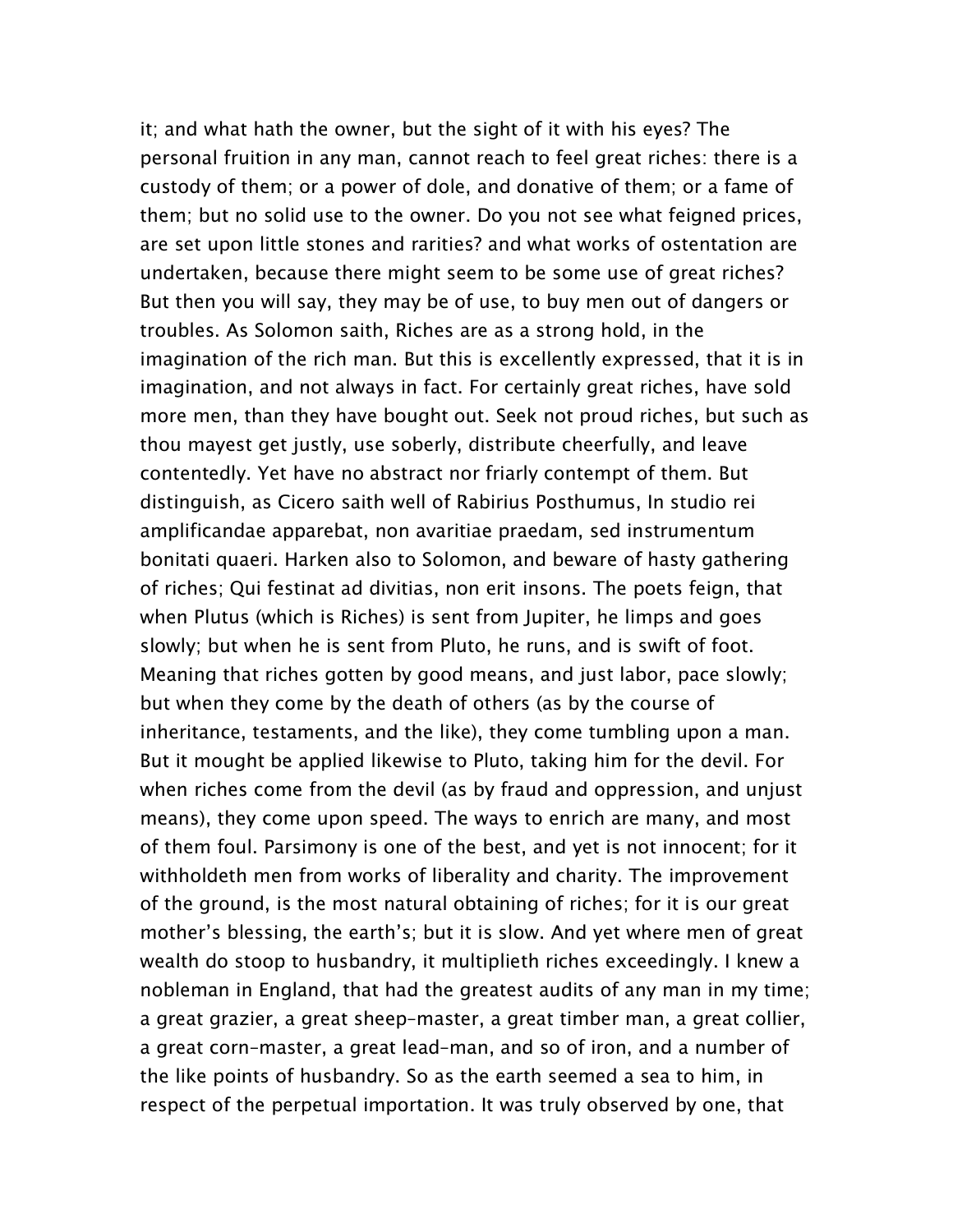himself came very hardly, to a little riches, and very easily, to great riches. For when a man's stock is come to that, that he can expect the prime of markets, and overcome those bargains, which for their greatness are few men's money, and be partner in the industries of younger men, he cannot but increase mainly. The gains of ordinary trades and vocations are honest; and furthered by two things chiefly: by diligence, and by a good name, for good and fair dealing. But the gains of bargains, are of a more doubtful nature; when men shall wait upon others' necessity, broke by servants and instruments to draw them on, put off others cunningly, that would be better chapmen, and the like practices, which are crafty and naught. As for the chopping of bargains, when a man buys not to hold but to sell over again, that commonly grindeth double, both upon the seller, and upon the buyer. Sharings do greatly enrich, if the hands be well chosen, that are trusted. Usury is the certainest means of gain, though one of the worst; as that whereby a man doth eat his bread, in sudore vultus alieni; and besides, doth plough upon Sundays. But yet certain though it be, it hath flaws; for that the scriveners and brokers do value unsound men, to serve their own turn. The fortune in being the first, in an invention or in a privilege, doth cause sometimes a wonderful overgrowth in riches; as it was with the with the first sugar man, in the Canaries. Therefore if a man can play the true logician, to have as well judgment, as invention, he may do great matters; especially if the times be fit. He that resteth upon gains certain, shall hardly grow to great riches; and he that puts all upon adventures, doth oftentimes break and come to poverty: it is good, therefore, to guard adventures with certainties, that may uphold losses. Monopolies, and coemption of wares for re–sale, where they are not restrained, are great means to enrich; especially if the party have intelligence, what things are like to come into request, and so store himself beforehand. Riches gotten by service, though it be of the best rise, yet when they are gotten by flattery, feeding humors, and other servile conditions, they may be placed amongst the worst. As for fishing for testaments and executorships (as Tacitus saith of Seneca, testamenta et orbos tamquam indagine capi), it is yet worse; by how much men submit themselves to meaner persons, than in service. Believe not much, them that seem to despise riches for they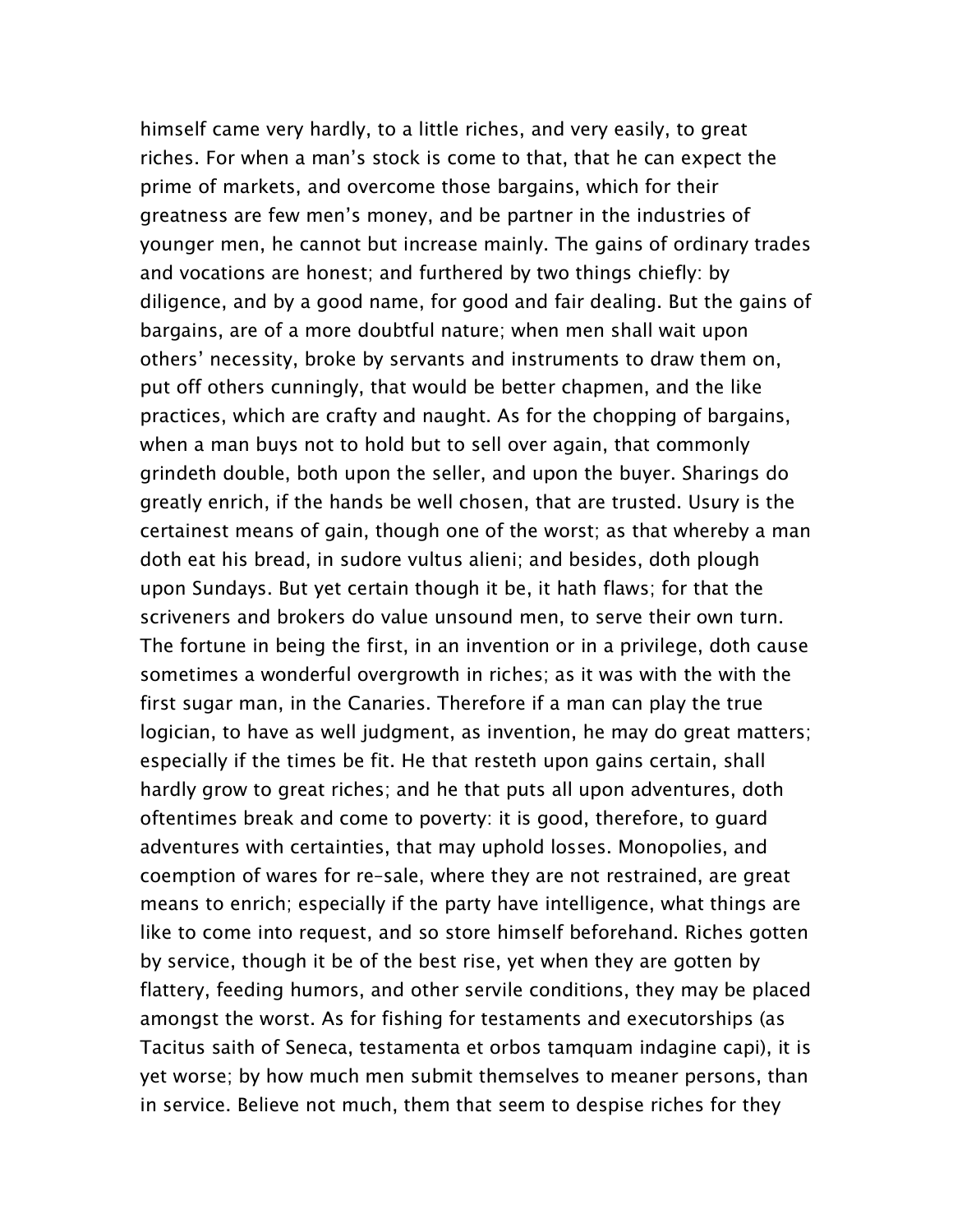despise them, that despair of them; and none worse, when they come to them. Be not penny–wise; riches have wings, and sometimes they fly away of themselves, sometimes they must be set flying, to bring in more. Men leave their riches, either to their kindred, or to the public; and moderate portions, prosper best in both. A great state left to an heir, is as a lure to all the birds of prey round about, to seize on him, if he be not the better stablished in years and judgment. Likewise glorious gifts and foundations, are like sacrifices without salt; and but the painted sepulchres of alms, which soon will putrefy, and corrupt inwardly. Therefore measure not thine advancements, by quantity, but frame them by measure: and defer not charities till death; for, certainly, if a man weigh it rightly, he that doth so, is rather liberal of another man's, than of his own.

## OF PROPHECIES

I mean not to speak of divine prophecies; nor of heathen oracles; nor of natural predictions; but only of prophecies that have been of certain memory, and from hidden causes. Saith the Pythonissa to Saul, To– morrow thou and thy son shall be with me. Homer hath these verses:

At domus Aeneae cunctis dominabitur oris, Et nati natorum, et qui nascentur ab illis.

A prophecy, as it seems, of the Roman empire. Seneca the tragedian hath these verses:

—Venient annis Saecula seris, quibus Oceanus Vincula rerum laxet, et ingens Pateat Tellus, Tiphysque novos Detegat orbes; nec sit terris Ultima Thule: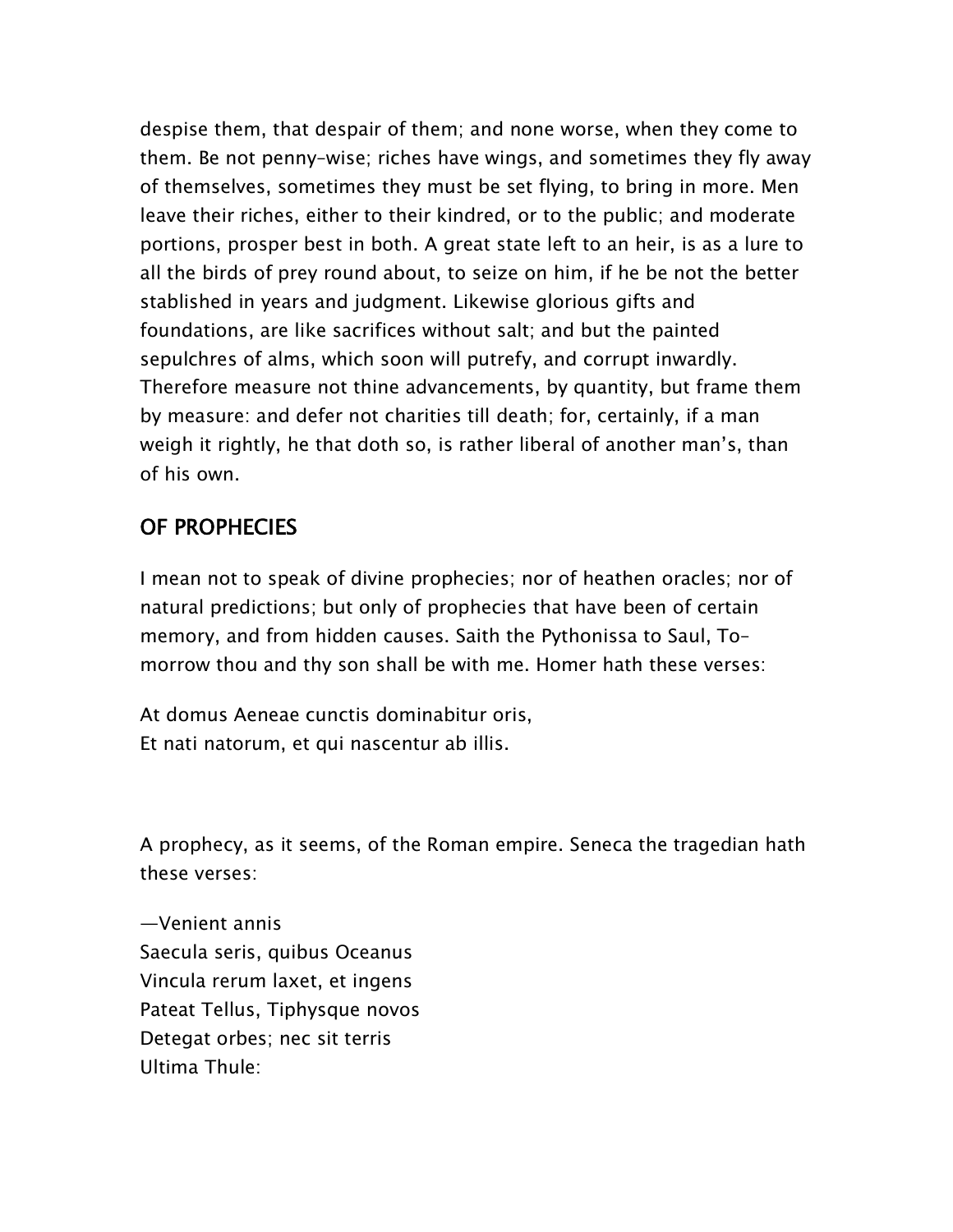a prophecy of the discovery of America. daughter of Polycrates, dreamed that Jupiter bathed her father, and Apollo anointed him; and it came to the sun made his body run with sweat, and the rain washed it. Philip of Macedon dreamed, he sealed up his wife's belly; whereby he did expound it, that his wife should be barren; but Aristander the soothsayer, told him his wife was with child because men do not use to seal vessels, that are empty. A phantasm that appeared to M. Brutus, in his tent, said to him, Philippis iterum me videbis. Tiberius said to Galba, Tu quoque, Galba, degustabis imperium. In Vespasian's time, there went a prophecy in the East, that those that should come forth of Judea, should reign over the world: which though it may be was meant of our Savior; yet Tacitus expounds it of Vespasian. Domitian dreamed, the night before he was slain, that a golden head was growing, out of the nape of his neck: and indeed, the succession that followed him for many years, made golden times. Henry the Sixth of England, said of Henry the Seventh, when he was a lad, and gave him water, This is the lad that shall enjoy the crown, for which we strive. When I was in France, I heard from one Dr. Penal that the Queen Mother, who was given to curious arts, caused the King her husband's nativity to be calculated, under a false name; and the astrologer gave a judgment, that he should be killed in a duel; at which the Queen laughed, thinking her husband to be above challenges and duels: but he was slain upon a course at tilt, the splinters of the staff of Montgomery going in at his beaver. The trivial prophecy, which I heard when I was a child, and Queen Elizabeth was in the flower of her years, was,

When hempe is spun England's done:

whereby it was generally conceived, that after the princes had reigned, which had the principal letters of that word hempe (which were Henry, Edward, Mary, Philip, and Elizabeth), England should come to utter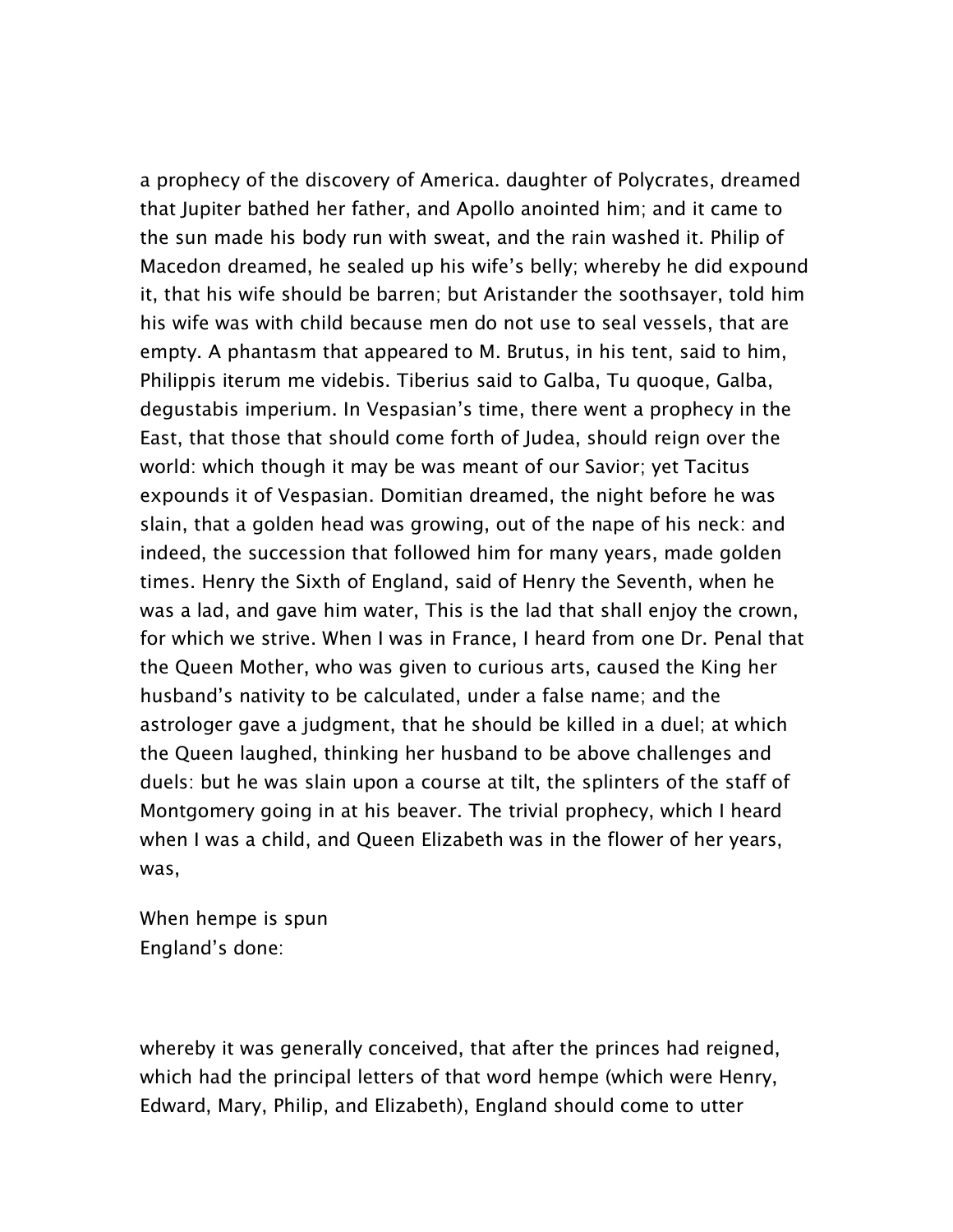confusion; which, thanks be to God, is verified only in the change of the name; for that the King's style, is now no more of England, but of Britian. There was also another prophecy, before the year of '88, which I do not well understand.

There shall be seen upon a day, Between the Baugh and the May, The black fleet of Norway. When that that come and gone, England build houses of lime and stone, For after wars shall you have none.

It was generally conceived to be meant, of the Spanish fleet that came in '88: for that the king of Spain's surname, as they say, is Norway. The prediction of Regiomontanus,

Octogesimus octavus mirabilis annus,

was thought likewise accomplished in the sending of that great fleet, being the greatest in strength, though not in number, of all that ever swam upon the sea. As for Cleon's dream, I think it was a jest. It was, that he was devoured of a long dragon; and it was expounded of a maker of sausages, that troubled him exceedingly. There are numbers of the like kind; especially if you include dreams, and predictions of astrology. But I have set down these few only, of certain credit, for example. My judgment is, that they ought all to be despised; and ought to serve but for winter talk by the fireside. Though when I say despised, I mean it as for belief; for otherwise, the spreading, or publishing, of them, is in no sort to be despised. For they have done much mischief; and I see many severe laws made, to suppress them. That that hath given them grace, and some credit, consisteth in three things. First, that men mark when they hit, and never mark when they miss; as they do generally also of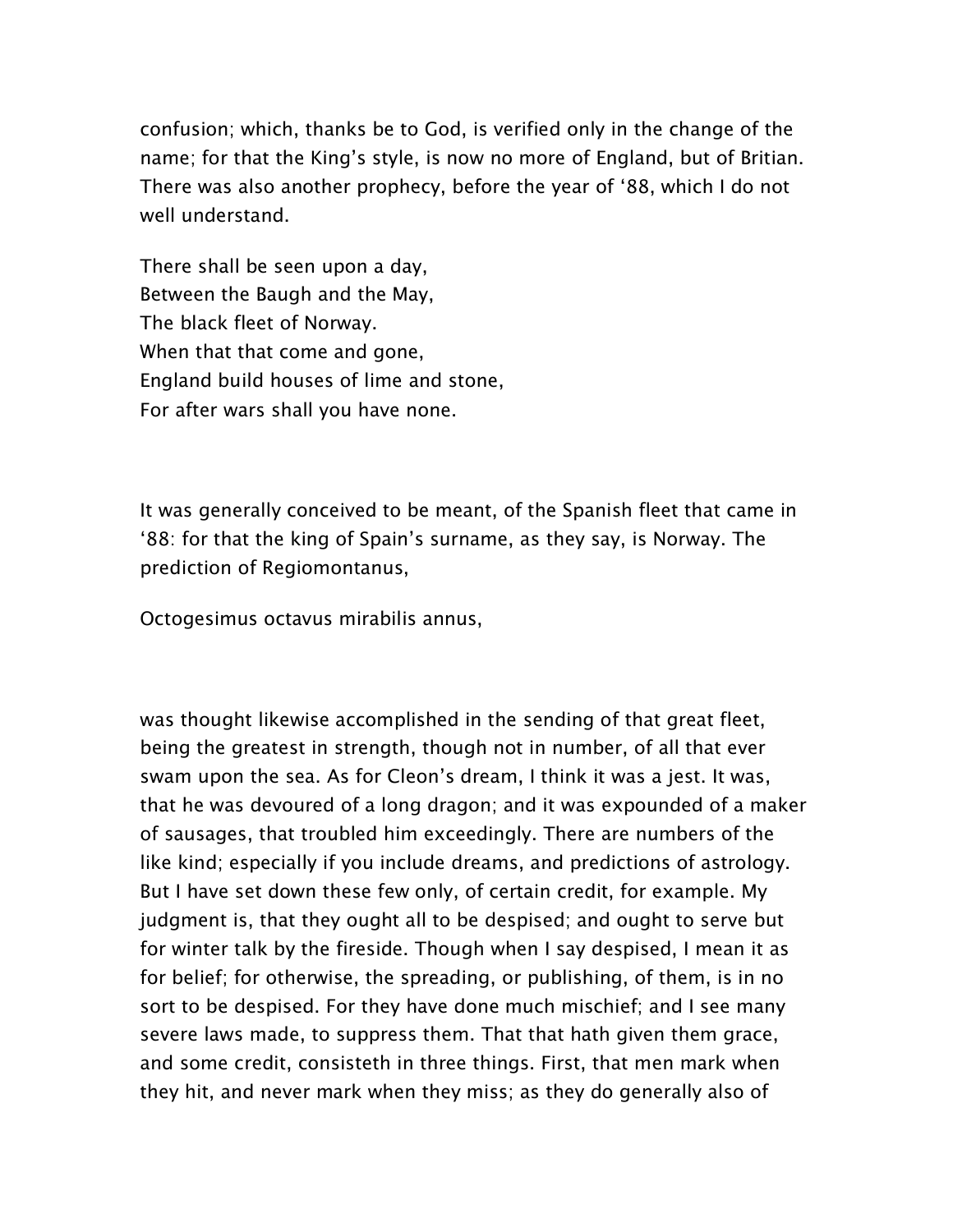dreams. The second is, that probable conjectures, or obscure traditions, many times turn themselves into prophecies; while the nature of man, which coveteth divination, thinks it no peril to foretell that which indeed they do but collect. As that of Seneca's verse. For so much was then subject to demonstration, that the globe of the earth had great parts beyond the Atlantic, which mought be probably conceived not to be all sea: and adding thereto the tradition in Plato's Timaeus, and his Atlanticus, it mought encourage one to turn it to a prediction. The third and last (which is the great one) is, that almost all of them, being infinite in number, have been impostures, and by idle and crafty brains merely contrived and feigned, after the event past.

# OF AMBITION

Ambition is like choler; which is an humor that maketh men active, earnest, full of alacrity, and stirring, if it be not stopped. But if it be stopped, and cannot have his way, it becometh adust, and thereby malign and venomous. So ambitious men, if they find the way open for their rising, and still get forward, they are rather busy than dangerous; but if they be checked in their desires, they become secretly discontent, and look upon men and matters with an evil eye, and are best pleased, when things go backward; which is the worst property in a servant of a prince, or state. Therefore it is good for princes, if they use ambitious men, to handle it, so as they be still progressive and not retrograde; which, because it cannot be without inconvenience, it is good not to use such natures at all. For if they rise not with their service, they will take order, to make their service fall with them. But since we have said, it were good not to use men of ambitious natures, except it be upon necessity, it is fit we speak, in what cases they are of necessity. Good commanders in the wars must be taken, be they never so ambitious; for the use of their service, dispenseth with the rest; and to take a soldier without ambition, is to pull off his spurs. There is also great use of ambitious men, in being screens to princes in matters of danger and envy; for no man will take that part, except he be like a seeled dove, that mounts and mounts, because he cannot see about him. There is use also of ambitious men, in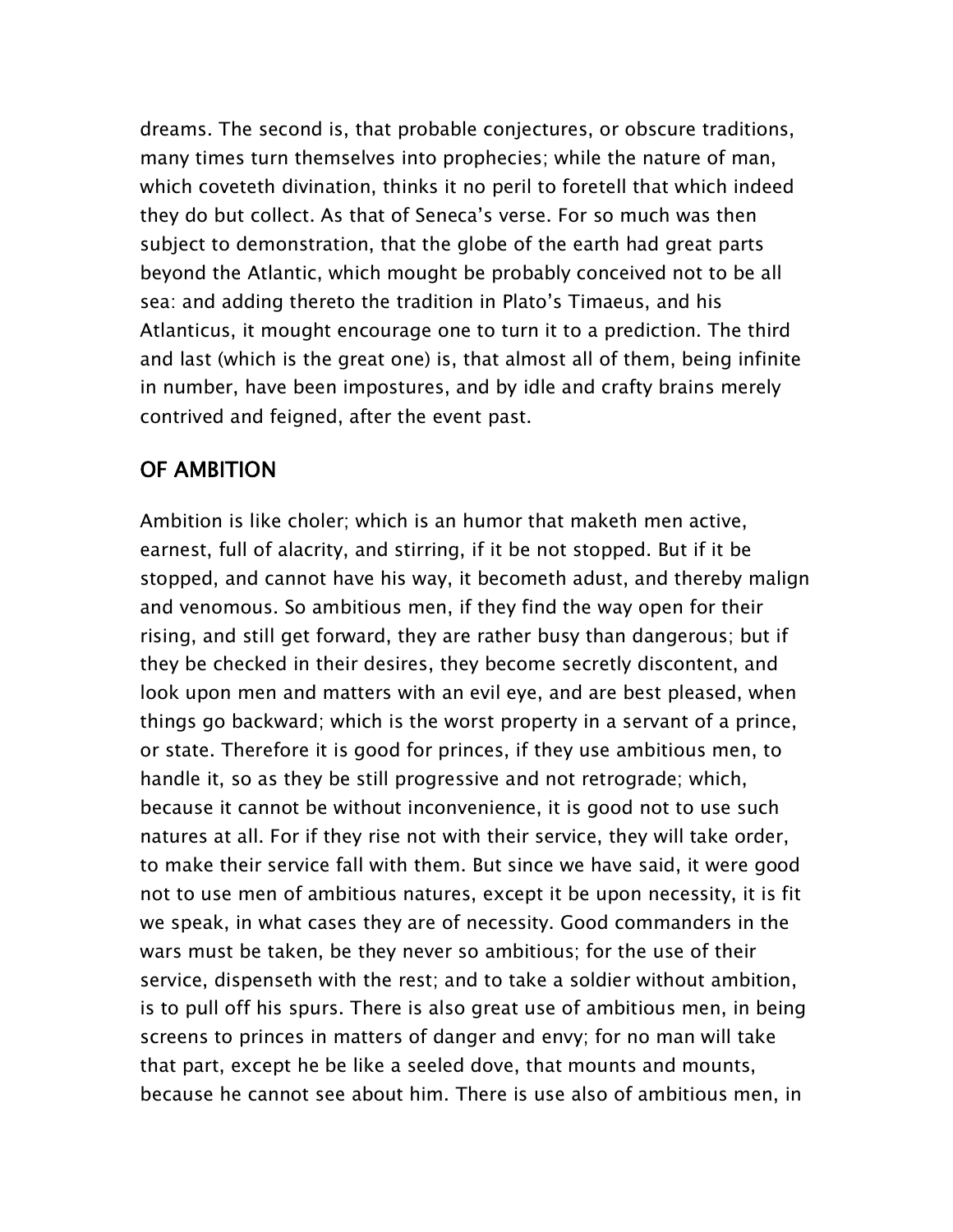pulling down the greatness of any subject that over–tops; as Tiberius used Marco, in the pulling down of Sejanus. Since, therefore, they must be used in such cases, there resteth to speak, how they are to be bridled, that they may be less dangerous. There is less danger of them, if they be of mean birth, than if they be noble; and if they be rather harsh of nature, than gracious and popular: and if they be rather new raised, than grown cunning, and fortified, in their greatness. It is counted by some, a weakness in princes, to have favorites; but it is, of all others, the best remedy against ambitious great–ones. For when the way of pleasuring, and displeasuring, lieth by the favorite, it is impossible any other should be overgreat. Another means to curb them, is to balance them by others, as proud as they. But then there must be some middle counsellors, to keep things steady; for without that ballast, the ship will roll too much. At the least, a prince may animate and inure some meaner persons, to be as it were scourges, to ambitions men. As for the having of them obnoxious to ruin; if they be of fearful natures, it may do well; but if they be stout and daring, it may precipitate their designs, and prove dangerous. As for the pulling of them down, if the affairs require it, and that it may not be done with safety suddenly, the only way is the interchange, continually, of favors and disgraces; whereby they may not know what to expect, and be, as it were, in a wood. Of ambitions, it is less harmful, the ambition to prevail in great things, than that other, to appear in every thing; for that breeds confusion, and mars business. But yet it is less danger, to have an ambitious man stirring in business, than great in dependences. He that seeketh to be eminent amongst able men, hath a great task; but that is ever good for the public. But he, that plots to be the only figure amongst ciphers, is the decay of a whole age. Honor hath three things in it: the vantage ground to do good; the approach to kings and principal persons; and the raising of a man's own fortunes. He that hath the best of these intentions, when he aspireth, is an honest man; and that prince, that can discern of these intentions in another that aspireth, is a wise prince. Generally, let princes and states choose such ministers, as are more sensible of duty than of rising; and such as love business rather upon conscience, than upon bravery, and let them discern a busy nature, from a willing mind.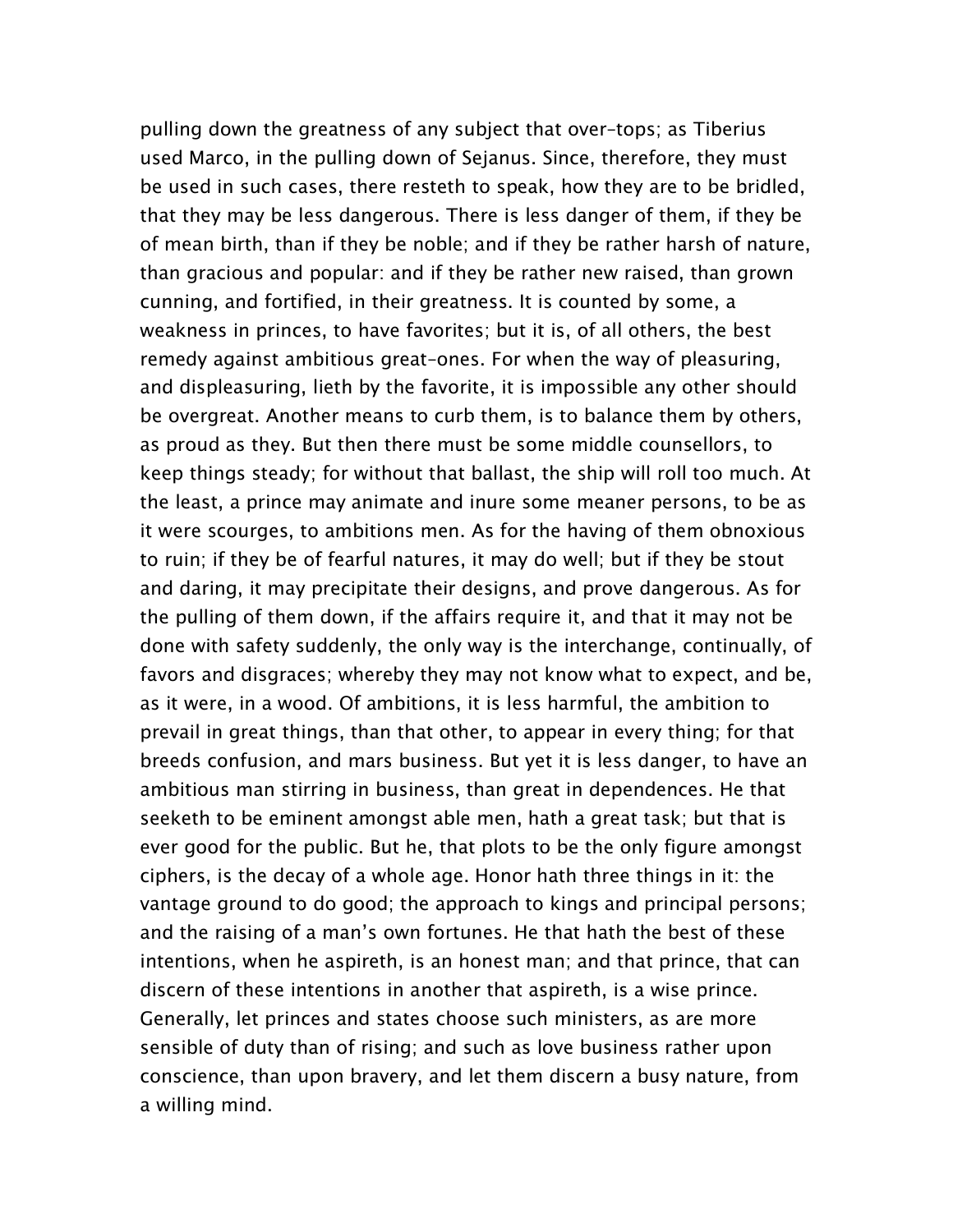#### OF MASQUES AND TRIUMPHS

These things are but toys, to come amongst such serious observations. But yet, since princes will have such things, it is better they should be graced with elegancy, than daubed with cost. Dancing to song, is a thing of great state and pleasure. I understand it, that the song be in quire, placed aloft, and accompanied with some broken music; and the ditty fitted to the device. Acting in song, especially in dialogues, hath an extreme good grace; I say acting, not dancing (for that is a mean and vulgar thing); and the voices of the dialogue would be strong and manly (a base and a tenor; no treble); and the ditty high and tragical; not nice or dainty. Several quires, placed one over against another, and taking the voice by catches, anthem–wise, give great pleasure. Turning dances into figure, is a childish curiosity. And generally let it be noted, that those things which I here set down, are such as do naturally take the sense, and not respect petty wonderments. It is true, the alterations of scenes, so it be quietly and without noise, are things of great beauty and pleasure; for they feed and relieve the eye, before it be full of the same object. Let the scenes abound with light, specially colored and varied; and let the masquers, or any other, that are to come down from the scene, have some motions upon the scene itself, before their coming down; for it draws the eye strangely, and makes it, with great pleasure, to desire to see, that it cannot perfectly discern. Let the gongs be loud and cheerful, and not chirpings or pulings. Let the music likewise be sharp and loud, and well placed. The colors that show best by candle–light are white, carnation, and a kind of sea–water–green; and oes, or spangs, as they are of no great cost, so they are of most glory. As for rich embroidery, it is lost and not discerned. Let the suits of the masquers be graceful, and such as become the person, when the vizors are off; not after examples of known attires; Turke, soldiers, mariners, and the like. Let anti– masques not be long; they have been commonly of fools, satyrs, baboons, wild–men, antics, beasts, sprites, witches, Ethiops, pigmies, turquets, nymphs, rustics, Cupids, statuas moving, and the like. As for angels, it is not comical enough, to put them in anti–masques; and anything that is hideous, as devils, giants, is on the other side as unfit.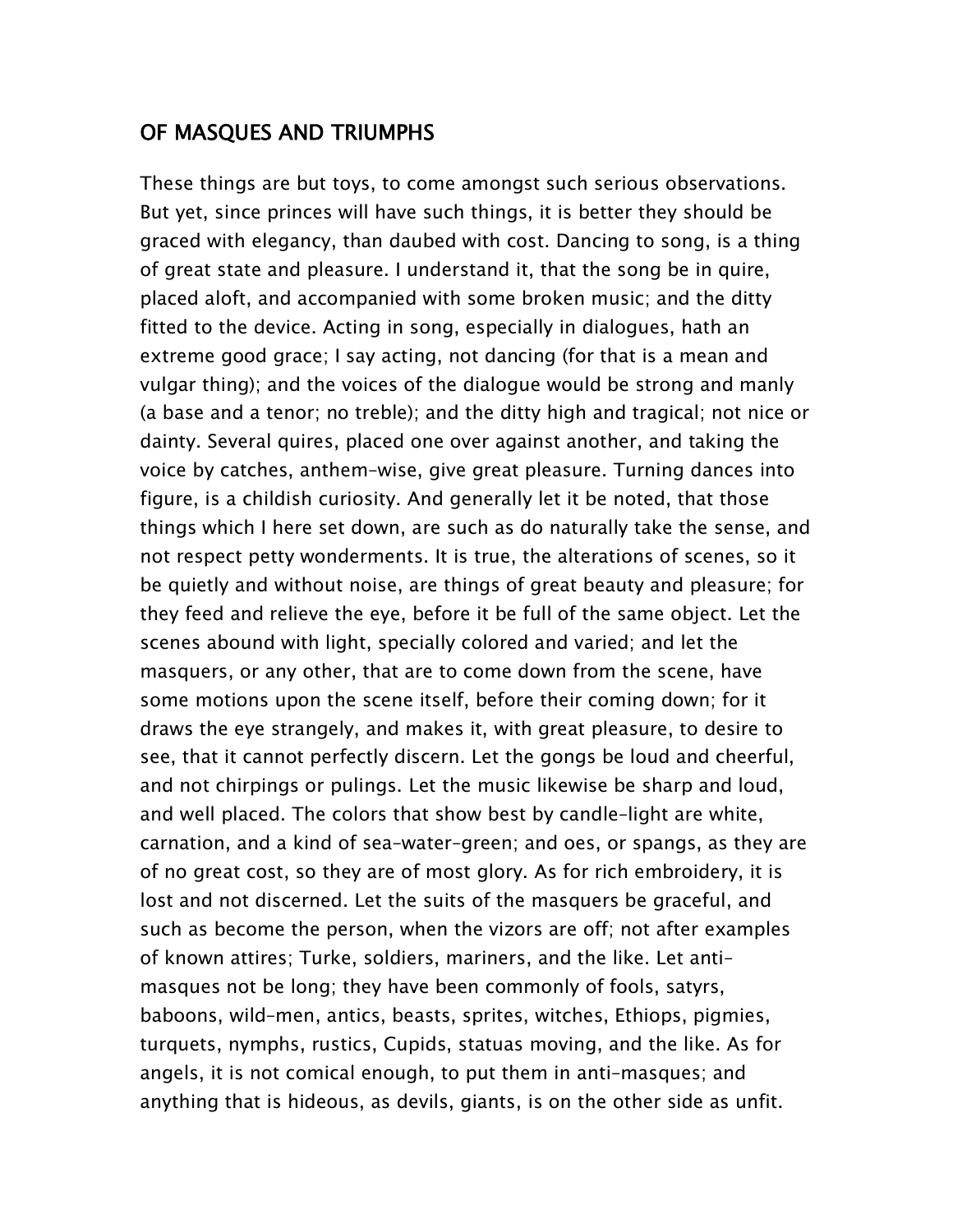But chiefly, let the music of them be recreative, and with some strange changes. Some sweet odors suddenly coming forth, without any drops falling, are, in such a company as there is steam and heat, things of great pleasure and refreshment. Double masques, one of men, another of ladies, addeth state and variety. But all is nothing except the room be kept clear and neat.

For justs, and tourneys, and barriers; the glories of them are chiefly in the chariots, wherein the challengers make their entry; especially if they be drawn with strange beasts: as lions, bears, camels, and the like; or in the devices of their entrance; or in the bravery of their liveries; or in the goodly furniture of their horses and armor. But enough of these toys.

#### OF NATURE IN MEN

Nature is often hidden; sometimes overcome; seldom extinguished. Force, maketh nature more violent in the return; doctrine and discourse, maketh nature less importune; but custom only doth alter and subdue nature. He that seeketh victory over his nature, let him not set himself too great, nor too small tasks; for the first will make him dejected by often failings; and the second will make him a small proceeder, though by often prevailings. And at the first let him practise with helps, as swimmers do with bladders or rushes; but after a time let him practise with disadvantages, as dancers do with thick shoes. For it breeds great perfection, if the practice be harder than the use. Where nature is mighty, and therefore the victory hard, the degrees had need be, first to stay and arrest nature in time; like to him that would say over the four and twenty letters when he was angry; then to go less in quantity; as if one should, in forbearing wine, come from drinking healths, to a draught at a meal; and lastly, to discontinue altogether. But if a man have the fortitude, and resolution, to enfranchise himself at once, that is the best:

Optimus ille animi vindex laedentia pectus Vincula qui rupit, dedoluitque semel.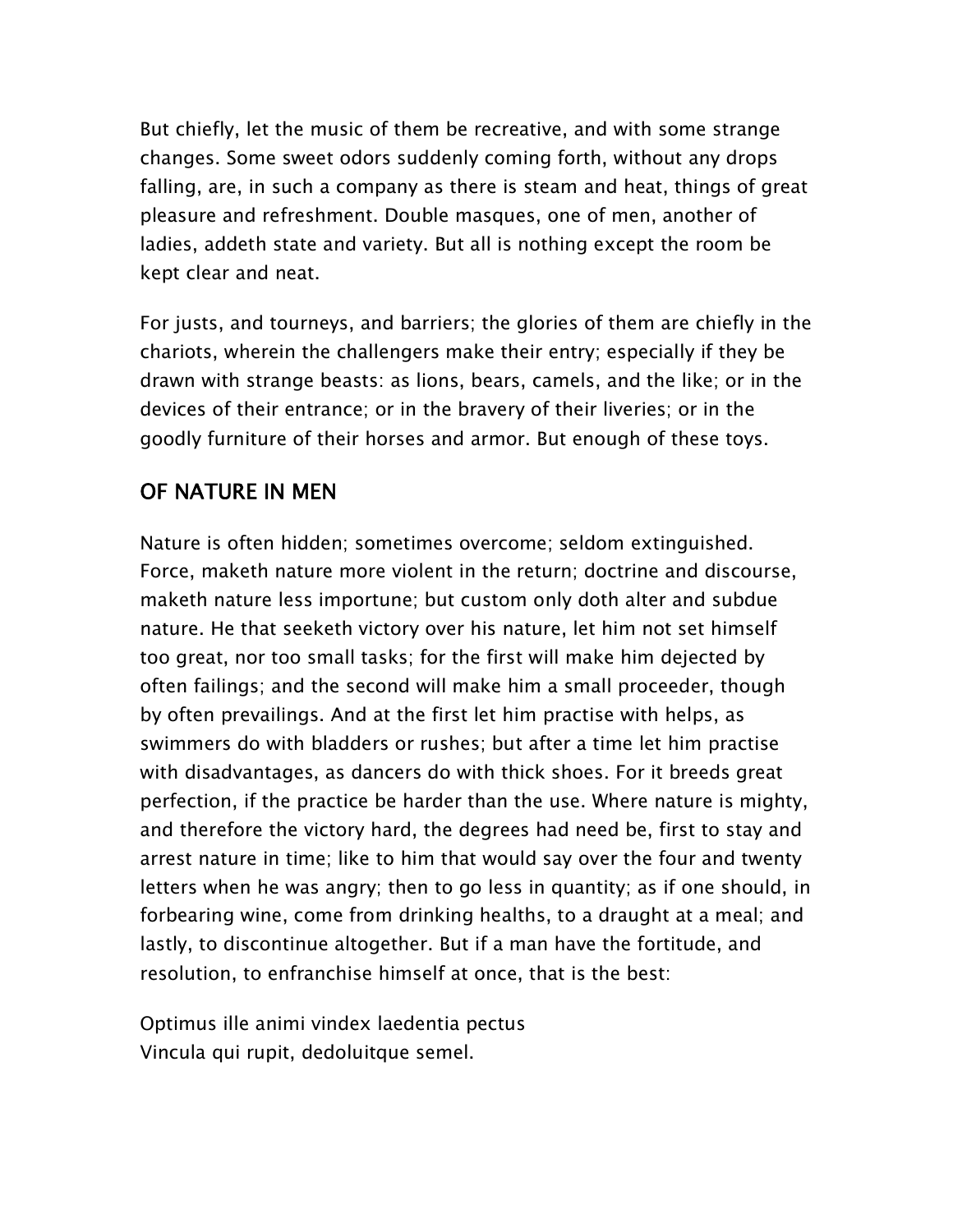Neither is the ancient rule amiss, to bend nature, as a wand, to a contrary extreme, whereby to set it right, understanding it, where the contrary extreme is no vice. Let not a man force a habit upon' himself, with a perpetual continuance, but with some intermission. For both the pause reinforceth the new onset; and if a man that is not perfect, be ever in practice, he shall as well practise his errors, as his abilities, and induce one habit of both; and there is no means to help this, but by seasonable intermissions. But let not a man trust his victory over his nature, too far; for nature will lay buried a great time, and yet revive, upon the occasion or temptation. Like as it was with AEsop's damsel, turned from a cat to a woman, who sat very demurely at the board's end, till a mouse ran before her. Therefore, let a man either avoid the occasion altogether; or put himself often to it, that he may be little moved with it. A man's nature is best perceived in privateness, for there is no affectation; in passion, for that putteth a man out of his precepts; and in a new case or experiment, for there custom leaveth him. They are happy men, whose natures sort with their vocations; otherwise they may say, multum incola fuit anima mea; when they converse in those things, they do not affect. In studies, whatsoever a man commandeth upon himself, let him set hours for it; but whatsoever is agreeable to his nature, let him take no care for any set times; for his thoughts will fly to it, of themselves; so as the spaces of other business, or studies, will suffice. A man's nature, runs either to herbs or weeds; therefore let him seasonably water the one, and destroy the other.

## OF CUSTOM AND EDUCATION

Men's thoughts, are much according to their inclination; their discourse and speeches, according to their learning and infused opinions; but their deeds, are after as they have been accustomed. And therefore, as Machiavel well noteth (though in an evil–favored instance), there is no trusting to the force of nature, nor to the bravery of words, except it be corroborate by custom. His instance is, that for the achieving of a desperate conspiracy, a man should not rest upon the fierceness of any man's nature, or his resolute undertakings; but take such an one, as hath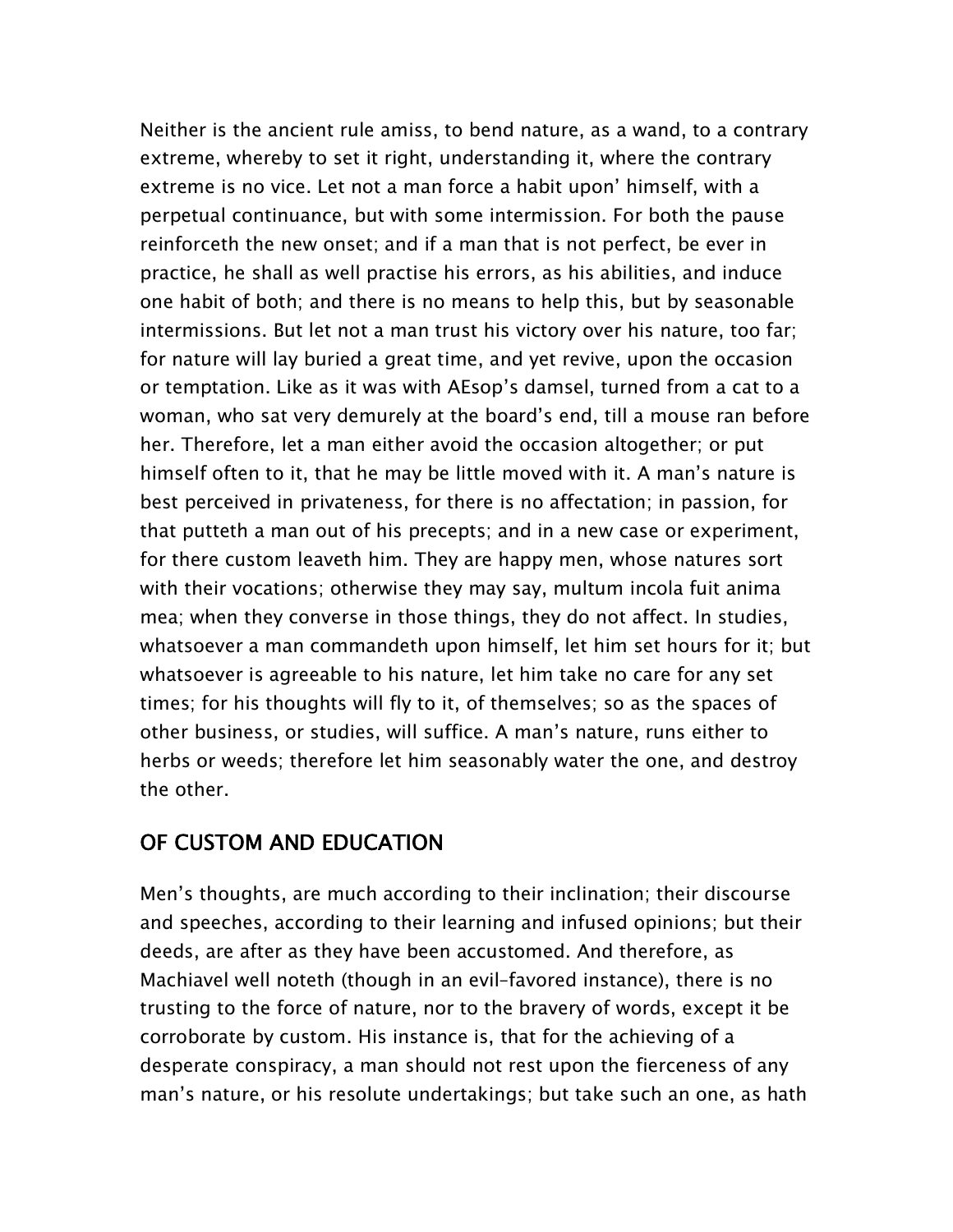had his hands formerly in blood. But Machiavel knew not of a Friar Clement, nor a Ravillac, nor a Jaureguy, nor a Baltazar Gerard; yet his rule holdeth still, that nature, nor the engagement of words, are not so forcible, as custom. Only superstition is now so well advanced, that men of the first blood, are as firm as butchers by occupation; and votary resolution, is made equipollent to custom, even in matter of blood. In other things, the predominancy of custom is everywhere visible; insomuch as a man would wonder, to hear men profess, protest, engage, give great words, and then do, just as they have done before; as if they were dead images, and engines moved only by the wheels of custom. We see also the reign or tyranny of custom, what it is. The Indians (I mean the sect of their wise men) lay themselves quietly upon a stock of wood, and so sacrifice themselves by fire. Nay, the wives strive to be burned, with the corpses of their husbands. The lads of Sparta, of ancient time, were wont to be scourged upon the altar of Diana, without so much as queching. I remember, in the beginning of Queen Elizabeth's time of England, an Irish rebel condemned, put up a petition to the deputy, that he might be hanged in a withe, and not in an halter; because it had been so used, with former rebels. There be monks in Russia, for penance, that will sit a whole night in a vessel of water, till they be engaged with hard ice. Many examples may be put of the force of custom, both upon mind and body. Therefore, since custom is the principal magistrate of man's life, let men by all means endeavor, to obtain good customs. Certainly custom is most perfect, when it beginneth in young years: this we call education; which is, in effect, but an early custom. So we see, in languages, the tongue is more pliant to all expressions and sounds, the joints are more supple, to all feats of activity and motions, in youth than afterwards. For it is true, that late learners cannot so well take the ply; except it be in some minds that have not suffered themselves to fix, but have kept themselves open, and prepared to receive continual amendment, which is exceeding rare. But if the force of custom simple and separate, be great, the force of custom copulate and conjoined and collegiate, is far greater. For there example teacheth, company comforteth, emulation quickeneth, glory raiseth: so as in such places the force of custom is in his exaltation. Certainly the great multiplication of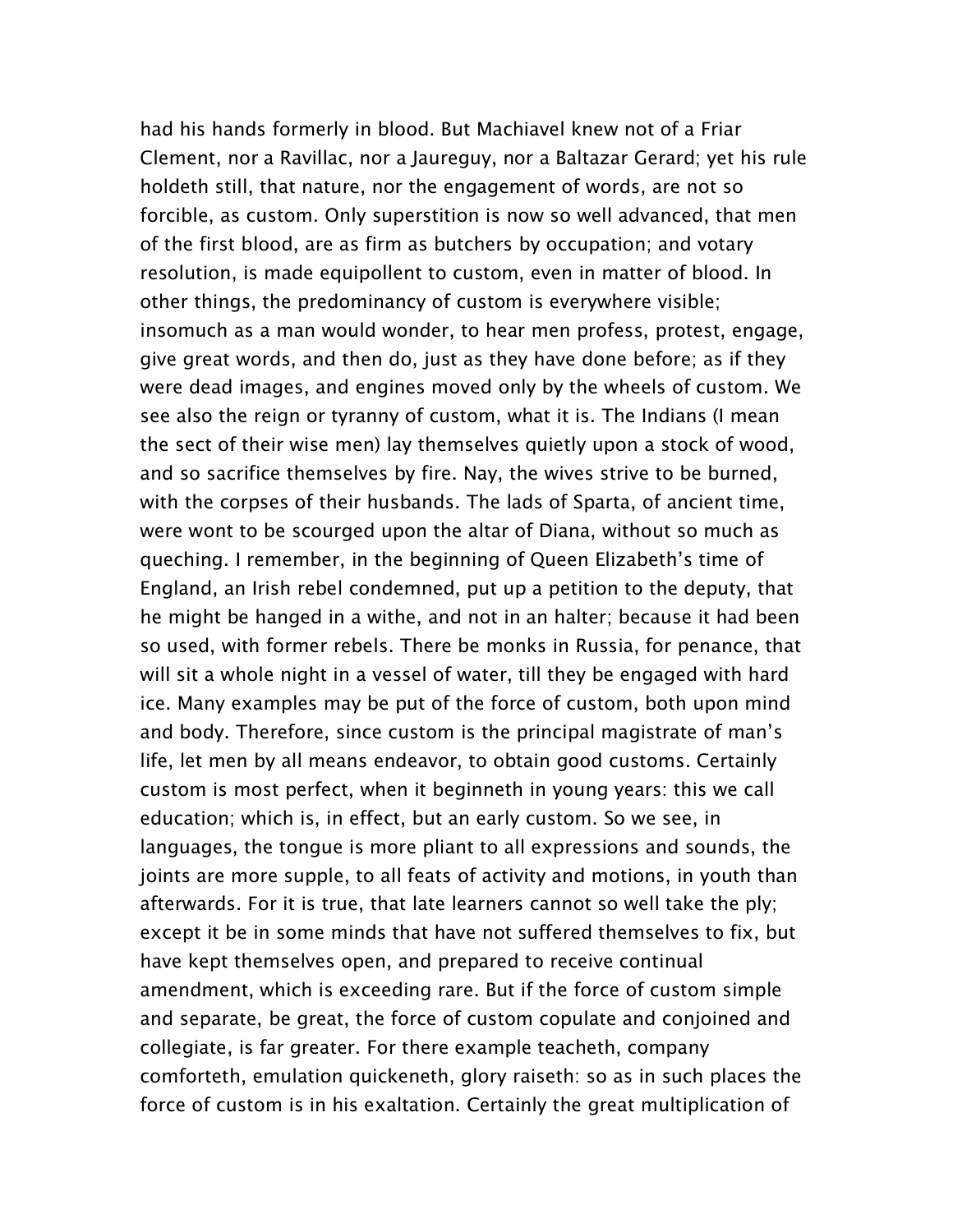virtues upon human nature, resteth uponsocieties well ordained and disciplined. For commonwealths, and good governments, do nourish virtue grown, but do not much mend the deeds. But the misery is, that the most effectual means, are now applied to the ends, least to be desired.

## OF FORTUNE

It cannot be denied, but outward accidents conduce much to fortune; favor, opportunity, death of others, occasion fitting virtue. But chiefly, the mould of a man's fortune is in his own hands. Faber quisque fortunae suae, saith the poet. And the most frequent of external causes is, that the folly of one man, is the fortune of another. For no man prospers so suddenly, as by others' errors. Serpens nisi serpentem comederit non fit draco. Overt and apparent virtues, bring forth praise; but there be secret and hidden virtues, that bring forth fortune; certain deliveries of a man's self, which have no name. The Spanish name, desemboltura, partly expresseth them; when there be not stonds nor restiveness in a man's nature; but that the wheels of his mind, keep way with the wheels of his fortune. For so Livy (after he had described Cato Major in these words, In illo viro tantum robur corporis et animi fuit, ut quocunque loco natus esset, fortunam sibi facturus videretur) falleth upon that, that he had versatile ingenium. Therefore if a man look sharply and attentively, he shall see Fortune: for though she be blind, yet she is not invisible. The way of fortune, is like the Milken Way in the sky; which is a meeting or knot of a number of small stars; not seen asunder, but giving light together. So are there a number of little, and scarce discerned virtues, or rather faculties and customs, that make men fortunate. The Italians note some of them, such as a man would little think. When they speak of one that cannot do amiss, they will throw in, into his other conditions, that he hath Poco di matto. And certainly there be not two more fortunate properties, than to have a little of the fool, and not too much of the honest. Therefore extreme lovers of their country or masters, were never fortunate, neither can they be. For when a man placeth his thoughts without himself, he goeth not his own way. An hasty fortune maketh an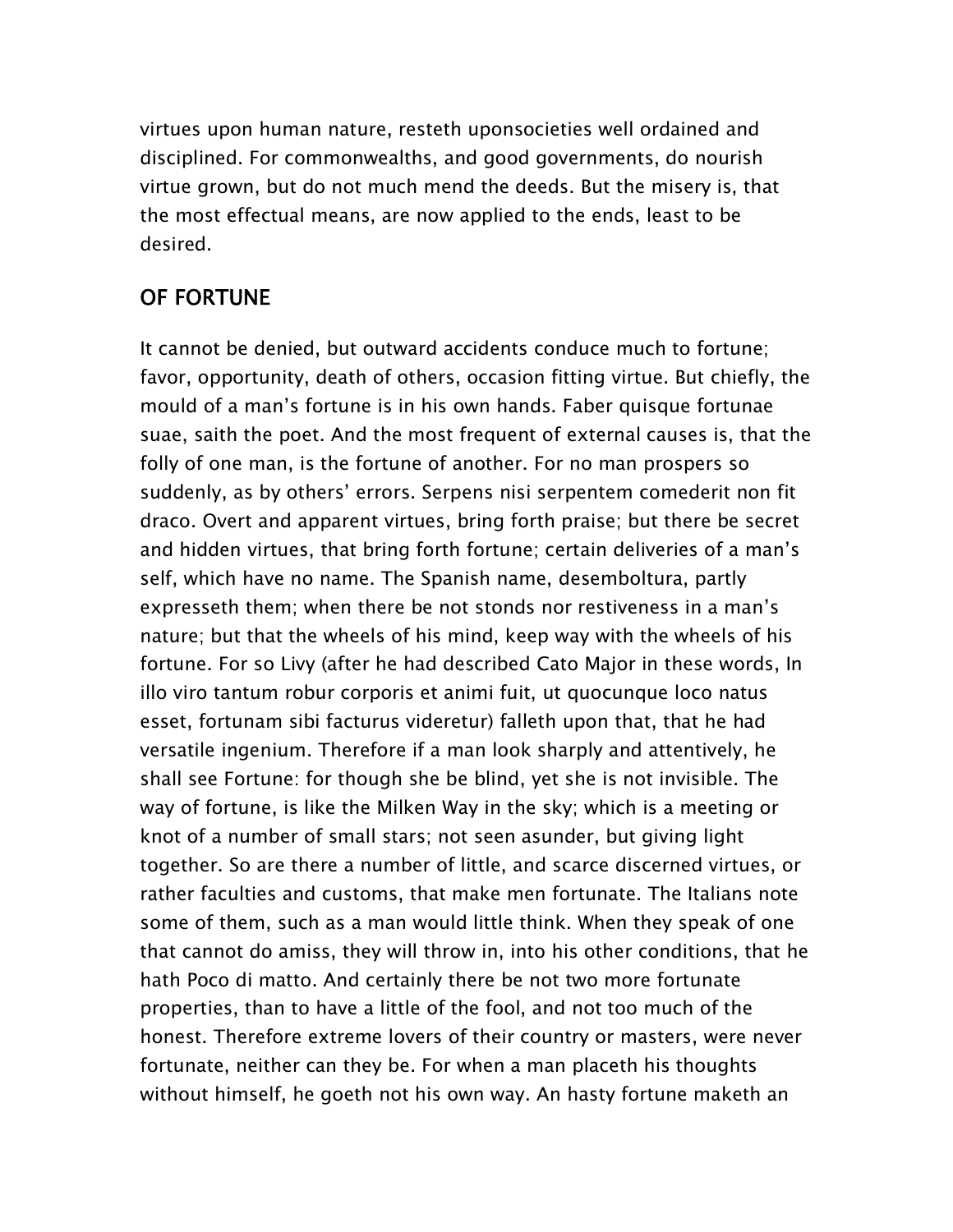enterpriser and remover (the French hath it better, entreprenant, or remuant); but the exercised fortune maketh the able man. Fortune is to be honored and respected, and it be but for her daughters, Confidence and Reputation. For those two, Felicity breedeth; the first within a man's self, the latter in others towards him. All wise men, to decline the envy of their own virtues, use to ascribe them to Providence and Fortune; for so they may the better assume them: and, besides, it is greatness in a man, to be the care of the higher powers. So Caesar said to the pilot in the tempest, Caesarem portas, et fortunam ejus. So Sylla chose the name of Felix, and not of Magnus. And it hath been noted, that those who ascribe openly too much to their own wisdom and policy, end infortunate. It is written that Timotheus the Athenian, after he had, in the account he gave to the state of his government, often interlaced this speech, and in this, Fortune had no part, never prospered in anything, he undertook afterwards. Certainly there be, whose fortunes are like Homer's verses, that have a slide and easiness more than the verses of other poets; as Plutarch saith of Timoleon's fortune, in respect of that of Agesilaus or Epaminondas. And that this should be, no doubt it is much, in a man's self.

#### OF USURY

Many have made witty invectives against usury. They say that it is a pity, the devil should have God's part, which is the tithe. That the usurer is the greatest Sabbath–breaker, because his plough goeth every Sunday. That the usurer is the drone, that Virgil speaketh of;

Ignavum fucos pecus a praesepibus arcent.

That the usurer breaketh the first law, that was made for mankind after the fall, which was, in sudore vultus tui comedes panem tuum; not, in sudore vultus alieni. That usurers should have orange–tawny bonnets, because they do judaize. That it is against nature for money to beget money; and the like. I say this only, that usury is a concessum propter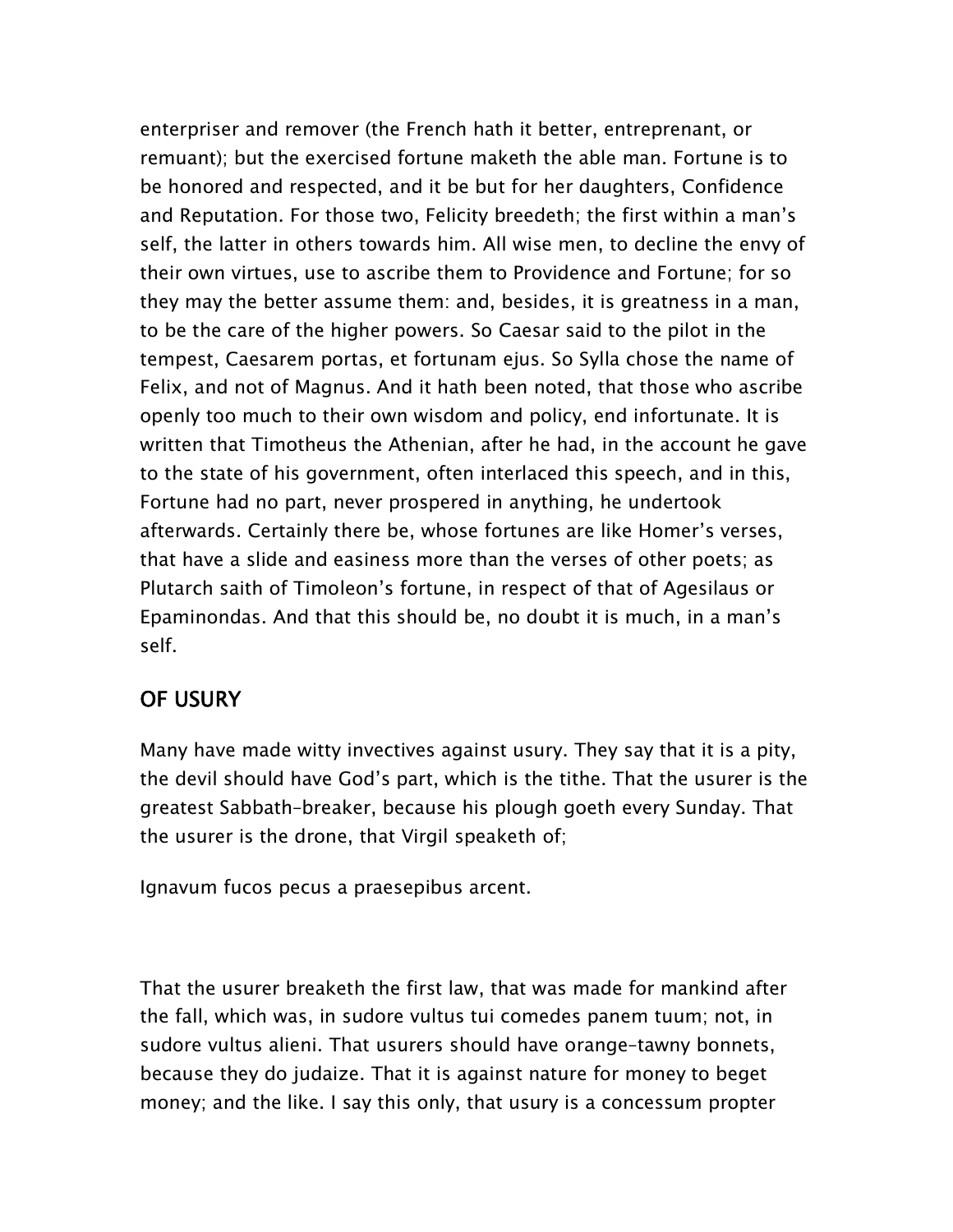duritiem cordis; for since there must be borrowing and lending, and men are so hard of heart, as they will not lend freely, usury must be permitted. Some others, have made suspicious and cunning propositions of banks, discovery of men's estates, and other inventions. But few have spoken of usury usefully. It is good to set before us, the incommodities and commodities of usury, that the good, may be either weighed out or called out; and warily to provide, that while we make forth to that which is better, we meet not with that which is worse.

The discommodities of usury are, First, that it makes fewer merchants. For were it not for this lazy trade of usury, money would not he still, but would in great part be employed upon merchandizing; which is the vena porta of wealth in a state. The second, that it makes poor merchants. For, as a farmer cannot husband his ground so well, if he sit at a great rent; so the merchant cannot drive his trade so well, if he sit at great usury. The third is incident to the other two; and that is the decay of customs of kings or states, which ebb or flow, with merchandizing. The fourth, that it bringeth the treasure of a realm, or state, into a few hands. For the usurer being at certainties, and others at uncertainties, at the end of the game, most of the money will be in the box; and ever a state flourisheth, when wealth is more equally spread. The fifth, that it beats down the price of land; for the employment of money, is chiefly either merchandizing or purchasing; and usury waylays both. The sixth, that it doth dull and damp all industries, improvements, and new inventions, wherein money would be stirring, if it were not for this slug. The last, that it is the canker and ruin of many men's estates; which, in process of time, breeds a public poverty.

On the other side, the commodities of usury are, first, that howsoever usury in some respect hindereth merchandizing, yet in some other it advanceth it; for it is certain that the greatest part of trade is driven by young merchants, upon borrowing at interest; so as if the usurer either call in, or keep back, his money, there will ensue, presently, a great stand of trade. The second is, that were it not for this easy borrowing upon interest, men's necessities would draw upon them a most sudden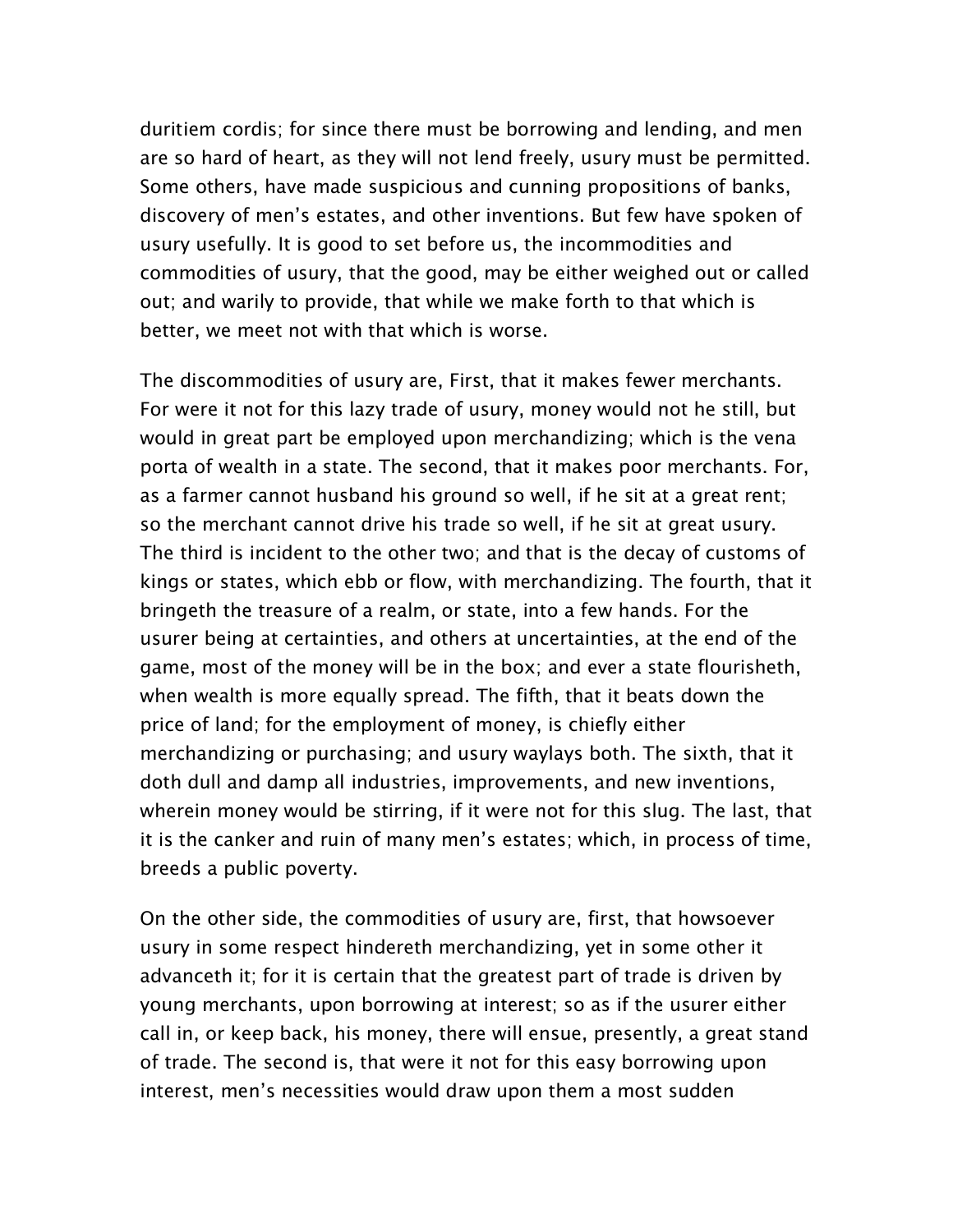undoing; in that they would be forced to sell their means (be it lands or goods) far under foot; and so, whereas usury doth but gnaw upon them, bad markets would swallow them quite up. As for mortgaging or pawning, it will little mend the matter: for either men will not take pawns without use; or if they do, they will look precisely for the forfeiture. I remember a cruel moneyed man in the country, that would say, The devil take this usury, it keeps us from forfeitures, of mortgages and bonds. The third and last is, that it is a vanity to conceive, that there would be ordinary borrowing without profit; and it is impossible to conceive, the number of inconveniences that will ensue, if borrowing be cramped. Therefore to speak of the abolishing of usury is idle. All states have ever had it, in one kind or rate, or other. So as that opinion must be sent to Utopia.

To speak now of the reformation, and reiglement, of usury; how the discommodities of it may be best avoided, and the commodities retained. It appears, by the balance of commodities and discommodities of usury, two things are to be reconciled. The one, that the tooth of usury be grinded, that it bite not too much; the other, that there be left open a means, to invite moneyed men to lend to the merchants, for the continuing and quickening of trade. This cannot be done, except you introduce two several sorts of usury, a less and a greater. For if you reduce usury to one low rate, it will ease the common borrower, but the merchant will be to seek for money. And it is to be noted, that the trade of merchandize, being the most lucrative, may bear usury at a good rate; other contracts not so.

To serve both intentions, the way would be briefly thus. That there be two rates of usury: the one free, and general for all; the other under license only, to certain persons, and in certain places of merchandizing. First, therefore, let usury in general, be reduced to five in the hundred; and let that rate be proclaimed, to be free and current; and let the state shut itself out, to take any penalty for the same. This will preserve borrowing, from any general stop or dryness. This will ease infinite borrowers in the country. This will, in good part, raise the price of land, because land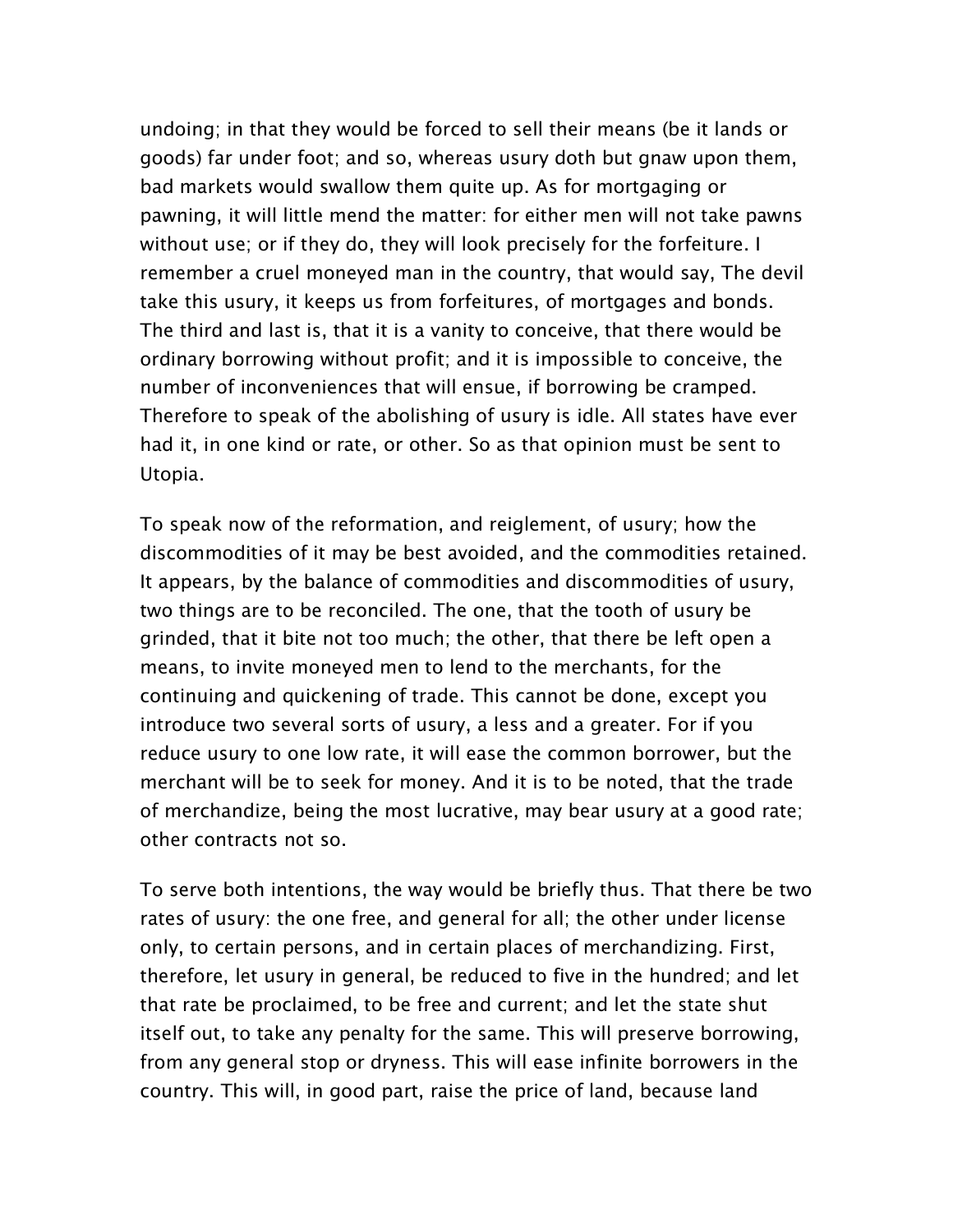purchased at sixteen years' purchase will yield six in the hundred, and somewhat more; whereas this rate of interest, yields but five. This by like reason will encourage, and edge, industrious and profitable improvements; because many will rather venture in that kind, than take five in the hundred, especially having been used to greater profit. Secondly, let there be certain persons licensed, to lend to known merchants, upon usury at a higher rate; and let it be with the cautions following. Let the rate be, even with the merchant himself, somewhat more easy than that he used formerly to pay; for by that means, all borrowers, shall have some ease by this reformation, be he merchant, or whosoever. Let it be no bank or common stock, but every man be master of his own money. Not that I altogether mislike banks, but they will hardly be brooked, in regard of certain suspicions. Let the state be answered some small matter for the license, and the rest left to the lender; for if the abatement be but small, it will no whit discourage the lender. For he, for example, that took before ten or nine in the hundred, will sooner descend to eight in the hundred than give over his trade of usury, and go from certain gains, to gains of hazard. Let these licensed lenders be in number indefinite, but restrained to certain principal cities and towns of merchandizing; for then they will be hardly able to color other men's moneys in the country: so as the license of nine will not suck away the current rate of five; for no man will send his moneys far off, nor put them into unknown hands.

If it be objected that this doth in a sort authorize usury, which before, was in some places but permissive; the answer is, that it is better to mitigate usury, by declaration, than to suffer it to rage, by connivance.

## OF YOUTH AND AGE

A man that is young in years, may be old in hours, if he have lost no time. But that happeneth rarely. Generally, youth is like the first cogitations, not so wise as the second. For there is a youth in thoughts, as well as in ages. And yet the invention of young men, is more lively than that of old; and imaginations stream into their minds better, and, as it were, more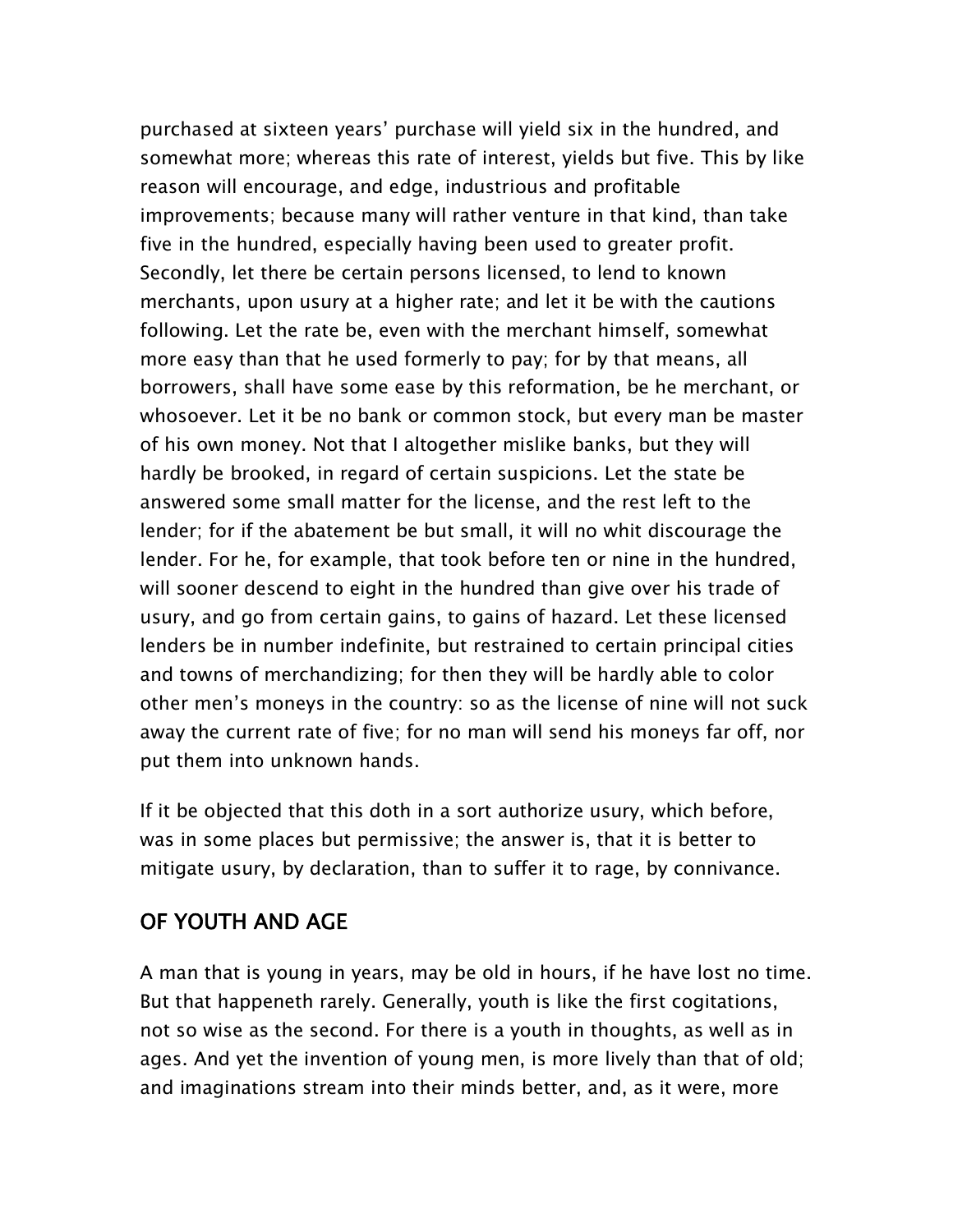divinely. Natures that have much heat, and great and violent desires and perturbations, are not ripe for action, till they have passed the meridian of their years; as it was with Julius Caesar and Septimius Severus. Of the latter, of whom it is said, Juventutem egit erroribus, imo furoribus, plenam. And yet he was the ablest emperor, almost, of all the list. But reposed natures may do well in youth. As it is seen in Augustus Caesar, Cosmus Duke of Florence, Gaston de Foix, and others. On the other side, heat and vivacity in age, is an excellent composition for business. Young men are fitter to invent, than to judge; fitter for execution, than for counsel; and fitter for new projects, than for settled business. For the experience of age, in things that fall within the compass of it, directeth them; but in new things, abuseth them.

The errors of young men, are the ruin of business; but the errors of aged men, amount but to this, that more might have been done, or sooner. Young men, in the conduct and manage of actions, embrace more than they can hold; stir more than they can quiet; fly to the end, without consideration of the means and degrees; pursue some few principles, which they have chanced upon absurdly; care not to innovate, which draws unknown inconveniences; use extreme remedies at first; and, that which doubleth all errors, will not acknowledge or retract them; like an unready horse, that will neither stop nor turn. Men of age object too much, consult too long, adventure too little, repent too soon, and seldom drive business home to the full period, but content themselves with a mediocrity of success. Certainly it is good to compound employments of both; for that will be good for the present, because the virtues of either age, may correct the defects of both; and good for succession, that young men may be learners, while men in age are actors; and, lastly, good for extern accidents, because authority followeth old men, and favor and popularity, youth. But for the moral part, perhaps youth will have the pre–eminence, as age hath for the politic. A certain rabbin, upon the text, Your young men shall see visions, and your old men shall dream dreams, inferreth that young men, are admitted nearer to God than old, because vision, is a clearer revelation, than a dream. And certainly, the more a man drinketh of the world, the more it intoxicateth; and age doth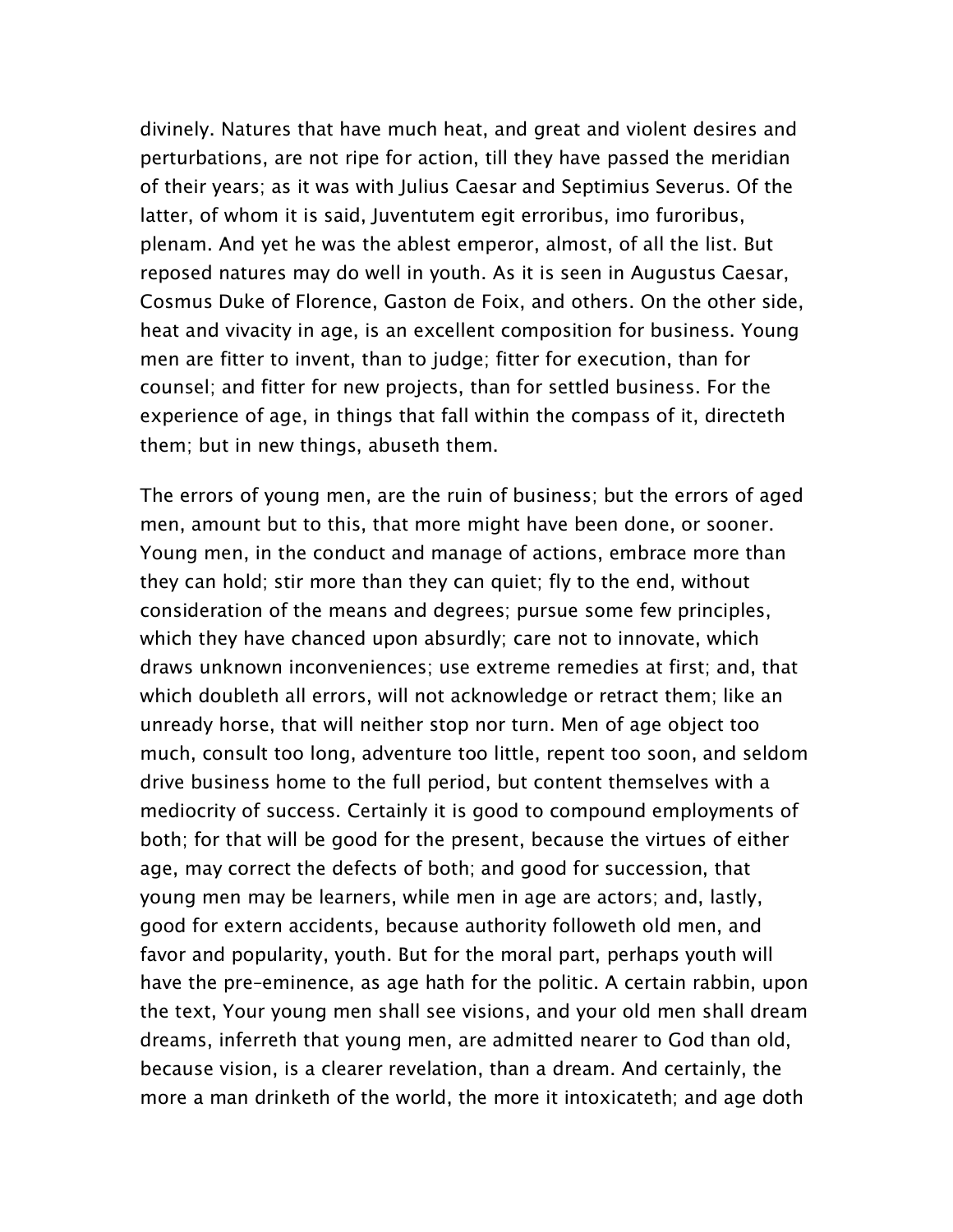profit rather in the powers of understanding, than in the virtues of the will and affections. There be some, have an over–early ripeness in their years, which fadeth betimes. These are, first, such as have brittle wits, the edge whereof is soon turned; such as was Hermogenes the rhetorician, whose books are exceeding subtle; who afterwards waxed stupid. A second sort, is of those that have some natural dispositions which have better grace in youth, than in age; such as is a fluent and luxuriant speech; which becomes youth well, but not age: so Tully saith of Hortensius, Idem manebat, neque idem decebat. The third is of such, as take too high a strain at the first, and are magnanimous, more than tract of years can uphold. As was Scipio Africanus, of whom Livy saith in effect, Ultima primis cedebant.

## OF BEAUTY

Virtue is like a rich stone, best plain set; and surely virtue is best, in a body that is comely, though not of delicate features; and that hath rather dignity of presence, than beauty of aspect. Neither is it almost seen, that very beautiful persons are otherwise of great virtue; as if nature were rather busy, not to err, than in labor to produce excellency. And therefore they prove accomplished, but not of great spirit; and study rather behavior, than virtue. But this holds not always: for Augustus Caesar, Titus Vespasianus, Philip le Belle of France, Edward the Fourth of England, Alcibiades of Athens, Ismael the Sophy of Persia, were all high and great spirits; and yet the most beautiful men of their times. In beauty, that of favor, is more than that of color; and that of decent and gracious motion, more than that of favor. That is the best part of beauty, which a picture cannot express; no, nor the first sight of the life. There is no excellent beauty, that hath not some strangeness in the proportion. A man cannot tell whether Apelles, or Albert Durer, were the more trifler; whereof the one, would make a personage by geometrical proportions; the other, by taking the best parts out of divers faces, to make one excellent. Such personages, I think, would please nobody, but the painter that made them. Not but I think a painter may make a better face than ever was; but he must do it by a kind of felicity (as a musician that maketh an excellent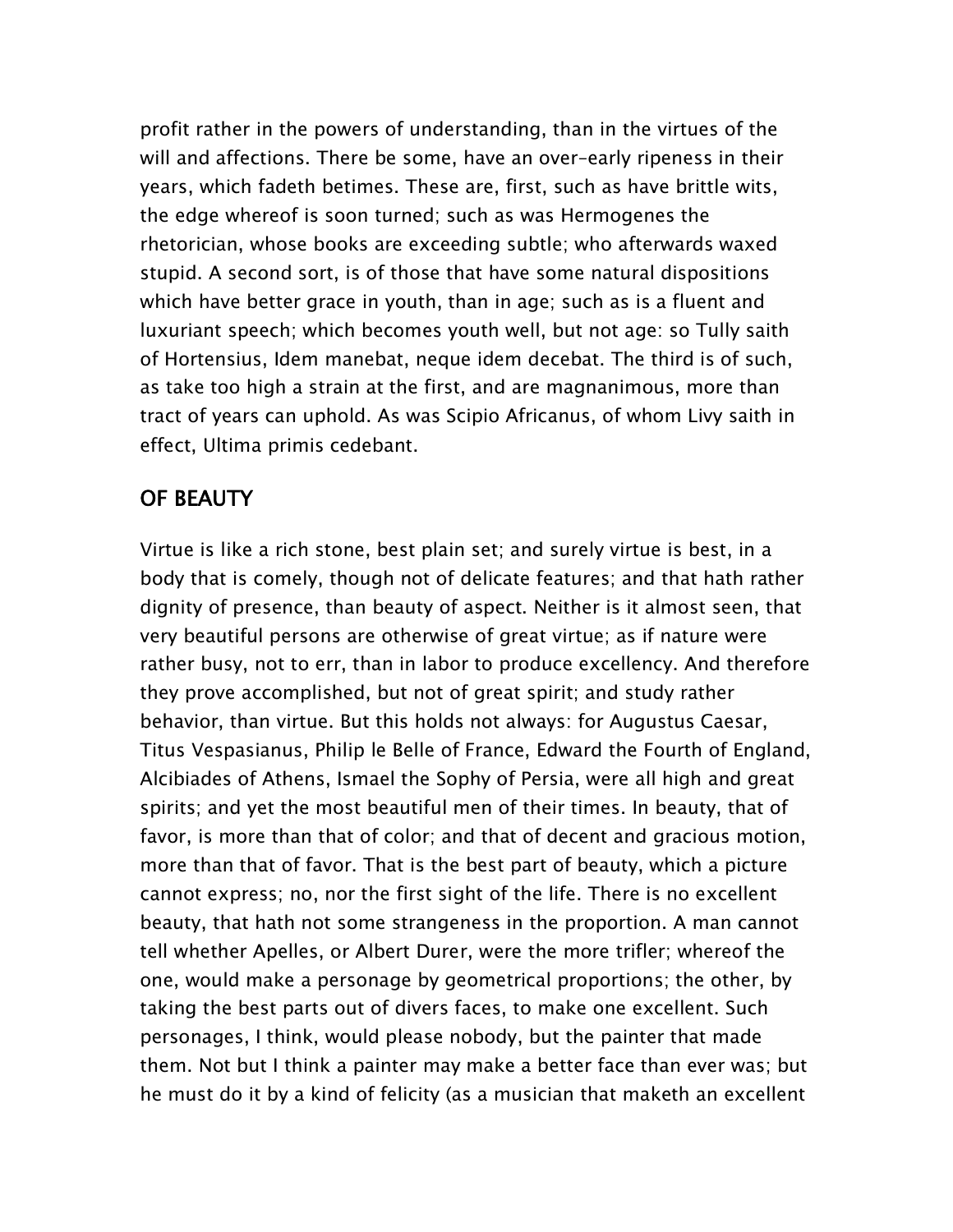air in music), and not by rule. A man shall see faces, that if you examine them part by part, you shall find never a good; and yet altogether do well. If it be true that the principal part of beauty is in decent motion, certainly it is no marvel, though persons in years seem many times more amiable; pulchrorum autumnus pulcher; for no youth can be comely but by pardon, and considering the youth, as to make up the comeliness. Beauty is as summer fruits, which are easy to corrupt, and cannot last; and for the most part it makes a dissolute youth, and an age a little out of countenance; but yet certainly again, if it light well, it maketh virtue shine, and vices blush.

## OF DEFORMITY

Deformed persons are commonly even with nature; for as nature hath done ill by them, so do they by nature; being for the most part (as the Scripture saith) void of natural affection; and so they have their revenge of nature. Certainly there is a consent, between the body and the mind; and where nature erreth in the one, she ventureth in the other. Ubi peccat in uno, periclitatur in altero. But because there is, in man, an election touching the frame of his mind, and a necessity in the frame of his body, the stars of natural inclination are sometimes obscured, by the sun of discipline and virtue. Therefore it is good to consider of deformity, not as a sign, which is more deceivable; but as a cause, which seldom faileth of the effect. Whosoever hath anything fixed in his person, that doth induce contempt, hath also a perpetual spur in himself, to rescue and deliver himself from scorn. Therefore all deformed persons, are extreme bold. First, as in their own defence, as being exposed to scorn; but in process of time, by a general habit. Also it stirreth in them industry, and especially of this kind, to watch and observe the weakness of others, that they may have somewhat to repay. Again, in their superiors, it quencheth jealousy towards them, as persons that they think they may, at pleasure, despise: and it layeth their competitors and emulators asleep; as never believing they should be in possibility of advancement, till they see them in possession. So that upon the matter, in a great wit, deformity is an advantage to rising. Kings in ancient times (and at this present in some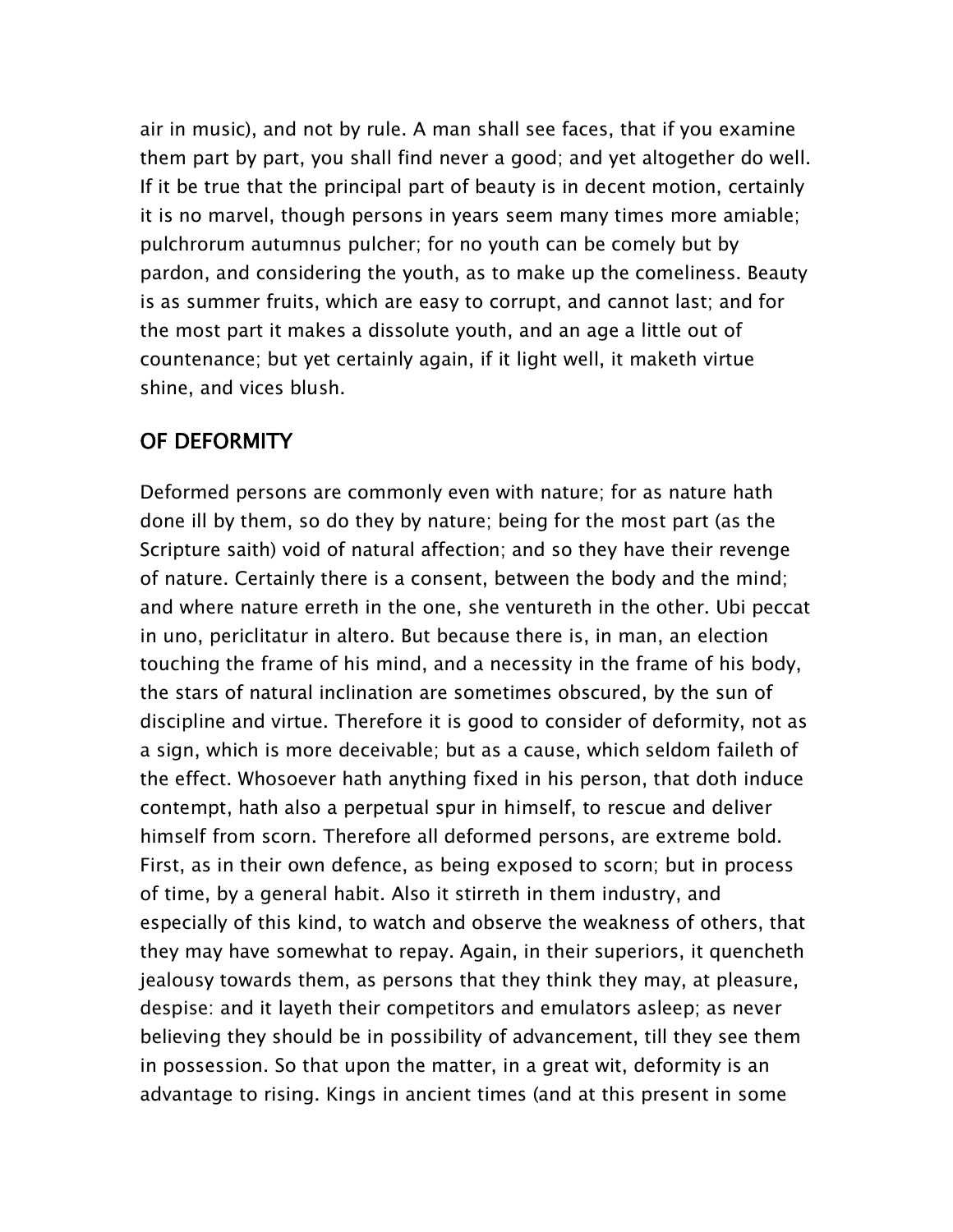countries) were wont to put great trust in eunuchs; because they that are envious towards all are more obnoxious and officious, towards one. But yet their trust towards them, hath rather been as to good spials, and good whisperers, than good magistrates and officers. And much like is the reason of deformed persons. Still the ground is, they will, if they be of spirit, seek to free themselves from scorn; which must be either by virtue or malice; and therefore let it not be marvelled, if sometimes they prove excellent persons; as was Agesilaus, Zanger the son of Solyman, AEsop, Gasca, President of Peru; and Socrates may go likewise amongst them; with others.

## OF BUILDING

Houses are built to live in, and not to look on; therefore let use be preferred before uniformity, except where both may be had. Leave the goodly fabrics of houses, for beauty only, to the enchanted palaces of the poets; who build them with small cost. He that builds a fair house, upon an ill seat, committeth himself to prison. Neither do I reckon it an ill seat, only where the air is unwholesome; but likewise where the air is unequal; as you shall see many fine seats set upon a knap of ground, environed with higher hills round about it; whereby the heat of the sun is pent in, and the wind gathereth as in troughs; so as you shall have, and that suddenly, as great diversity of heat and cold as if you dwelt in several places. Neither is it ill air only that maketh an ill seat, but ill ways, ill markets; and, if you will consult with Momus, ill neighbors. I speak not of many more; want of water; want of wood, shade, and shelter; want of fruitfulness, and mixture of grounds of several natures; want of prospect; want of level grounds; want of places at some near distance for sports of hunting, hawking, and races; too near the sea, too remote; having the commodity of navigable rivers, or the discommodity of their overflowing; too far off from great cities, which may hinder business, or too near them, which lurcheth all provisions, and maketh everything dear; where a man hath a great living laid together, and where he is scanted: all which, as it is impossible perhaps to find together, so it is good to know them, and think of them, that a man may take as many as he can; and if he have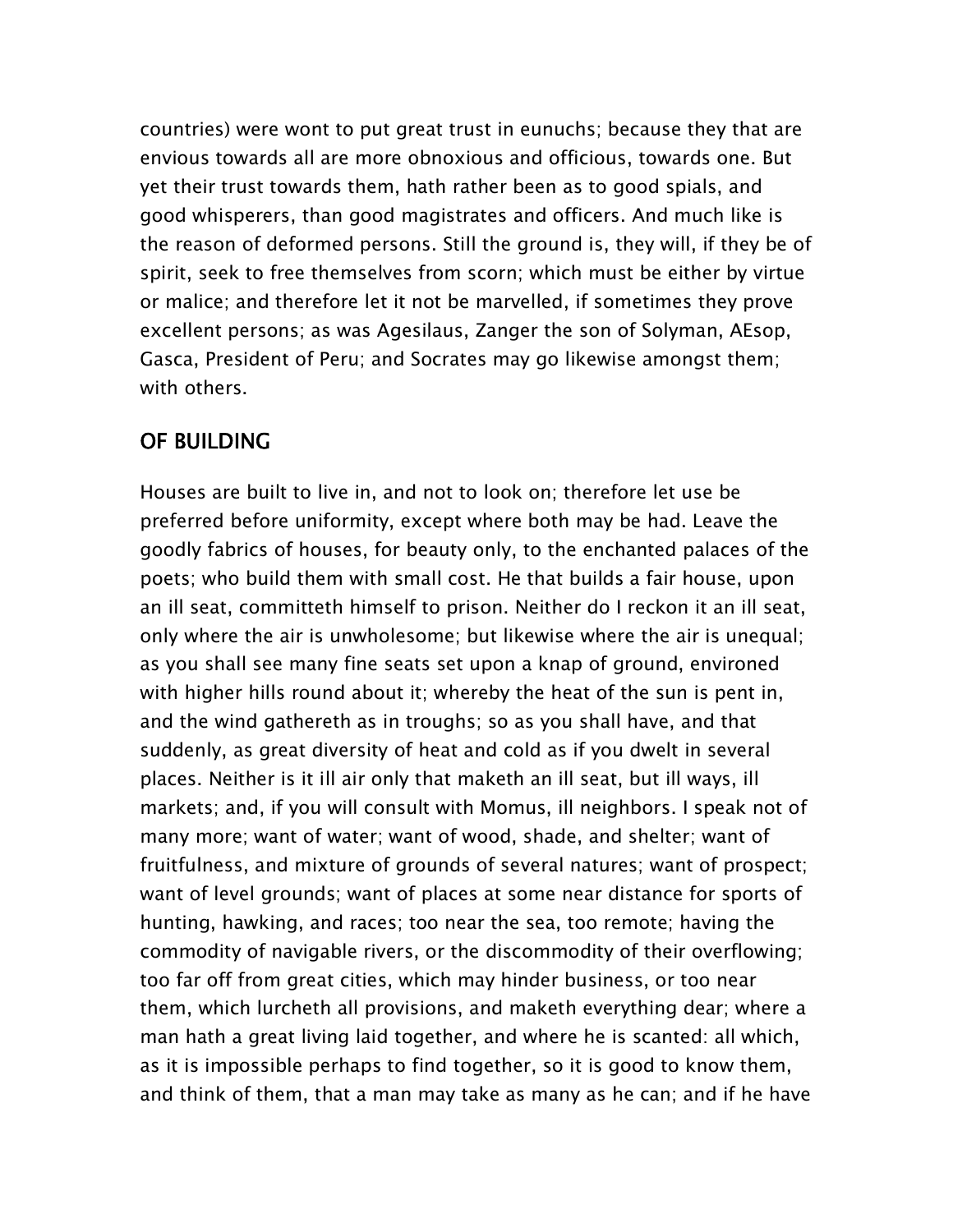several dwellings, that he sort them so, that what he wanteth in the one, he may find in the other. Lucullus answered Pompey well; who, when he saw his stately galleries, and rooms so large and lightsome, in one of his houses, said, Surely an excellent place for summer, but how do you in winter? Lucullus answered, Why, do you not think me as wise as some fowl are, that ever change their abode towards the winter?

To pass from the seat, to the house itself; we will do as Cicero doth in the orator's art; who writes books De Oratore, and a book he entitles Orator; whereof the former, delivers the precepts of the art, and the latter, the perfection. We will therefore describe a princely palace, making a brief model thereof. For it is strange to see, now in Europe, such huge buildings as the Vatican and Escurial and some others be, and yet scarce a very fair room in them.

First, therefore, I say you cannot have a perfect palace except you have two several sides; a side for the banquet, as it is spoken of in the book of Hester, and a side for the household; the one for feasts and triumphs, and the other for dwelling. I understand both these sides to be not only returns, but parts of the front; and to be uniform without, though severally partitioned within; and to be on both sides of a great and stately tower, in the midst of the front, that, as it were, joineth them together on either hand. I would have on the side of the banquet, in front, one only goodly room above stairs, of some forty foot high; and under it a room for a dressing, or preparing place, at times of triumphs. On the other side, which is the household side, I wish it divided at the first, into a hall and a chapel (with a partition between); both of good state and bigness; and those not to go all the length, but to have at the further end, a winter and a summer parlor, both fair. And under these rooms, a fair and large cellar, sunk under ground; and likewise some privy kitchens, with butteries and pantries, and the like. As for the tower, I would have it two stories, of eighteen foot high apiece, above the two wings; and a goodly leads upon the top, railed with statuas interposed; and the same tower to be divided into rooms, as shall be thought fit. The stairs likewise to the upper rooms, let them be upon a fair open newel, and finely railed in,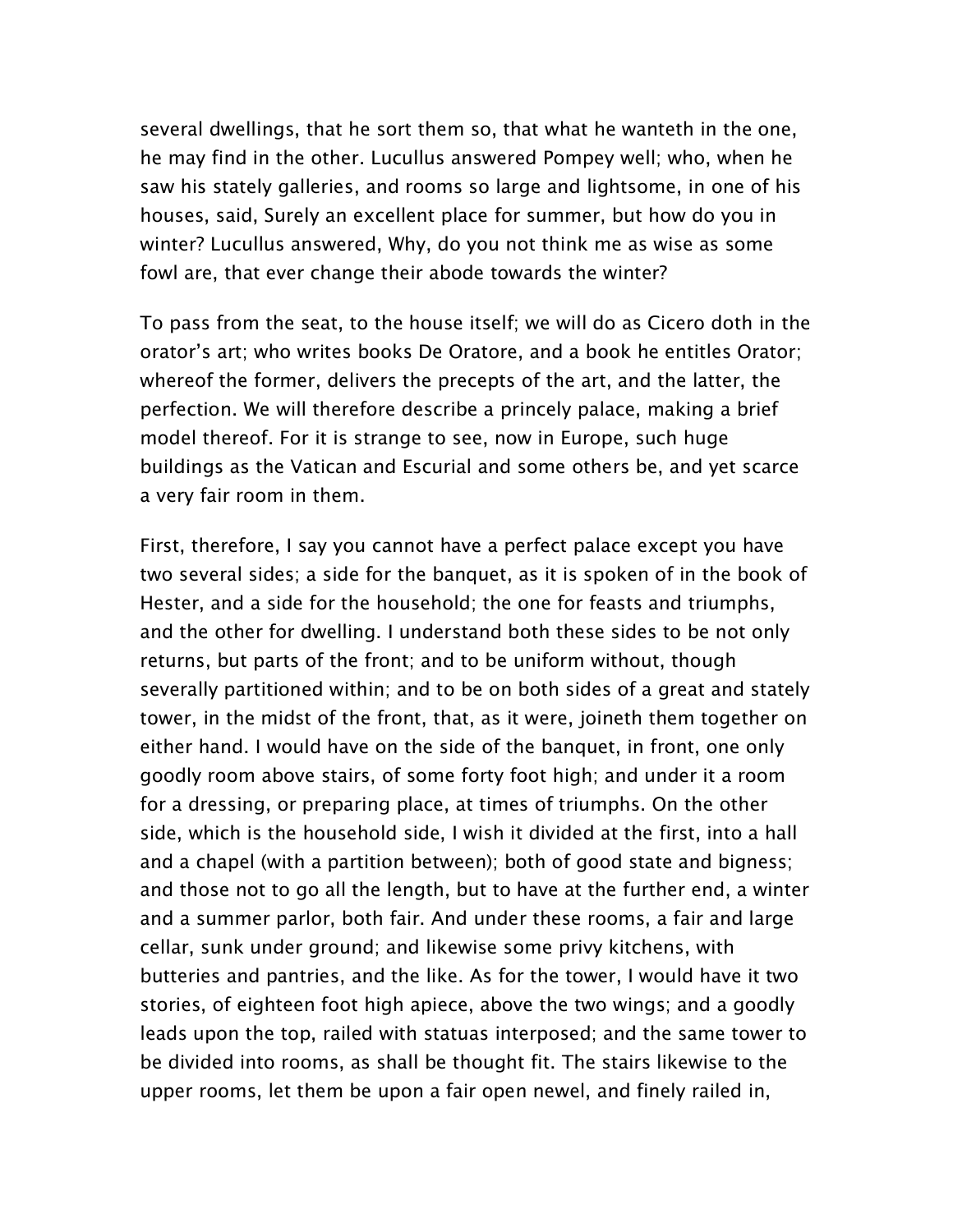with images of wood, cast into a brass color; and a very fair landing–place at the top. But this to be, if you do not point any of the lower rooms, for a dining place of servants. For otherwise, you shall have the servants' dinner after your own: for the steam of it, will come up as in a tunnel. And so much for the front. Only I understand the height of the first stairs to be sixteen foot, which is the height of the lower room.

Beyond this front, is there to be a fair court, but three sides of it, of a far lower building than the front. And in all the four corners of that court, fair staircases, cast into turrets, on the outside, and not within the row of buildings themselves. But those towers, are not to be of the height of the front, but rather proportionable to the lower building. Let the court not be paved, for that striketh up a great heat in summer, and much cold in winter. But only some side alleys, with a cross, and the quarters to graze, being kept shorn, but not too near shorn. The row of return on the banquet side, let it be all stately galleries: in which galleiies let there be three, or five, fine cupolas in the length of it, placed at equal distance; and fine colored windows of several works. On the household side, chambers of presence and ordinary entertainments, with some bed– chambers; and let all three sides be a double house, without thorough lights on the sides, that you may have rooms from the sun, both for forenoon and afternoon. Cast it also, that you may have rooms, both for summer and winter; shady for summer, and warm for winter. You shall have sometimes fair houses so full of glass, that one cannot tell where to become, to be out of the sun or cold. For inbowed windows, I hold them of good use (in cities, indeed, upright do better, in respect of the uniformity towards the street); for they be pretty retiring places for conference; and besides, they keep both the wind and sun off; for that which would strike almost through the room, doth scarce pass the window. But let them be but few, four in the court, on the sides only.

Beyond this court, let there be an inward court, of the same square and height; which is to be environed with the garden on all sides; and in the inside, cloistered on all sides, upon decent and beautiful arches, as high as the first story. On the under story, towards the garden, let it be turned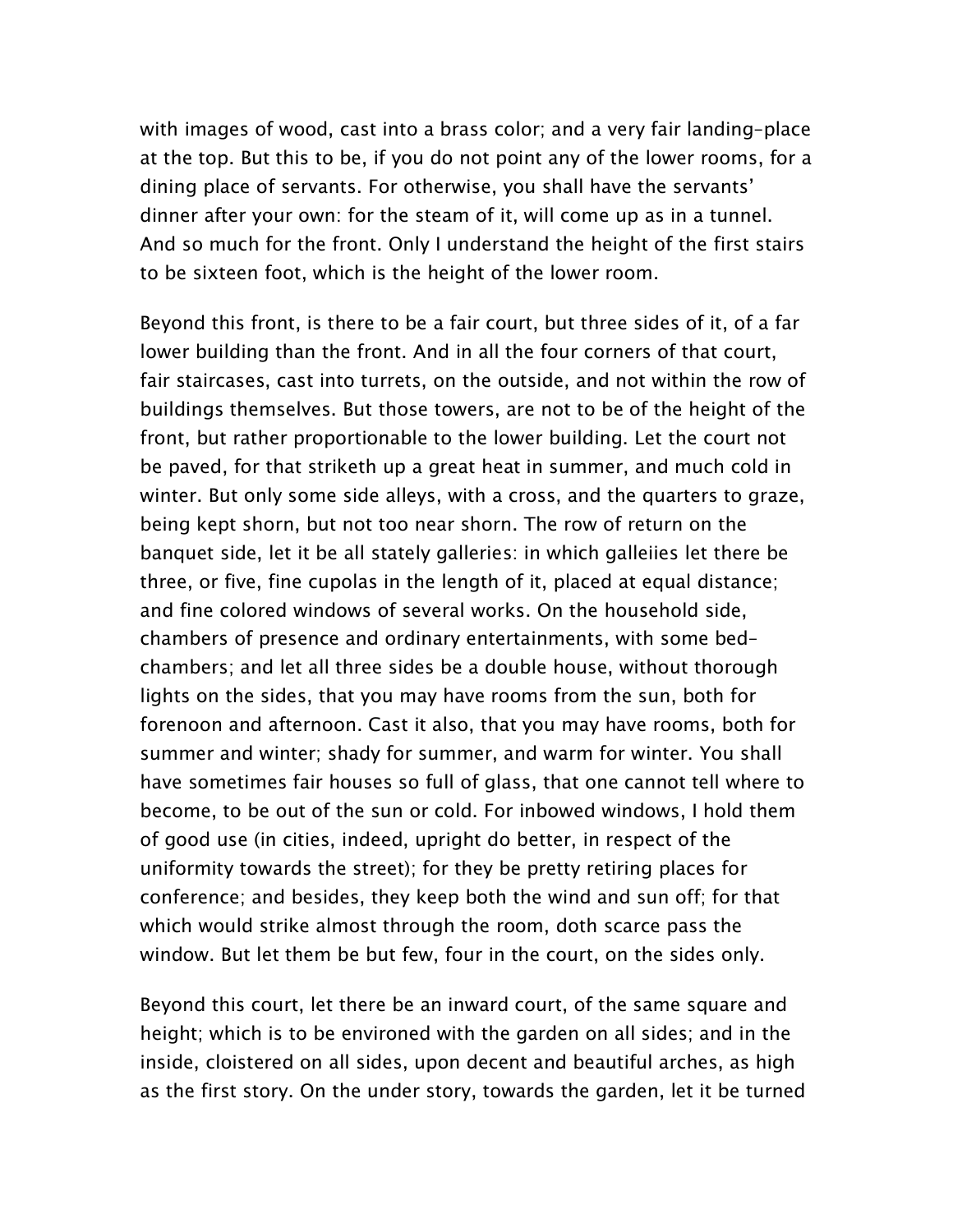to a grotto, or a place of shade, or estivation. And only have opening and windows towards the garden; and be level upon the floor, no whit sunken under ground, to avoid all dampishness. And let there be a fountain, or some fair work of statuas, in the midst of this court; and to be paved as the other court was. These buildings to be for privy lodgings on both sides; and the end for privy galleries. Whereof you must foresee that one of them be for an infirmary, if the prince or any special person should be sick, with chambers, bed–chamber, antecamera, and recamera joining to it. This upon the second story. Upon the ground story, a fair gallery, open, upon pillars; and upon the third story likewise, an open gallery, upon pillars, to take the prospect and freshness of the garden. At both corners of the further side, by way of return, let there be two delicate or rich cabinets, daintily paved, richly hanged, glazed with crystalline glass, and a rich cupola in the midst; and all other elegancy that may be thought upon. In the upper gallery tool I wish that there may be, if the place will yield it, some fountains running in divers places from the wall, with some fine avoidances. And thus much for the model of the palace; save that you must have, before you come to the front, three courts. A green court plain, with a wall about it; a second court of the same, but more garnished, with little turrets, or rather embellishments, upon the wall; and a third court, to make a square with the front, but not to be built, nor yet enclosed with a naked wall, but enclosed with terraces, leaded aloft, and fairly garnished, on the three sides; and cloistered on the inside, with pillars, and not with arches below. As for offices, let them stand at distance, with some low galleries, to pass from them to the palace itself.

## OF GARDENS

God Almighty planted a garden. And indeed it is the purest of human pleasures. It is the greatest refreshment to the spirits of man; without which, buildings and palaces are but gross handiworks; and a man shall ever see, that when ages grow to civility and elegancy, men come to build stately sooner than to garden finely; as if gardening were the greater perfection. I do hold it, in the royal ordering of gardens, there ought to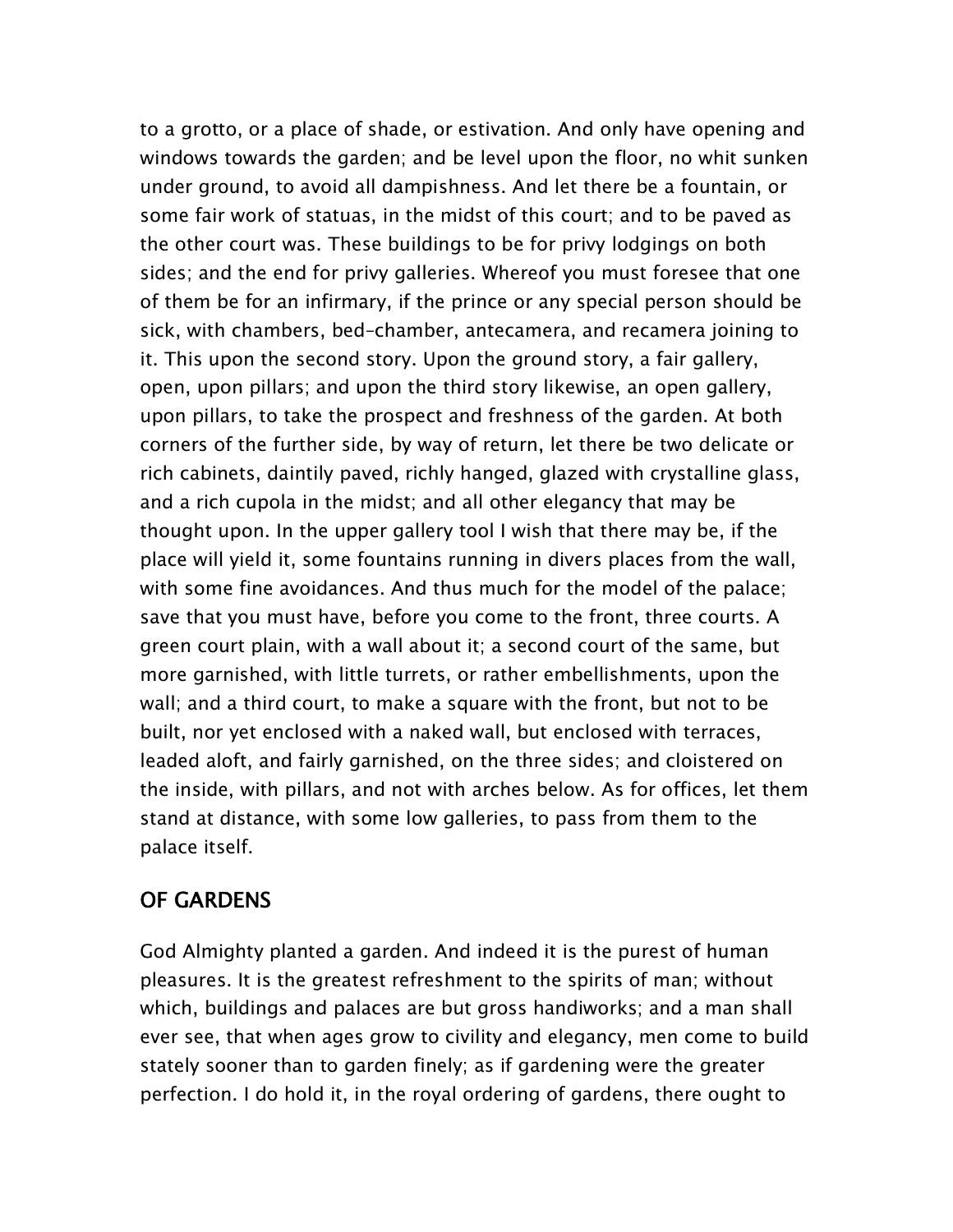be gardens, for all the months in the year; in which severally things of beauty may be then in season. For December, and January, and the latter part of November, you must take such things as are green all winter: holly; ivy; bays; juniper; cypress–trees; yew; pine–apple–trees; fir–trees; rosemary; lavender; periwinkle, the white, the purple, and the blue; germander; flags; orange–trees; lemon–trees; and myrtles, if they be stoved; and sweet marjoram, warm set. There followeth, for the latter part of January and February, the mezereon–tree, which then blossoms; crocus vernus, both the yellow and the grey; primroses; anemones; the early tulippa; hyacinthus orientalis; chamairis; fritellaria. For March, there come violets, specially the single blue, which are the earliest; the yellow daffodil; the daisy; the almond–tree in blossom; the peach–tree in blossom; the cornelian–tree in blossom; sweet–briar. In April follow the double white violet; the wallflower; the stock–gilliflower; the cowslip; flower–delices, and lilies of all natures; rosemary–flowers; the tulippa; the double peony; the pale daffodil; the French honeysuckle; the cherry–tree in blossom; the damson and plum–trees in blossom; the white thorn in leaf; the lilac–tree. In May and June come pinks of all sorts, specially the blushpink; roses of all kinds, except the musk, which comes later; honeysuckles; strawberries; bugloss; columbine; the French marigold, flos Africanus; cherry–tree in fruit; ribes; figs in fruit; rasps; vineflowers; lavender in flowers; the sweet satyrian, with the white flower; herba muscaria; lilium convallium; the apple–tree in blossom. In July come gilliflowers of all varieties; musk–roses; the lime–tree in blossom; early pears and plums in fruit; jennetings, codlins. In August come plums of all sorts in fruit; pears; apricocks; berberries; filberds; musk–melons; monks–hoods, of all colors. In September come grapes; apples; poppies of all colors; peaches; melocotones; nectarines; cornelians; wardens; quinces. In October and the beginning of November come services; medlars; bullaces; roses cut or removed to come late; hollyhocks; and such like. These particulars are for the climate of London; but my meaning is perceived, that you may have ver perpetuum, as the place affords.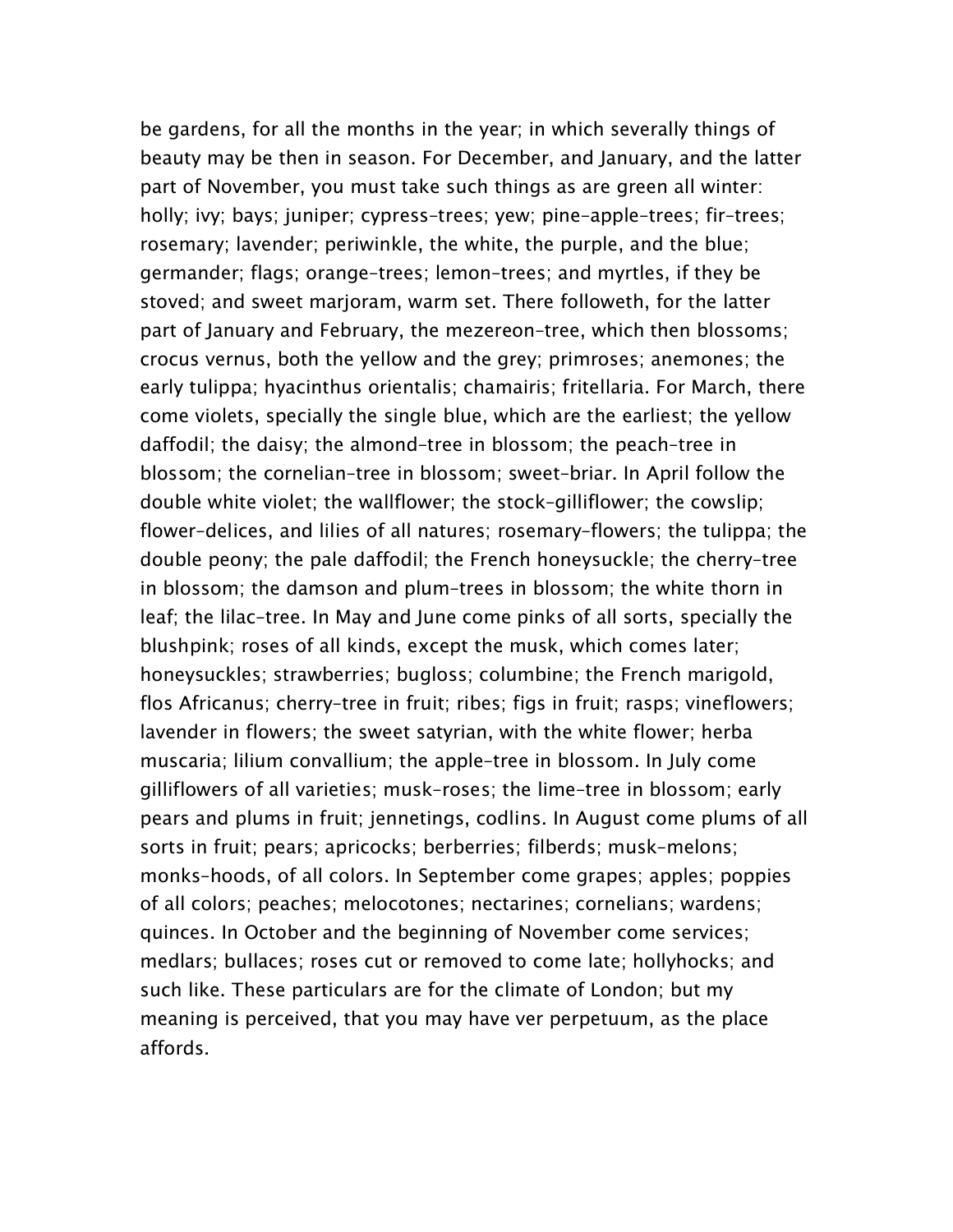And because the breath of flowers is far sweeter in the air (where it comes and goes like the warbling of music) than in the hand, therefore nothing is more fit for that delight, than to know what be the flowers and plants that do best perfume the air. Roses, damask and red, are fast flowers of their smells; so that you may walk by a whole row of them, and find nothing of their sweetness; yea though it be in a moming's dew. Bays likewise yield no smell as they grow. Rosemary little; nor sweet marjoram. That which above all others yields the sweetest smell in the air is the violet, specially the white double violet, which comes twice a year; about the middle of April, and about Bartholomew–tide. Next to that is the musk–rose. Then the strawberry–leaves dying, which yield a most excellent cordial smell. Then the flower of vines; it is a little dust, like the dust of a bent, which grows upon the cluster in the first coming forth. Then sweet–briar. Then wall–flowers, which are very delightful to be set under a parlor or lower chamber window. Then pinks and gilliflowers, especially the matted pink and clove gilliflower. Then the flowers of the lime–tree. Then the honeysuckles, so they be somewhat afar off. Of beanflowers I speak not, because they are field flowers. But those which perfume the air most delightfully, not passed by as the rest, but being trodden upon and crushed, are three; that is, burnet, wild–thyme, and watermints. Therefore you are to set whole alleys of them, to have the pleasure when you walk or tread.

For gardens (speaking of those which are indeed princelike, as we have done of buildings), the contents ought not well to be under thirty acres of ground; and to be divided into three parts; a green in the entrance; a heath or desert in the going forth; and the main garden in the midst; besides alleys on both sides. And I like well that four acres of ground be assigned to the green; six to the heath; four and four to either side; and twelve to the main garden. The green hath two pleasures: the one, because nothing is more pleasant to the eye than green grass kept finely shorn; the other, because it will give you a fair alley in the midst, by which you may go in front upon a stately hedge, which is to enclose the garden. But because the alley will be long, and, in great heat of the year or day, you ought not to buy the shade in the garden, by going in the sun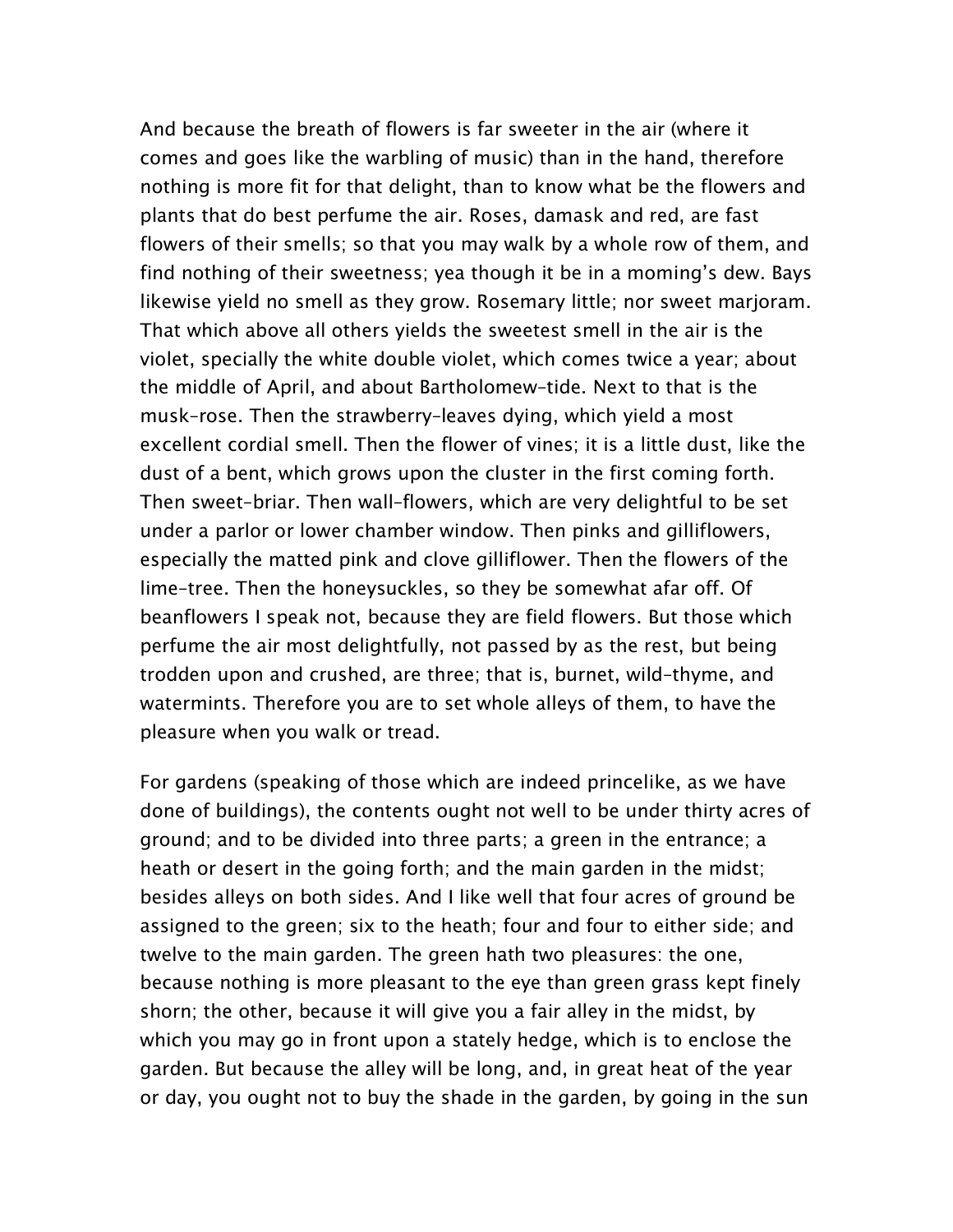through the green, therefore you are, of either side the green, to plant a covert alley upon carpenter's work, about twelve foot in height, by which you may go in shade into the garden. As for the making of knots or figures, with divers colored earths, that they may lie under the windows of the house on that side which the garden stands, they be but toys; you may see as good sights, many times, in tarts. The garden is best to be square, encompassed on all the four sides with a stately arched hedge. The arches to be upon pillars of carpenter's work, of some ten foot high, and six foot broad; and the spaces between of the same dimension with the breadth of the arch. Over the arches let there be an entire hedge of some four foot high, framed also upon carpenter's work; and upon the upper hedge, over every arch, a little turret, with a belly, enough to receive a cage of birds: and over every space between the arches some other little figure, with broad plates of round colored glass gilt, for the sun to play upon. But this hedge I intend to be raised upon a bank, not steep, but gently slope, of some six foot, set all with flowers. Also I understand, that this square of the garden, should not be the whole breadth of the ground, but to leave on either side, ground enough for diversity of side alleys; unto which the two covert alleys of the green, may deliver you. But there must be no alleys with hedges, at either end of this great enclosure; not at the hither end, for letting your prospect upon this fair hedge from the green; nor at the further end, for letting your prospect from the hedge, through the arches upon the heath.

For the ordering of the ground, within the great hedge, I leave it to variety of device; advising nevertheless, that whatsoever form you cast it into, first, it be not too busy, or full of work. Wherein I, for my part, do not like images cut out in juniper or other garden stuff; they be for children. Little low hedges, round, like welts, with some pretty pyramids, I like well; and in some places, fair columns upon frames of carpenter's work. I would also have the alleys, spacious and fair. You may have closer alleys, upon the side grounds, but none in the main garden. I wish also, in the very middle a fair mount, with three ascents, and alleys, enough for four to walk abreast; which I would have to be perfect circles, without any bulwarks or embossments; and the whole mount to be thirty foot high;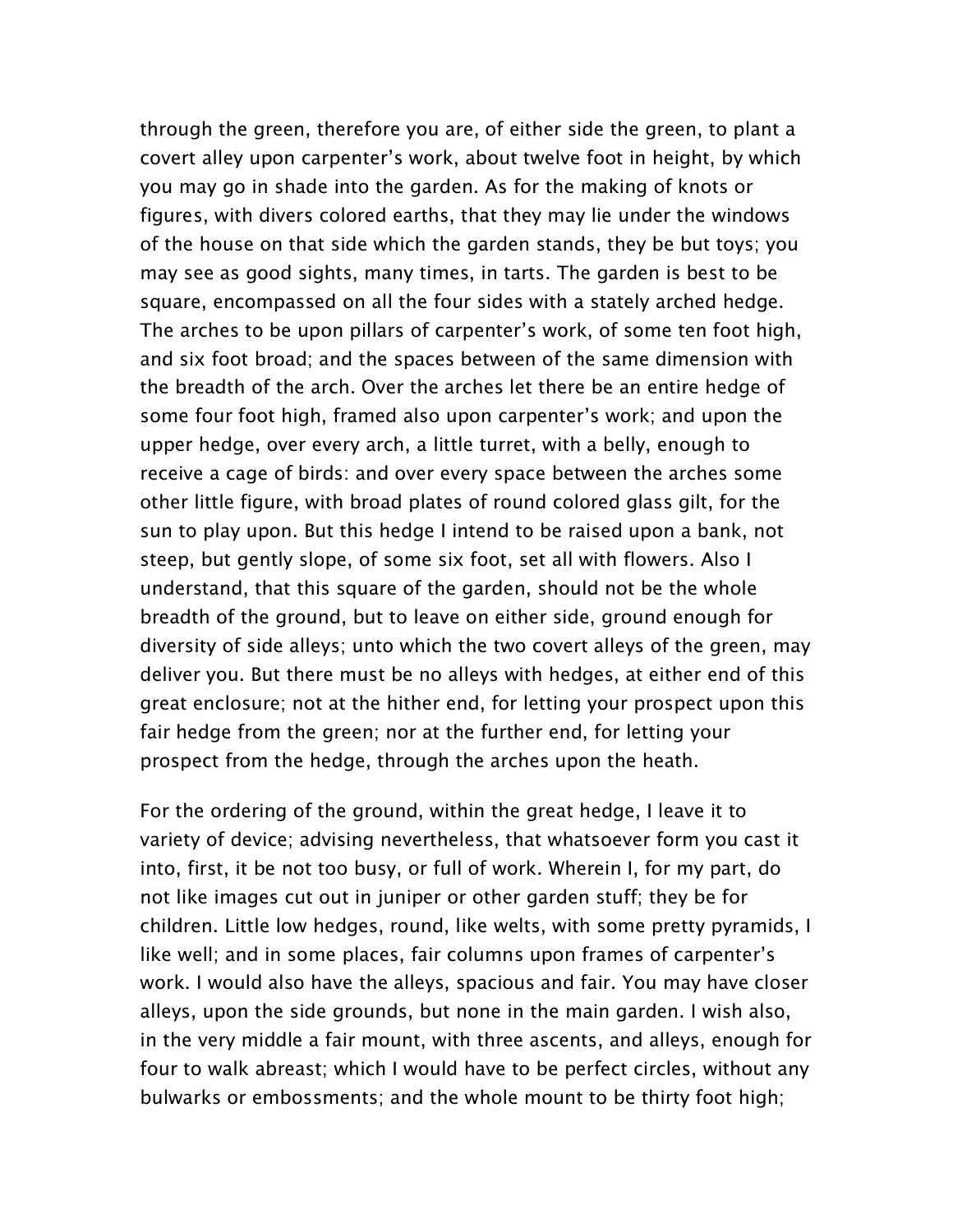and some fine banqueting–house, with some chimneys neatly cast, and without too much glass.

For fountains, they are a great beauty and refreshment; but pools mar all, and make the garden unwholesome, and full of flies and frogs. Fountains I intend to be of two natures: the one that sprinkleth or spouteth water; the other a fair receipt of water, of some thirty or forty foot square, but without fish, or slime, or mud. For the first, the ornaments of images gilt, or of marble, which are in use, do well: but the main matter is so to convey the water, as it never stay, either in the bowls or in the cistern; that the water be never by rest discolored, green or red or the like; or gather any mossiness or putrefaction. Besides that, it is to be cleansed every day by the hand. Also some steps up to it, and some fine pavement about it, doth well. As for the other kind of fountain, which we may call a bathing pool, it may admit much curiosity and beauty; wherewith we will not trouble ourselves: as, that the bottom be finely paved, and with images; the sides likewise; and withal embellished with colored glass, and such things of lustre; encompassed also with fine rails of low statuas. But the main point is the same which we mentioned in the former kind of fountain; which is, that the water be in perpetual motion, fed by a water higher than the pool, and delivered into it by fair spouts, and then discharged away under ground, by some equality of bores, that it stay little. And for fine devices, of arching water without spilling, and making it rise in several forms (of feathers, drinking glasses, canopies, and the like), they be pretty things to look on, but nothing to health and sweetness.

For the heath, which was the third part of our plot, I wish it to be framed, as much as may be, to a natural wildness. Trees I would have none in it, but some thickets made only of sweet–briar and honeysuckle, and some wild vine amongst; and the ground set with violets, strawberries, and primroses. For these are sweet, and prosper in the shade. And these to be in the heath, here and there, not in any order. I like also little heaps, in the nature of mole–hills (such as are in wild heaths), to be set, some with wild thyme; some with pinks; some with germander, that gives a good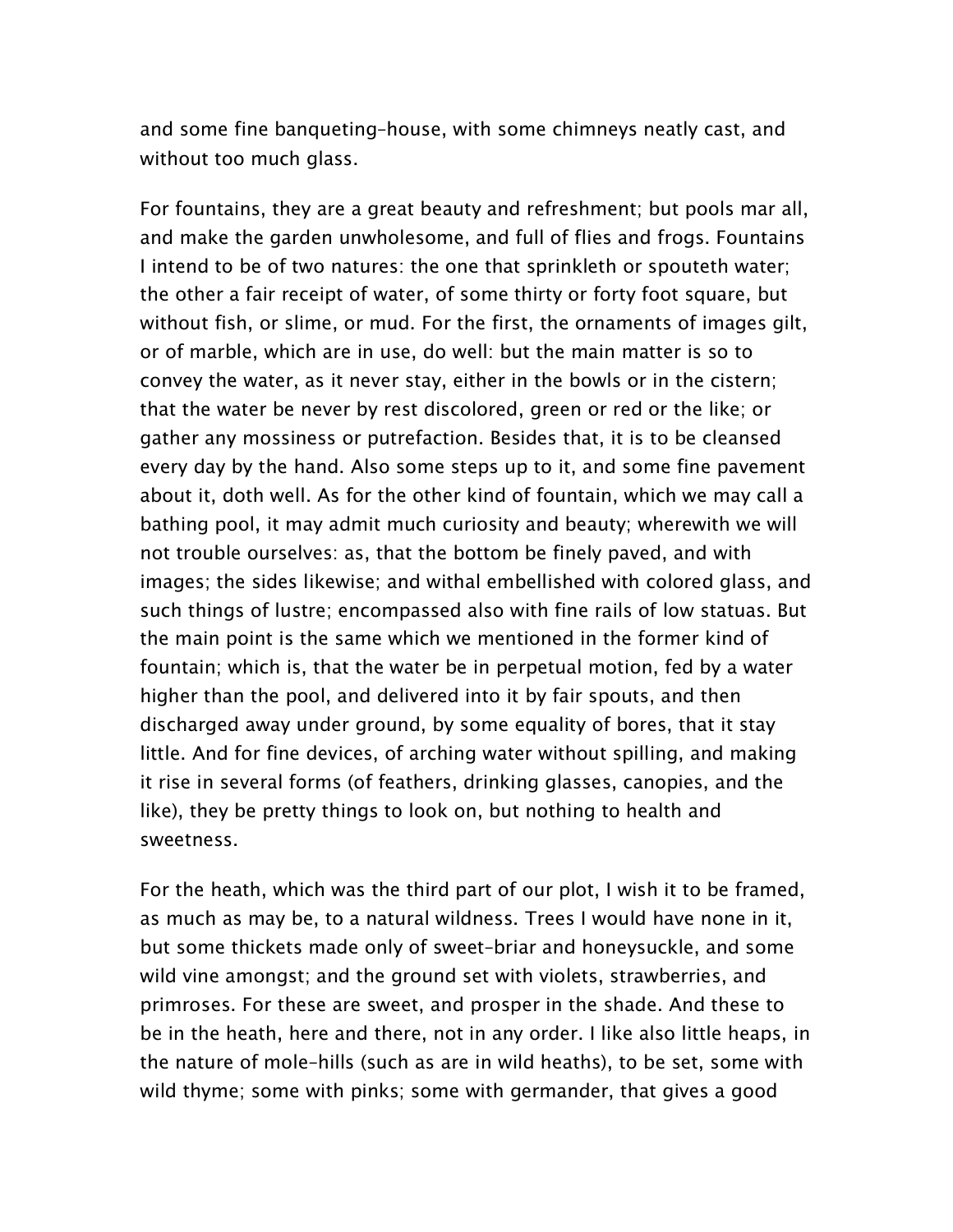flower to the eye; some with periwinkle; some with violets; some with strawberries; some with cowslips; some with daisies; some with red roses; some with lilium convallium; some with sweet–williams red; some with bear's–foot: and the like low flowers, being withal sweet and sightly. Part of which heaps, are to be with standards of little bushes pricked upon their top, and part without. The standards to be roses; juniper; hory; berberries (but here and there, because of the smell of their blossoms); red currants; gooseberries; rosemary; bays; sweetbriar; and such like. But these standards to be kept with cutting, that they grow not out of course.

For the side grounds, you are to fill them with variety of alleys, private, to give a full shade, some of them, wheresoever the sun be. You are to frame some of them, likewise, for shelter, that when the wind blows sharp you may walk as in a gallery. And those alleys must be likewise hedged at both ends, to keep out the wind; and these closer alleys must be ever finely gravelled, and no grass, because of going wet. In many of these alleys, likewise, you are to set fruit–trees of all sorts; as well upon the walls, as in ranges. And this would be generally observed, that the borders wherein you plant your fruit–trees, be fair and large, and low, and not steep; and set with fine flowers, but thin and sparingly, lest they deceive the trees. At the end of both the side grounds, I would have a mount of some pretty height, leaving the wall of the enclosure breast high, to look abroad into the fields.

For the main garden, I do not deny, but there should be some fair alleys ranged on both sides, with fruit–trees; and some pretty tufts of fruit– trees; and arbors with seats, set in some decent order; but these to be by no means set too thick; but to leave the main garden so as it be not close, but the air open and free. For as for shade, I would have you rest upon the alleys of the side grounds, there to walk, if you be disposed, in the heat of the year or day; but to make account, that the main garden is for the more temperate parts of the year; and in the heat of summer, for the morning and the evening, or overcast days.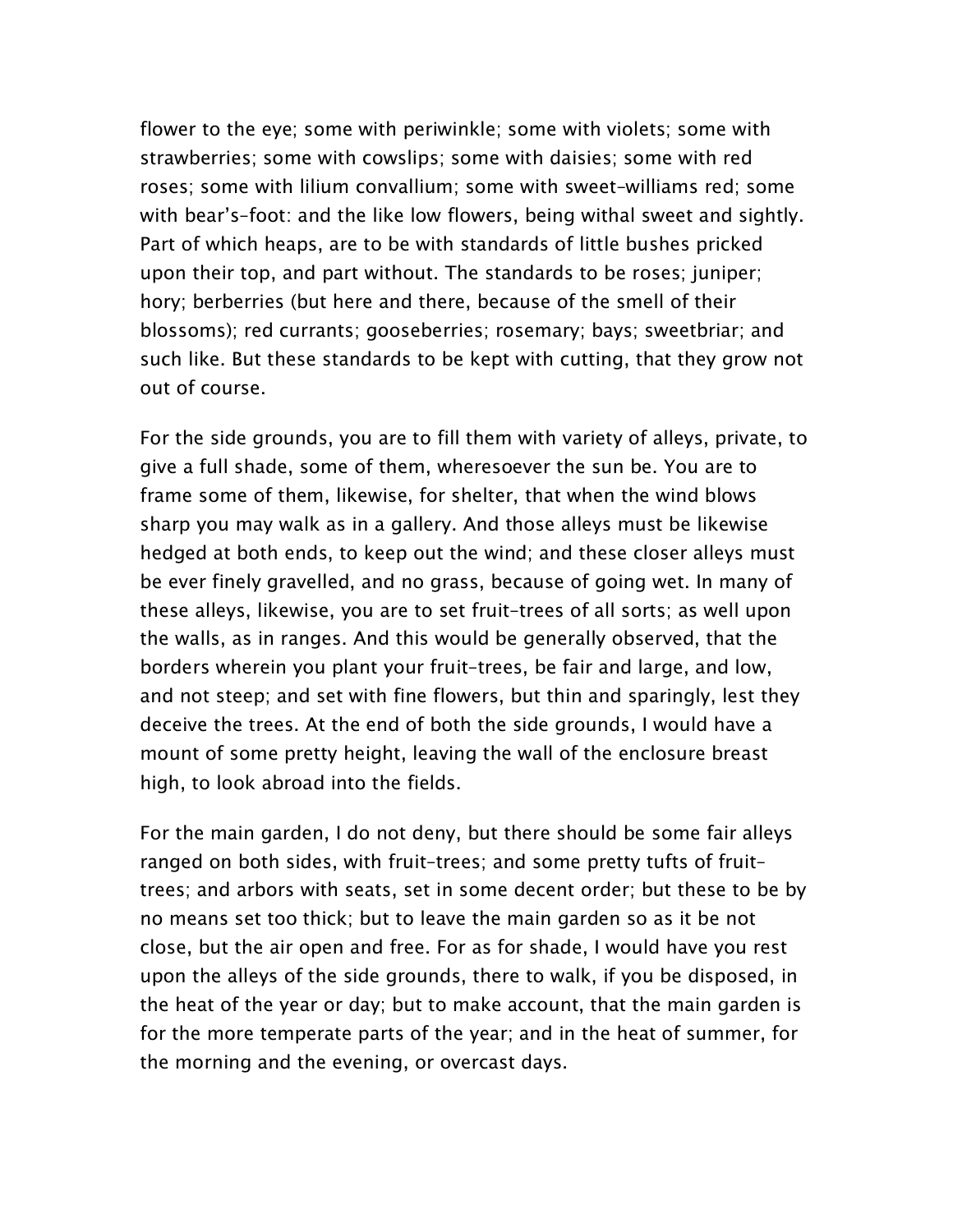For aviaries, I like them not, except they be of that largeness as they may be turfed, and have living plants and bushes set in them; that the birds may have more scope, and natural nestling, and that no foulness appear in the floor of the aviary. So I have made a platform of a princely garden, partly by precept, partly by drawing, not a model, but some general lines of it; and in this I have spared for no cost. But it is nothing for great princes, that for the most part taking advice with workmen, with no less cost set their things together; and sometimes add statuas and such things for state and magnificence, but nothing to the true pleasure of a garden.

#### OF NEGOTIATING

It is generally better to deal by speech than by letter; and by the mediation of a third than by a man's self. Letters are good, when a man would draw an answer by letter back again; or when it may serve for a man's justification afterwards to produce his own letter; or where it may be danger to be interrupted, or heard by pieces. To deal in person is good, when a man's face breedeth regard, as commonly with inferiors; or in tender cases, where a man's eye, upon the countenance of him with whom he speaketh, may give him a direction how far to go; and generally, where a man will reserve to himself liberty, either to disavow or to expound. In choice of instruments, it is better to choose men of a plainer sort, that are like to do that, that is committed to them, and to report back again faithfully the success, than those that are cunning, to contrive, out of other men's business, somewhat to grace themselves, and will help the matter in report for satisfaction's sake. Use also such persons as affect the business, wherein they are employed; for that quickeneth much; and such, as are fit for the matter; as bold men for expostulation, fair–spoken men for persuasion, crafty for inquiry and observation, froward, and absurd men, for business that doth not well bear out itself. Use also such as have been lucky, and prevailed before, in things wherein you have employed them; for that breeds confidence, and they will strive to maintain their prescription. It is better to sound a person, with whom one deals afar off than to fall upon the point at first;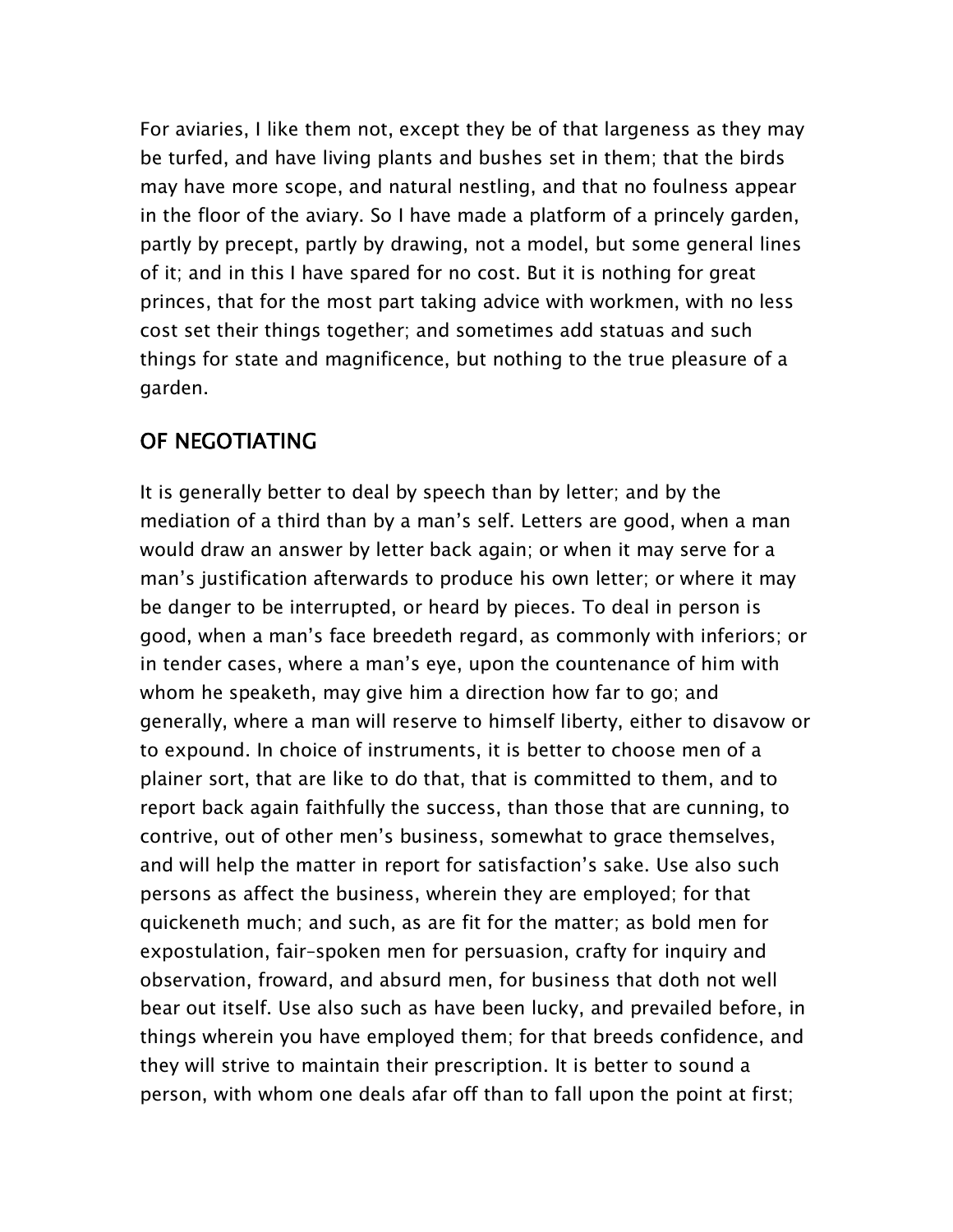except you mean to surprise him by some short question. It is better dealing with men in appetite, than with those that are where they would be. If a man deal with another upon conditions, the start or first performance is all; which a man cannot reasonably demand, except either the nature of the thing be such, which must go before; or else a man can persuade the other party, that he shall still need him in some other thing; or else that he be counted the honester man. All practice is to discover, or to work. Men discover themselves in trust, in passion, at unawares, and of necessity, when they would have somewhat done, and cannot find an apt pretext. If you would work any man, you must either know his nature and fashions, and so lead him; or his ends, and so persuade him or his weakness and disadvantages, and so awe him or those that have interest in him, and so govern him. In dealing with cunning persons, we must ever consider their ends, to interpret their speeches; and it is good to say little to them, and that which they least look for. In all negotiations of difficulty, a man may not look to sow and reap at once; but must prepare business, and so ripen it by degrees.

# OF FOLLOWERS AND FRIENDS

Costly followers are not to be liked; lest while a man maketh his train longer, he make his wings shorter. I reckon to be costly, not them alone which charge the purse, but which are wearisome, and importune in suits. Ordinary followers ought to challenge no higher conditions, than countenance, recommendation, and protection from wrongs. Factious followers are worse to be liked, which follow not upon affection to him, with whom they range themselves, but upon discontentment conceived against some other; whereupon commonly ensueth that ill intelligence, that we many times see between great personages. Likewise glorious followers, who make themselves as trumpets of the commendation of those they follow, are full of inconvenience; for they taint business through want of secrecy; and they export honor from a man, and make him a return in envy. There is a kind of followers likewise, which are dangerous, being indeed espials; which inquire the secrets of the house, and bear tales of them, to others. Yet such men, many times, are in great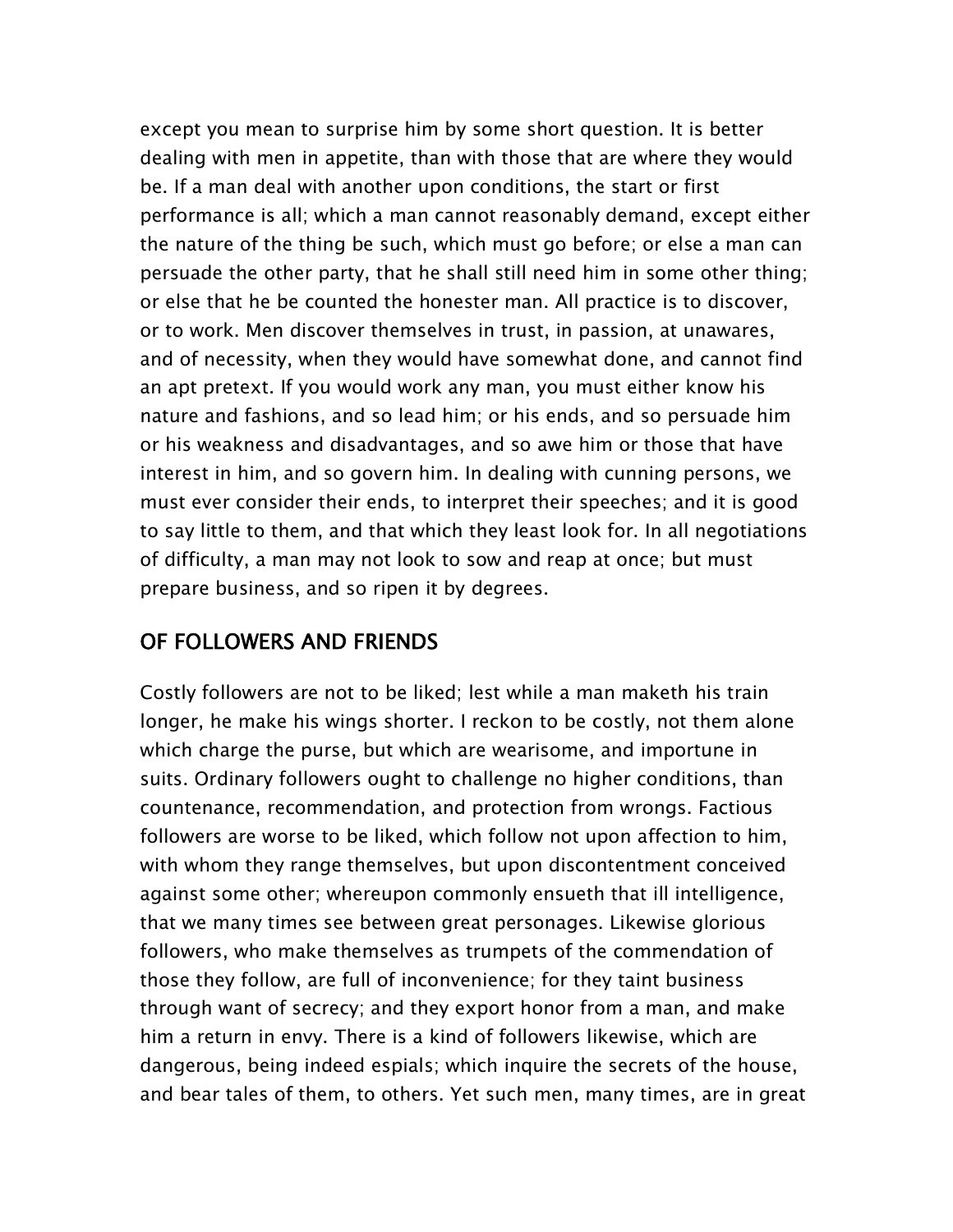favor; for they are officious, and commonly exchange tales. The following by certain estates of men, answerable to that, which a great person himself professeth (as of soldiers, to him that hath been employed in the wars, and the like), hath ever been a thing civil, and well taken, even in monarchies; so it be without too much pomp or popularity. But the most honorable kind of following, is to be followed as one, that apprehendeth to advance virtue, and desert, in all sorts of persons. And yet, where there is no eminent odds in sufficiency, it is better to take with the more passable, than with the more able. And besides, to speak truth, in base times, active men are of more use than virtuous. It is true that in government, it is good to use men of one rank equally: for to countenance some extraordinarily, is to make them insolent, and the rest discontent; because they may claim a due. But contrariwise, in favor, to use men with much difference and election is good; for it maketh the persons preferred more thankful, and the rest more officious: because all is of favor. It is good discretion, not to make too much of any man at the first; because one cannot hold out that proportion. To be governed (as we call it) by one is not safe; for it shows softness, and gives a freedom, to scandal and disreputation; for those, that would not censure or speak in of a man immediately, will talk more boldly of those that are so great with them, and thereby wound their honor. Yet to be distracted with many is worse; for it makes men to be of the last impression, and fun of change. To take advice of some few friends, is ever honorable; for lookers–on many times see more than gamesters; and the vale best discovereth the hill. There is little friendship in the world, and least of all between equals, which was wont to be magnified. That that is, is between superior and inferior, whose fortunes may comprehend the one the other.

# OF SUITORS

Many ill matters and projects are undertaken; and private suits do putrefy the public good. Many good matters, are undertaken with bad minds; I mean not only corrupt minds, but crafty minds, that intend not performance. Some embrace suits, which never mean to deal effectually in them; but if they see there may be life in the matter, by some other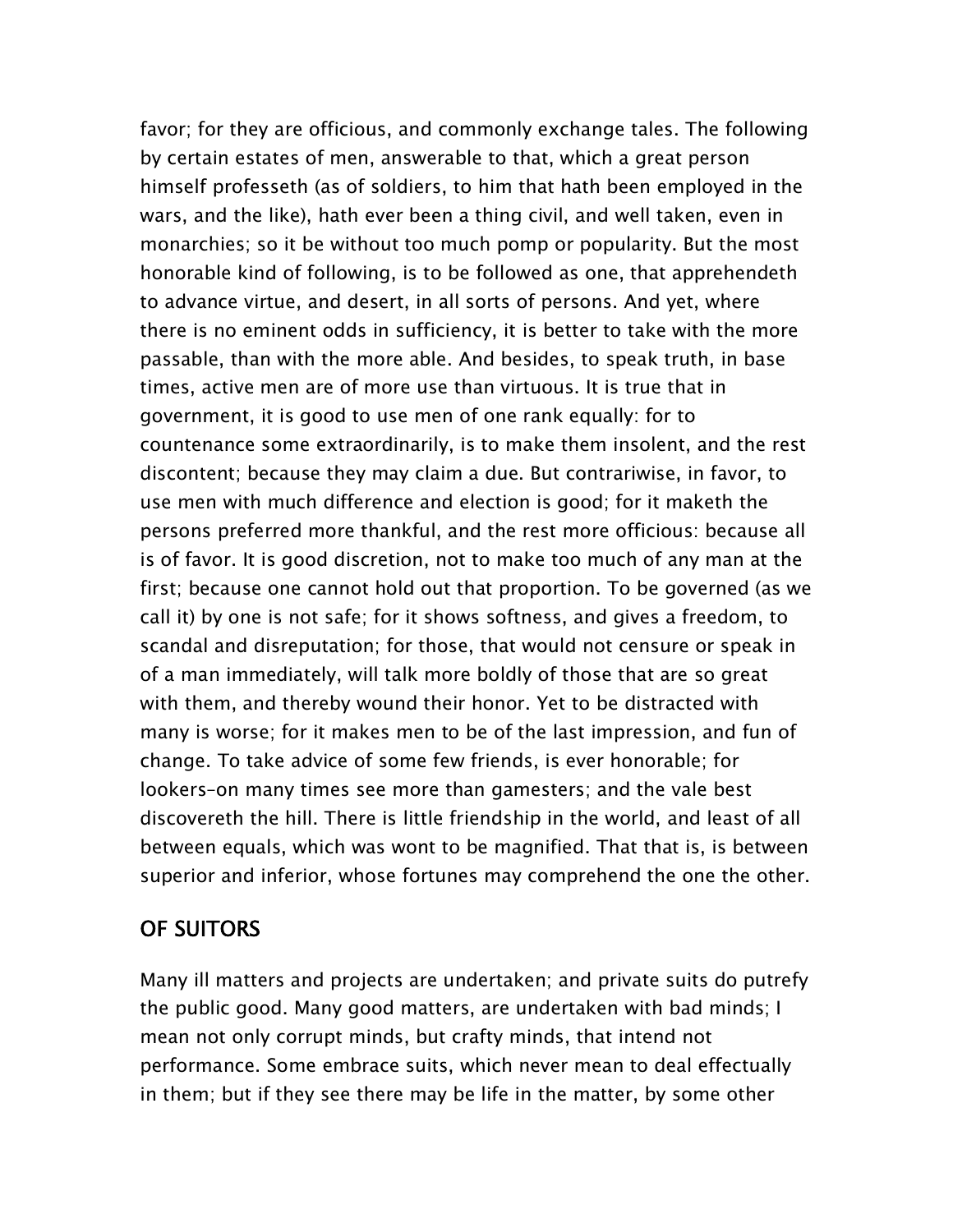mean, they will be content to win a thank, or take a second reward, or at least to make use, in the meantime, of the suitor's hopes. Some take hold of suits, only for an occasion to cross some other; or to make an information, whereof they could not otherwise have apt pretext; without care what become of the suit, when that turn is served; or, generally, to make other men's business a kind of entertainment, to bring in their own. Nay, some undertake suits, with a full purpose to let them fall; to the end to gratify the adverse party, or competitor. Surely there is in some sort a right in every suit; either a right of equity, if it be a suit of controversy; or a right of desert, if it be a suit of petition. If affection lead a man to favor the wrong side in justice, let him rather use his countenance to compound the matter, than to carry it. If affection lead a man to favor the less worthy in desert, let him do it, without depraving or disabling the better deserver. In suits which a man doth not well understand, it is good to refer them to some friend of trust and judgment, that may report, whether he may deal in them with honor: but let him choose well his referendaries, for else he may be led by the nose. Suitors are so distasted with delays and abuses, that plain dealing, in denying to deal in suits at first, and reporting the success barely, and in challenging no more thanks than one hath deserved, is grown not only honorable, but also gracious. In suits of favor, the first coming ought to take little place: so far forth, consideration may be had of his trust, that if intelligence of the matter could not otherwise have been had, but by him, advantage be not taken of the note, but the party left to his other means; and in some sort recompensed, for his discovery. To be ignorant of the value of a suit, is simplicity; as well as to be ignorant of the right thereof, is want of conscience. Secrecy in suits, is a great mean of obtaining; for voicing them to be in forwardness, may discourage some kind of suitors, but doth quicken and awake others. But timing of the suit is the principal. Timing, I say, not only in respect of the person that should grant it, but in respect of those, which are like to cross it. Let a man, in the choice of his mean, rather choose the fittest mean, than the greatest mean; and rather them that deal in certain things, than those that are general. The reparation of a denial, is sometimes equal to the first grant; if a man show himself neither dejected nor discontented. Iniquum petas ut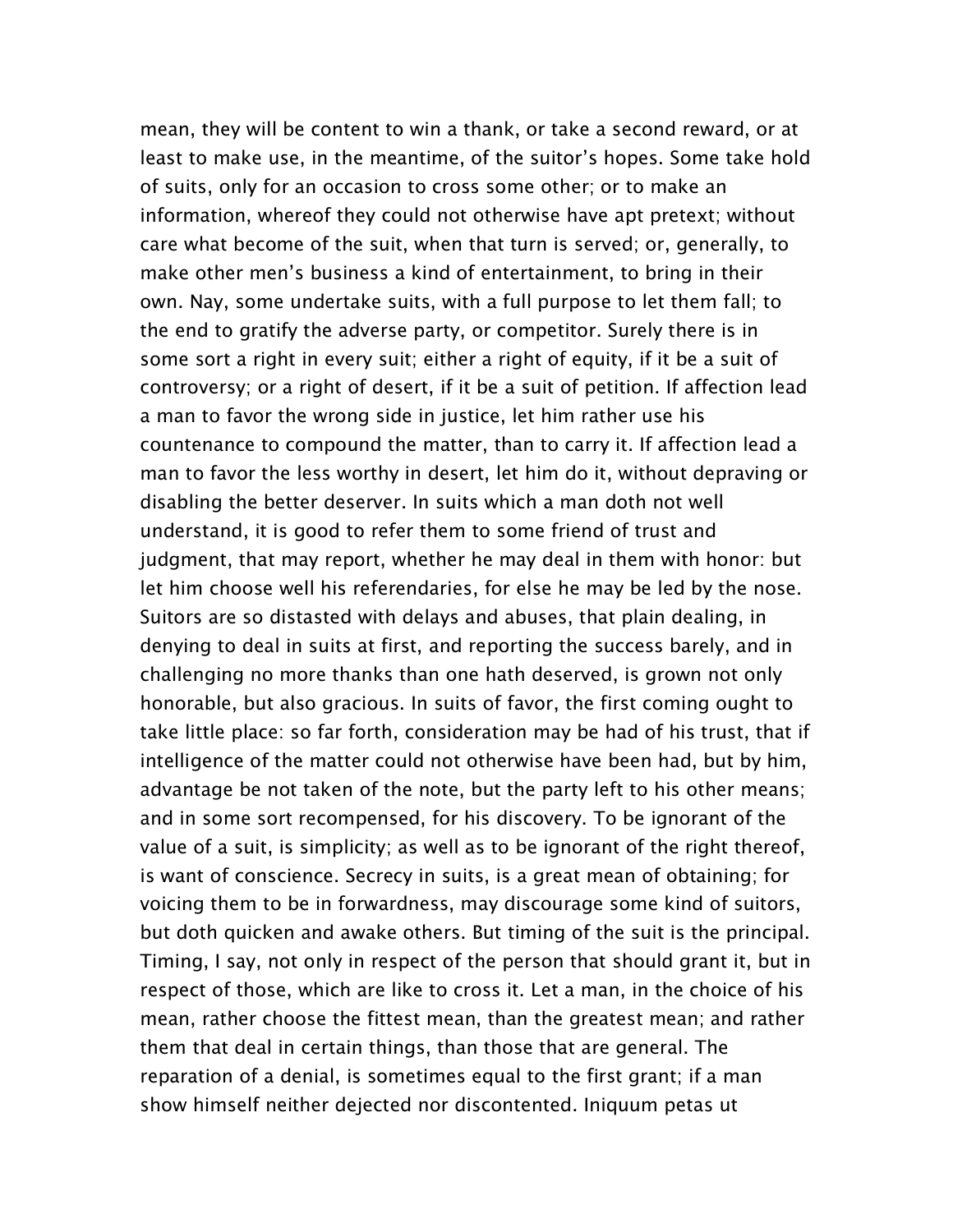aequum feras is a good rule, where a man hath strength of favor: but otherwise, a man were better rise in his suit; for he, that would have ventured at first to have lost the suitor, will not in the conclusion lose both the suitor, and his own former favor. Nothing is thought so easy a request to a great person, as his letter; and yet, if it be not in a good cause, it is so much out of his reputation. There are no worse instruments, than these general contrivers of suits; for they are but a kind of poison, and infection, to public proceedings.

#### OF STUDIES

Studies serve for delight, for ornament, and for ability. Their chief use for delight, is in privateness and retiring; for ornament, is in discourse; and for ability, is in the judgment, and disposition of business. For expert men can execute, and perhaps judge of particulars, one by one; but the general counsels, and the plots and marshalling of affairs, come best, from those that are learned. To spend too much time in studies is sloth; to use them too much for ornament, is affectation; to make judgment wholly by their rules, is the humor of a scholar. They perfect nature, and are perfected by experience: for natural abilities are like natural plants, that need proyning, by study; and studies themselves, do give forth directions too much at large, except they be bounded in by experience. Crafty men contemn studies, simple men admire them, and wise men use them; for they teach not their own use; but that is a wisdom without them, and above them, won by observation. Read not to contradict and confute; nor to believe and take for granted; nor to find talk and discourse; but to weigh and consider. Some books are to be tasted, others to be swallowed, and some few to be chewed and digested; that is, some books are to be read only in parts; others to be read, but not curiously; and some few to be read wholly, and with diligence and attention. Some books also may be read by deputy, and extracts made of them by others; but that would be only in the less important arguments, and the meaner sort of books, else distilled books are like common distilled waters, flashy things. Reading maketh a full man; conference a ready man; and writing an exact man. And therefore, if a man write little,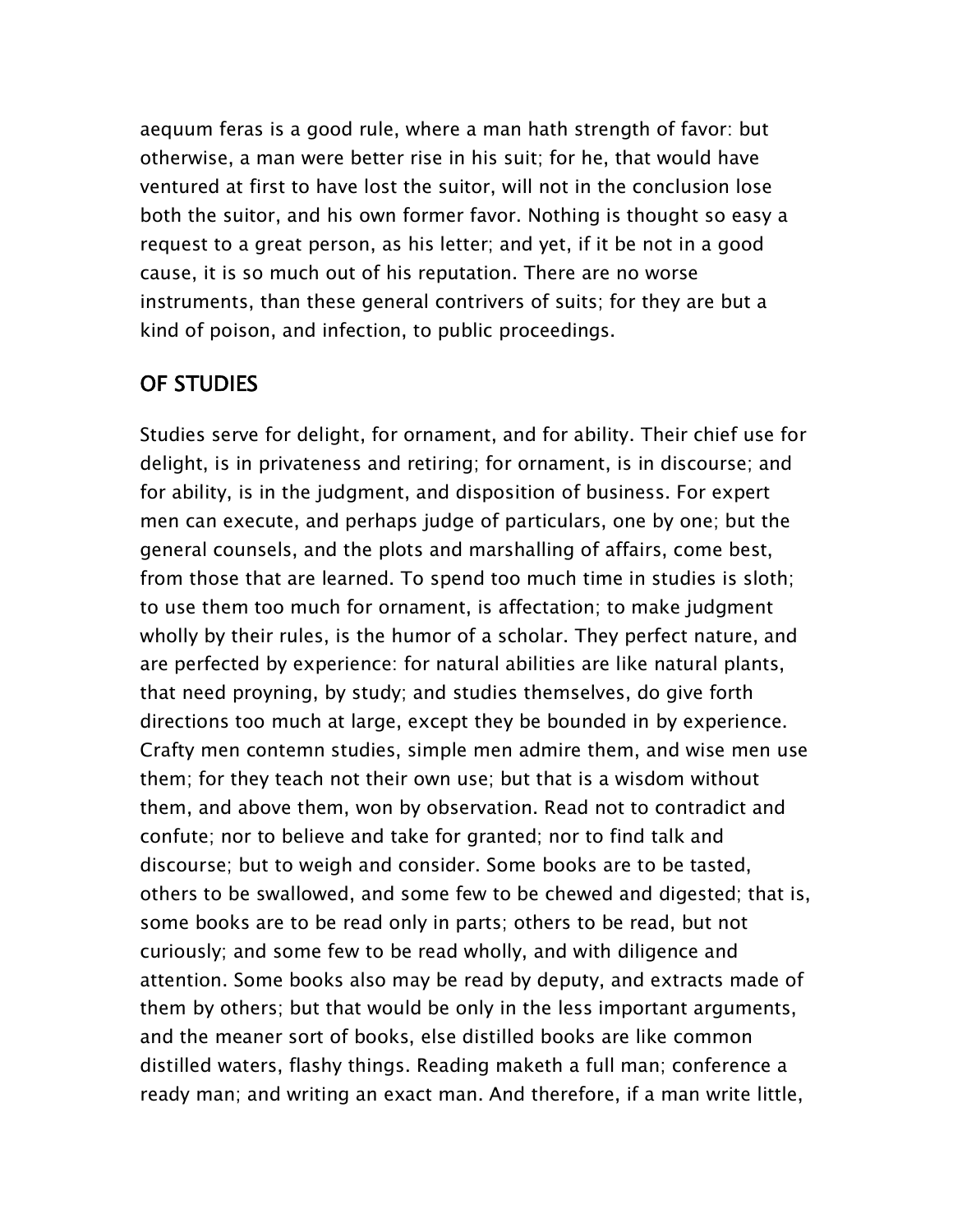he had need have a great memory; if he confer little, he had need have a present wit: and if he read little, he had need have much cunning, to seem to know, that he doth not. Histories make men wise; poets witty; the mathematics subtile; natural philosophy deep; moral grave; logic and rhetoric able to contend. Abeunt studia in mores. Nay, there is no stond or impediment in the wit, but may be wrought out by fit studies; like as diseases of the body, may have appropriate exercises. Bowling is good for the stone and reins; shooting for the lungs and breast; gentle walking for the stomach; riding for the head; and the like. So if a man's wit be wandering, let him study the mathematics; for in demonstrations, if his wit be called away never so little, he must begin again. If his wit be not apt to distinguish or find differences, let him study the Schoolmen; for they are cymini sectores. If he be not apt to beat over matters, and to call up one thing to prove and illustrate another, let him study the lawyers' cases. So every defect of the mind, may have a special receipt.

# OF FACTION

Many have an opinion not wise, that for a prince to govern his estate, or for a great person to govern his proceedings, according to the respect of factions, is a principal part of policy; whereas contrariwise, the chiefest wisdom, is either in ordering those things which are general, and wherein men of several factions do nevertheless agree; or in dealing with correspondence to particular persons, one by one. But I say not that the considerations of factions, is to be neglected. Mean men, in their rising, must adhere; but great men, that have strength in themselves, were better to maintain themselves indifferent, and neutral. Yet even in beginners, to adhere so moderately, as he be a man of the one faction, which is most passable with the other, commonly giveth best way. The lower and weaker faction, is the firmer in conjunction; and it is often seen, that a few that are stiff, do tire out a greater number, that are more moderate. When one of the factions is extinguished, the remaining subdivideth; as the faction between Lucullus, and the rest of the nobles of the senate (which they called Optimates) held out awhile, against the faction of Pompey and Caesar; but when the senate's authority was pulled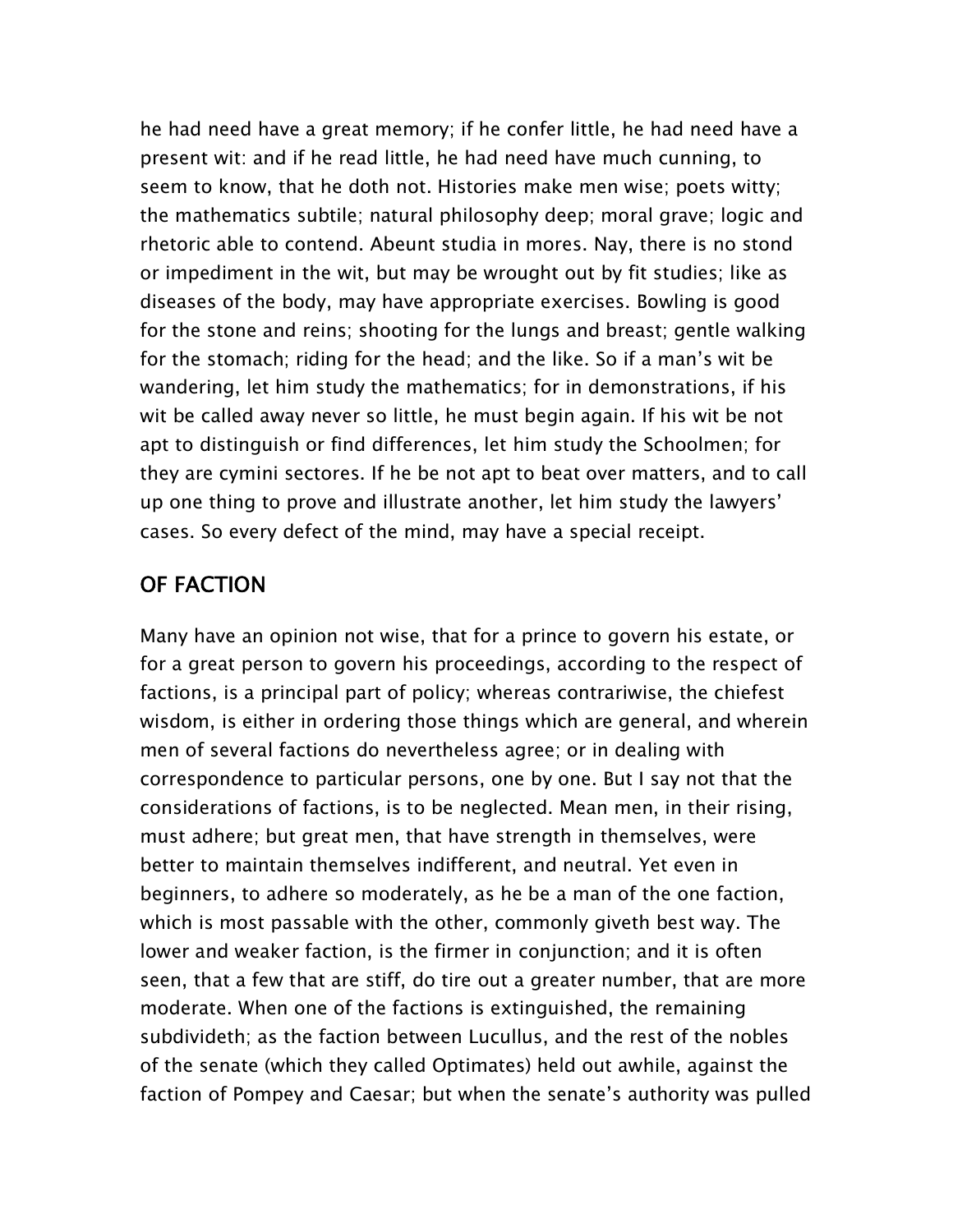down, Caesar and Pompey soon after brake. The faction or party of Antonius and Octavianus Caesar, against Brutus and Cassius, held out likewise for a time; but when Brutus and Cassius were overthrown, then soon after, Antonius and Octavianus brake and subdivided. These examples are of wars, but the same holdeth in private factions. And therefore, those that are seconds in factions, do many times, when the faction subdivideth, prove principals; but many times also, they prove ciphers and cashiered; for many a man's strength is in opposition; and when that faileth, he groweth out of use. It is commonly seen, that men, once placed, take in with the contrary faction, to that by which they enter: thinking belike, that they have the first sure, and now are ready for a new purchase. The traitor in faction, lightly goeth away with it; for when matters have stuck long in balancing, the winning of some one man casteth them, and he getteth all the thanks. The even carriage between two factions, proceedeth not always of moderation, but of a trueness to a man's self, with end to make use of both. Certainly in Italy, they hold it a little suspect in popes, when they have often in their mouth Padre commune: and take it to be a sign of one, that meaneth to refer all to the greatness of his own house. Kings had need beware, how they side themselves, and make themselves as of a faction or party; for leagues within the state, are ever pernicious to monarchies: for they raise an obligation, paramount to obligation of sovereignty, and make the king tanquam unus ex nobis; as was to be seen in the League of France. When factions are canied too high and too violently, it is a sign of weakness in princes; and much to the prejudice, both of their authority and business. The motions of factions under kings ought to be, like the motions (as the astronomers speak) of the inferior orbs, which may have their proper motions, but yet still are quietly carried, by the higher motion of primum mobile.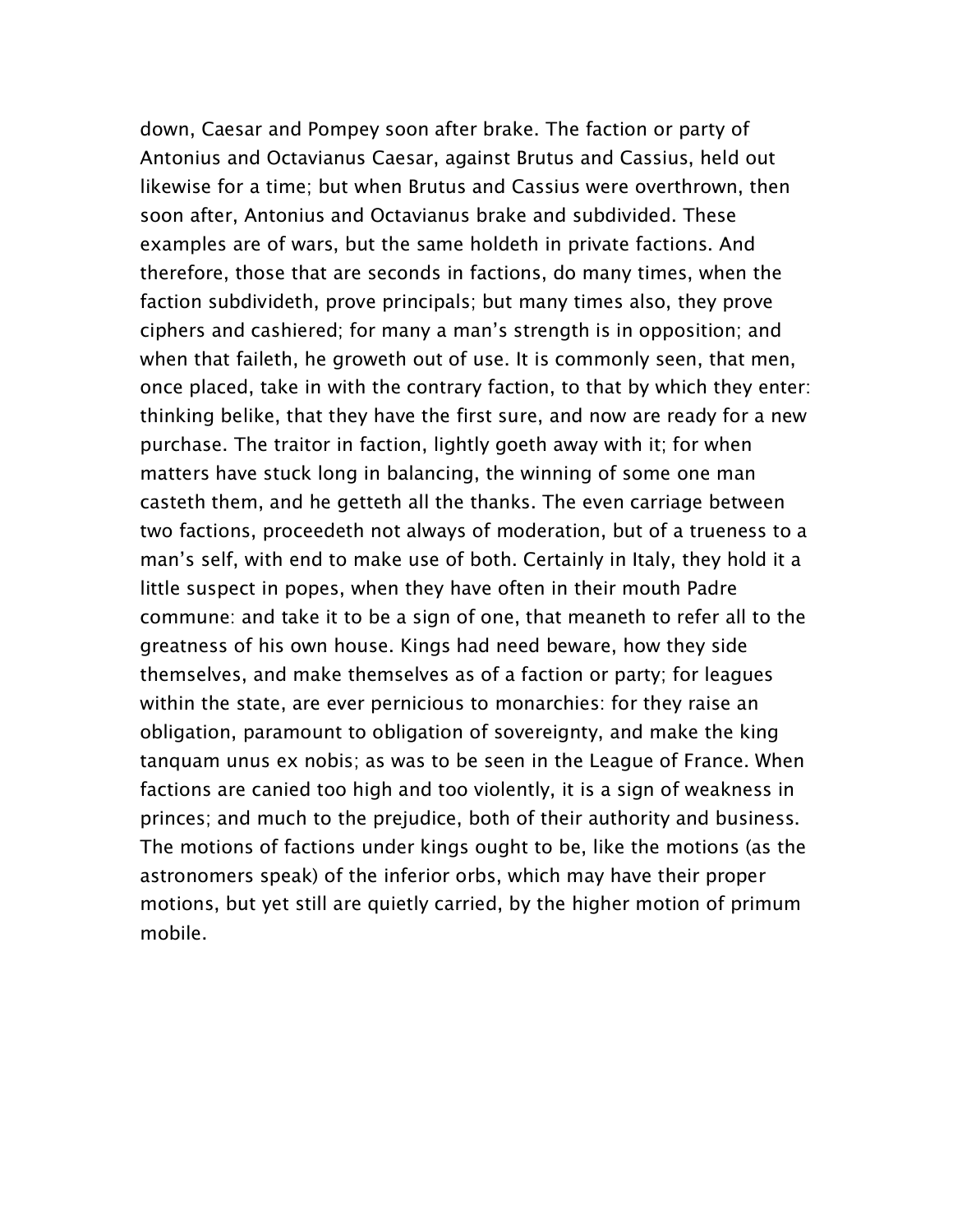#### OF CEREMONIES AND RESPECT

He that is only real, had need have exceeding great parts of virtue; as the stone had need to be rich, that is set without foil. But if a man mark it well, it is, in praise and commendation of men, as it is in gettings and gains: for the proverb is true, That light gains make heavy purses; for light gains come thick, whereas great, come but now and then. So it is true, that small matters win great commendation, because they are continually in use and in note: whereas the occasion of any great virtue, cometh but on festivals. Therefore it doth much add to a man's reputation, and is (as Queen Isabella said) like perpetual letters commendatory, to have good forms. To attain them, it almost sufficeth not to despise them; for so shall a man observe them in others; and let him trust himself with the rest. For if he labor too much to express them, he shall lose their grace; which is to be natural and unaffected. Some men's behavior is like a verse, wherein every syllable is measured; how can a man comprehend great matters, that breaketh his mind too much, to small observations? Not to use ceremonies at all, is to teach others not to use them again; and so diminisheth respect to himself; especially they be not to be omitted, to strangers and formal natures; but the dwelling upon them, and exalting them above the moon, is not only tedious, but doth diminish the faith and credit of him that speaks. And certainly, there is a kind of conveying, of effectual and imprinting passages amongst compliments, which is of singular use, if a man can hit upon it. Amongst a man's peers, a man shall be sure of familiarity; and therefore it is good, a little to keep state. Amongst a man's inferiors one shall be sure of reverence; and therefore it is good, a little to be familiar. He that is too much in anything, so that he giveth another occasion of satiety, maketh himself cheap. To apply one's self to others, is good; so it be with demonstration, that a man doth it upon regard, and not upon facility. It is a good precept generally, in seconding another, yet to add somewhat of one's own: as if you will grant his opinion, let it be with some distinction; if you will follow his motion, let it be with condition; if you allow his counsel let it be with alleging further reason. Men had need beware, how they be too perfect in compliments; for be they never so sufficient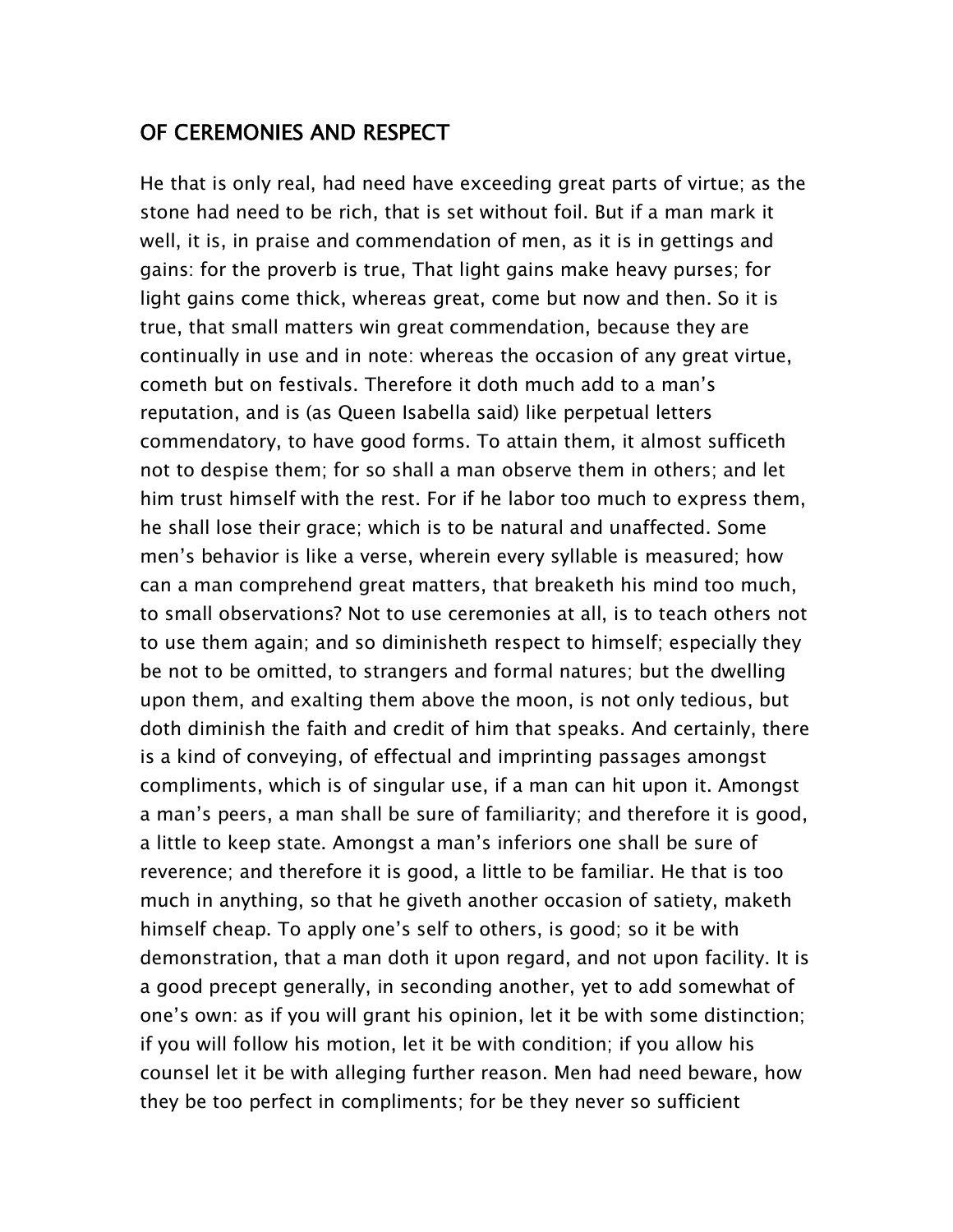otherwise, their enviers will be sure to give them that attribute, to the disadvantage of their greater virtues. It is loss also in business, to be too full of respects, or to be curious, in observing times and opportunities. Solomon saith, He that considereth the wind, shall not sow, and he that looketh to the clouds, shall not reap. A wise man will make more opportunities, than he finds. Men's behavior should be, like their apparel, not too strait or point device, but free for exercise or motion.

#### OF PRAISE

Praise is the reflection of virtue; but it is as the glass or body, which giveth the reflection. If it be from the common people, it is commonly false and naught; and rather followeth vain persons, than virtuous. For the common people understand not many excellent virtues. The lowest virtues draw praise from them; the middle virtues work in them astonishment or admiration; but of the highest virtues, they have no sense of perceiving at an. But shows, and species virtutibus similes, serve best with them. Certainly fame is like a river, that beareth up things light and swoln, and drowns things weighty and solid. But if persons of quality and judgment concur, then it is (as the Scripture saith) nomen bonum instar unguenti fragrantis. It filleth all round about, and will not easily away. For the odors of ointments are more durable, than those of flowers. There be so many false points of praise, that a man may justly hold it a suspect. Some praises proceed merely of flattery; and if he be an ordinary flatterer, he will have certain common attributes, which may serve every man; if he be a cunning flatterer, he will follow the archflatterer, which is a man's self; and wherein a man thinketh best of himself, therein the flatterer will uphold him most: but if he be an impudent flatterer, look wherein a man is conscious to himself, that he is most defective, and is most out of countenance in himself, that will the flatterer entitle him to perforce, spreta conscientia. Some praises come of good wishes and respects, which is a form due, in civility, to kings and great persons, laudando praecipere, when by telling men what they are, they represent to them, what they should be. Some men are praised maliciously, to their hurt, thereby to stir envy and jealousy towards them: pessimum genus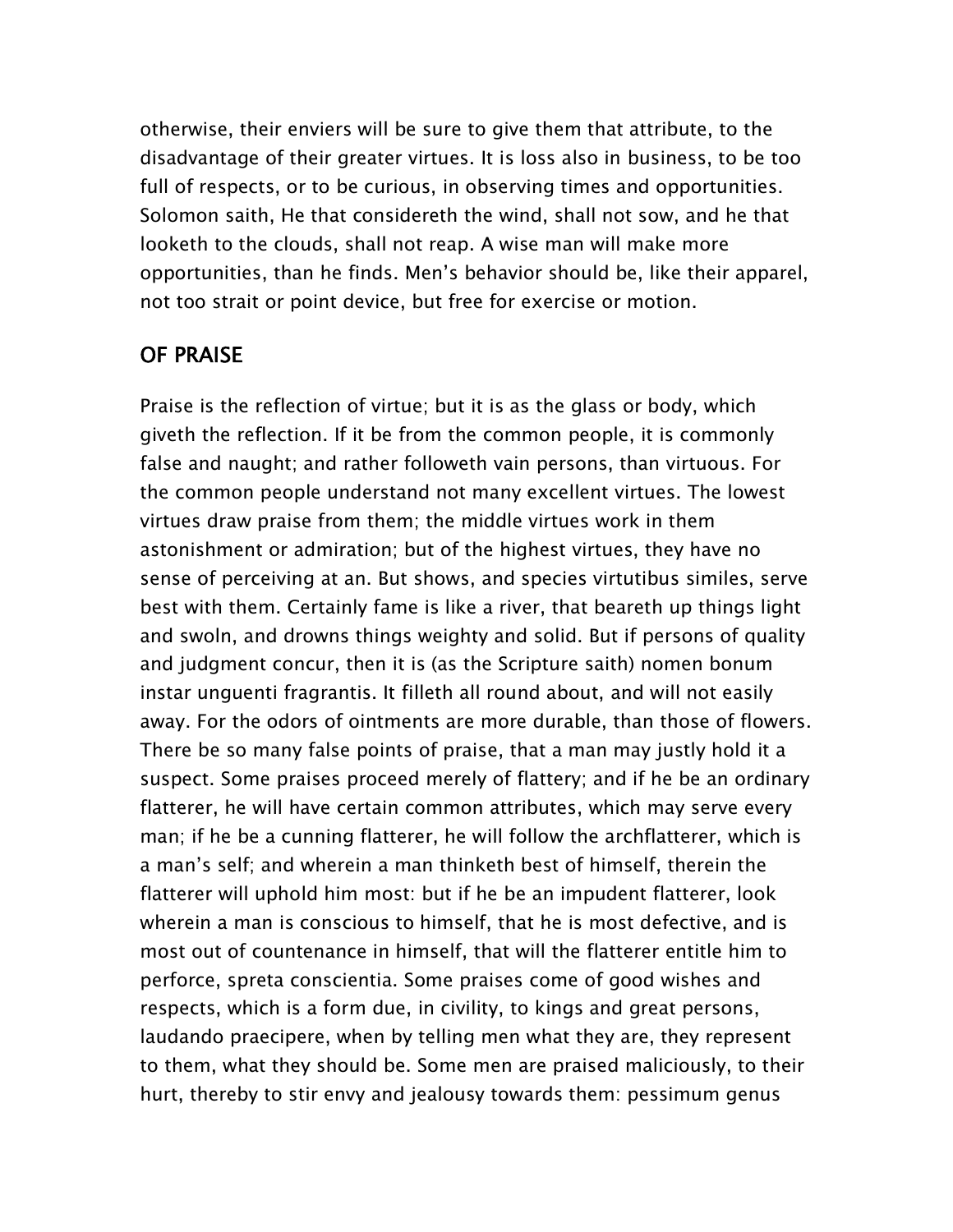inimicorum laudantium; insomuch as it was a proverb, amongst the Grecians, that he that was praised to his hurt, should have a push rise upon his nose; as we say, that a blister will rise upon one's tongue, that tells a lie. Certainly moderate praise, used with opportunity, and not vulgar, is that which doth the good. Solomon saith, He that praiseth his friend aloud, rising early, it shall be to him no better than a curse. Too much magnifying of man or matter, doth irritate contradiction, and procure envy and scorn. To praise a man's self, cannot be decent, except it be in rare cases; but to praise a man's office or profession, he may do it with good grace, and with a kind of magnanimity. The cardinals of Rome, which are theologues, and friars, and Schoolmen, have a phrase of notable contempt and scorn towards civil business: for they call all temporal business of wars, embassages, judicature, and other employments, sbirrerie, which is under–sheriffries; as if they were but matters, for under–sheriffs and catchpoles: though many times those under–sheriffries do more good, than their high speculations. St. Paul, when he boasts of himself, he doth oft interlace, I speak like a fool; but speaking of his calling, he saith, magnificabo apostolatum meum.

# OF VAIN–GLORY

It was prettily devised of AEsop, The fly sat upon the axle–tree of the chariot wheel, and said, What a dust do I raise! So are there some vain persons, that whatsoever goeth alone, or moveth upon greater means, if they have never so little hand in it, they think it is they that carry it. They that are glorious, must needs be factious; for an bravery stands upon comparisons. They must needs be violent, to make good their own vaunts. Neither can they be secret, and therefore not effectual; but according to the French proverb, Beaucoup de bruit, peu de fruit; Much bruit little fruit. Yet certainly, there is use of this quality in civil affairs. Where there is an opinion and fame to be created, either of virtue or greatness, these men are good trumpeters. Again, as Titus Livius noteth, in the case of Antiochus and the AEtolians, There are sometimes great effects, of cross lies; as if a man, that negotiates between two princes, to draw them to join in a war against the third, doth extol the forces of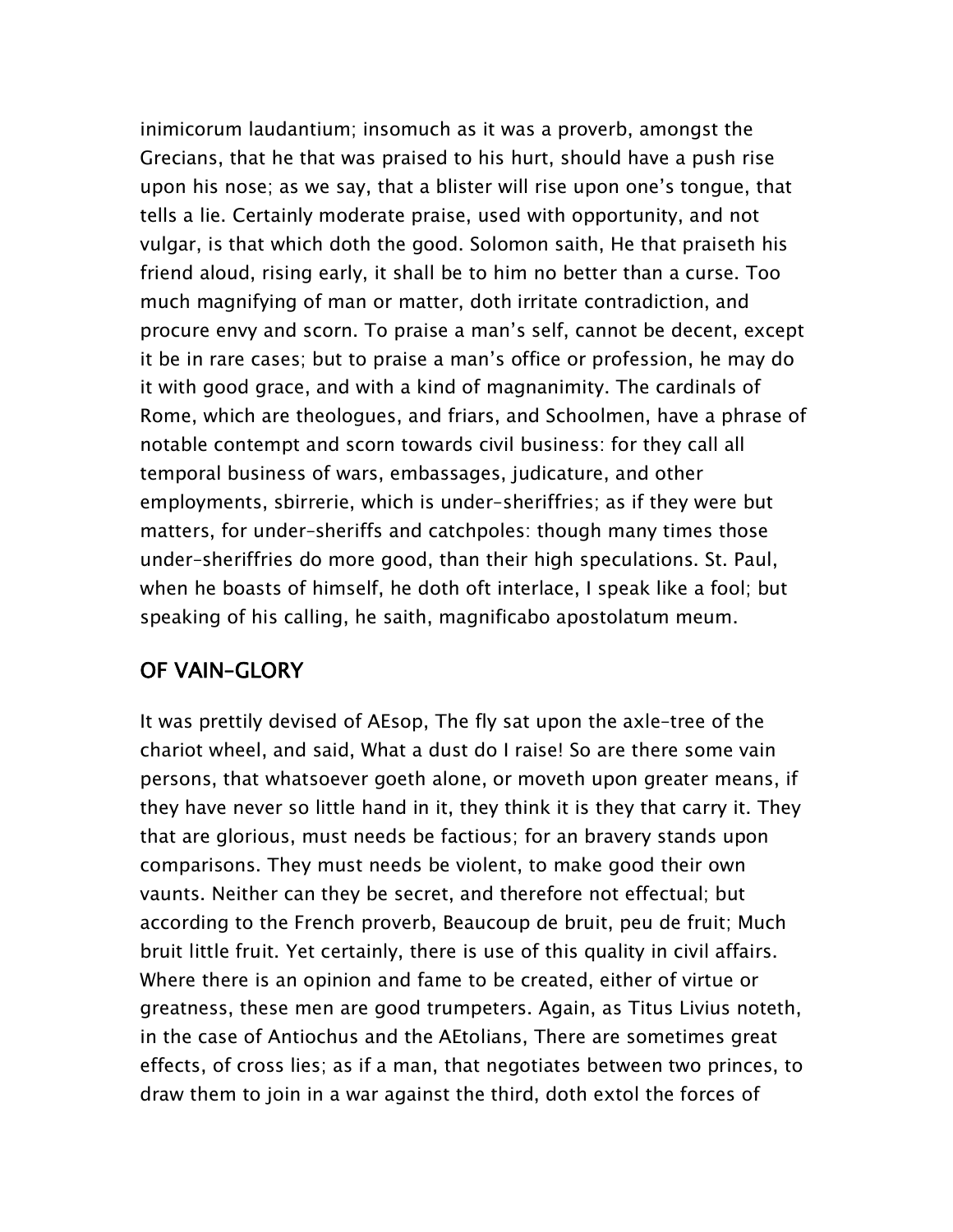either of them, above measure, the one to the other: and sometimes he that deals between man and man, raiseth his own credit with both, by pretending greater interest than he hath in either. And in these and the like kinds, it often falls out, that somewhat is produced of nothing; for lies are sufficient to breed opinion, and opinion brings on substance. In militar commanders and soldiers, vain–glory is an essential point; for as iron sharpens iron, so by glory, one courage sharpeneth another. In cases of great enterprise upon charge and adventure, a composition of glorious natures, doth put life into business; and those that are of solid and sober natures, have more of the ballast, than of the sail. In fame of leaming, the flight will be slow without some feathers of ostentation. Qui de contemnenda gloria libros scribunt, nomen, suuminscribunt. Socrates, Aristotle, Galen, were men full of ostentation. Certainly vain–glory helpeth to perpetuate a man's memory; and virtue was never so beholding to human nature, as it received his due at the second hand. Neither had the fame of Cicero, Seneca, Plinius Secundus, borne her age so well, if it had not been joined with some vanity in themselves; like unto varnish, that makes ceilings not only shine but last. But all this while, when I speak of vain–glory, I mean not of that property, that Tacitus doth attribute to Mucianus; Omnium quae dixerat feceratque arte quadam ostentator: for that proceeds not of vanity, but of natural magnanimity and discretion; and in some persons, is not only comely, but gracious. For excusations, cessions, modesty itself well governed, are but arts of ostentation. And amongst those arts, there is none better than that which Plinius Secundus speaketh of, which is to be liberal of praise and commendation to others, in that, wherein a man's self hath any perfection. For saith Pliny, very wittily, In commending another, you do yourself right; for he that you commend, is either superior to you in that you commend, or inferior. If he be inferior, if he be to be commended, you much more; if he be superior, if he be not to be commended, you much less. Glorious men are the scorn of wise men, the admiration of fools, the idols of parasites, and the slaves of their own vaunts.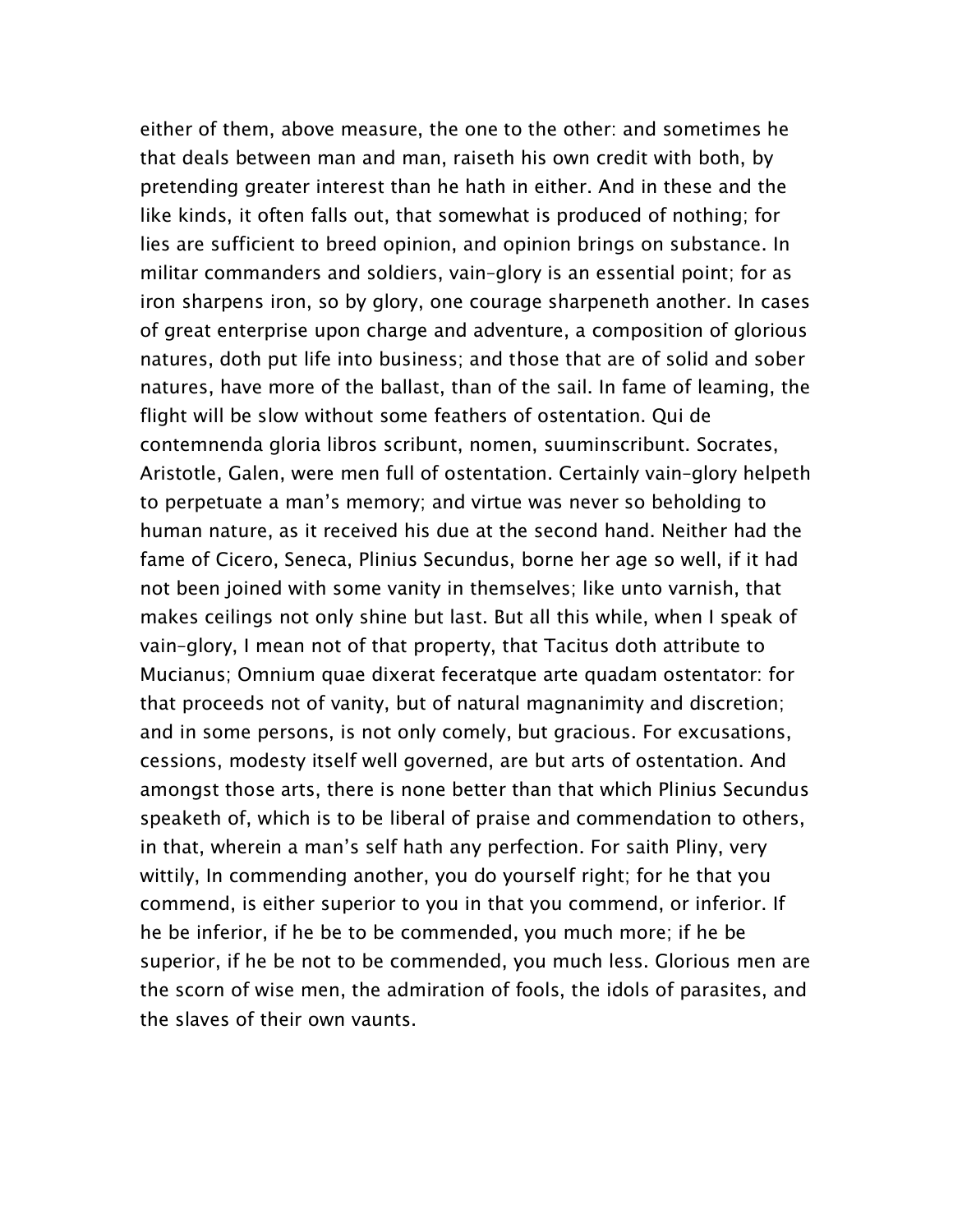# OF HONOR AND REPUTATION

The winning of honor, is but the revealing of a man's virtue and worth, without disadvantage. For some in their actions, do woo and effect honor and reputation, which sort of men, are commonly much talked of, but inwardly little admired. And some, contrariwise, darken their virtue in the show of it; so as they be undervalued in opinion. If a man perform that, which hath not been attempted before; or attempted and given over; or hath been achieved, but not with so good circumstance; he shall purchase more honor, than by effecting a matter of greater difficulty or virtue, wherein he is but a follower. If a man so temper his actions, as in some one of them he doth content every faction, or combination of people, the music will be the fuller. A man is an ill husband of his honor, that entereth into any action, the failing wherein may disgrace him, more than the carrying of it through, can honor him. Honor that is gained and broken upon another, hath the quickest reflection, like diamonds cut with facets. And therefore, let a man contend to excel any competitors of his in honor, in outshooting them, if he can, in their own bow. Discreet followers and servants, help much to reputation. Omnis fama a domesticis emanat. Envy, which is the canker of honor, is best extinguished by declaring a man's self in his ends, rather to seek merit than fame; and by attributing a man's successes, rather to divine Providence and felicity, than to his own virtue or policy.

The true marshalling of the degrees of sovereign honor, are these: In the first place are conditores imperiorum, founders of states and commonwealths; such as were Romulus, Cyrus, Caesar, Ottoman, Ismael. In the second place are legislatores, lawgivers; which are also called second founders, or perpetui principes, because they govern by their ordinances after they are gone; such were Lycurgus, Solon, Justinian, Eadgar, Alphonsus of Castile, the Wise, that made the Siete Partidas. In the third place are liberatores, or salvatores, such as compound the long miseries of civil wars, or deliver their countries from servitude of strangers or tyrants; as Augustus Caesar, Vespasianus, Aurelianus, Theodoricus, King Henry the Seventh of England, King Henry the Fourth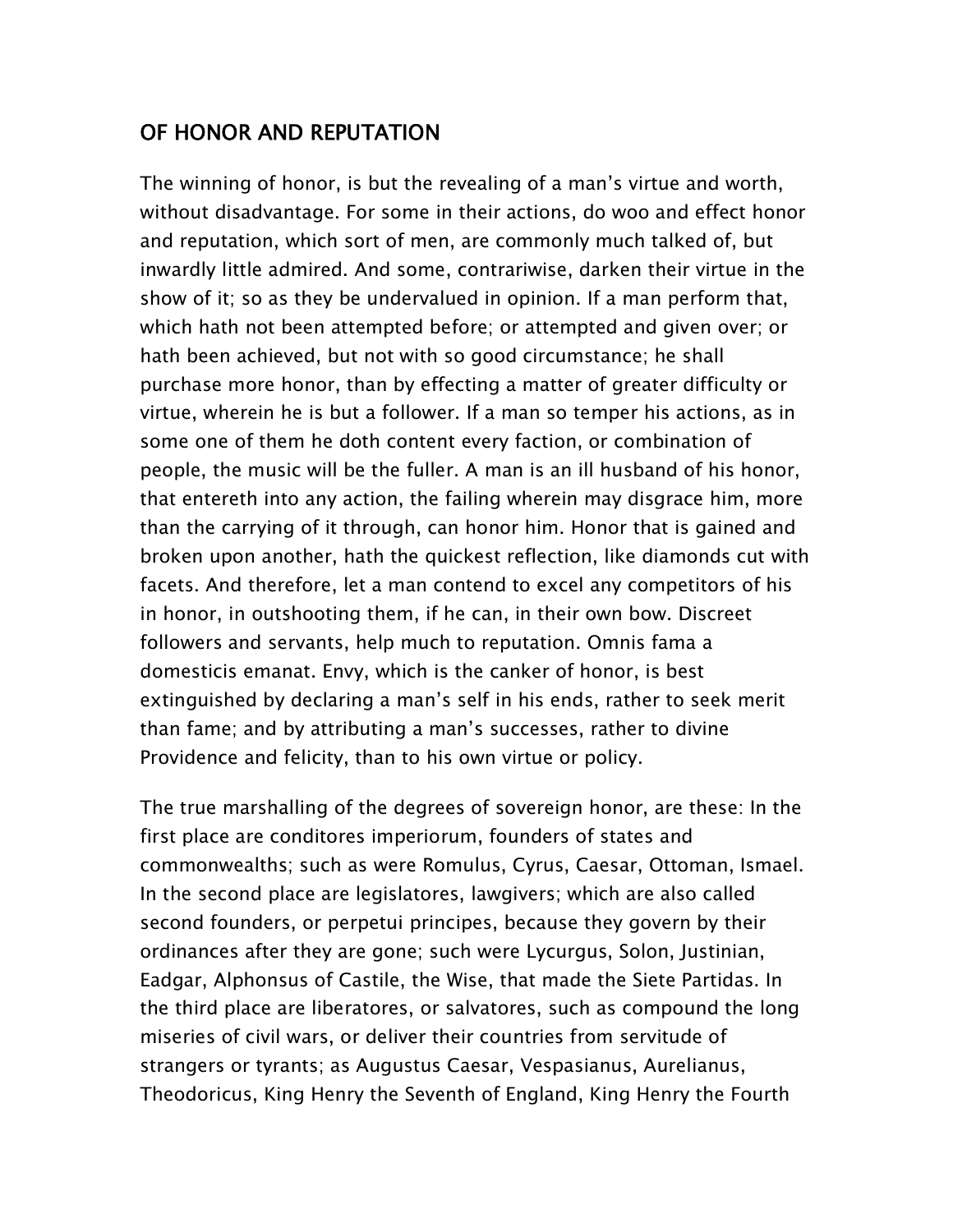of France. In the fourth place are propagatores or propugnatores imperii; such as in honorable wars enlarge their territories, or make noble defence against invaders. And in the last place are patres patriae; which reign justly, and make the times good wherein they live. Both which last kinds need no examples, they are in such number. Degrees of honor, in subjects, are, first participes curarum, those upon whom, princes do discharge the greatest weight of their affairs; their right hands, as we call them. The next are duces belli, great leaders in war; such as are princes' lieutenants, and do them notable services in the wars. The third are gratiosi, favorites; such as exceed not this scantling, to be solace to the sovereign, and harmless to the people. And the fourth, negotiis pares; such as have great places under princes, and execute their places, with sufficiency. There is an honor, likewise, which may be ranked amongst the greatest, which happeneth rarely; that is, of such as sacrifice themselves to death or danger for the good of their country; as was M. Regulus, and the two Decii.

#### OF JUDICATURE

Judges ought to remember, that their office is jus dicere, and not jus dare; to interpret law, and not to make law, or give law. Else will it be like the authority, claimed by the Church of Rome, which under pretext of exposition of Scripture, doth not stick to add and alter; and to pronounce that which they do not find; and by show of antiquity, to introduce novelty. Judges ought to be more learned, than witty, more reverend, than plausible, and more advised, than confident. Above all things, integrity is their portion and proper virtue. Cursed (saith the law) is he that removeth the landmark. The mislayer of a mere–stone is to blame. But it is the unjust judge, that is the capital remover of landmarks, when he defineth amiss, of lands and property. One foul sentence doth more hurt, than many foul examples. For these do but corrupt the stream, the other corrupteth the fountain. So with Solomon, Fons turbatus, et vena corrupta, est justus cadens in causa sua coram adversario. The office of judges may have reference unto the parties that use, unto the advocates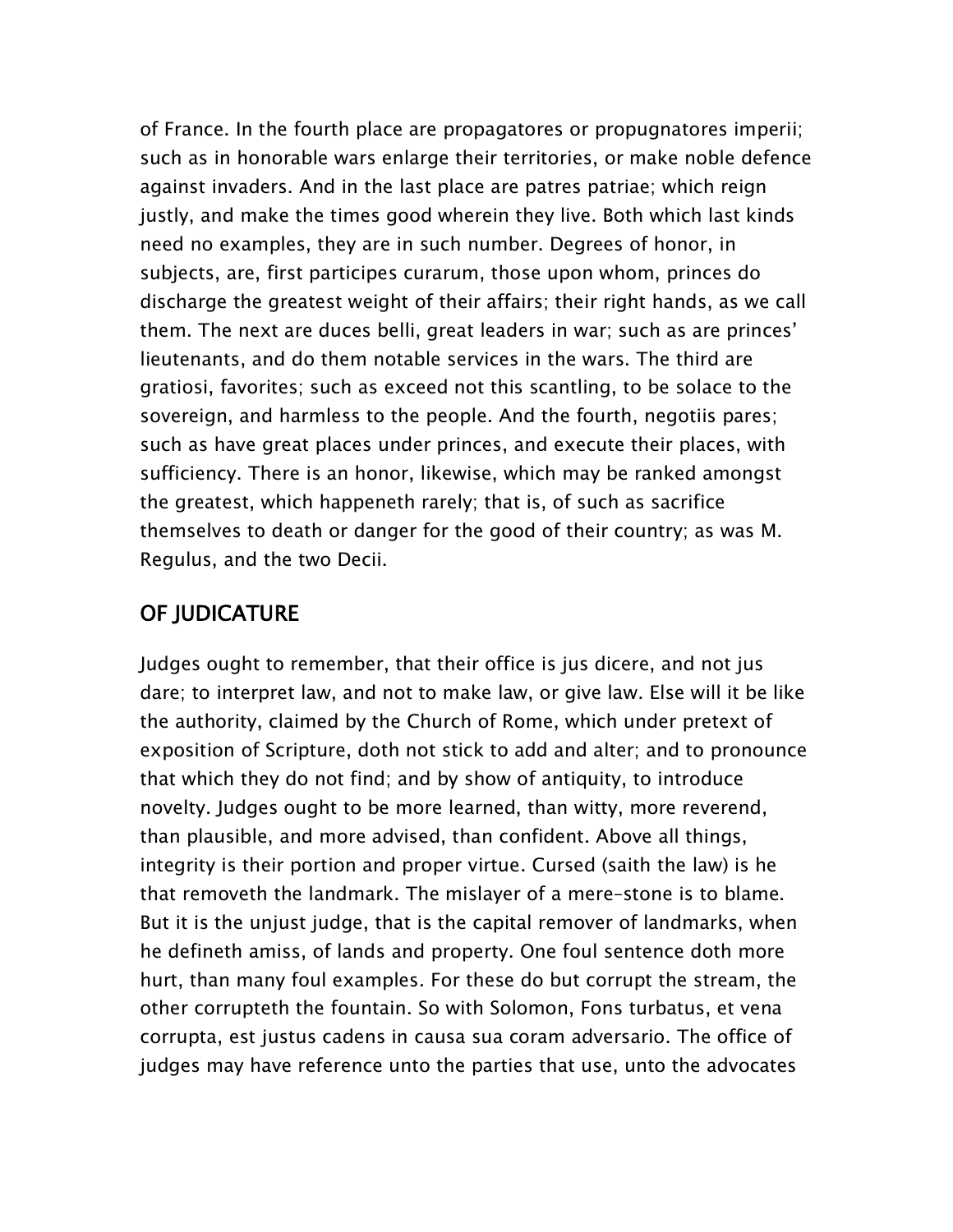that plead, unto the clerks and ministers of justice underneath them, and to the sovereign or state above them.

First, for the causes or parties that sue. There be (saith the Scripture) that turn judgment, into wormwood; and surely there be also, that turn it into vinegar; for injustice maketh it bitter, and delays make it sour. The principal duty of a judge, is to suppress force and fraud; whereof force is the more pernicious, when it is open, and fraud, when it is close and disguised. Add thereto contentious suits, which ought to be spewed out, as the surfeit of courts. A judge ought to prepare his way to a just sentence, as God useth to prepare his way, by raising valleys and taking down hills: so when there appeareth on either side an high hand, violent prosecution, cunning advantages taken, combination, power, great counsel, then is the virtue of a judge seen, to make inequality equal; that he may plant his judgment as upon an even ground. Qui fortiter emungit, elicit sanguinem; and where the wine–press is hard wrought, it yields a harsh wine, that tastes of the grape–stone. Judges must beware of hard constructions, and strained inferences; for there is no worse torture, than the torture of laws. Specially in case of laws penal, they ought to have care, that that was meant for terror, be not turned into rigor; and that they bring not upon the people, that shower whereof the Scripture speaketh, Pluet super eos laqueos; for penal laws pressed, are a shower of snares upon the people. Therefore let penal laws, if they have been sleepers of long, or if they be grown unfit for the present time, be by wise judges confined in the execution: Judicis officium est, ut res, ita tempora rerum, etc. In causes of life and death, judges ought (as far as the law permitteth) in justice to remember mercy; and to cast a severe eye upon the example, but a merciful eye upon the person.

Secondly, for the advocates and counsel that plead. Patience and gravity of hearing, is an essential part of justice; and an overspeaking judge is no well–tuned cymbal. It is no grace to a judge, first to find that, which he might have heard in due time from the bar; or to show quickness of conceit, in cutting off evidence or counsel too short; or to prevent information by questions, —though pertinent. The parts of a judge in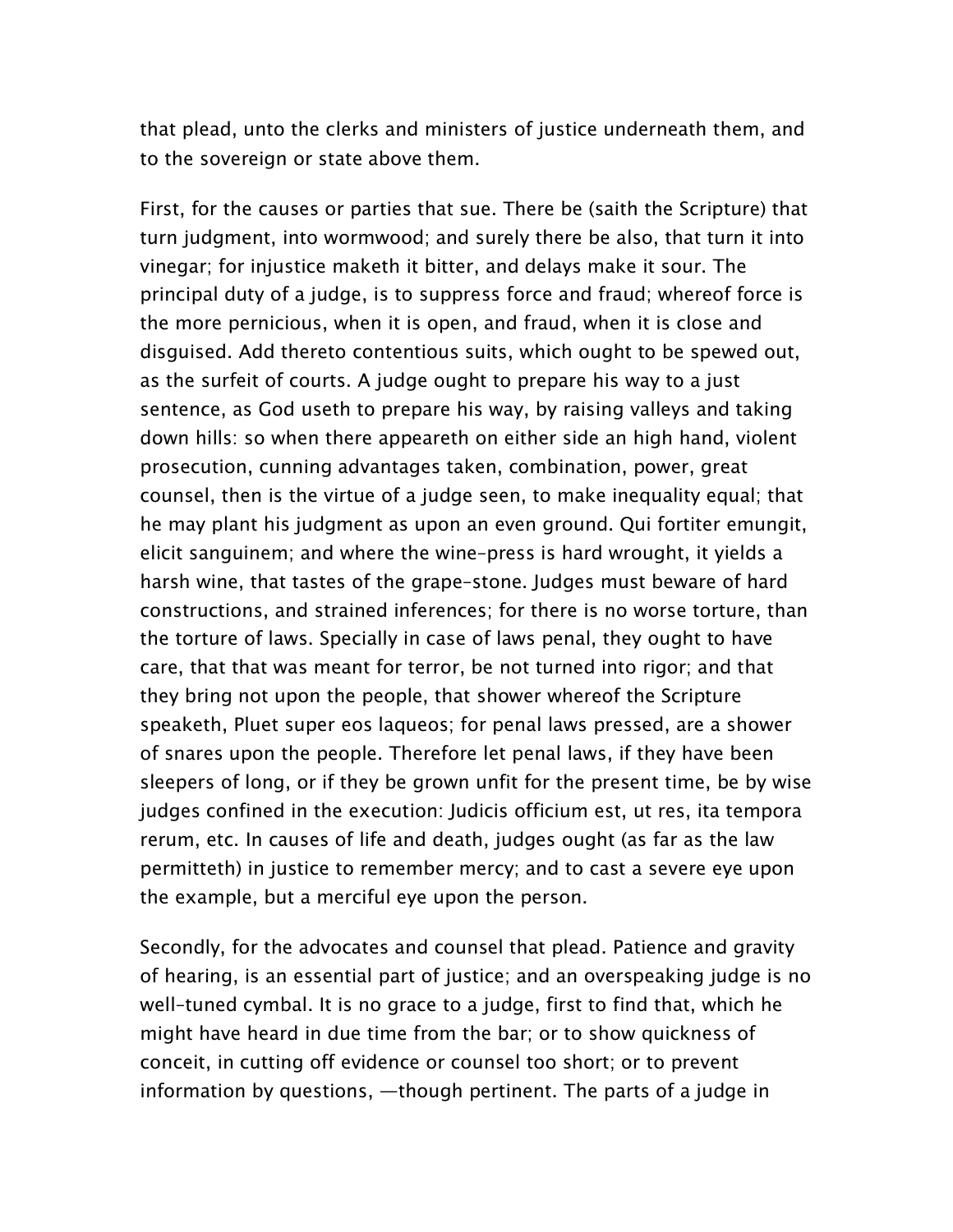hearing, are four: to direct the evidence; to moderate length, repetition, or impertinency of speech; to recapitulate, select, and collate the material points, of that which hath been said; and to give the rule or sentence. Whatsoever is above these is too much; and proceedeth either of glory, and willingness to speak, or of impatience to hear, or of shortness of memory, or of want of a staid and equal attention. It is a strange thing to see, that the boldness of advocates should prevail with judges; whereas they should imitate God, in whose seat they sit; who represseth the presumptuous, and giveth grace to the modest. But it is more strange, that judges should have noted favorites; which cannot but cause multiplication of fees, and suspicion of by–ways. There is due from the judge to the advocate, some commendation and gracing, where causes are well handled and fair pleaded; especially towards the side which obtaineth not; for that upholds in the client, the reputation of his counsel, and beats down in him the conceit of his cause. There is likewise due to the public, a civil reprehension of advocates, where there appeareth cunning counsel, gross neglect, slight information, indiscreet pressing, or an overbold defence. And let not the counsel at the bar, chop with the judge, nor wind himself into the handling of the cause anew, after the judge hath declared his sentence; but, on the other side, let not the judge meet the cause half way, nor give occasion to the party, to say his counsel or proofs were not heard.

Thirdly, for that that clerks and ministers. The place of justice is an hallowed place; and therefore not only the bench, but the foot–place; and precincts and purprise thereof, ought to be preserved without scandal and corruption. For certainly grapes (as the Scripture saith) will not be gathered of thorns or thistles; either can justice yield her fruit with sweetness, amongst the briars and brambles of catching and polling clerks, and ministers. The attendance of courts, is subject to four bad instruments. First, certain persons that are sowers of suits; which make the court swell, and the country pine. The second sort is of those, that engage courts in quarrels of jurisdiction, and are not truly amici curiae, but parasiti curiae, in puffing a court up beyond her bounds, for their own scraps and advantage. The third sort, is of those that may be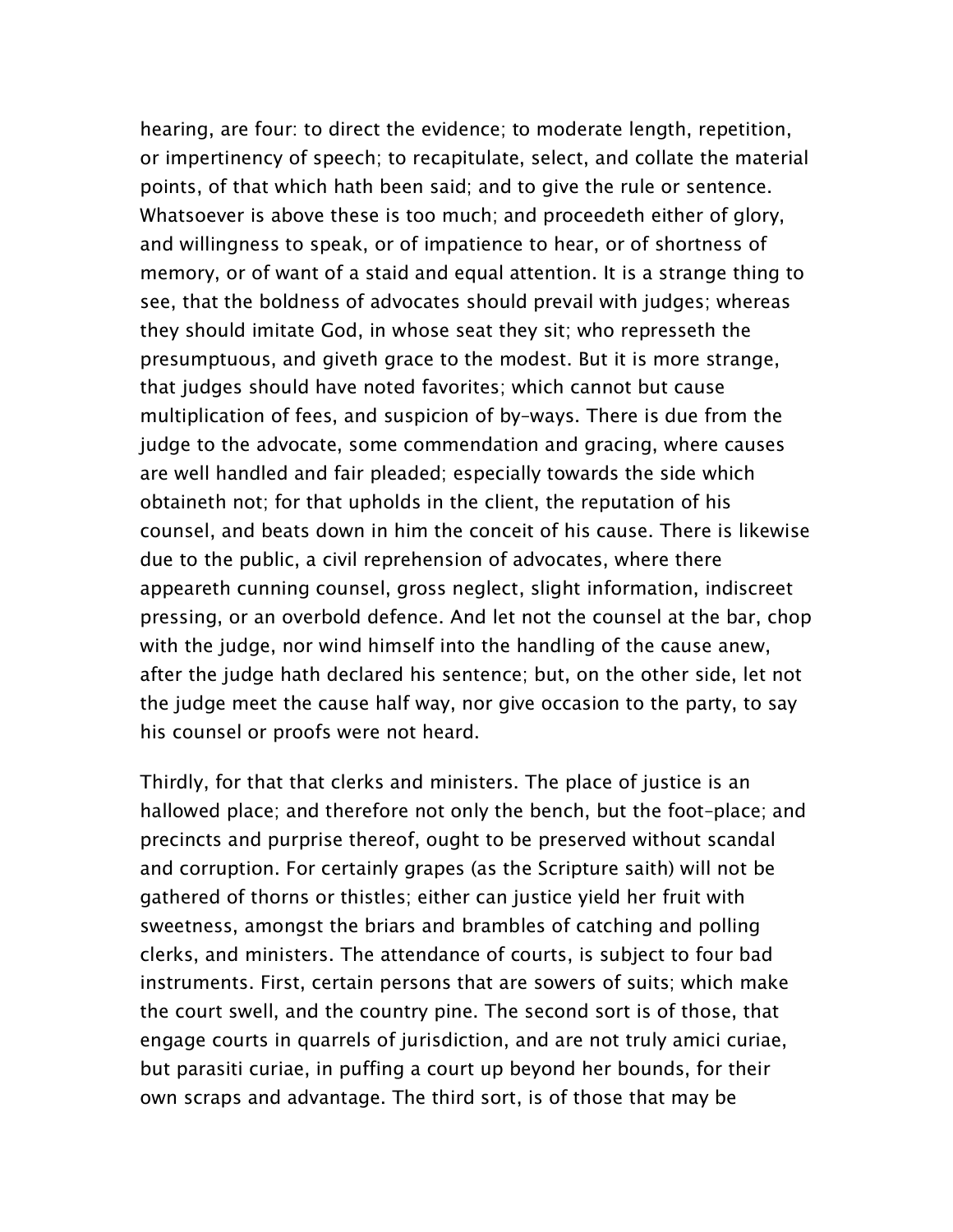accounted the left hands of courts; persons that are full of nimble and sinister tricks and shifts, whereby they pervert the plain and direct courses of courts, and bring justice into oblique lines and labyrinths. And the fourth, is the poller and exacter of fees; which justifies the common resemblance of the courts of justice, to the bush whereunto, while the sheep flies for defence in weather, he is sure to lose part of his fleece. On the other side, an ancient clerk, skilful in precedents, wary in proceeding, and understanding in the business of the court, is an excellent finger of a court; and doth many times point the way to the judge himself.

Fourthly, for that which may concern the sovereign and estate. Judges ought above all to remember the conclusion of the Roman Twelve Tables; Salus populi suprema lex; and to know that laws, except they be in order to that end, are but things captious, and oracles not well inspired. Therefore it is an happy thing in a state, when kings and states do often consult with judges; and again, when judges do often consult with the king and state: the one, when there is matter of law, intervenient in business of state; the other, when there is some consideration of state, intervenient in matter of law. For many times the things deduced to judgment may be meum and tuum, when the reason and consequence thereof may trench to point of estate: I call matter of estate, not only the parts of sovereignty, but whatsoever introduceth any great alteration, or dangerous precedent; or concerneth manifestly any great portion of people. And let no man weakly conceive, that just laws and true policy have any antipathy; for they are like the spirits and sinews, that one moves with the other. Let judges also remember, that Solomon's throne was supported by lions on both sides: let them be lions, but yet lions under the throne; being circumspect that they do not check or oppose any points of sovereignty. Let not judges also be ignorant of their own right, as to think there is not left to them, as a principal part of their office, a wise use and application of laws. For they may remember, what the apostle saith of a greater law than theirs; Nos scimus quia lex bona est, modo quis ea utatur legitime.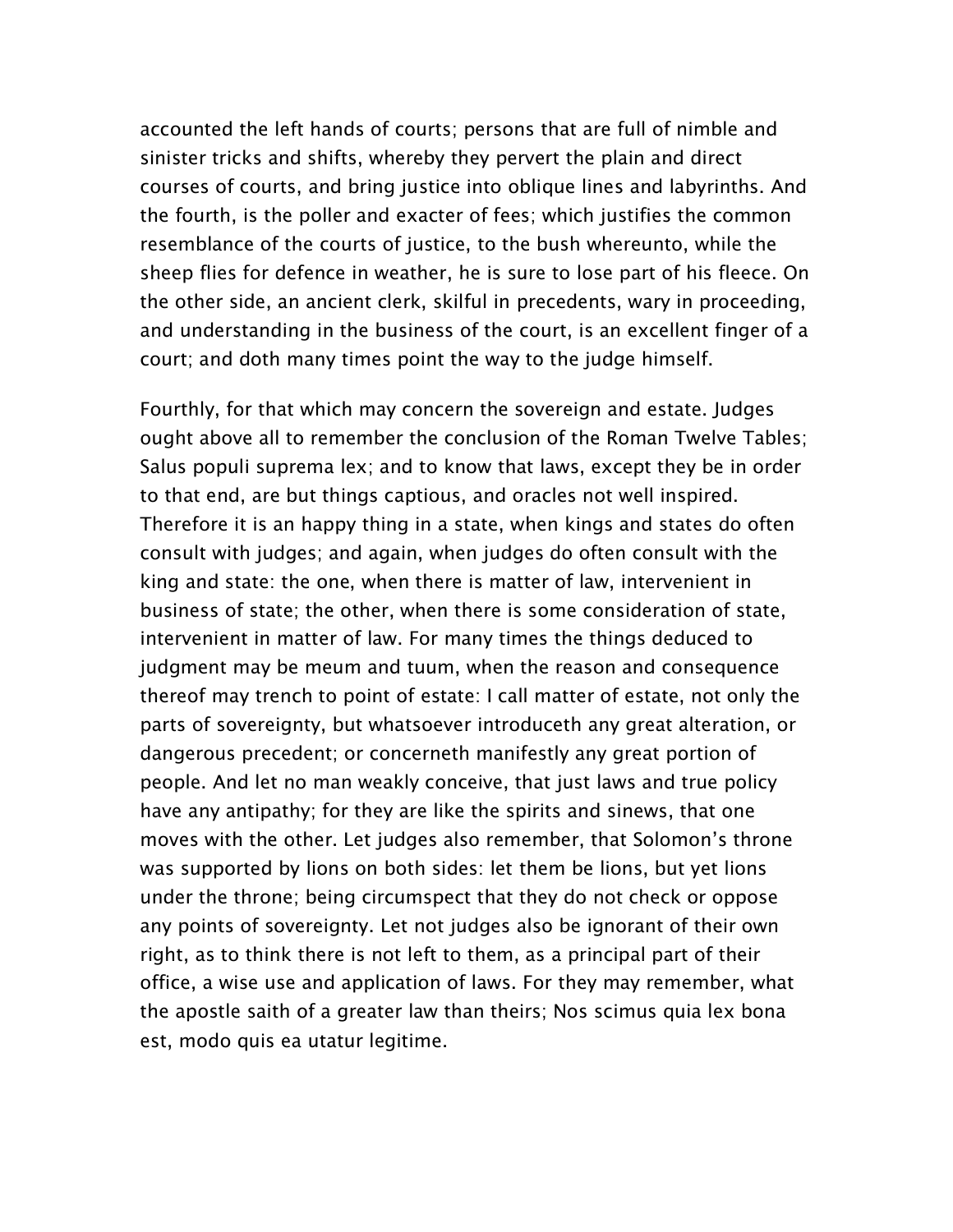# OF ANGER

To seek to extinguish anger utterly, is but a bravery of the Stoics. We have better oracles: Be angry, but sin not. Let not the sun go down upon your anger. Anger must be limited and confined, both in race and in time. We will first speak how the natural inclination and habit to be angry, may be attempted and calmed. Secondly, how the particular motions of anger may be repressed, or at least refrained from doing mischief. Thirdly, how to raise anger, or appease anger in another.

For the first; there is no other way but to meditate, and ruminate well upon the effects of anger, how it troubles man's life. And the best time to do this, is to look back upon anger, when the fit is thoroughly over. Seneca saith well, That anger is like ruin, which breaks itself upon that it falls. The Scripture exhorteth us to possess our souls in patience. Whosoever is out of patience, is out of possession of his soul. Men must not turn bees;

... animasque in vulnere ponunt.

Anger is certainly a kind of baseness; as it appears well in the weakness of those subjects in whom it reigns; children, women, old folks, sick folks. Only men must beware, that they carry their anger rather with scorn, than with fear; so that they may seem rather to be above the injury, than below it; which is a thing easily done, if a man will give law to himself in it.

For the second point; the causes and motives of anger, are chiefly three. First, to be too sensible of hurt; for no man is angry, that feels not himself hurt; and therefore tender and delicate persons must needs be oft angry; they have so many things to trouble them, which more robust natures have little sense of. The next is, the apprehension and construction of the injury offered, to be, in the circumstances thereof, full of contempt: for contempt is that, which putteth an edge upon anger, as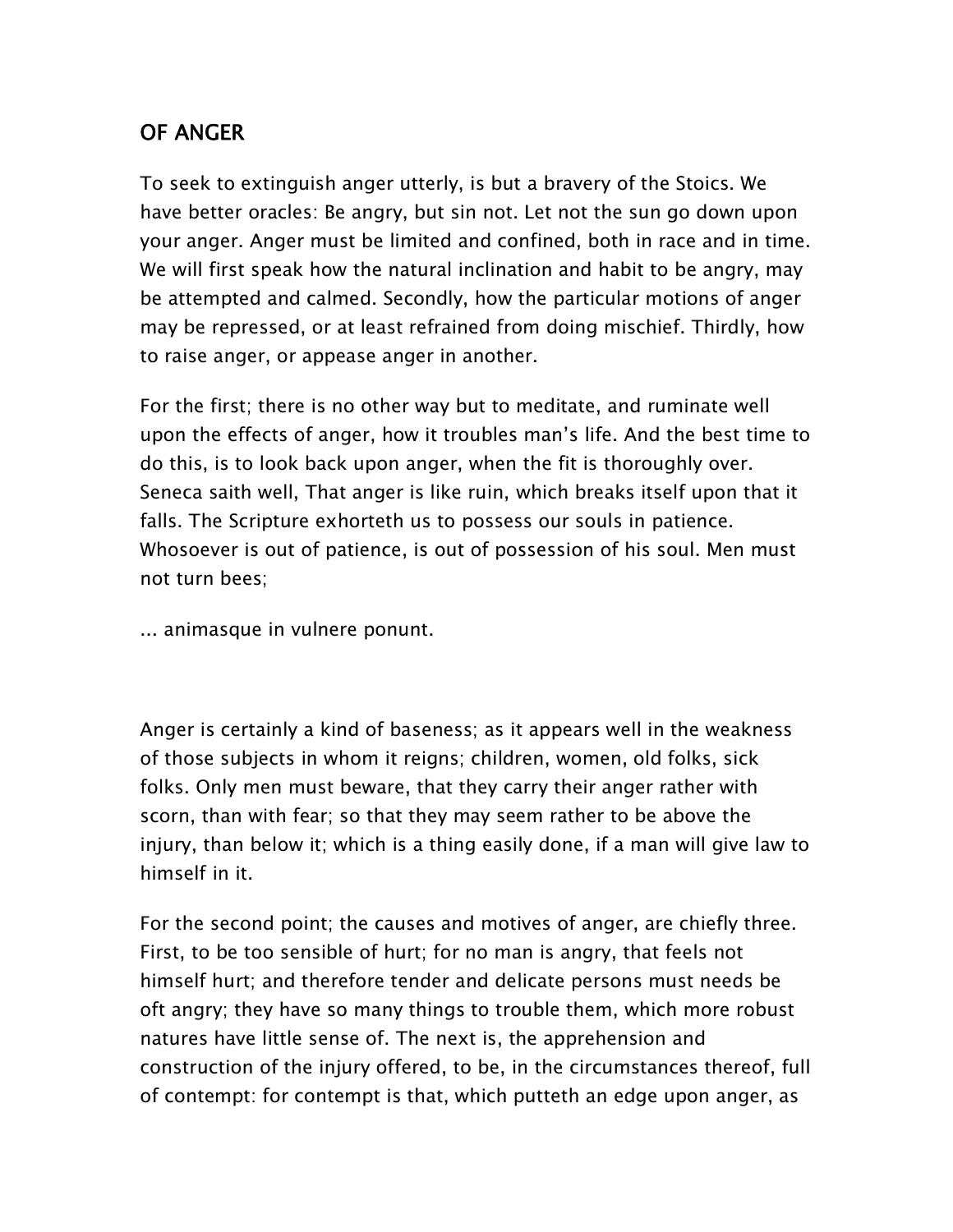much or more than the hurt itself. And therefore, when men are ingenious in picking out circumstances of contempt, they do kindle their anger much. Lastly, opinion of the touch of a man's reputation, doth multiply and sharpen anger. Wherein the remedy is, that a man should have, as Consalvo was wont to say, telam honoris crassiorem. But in all refrainings of anger, it is the best remedy to win time; and to make a man's self believe, that the opportunity of his revenge is not yet come, but that he foresees a time for it; and so to still himself in the meantime, and reserve it.

To contain anger from mischief, though it take hold of a man, there be two things, whereof you must have special caution. The one, of extreme bitterness of words, especially if they be aculeate and proper; for cummunia maledicta are nothing so much; and again, that in anger a man reveal no secrets; for that, makes him not fit for society. The other, that you do not peremptorily break off, in any business, in a fit of anger; but howsoever you show bitterness, do not act anything, that is not revocable.

For raising and appeasing anger in another; it is done chiefly by choosing of times, when men are frowardest and worst disposed, to incense them. Again, by gathering (as was touched before) all that you can find out, to aggravate the contempt. And the two remedies are by the contraries. The former to take good times, when first to relate to a man an angry business; for the first impression is much; and the other is, to sever, as much as may be, the construction of the injury from the point of contempt; imputing it to misunderstanding, fear, passion, or what you will.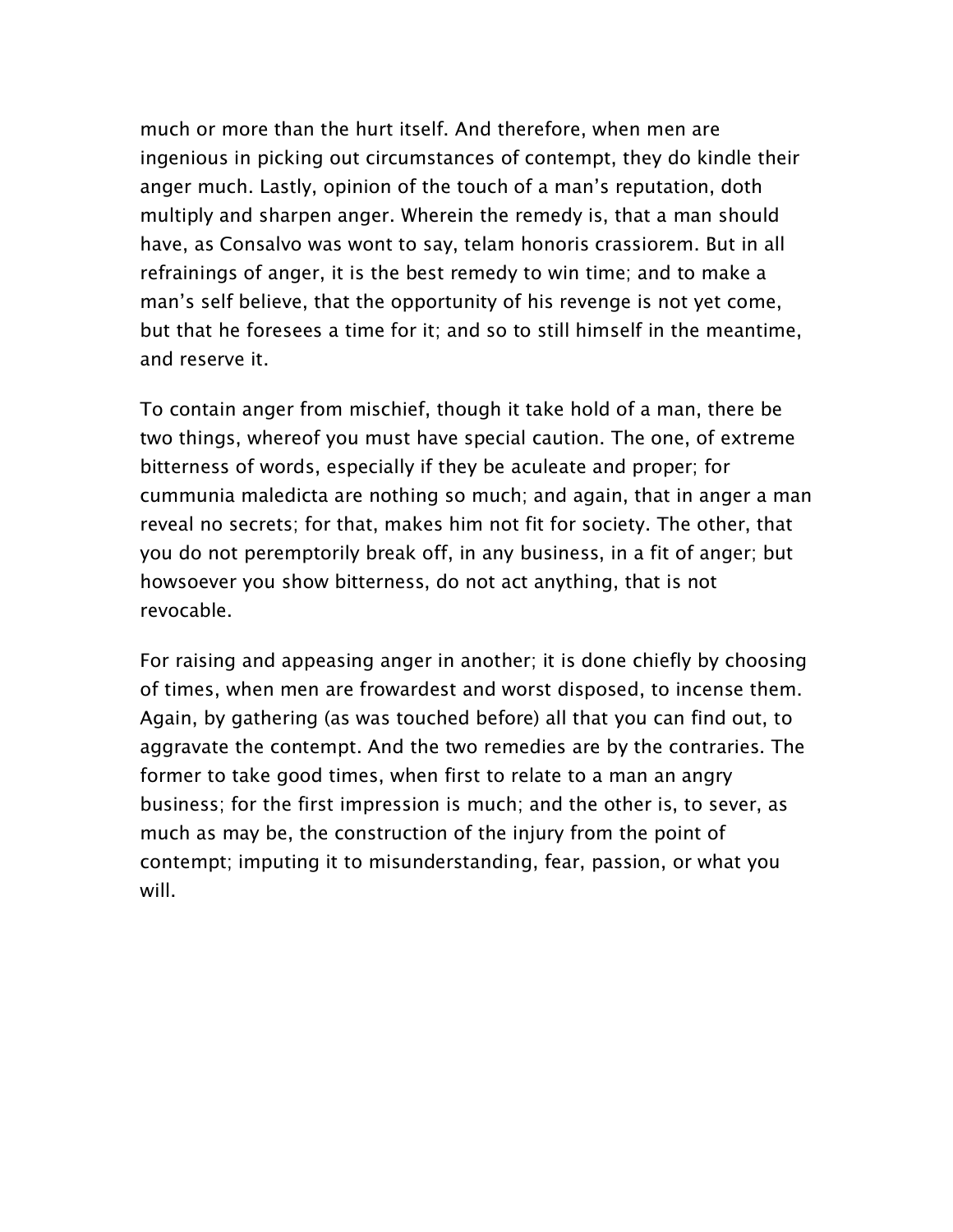#### OF VICISSITUDE OF THINGS

Solomon saith, There is no new thing upon the earth. So that as Plato had an imagination, That all knowledge was but remembrance; so Solomon giveth his sentence, That all novelty is but oblivion. Whereby you may see, that the river of Lethe runneth as well above ground as below. There is an abstruse astrologer that saith, If it were not for two things that are constant (the one is, that the fixed stars ever stand a like distance one from another, and never come nearer together, nor go further asunder; the other, that the diurnal motion perpetually keepeth time), no individual would last one moment. Certain it is, that the matter is in a perpetual flux, and never at a stay. The great winding–sheets, that bury all things in oblivion, are two; deluges and earthquakes. As for conflagrations and great droughts, they do not merely dispeople and destroy. Phadton's car went but a day. And the three years' drought in the time of Elias, was but particular, and left people alive. As for the great burnings by lightnings, which are often in the West Indies, they are but narrow. But in the other two destructions, by deluge and earthquake, it is further to be noted, that the remnant of people which hap to be reserved, are commonly ignorant and mountainous people, that can give no account of the time past; so that the oblivion is all one, as if none had been left. If you consider well of the people of the West Indies, it is very probable that they are a newer or a younger people, than the people of the Old World. And it is much more likely, that the destruction that hath heretofore been there, was not by earthquakes (as the Egyptian priest told Solon concerning the island of Atlantis, that it was swallowed by an earthquake), but rather that it was desolated by a particular deluge. For earthquakes are seldom in those parts. But on the other side, they have such pouring rivers, as the rivers of Asia and Africk and Europe, are but brooks to them. Their Andes, likewise, or mountains, are far higher than those with us; whereby it seems, that the remnants of generation of men, were in such a particular deluge saved. As for the observation that Machiavel hath, that the jealousy of sects, doth much extinguish the memory of things; traducing Gregory the Great, that he did what in him lay, to extinguish all heathen antiquities; I do not find that those zeals do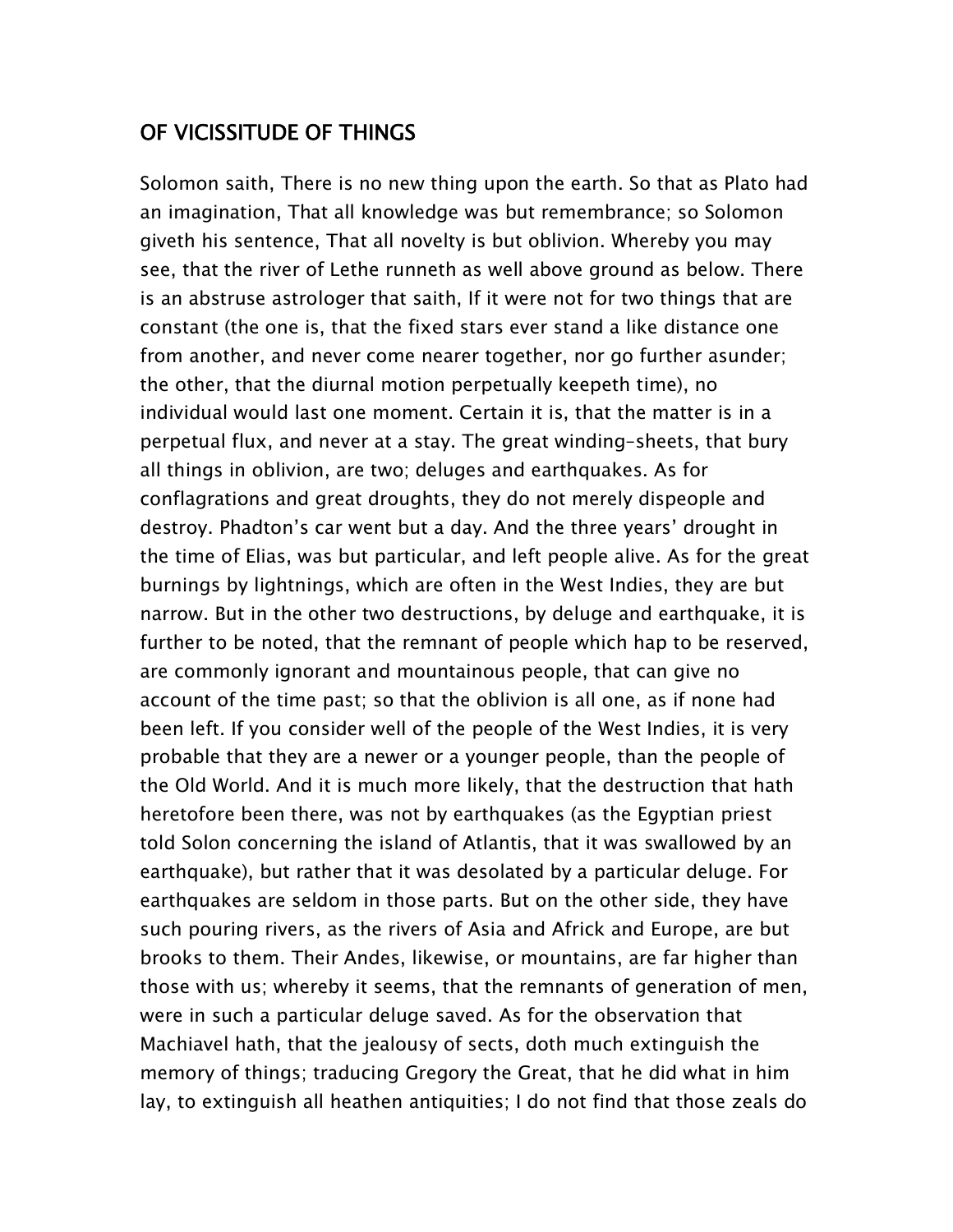any great effects, nor last long; as it appeared in the succession of Sabinian, who did revive the former antiquities.

The vicissitude of mutations in the superior globe, are no fit matter for this present argument. It may be, Plato's great year, if the world should last so long, would have some effect; not in renewing the state of like individuals (for that is the fume of those, that conceive the celestial bodies have more accurate influences upon these things below, than indeed they have), but in gross. Comets, out of question, have likewise power and effect, over the gross and mass of things; but they are rather gazed upon, and waited upon in their journey, than wisely observed in their effects; specially in their respective effects; that is, what kind of comet, for magnitude, color, version of the beams, placing in the reign of heaven, or lasting, produceth what kind of effects.

There is a toy which I have heard, and I would not have it given over, but waited upon a little. They say it is observed in the Low Countries (I know not in what part) that every five and thirty years, the same kind and suit of years and weathers come about again; as great frosts, great wet, great droughts, warm winters, summers with little heat, and the like; and they call it the Prime. It is a thing I do the rather mention, because, computing backwards, I have found some concurrence.

But to leave these points of nature, and to come to men. greatest vicissitude of things amongst men, is the vicissitude of sects and religions. For those orbs rule in men's minds most. The true religion is built upon the rock; the rest are tossed, upon the waves of time. To speak, therefore, of the causes of new sects; and to give some counsel concerning them, as far as the weakness of human judgment can give stay, to so great revolutions.

When the religion formerly received, is rent by discords; and when the holiness of the professors of religion, is decayed and full of scandal; and withal the times be stupid, ignorant, and barbarous; you may doubt the springing up of a new sect; if then also, there should arise any extravagant and strange spirit, to make himself author thereof. All which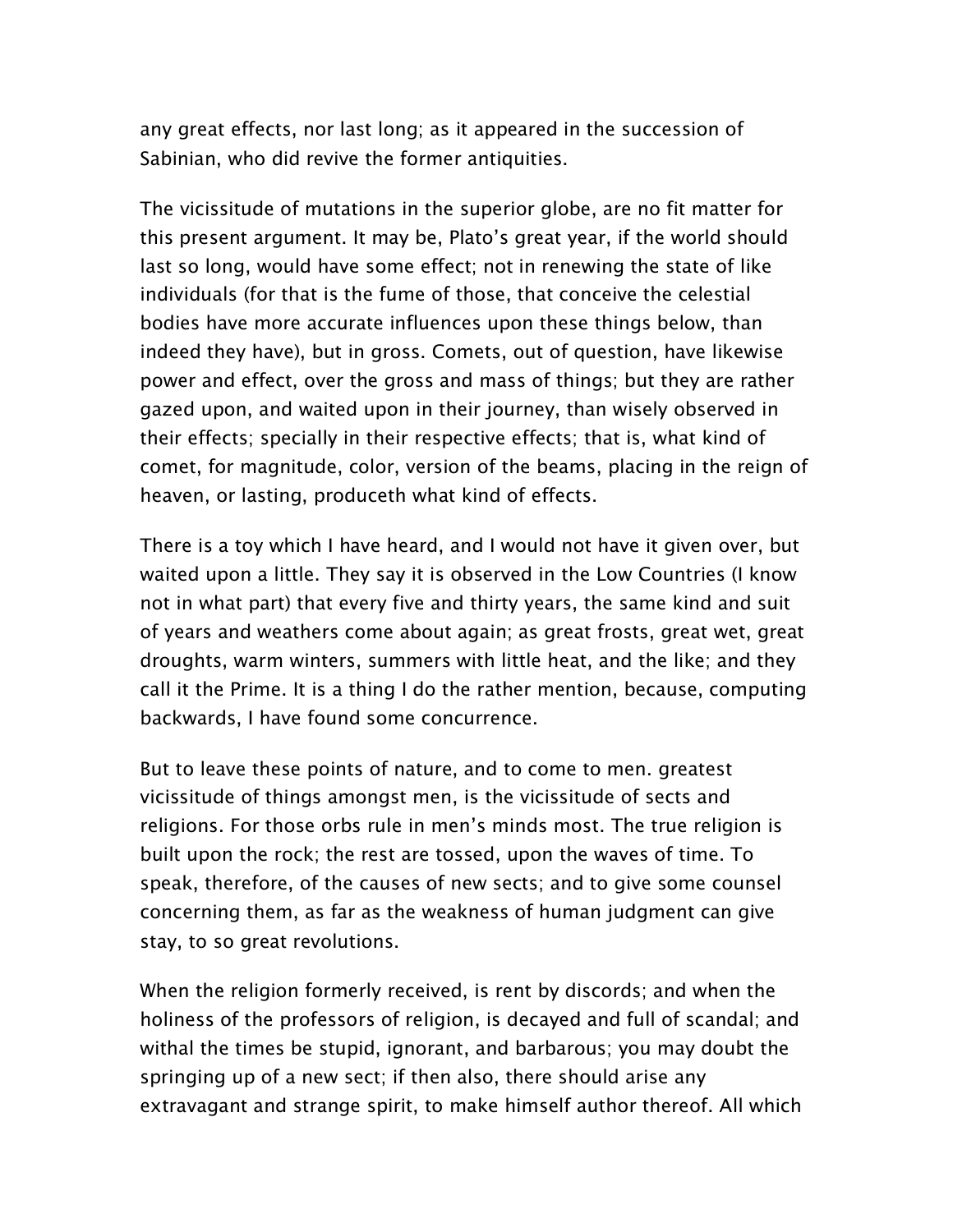points held, when Mahomet published his law. If a new sect have not two properties, fear it not; for it will not spread. The one is the supplanting, or the opposing, of authority established; for nothing is more popular than that. The other is the giving license to pleasures, and a voluptuous life. For as for speculative heresies (such as were in ancient times the Arians, and now the Arminians), though they work mightily upon men's wits, yet they do not produce any great alterations in states; except it be by the help of civil occasions. There be three manner of plantations of new sects. By the power of signs and miracles; by the eloquence, and wisdom, of speech and persuasion; and by the sword. For martyrdoms, I reckon them amongst miracles; because they seem to exceed the strength of human nature: and I may do the like, of superlative and admirable holiness of life. Surely there is no better way, to stop the rising of new sects and schisms, than to reform abuses; to compound the smaller differences; to proceed mildly, and not with sanguinary persecutions; and rather to take off the principal authors by winning and advancing them, than to enrage them by violence and bitterness.

The changes and vicissitude in wars are many; but chiefly in three things; in the seats or stages of the war; in the weapons; and in the manner of the conduct. Wars in ancient time, seemed more to move from east to west; for the Persians, Assyrians, Arabians, Tartars (which were the invaders) were all eastern people. It is true, the Gauls were western; but we read but of two incursions of theirs: the one to Gallo–Grecia, the other to Rome. But east and west have no certain points of heaven; and no more have the wars either from the east or west, any certainty of observation. But north and south are fixed; and it hath seldom or never been seen that the far southern people have invaded the northern, but contrariwise. Whereby it is manifest that the northern tract of the world, is in nature the more martial region: be it in respect of the stars of that hemisphere; or of the great continents that are upon the north, whereas the south part, for aught that is known, is almost all sea; or (which is most apparent) of the cold of the northern parts, which is that which, without aid of discipline, doth make the bodies hardest, and the courages warmest.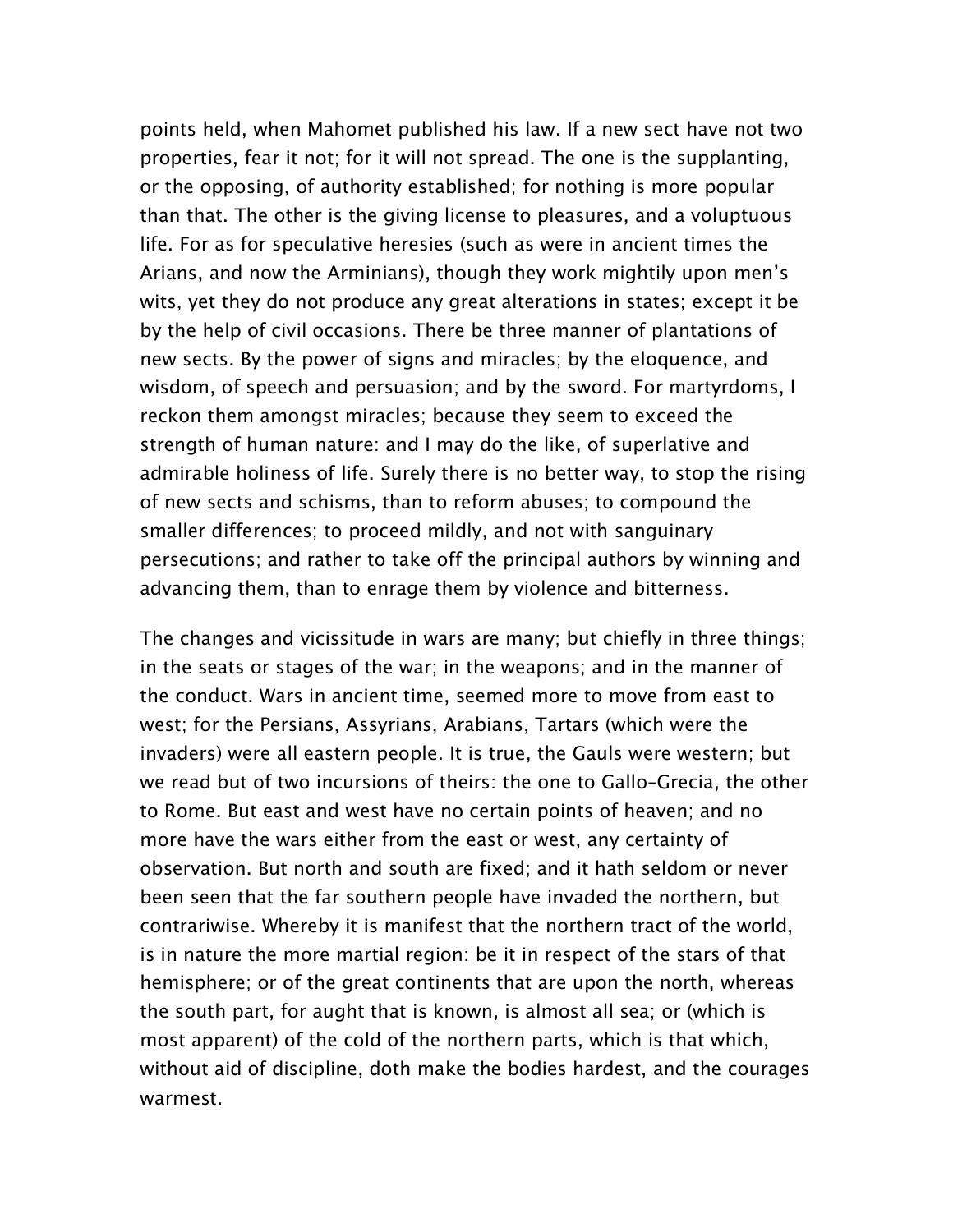Upon the breaking and shivering of a great state and empire, you may be sure to have wars. For great empires, while they stand, do enervate and destroy the forces of the natives which they have subdued, resting upon their own protecting forces; and then when they fail also, all goes to ruin, and they become a prey. So was it in the decay of the Roman empire; and likewise in the empire of Almaigne, after Charles the Great, every bird taking a feather; and were not unlike to befall to Spain, if it should break. The great accessions and unions of kingdoms, do likewise stir up wars; for when a state grows to an over–power, it is like a great flood, that will be sure to overflow. As it hath been seen in the states of Rome, Turkey, Spain, and others. Look when the world hath fewest barbarous peoples, but such as commonly will not marry or generate, except they know means to live (as it is almost everywhere at this day, except Tartary), there is no danger of inundations of people; but when there be great shoals of people, which go on to populate, without foreseeing means of life and sustentation, it is of necessity that once in an age or two, they discharge a portion of their people upon other nations; which the ancient northern people were wont to do by lot; casting lots what part should stay at home, and what should seek their fortunes. When a warlike state grows soft and effeminate, they may be sure of a war. For commonly such states are grown rich in the time of their degenerating; and so the prey inviteth, and their decay in valor, encourageth a war.

As for the weapons, it hardly falleth under rule and observation: yet we see even they, have returns and vicissitudes. For certain it is, that ordnance was known in the city of the Oxidrakes in India; and was that, which the Macedonians called thunder and lightning, and magic. And it is well known that the use of ordnance, hath been in China above two thousand years. The conditions of weapons, and their improvement, are; First, the fetching afar off; for that outruns the danger; as it is seen in ordnance and muskets. Secondly, the strength of the percussion; wherein likewise ordnance do exceed all arietations and ancient inventions. The third is, the commodious use of them; as that they may serve in all weathers; that the carriage may be light and manageable; and the like.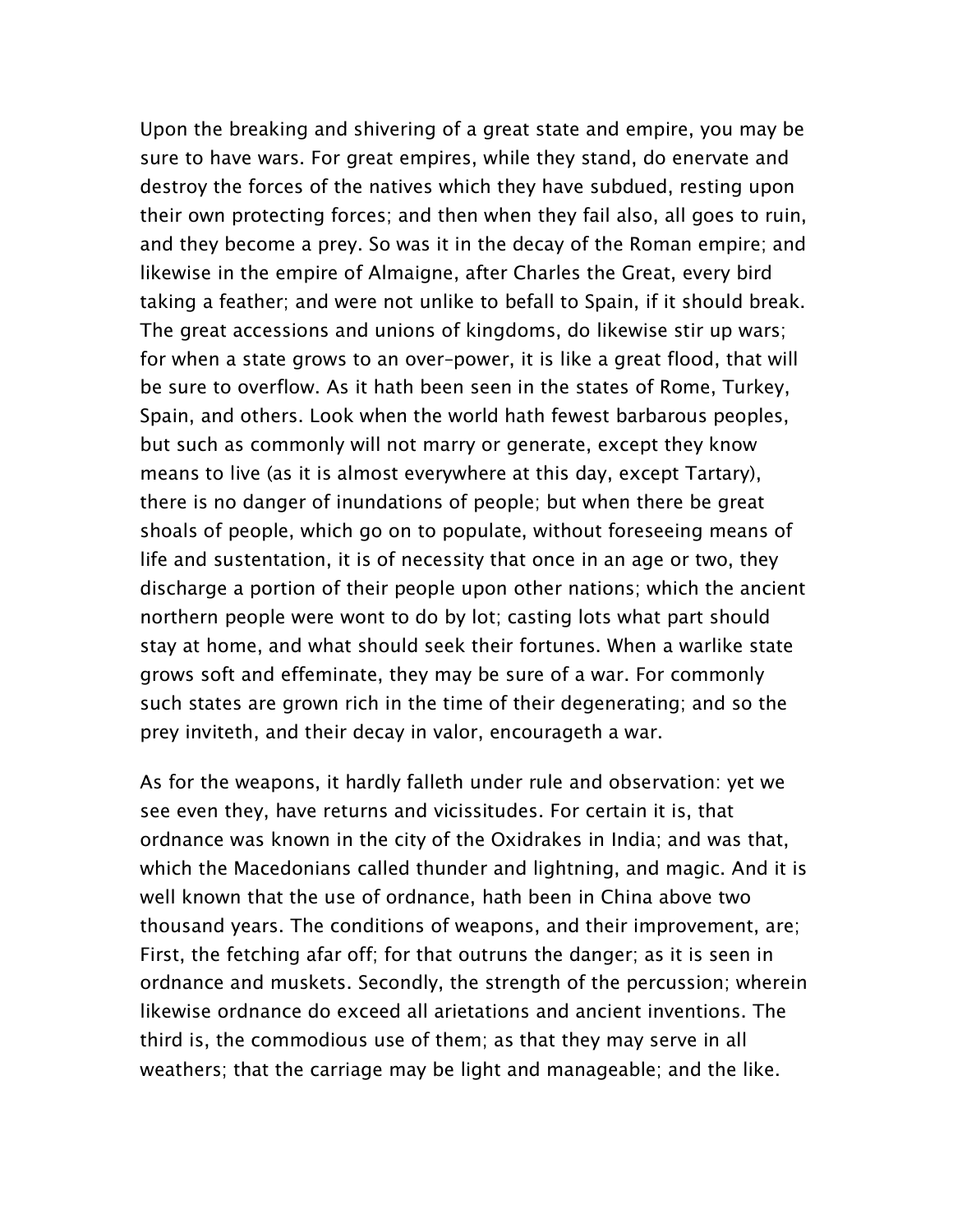For the conduct of the war: at the first, men rested extremely upon number: they did put the wars likewise upon main force and valor; pointing days for pitched fields, and so trying it out upon an even match and they were more ignorant in ranging and arraying their battles. After, they grew to rest upon number rather competent, than vast; they grew to advantages of place, cunning diversions, and the like: and they grew more skilful in the ordering of their battles.

In the youth of a state, arms do flourish; in the middle age of a state, learning; and then both of them together for a time; in the declining age of a state, mechanical arts and merchandize. Learning hath his infancy, when it is but beginning and almost childish; then his youth, when it is luxuriant and juvenile; then his strength of years, when it is solid and reduced; and lastly, his old age, when it waxeth dry and exhaust. But it is not good to look too long upon these turning wheels of vicissitude, lest we become giddy. As for the philology of them, that is but a circle of tales, and therefore not fit for this writing.

# OF FAME

The poets make Fame a monster. They describe her in part finely and elegantly, and in part gravely and sententiously. They say, look how many feathers she hath, so many eyes she hath underneath; so many tongues; so many voices; she pricks up so many ears.

This is a flourish. There follow excellent parables; as that, she gathereth strength in going; that she goeth upon the ground, and yet hideth her head in the clouds; that in the daytime she sitteth in a watch tower, and flieth most by night; that she mingleth things done, with things not done; and that she is a terror to great cities. But that which passeth all the rest is: They do recount that the Earth, mother of the giants that made war against Jupiter, and were by him destroyed, thereupon in an anger brought forth Fame. For certain it is, that rebels, figured by the giants, and seditious fames and libels, are but brothers and sisters, masculine and feminine. But now, if a man can tame this monster, and bring her to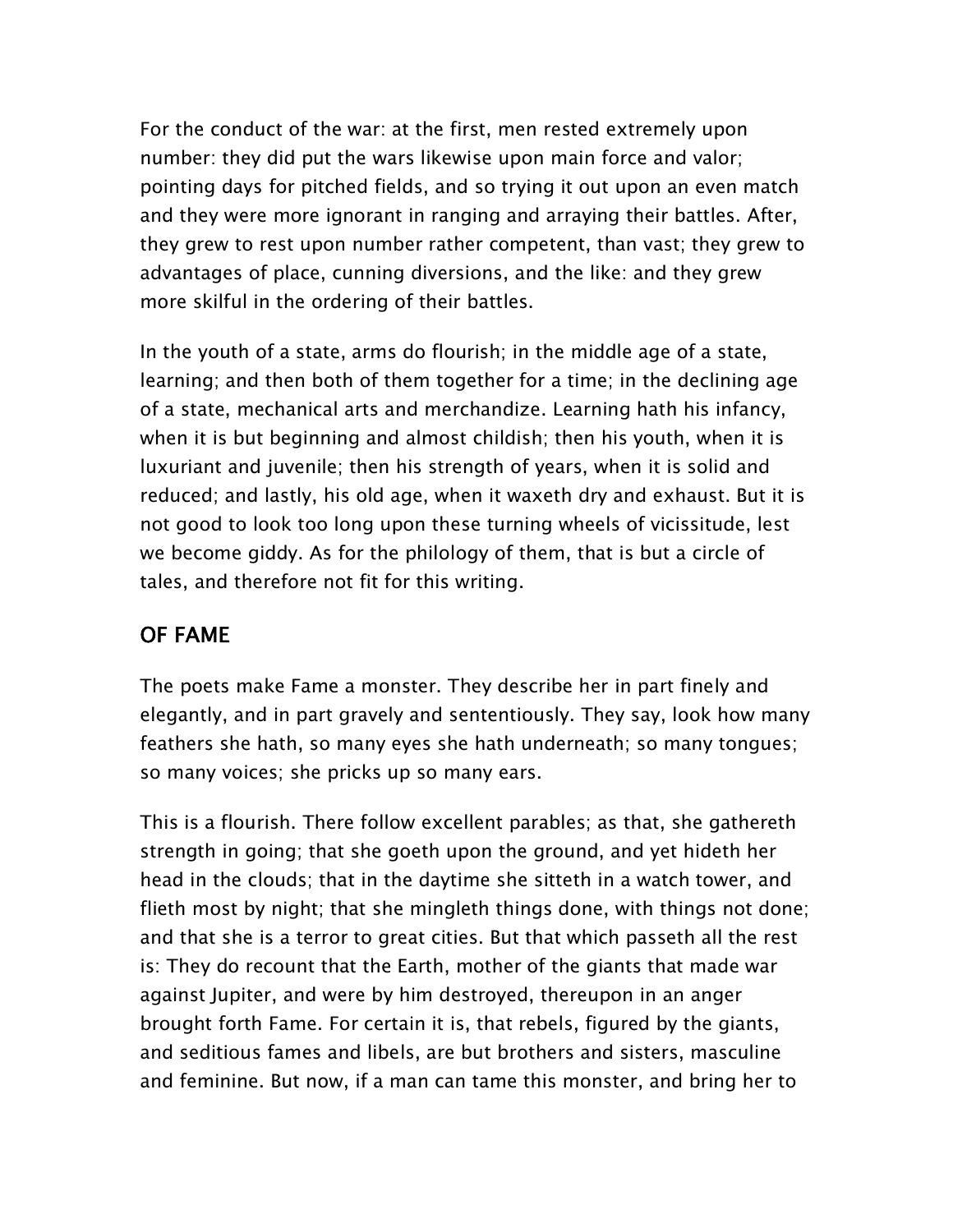feed at the hand, and govern her, and with her fly other ravening fowl and kill them, it is somewhat worth. But we are infected with the style of the poets. To speak now in a sad and serious manner: There is not, in all the politics, a place less handled and more worthy to be handled, than this of fame. We will therefore speak of these points: What are false fames; and what are true fames; and how they may be best discerned; how fames may be sown, and raised; how they may be spread, and multiplied; and how they may be checked, and laid dead. And other things concerning the nature of fame. Fame is of that force, as there is scarcely any great action, wherein it hath not a great part; especially in the war. Mucianus undid Vitellius, by a fame that he scattered, that Vitellius had in purpose to remove the legions of Syria into Germany, and the legions of Germany into Syria; whereupon the legions of Syria were infinitely inflamed. Julius Caesar took Pompey unprovided, and laid asleep his industry and preparations, by a fame that he cunningly gave out: Caesar's own soldiers loved him not, and being wearied with the wars, and laden with the spoils of Gaul, would forsake him, as soon as he came into Italy. Livia settled all things for the succession of her son Tiberius, by continual giving out, that her husband Augustus was upon recovery and amendment, and it is an usual thing with the pashas, to conceal the death of the Great Turk from the janizaries and men of war, to save the sacking of Constantinople and other towns, as their manner is. Themistocles made Xerxes, king of Persia, post apace out of Grecia, by giving out, that the Grecians had a purpose to break his bridge of ships, which he had made athwart Hellespont. There be a thousand such like examples; and the more they are, the less they need to be repeated; because a man meeteth with them everywhere. Therefore let all wise governors have as great a watch and care over fames, as they have of the actions and designs themselves.

[This essay was not finished]